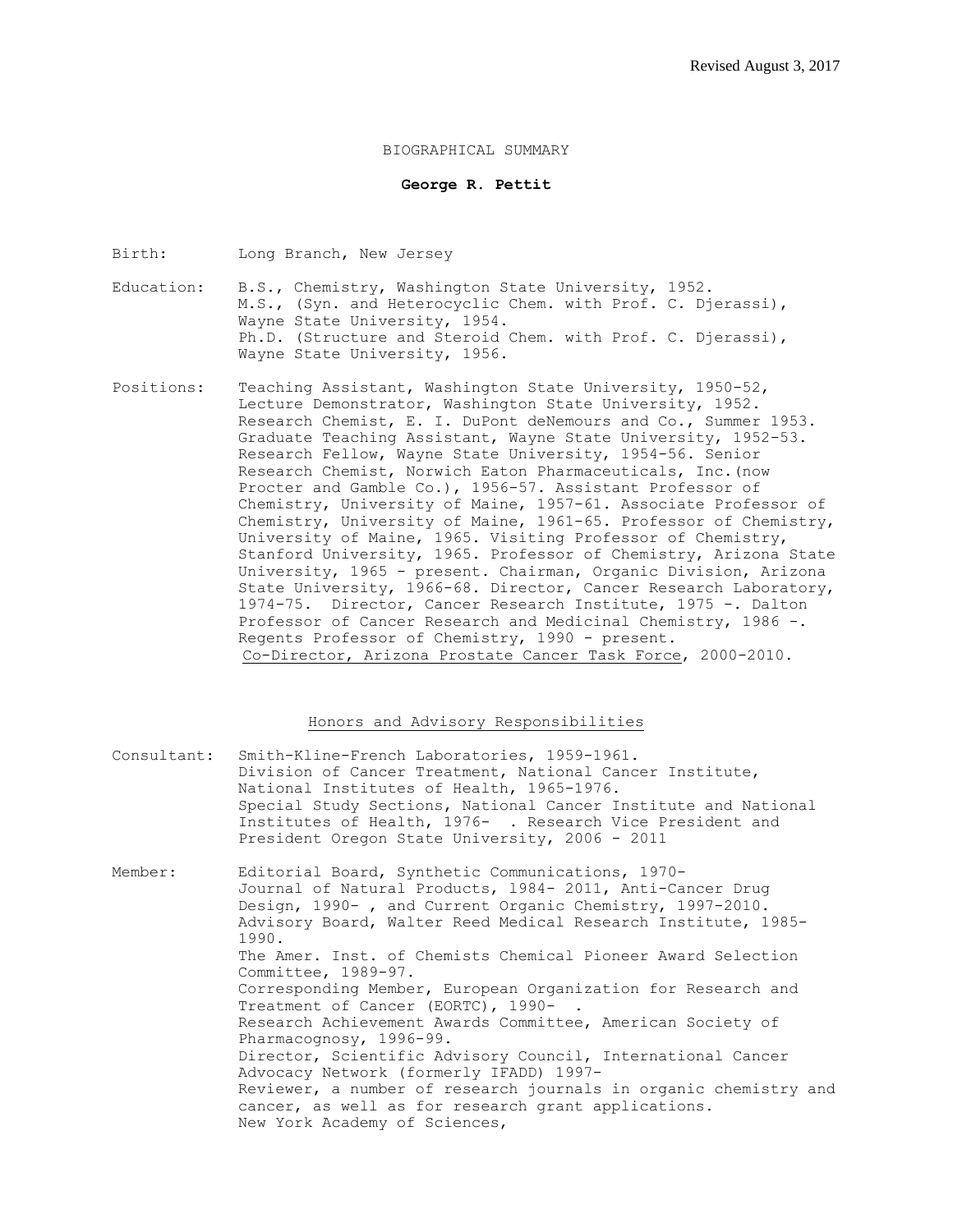- Past Member: Cancer Treatment Advisory Board, Division of Cancer Treatment, National Cancer Institute, 1971-1974. Medicinal Chemistry Fellowships Committee, National Institutes of Health, 1967-1970. American Chemical Society Awards Committee, 1968-1971, 1978-81, 1998-2002, 2012-. Washington State University Foundation Board, 1981-1985. Clinical Trials Board, U.K. Cancer Research Campaign 1985-2006
- Fellow: American Institute of Chemists, 1970-American Society of Pharmacognosy, 2007-
- Represented: Our government in negotiations for exchange of drugs for the treatment of cancer, March 17 - April 14, 1973. Part of the negotiations took place in Moscow, Riga, Leningrad, Kiev, and Yerevan, USSR.

U.S. Academy of Sciences in a study of drug development and medicine in the People's Republic of China, June 1974. These responsibilities were performed in Peking, Shanghai, Tienstin, Nanching, Hanchow, and Kwangchow.

The National Cancer Institute at a considerable number of university, research institute, and industrial laboratories from 1965.

The University of Maine and Arizona State University as a lecturer at a large number of international scientific symposia, national scientific meetings, and at other universities from 1957.

Memberships: American Chemical Society The Chemical Society (London) American Society of Clinical Oncology American Pharmacognosy Society American Association for Cancer Research National Academy of Inventors Phi Lambda Upsilon

Honors: Washington State University Regents Distinguished Alumnus Award, 2012 Long Branch High Schools, Long Branch, New Jersey, Distinguished Alumni Academic Hall of Fame, 2009 Laverne Weber Visitng Scholar, Hatfield Marine Science Center, Oregon State University, 2009 Distinguished Lecture Series, School of Pharmacy, University of Pittsburgh, 2009 Special Issue of *Journal of Natural Products* dedicated to Professor G. Robert Pettit, March, 2008 Nolan & Gloria Sommer Award, Univ. of Nebraska, April 2000 Ernest Guenther Award in the Chemistry of Natural Products, American Chemical Society, 1998. Mathias P. Mertes Memorial Lecture Award, University of Kansas, Lawrence, Kansas 1997. Research Achievements Award, American Society of Pharmacognosy, 1995. State of Arizona Governor's Excellence Award, 1993. Regents Professor, Arizona State University, May 1990.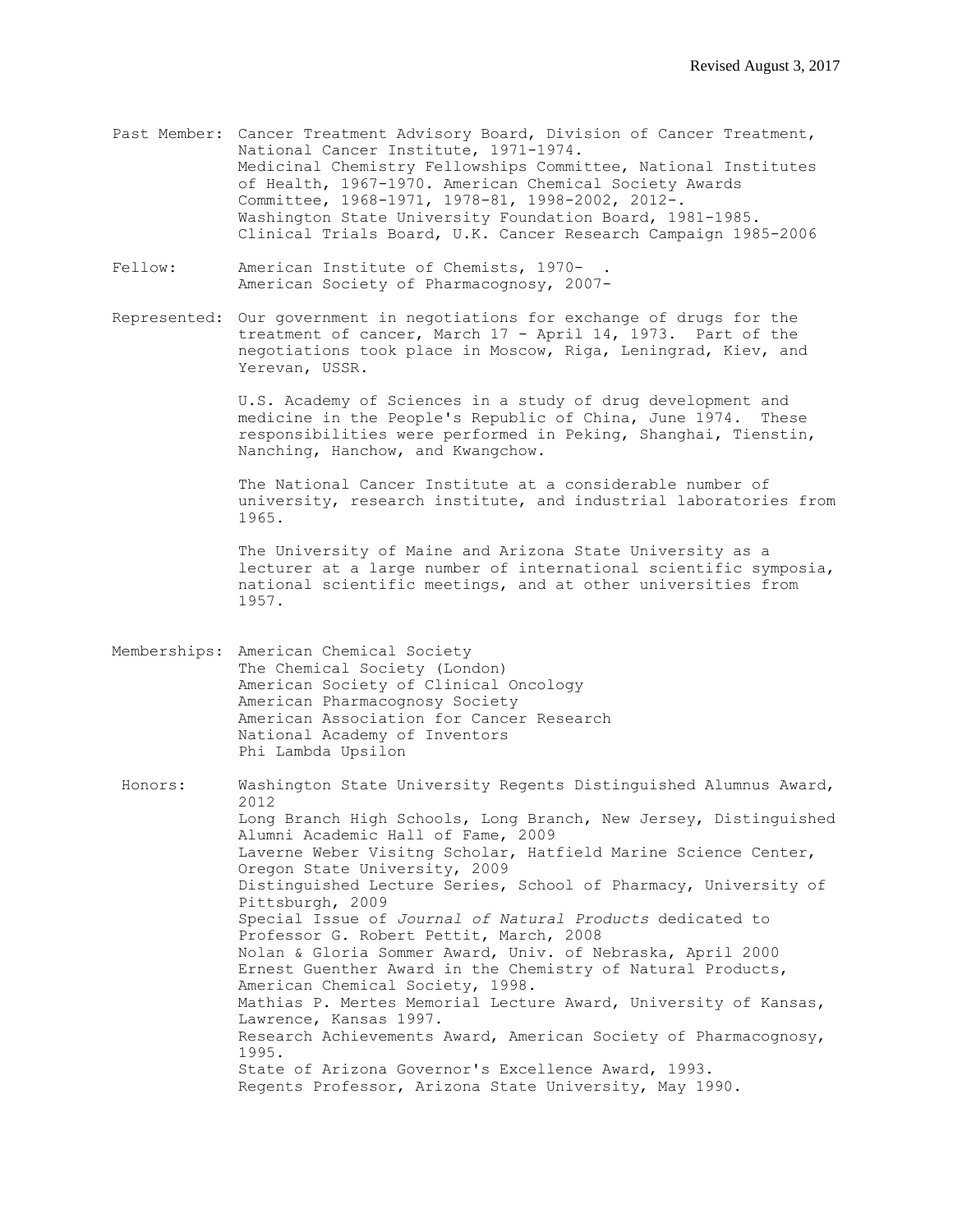Outstanding Investigator Award - National Cancer Institute, 1989-2001. Chemical Pioneer Award, American Institute of Chemists, 1988. Appointed Dalton Professor of Medicinal Chemistry and Cancer Research, 1986. Alumni Achievement Award, Washington State University, 1983-1984. Distinguished Research Professorship, Arizona State University, Academic Year 1978-1979. Visiting Professor, South African Universities, Fall 1978. Presented named lecture series at a number of universities.

Honorary

Memberships: ARCS Foundation PAM Group European Organization for Research and Treatment of Cancer (EORTC). International Cancer Advocacy Network (formerly International Foundation for Anticancer Drug Discovery).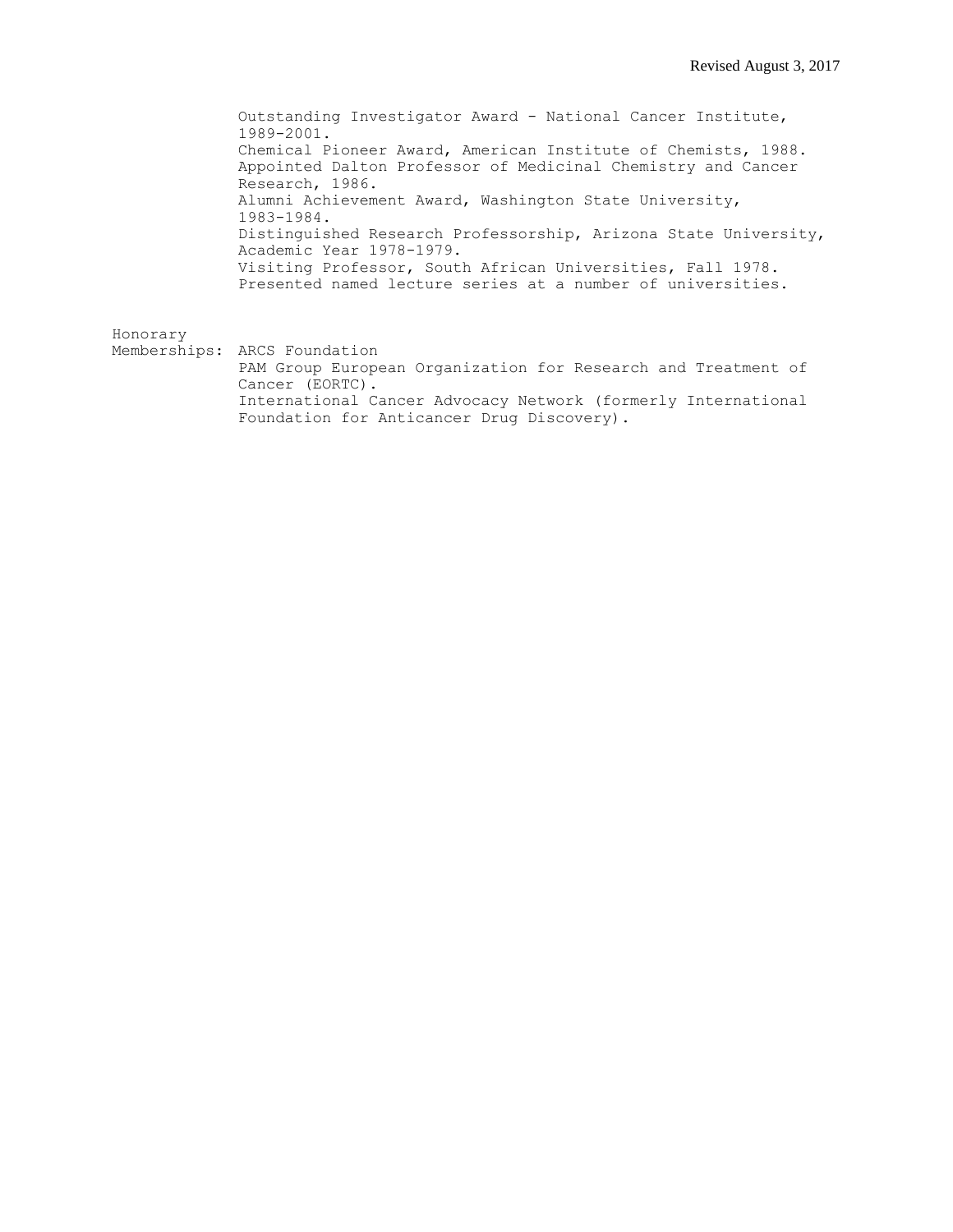Publications: Books

- 1A. G. R. Pettit, SYNTHETIC PEPTIDES, Vol. 1, Van Nostrand Reinhold Co., New York, N.Y., 1970.
- 2A. G. R. Pettit, SYNTHETIC PEPTIDES, Vol. 2, Van Nostrand Reinhold Co., New York, N.Y., 1971.
- 3A. G. R. Pettit, SYNTHETIC PEPTIDES, Vol. 3, Academic Press, New York, N.Y., 1975.
- 4A. G. R. Pettit, SYNTHETIC PEPTIDES, Vol. 4, Elsevier Scientific Publishing Co., Amsterdam, The Netherlands, 1976.
- 5A. G. R. Pettit, SYNTHETIC PEPTIDES, Vol. 5, Elsevier Scientific Pub. Co., Amsterdam, The Netherlands, 1980.
- 6A. G. R. Pettit, SYNTHETIC PEPTIDES, Vol. 6, Elsevier Scientific Pub. Co., Amsterdam, The Netherlands, 1982.
- 7A. G. R. Pettit, SYNTHETIC NUCLEOTIDES, Vol. 1, Van Nostrand Reinhold Co., New York, N.Y., 1972.
- 8A. G. R. Pettit, BIOSYNTHETIC PRODUCTS FOR CANCER CHEMOTHERAPY, Vol. l, Plenum Publishing Co., New York, N.Y., 1977.
- 9A. G. R. Pettit and G. M. Cragg, BIOSYNTHETIC PRODUCTS FOR CANCER CHEMOTHERAPY, Vol. 2, Plenum Publishing Co., New York, N.Y., 1978.
- 10A. G. R. Pettit and R. H. Ode, BIOSYNTHETIC PRODUCTS FOR CANCER CHEMOTHERAPY, Vol. 3, Plenum Publishing Corp., New York, N.Y., 1979.
- 11A. G. R. Pettit, G. M. Cragg, and C. L. Herald, BIOSYNTHETIC PRODUCTS FOR CANCER CHEMOTHERAPY, Vol. 4, Elsevier Scientific Pub. Co., Amsterdam, 1984.
- 12A. G. R. Pettit, G. M. Cragg, and C. L. Herald, BIOSYNTHETIC PRODUCTS FOR CANCER CHEMOTHERAPY, Vol. 5, Elsevier Scientific Pub. Co., Amsterdam, 1985.
- 13A. G. R. Pettit, C. L. Herald, and C. R. Smith, BIOSYNTHETIC PRODUCTS FOR CANCER CHEMOTHERAPY, Vol. 6, Elsevier Scientific Pub. Co., Amsterdam, 1989.
- 14A. G. R. Pettit, F. Hogan-Pierson, C. L. Herald, ANTICANCER DRUGS FROM ANIMALS, PLANTS, AND MICROORGANISMS, John Wiley-Interscience, New York, 1993.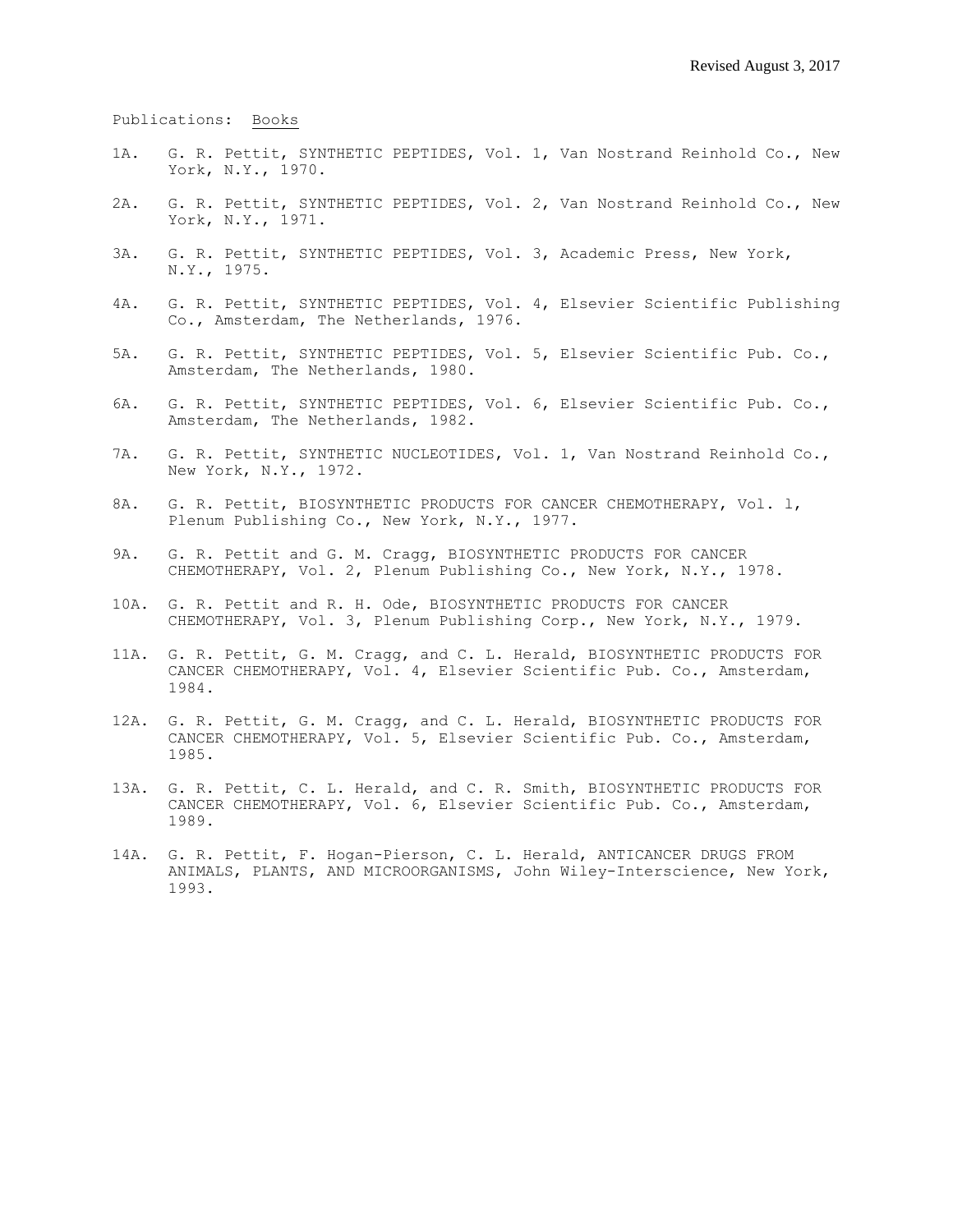### Chapters:

- 1B. G. R. Pettit and E. Van Tamelen, Desulfurization With Raney Nickel in "Organic Reactions," Vol. XII, Ed. by Arthur C. Cope, John Wiley and Sons, Inc., New York, 1962, Chapter 5, pp. 356-529.
- 2B. R. Ode, Y. Kamano, and G. R. Pettit, Cardenolides and Bufadienolides in "MTP International Review of Science, Organic Chemistry Series One," Vol. 8, Ed. by W. F. Johns, Butterworths, London, 1972, Chapter 6, pp. 151-177.
- 3B. R. Ode, G. R. Pettit, and Y. Kamano, Cardenolides and Bufadienolides in "International Review of Science, Organic Chemistry Series Two," Vol. 8, Ed. by W. F. Johns, Butterworths, London, 1975, Chapter 6, pp. 145-171.
- 4B. G. R. Pettit, C. R. Smith, and S. B. Singh, "Recent Advances in the Chemistry of Plant Antineoplastic Constituents," in Biologically Active Natural Products, Annual Proceedings of the Phytochemical Society of Europe, Clarendon Press, Oxford, Chap. 7, 1987, pp. 105-116.
- 5B. P. M. Blumberg, G. R. Pettit, B. S. Warren, A. Szallasi, L. D. Schuman, N. A. Sharkey, H. Nakakuma, M. L. Dell'Aquila, and D. J. de Vries, "The Protein Kinase C Pathway in Tumor Promotion," In: Skin Carcinogenesis: Mechanisms and Human Relevance, Alan R. Liss, Inc.,  $\overline{N.Y.}$ , 1989, p. 201-212.
- 6B. G. R. Pettit, "The Bryostatins," in: Progress in the Chemistry of Organic Natural Products, No. 57, Founded by L. Zechmeister, Ed. by W. Herz, G. W. Kirby, W. Steglich, and Ch. Tamm, Springer-Verlag, New York, 1991, pp. 153-195.
- 7B. B. Gabrielsen, T. P. Monath, J. W. Huggins, J. J. Kirsi, M. Hollingshead, W. M. Shannon, and G. R. Pettit, "Activity of Selected Amaryllidaceae Constituents and Related Synthetic Substances Against Medically Important RNA Viruses," in: Natural Products as Antiviral Agents, Ed. by C. K. Chu and H. G. Cutler, Plenum Press, New York, 1992, pp. 121-135.
- 8B. G. R. Pettit, "The Dolastatins," in Progress in the Chemistry of Organic Natural Products, Vol. 70, Ed. By W. Herz, G. W. Kirby, R. E. Moore, W. Steglich, and Ch. Tamm, Springer Verlag, New York, 1997, pp. 1-79.
- 9B. G. R. Pettit, C. L. Herald, and F. Hogan, "Biosynthetic Products for Anticancer Drug Design and Treatment: The Bryostatins," in Anticancer Drug Development, ed. By B. Baguley, Academic Press, San Diego, CA, 2002, pp. 203-235.
- 10B. G. R. Pettit, "Evolutionary Biosynthesis of Anticancer Drugs," in Anticancer Agents: Frontiers in Cancer Chemotherapy, ed. By I. Ojima, G. D. Vite, and K-H. Altmann, American Chemical Society, Washington, DC, 2001, pp. 16-42.
- 11B. K. G. Pinney, C. Jelinek, K. Edvardsen, D. J. Chaplin and G. R. Pettit, "The Discovery and Development of the Combretatatins," in Anticancer Agents from Natural Products, ed. By G. M. Cragg, D. G. I. Kingston, and D. J. Newman, Taylor & Francis, Boca Raton, FL, 2005, pp. 23-46.
- 12B. G. R. Pettit, "Dolastatins" in Marine Anticancer Compounds in the Era of Targeted Therapies. Bruce Chabner and Cortés-Funes, Eds, P. Permanyer SL, Barcelona, (2009), pp. 19-49.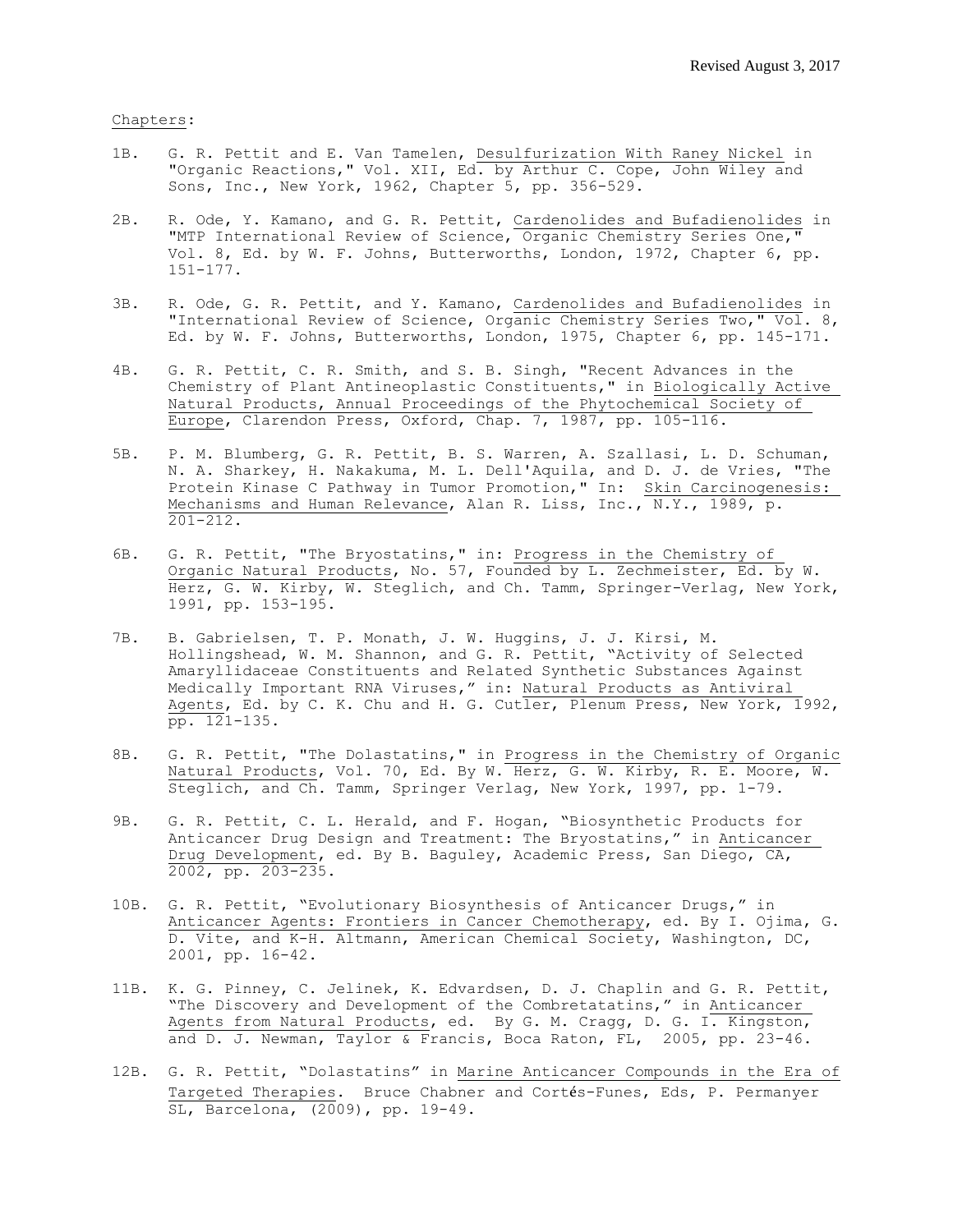- 13B. G. R. Pettit, "Arizona State University Cancer Research Institute" in The American Society of Pharmacognosy, 50 Years of Progress in Natural Products Research 1959-2009, ed. By G. M. Cragg, J. A. Beutler, and W. P. Jones, The American Society of Pharmacognosy, Omnipress, Madison, WI, 2009, pp. 107-108.
- 14B. G. R. Pettit and C. L. Herald, "The Bryostatins" in The American Society of Pharmacognosy, 50 Years of Progress in Natural Products Research 1959-2009, ed. By G. M. Cragg, J. A. Beutler, and W. P. Jones, The American Society of Pharmacognosy, Omnipress, Madison, WI, 2009, pp. 213-215.
- 15B. G. R. Pettit and K. G. Pinney, "The Combretastatins" in The American Society of Pharmacognosy, 50 Years of Progress in Natural Products Research 1959-2009, ed. By G. M. Cragg, J. A. Beutler, and W. P. Jones, The American Society of Pharmacognosy, Omnipress, Madison, WI, 2009, pp. 217-219.
- 16B. G. R. Pettit, "The Dolastatins" in The American Society of Pharmacognosy, 50 Years of Progress in Natural Products Research 1959- 2009, ed. By G. M. Cragg, J. A. Beutler, and W. P. Jones, The American Society of Pharmacognosy, Omnipress, Madison, WI, 2009, pp. 224-226.
- 17B. Kevin G . Pinney , George R . Pettit , Mary Lynn Trawick , Christopher Jelinek , and David J . Chaplin, "The Discovery and Development of the Combretastatins," *Citation Information* Anticancer Agents from Natural Products, Second Edition, David J . Cragg , Gordon M . Kingston , and David G . I . Newman CRC Press 2011, pp. 27-64.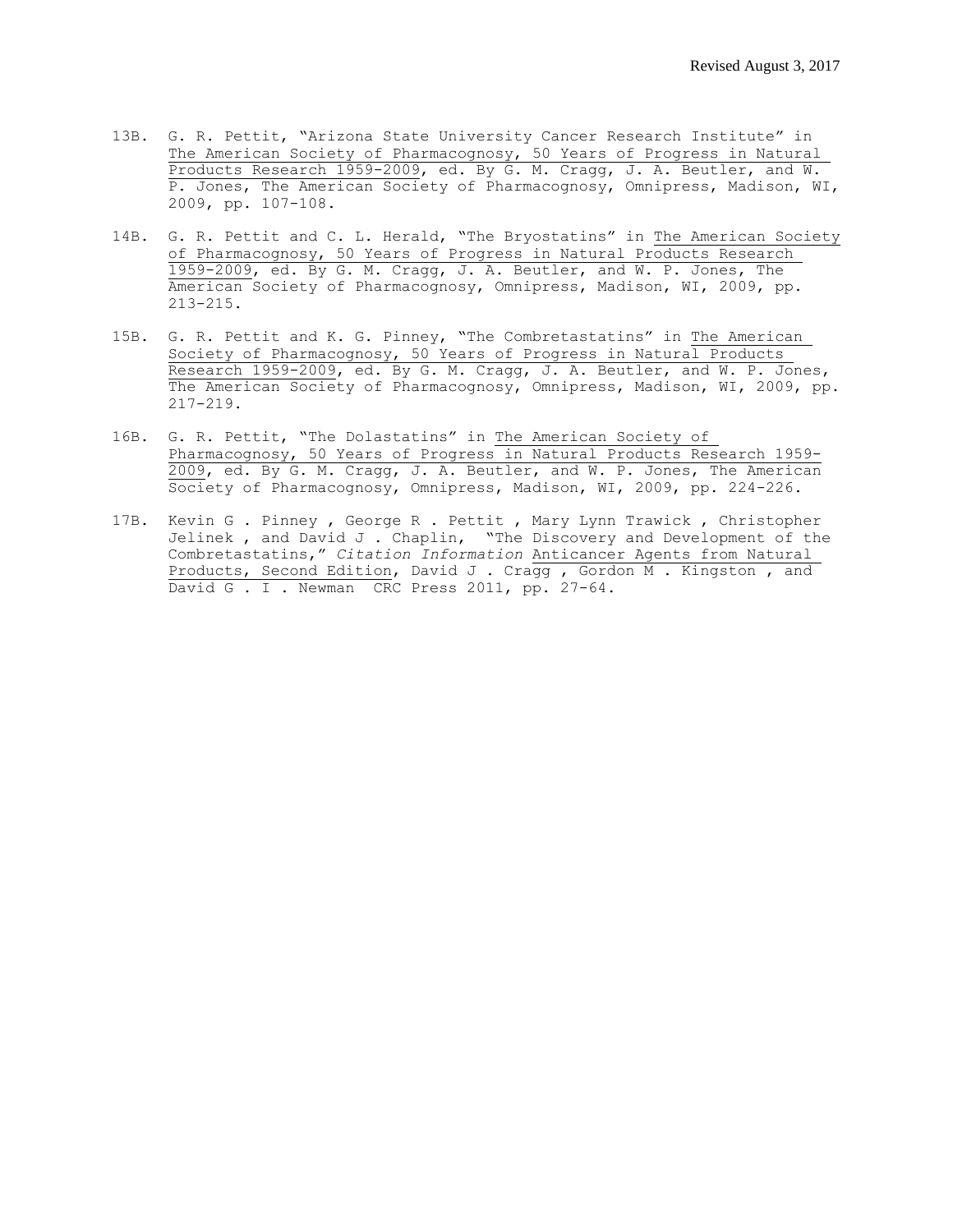Research Publications In Press, Submitted, or In Preparation

- 763. George R. Pettit, Noeleen Melody, and Jean-Charles Chapuis,"Antineoplastic Agents 606. The Betulastatins." J. Nat. Prod., submitted
- 762. George R. Pettit, Noeleen Melody, and Jean-Charles Chapuis,"Antineoplastic Agents 605. Isoquinstatins." J. Nat. Prod., submitted
- 761 George R. Pettit, Noeleen Melody, and Jean-Charles Chapuis, "The Quinstatins Path to Antibody Drug Conjugates". J. Nat. Prod., submitted
- 760. L. C. Crews, R. K. Pettit, G. R. Pettit, R. W. Roberson, "The Effects of 1-(3', 4', 5'-Trimethoxyphenyl)-2-Nitro-Ehylene on Cell Growth and the Microbule Cytoskeleto of *Aspergillus nidulans*," Mycopath, Submitted.
- 759. Y. Chen, S. Xu, C. Matei, A. A. Alfieri, G. R. Pettit, G. K. Schwartz, and J. A. Koutcher, "The Effect of Combretastatin A-4 Phosphate Prodrug on Tumor Metabolism and Response in Combination with Mitomycin C or Radiation Against Murine Mammary and RiF-1 Cancer," Clin. Cancer Res., Submitted.
- 758. Y. Kamano, H. Hashima, H-P. Zhang, H. Hiriade, A. Yamashita, T. Nogawa, H. Kizu, K. Komeyama, M. Hayashi, and G. R. Pettit, "Isolation and Structure of Lutamides A-C: New - Phenylethylamides from the Marine Bryozoan *Amathia convoluta*," J. Nat.Prod., in preparation.
- 757. J. K. Srirangam, G. R. Pettit, D. L. Herald, and M. D. Williams, "Conformational Analysis of the Marine Sponge Cycloheptapeptide Stylopeptide 1 and comparison with other Cyclic Heptapeptides," in preparation.

# Published Papers

- 756. George R. Pettit, Noeleen Melody, and Jean-Charles Chapuis,"Antineoplastic Agents 603. Quinstatins. Exceptional Cancer Cell Growth Inhibitors", J. Nat. Prod., 80, 692-698, (2017). **ACS editors' choice award paper. Invited for special issue in honor of Phil Crews**
- 755. George R. Pettit, Qinghua Ye, John C. Knight, Fiona Hogan, Noeleen Melody, Venugopal J.R.V. Mukku, Dennis L. Doubek, and Jean-Charles Chapuis, "Isolation and Structure of Cancer Cell Growth Inhibitory Tetracyclic Triterpenes from the Zimbabwean *Monadenium lugardae* (Euphorbiaceae)<sup>1a</sup>, " J. Nat. Prod. , 79, 1598-1603 (2016)
- 754. G. R. Pettit, J. D. Searcy, R. Tan, G. M. Cragg, Noeleen Melody, J. C. Knight, and J.-C. Chapuis, "Antineoplastic Agents. 585. Isolation of *Bridelia ferruginea* Anticancer Podophyllotoxins leading to the Synthesis of 4-Aza-Podophyllotoxin Structural Modifications," J. Nat. Prod., 79, 507-518 (2016)**Invited for special issue in honor of John Blunt and Murray Munro**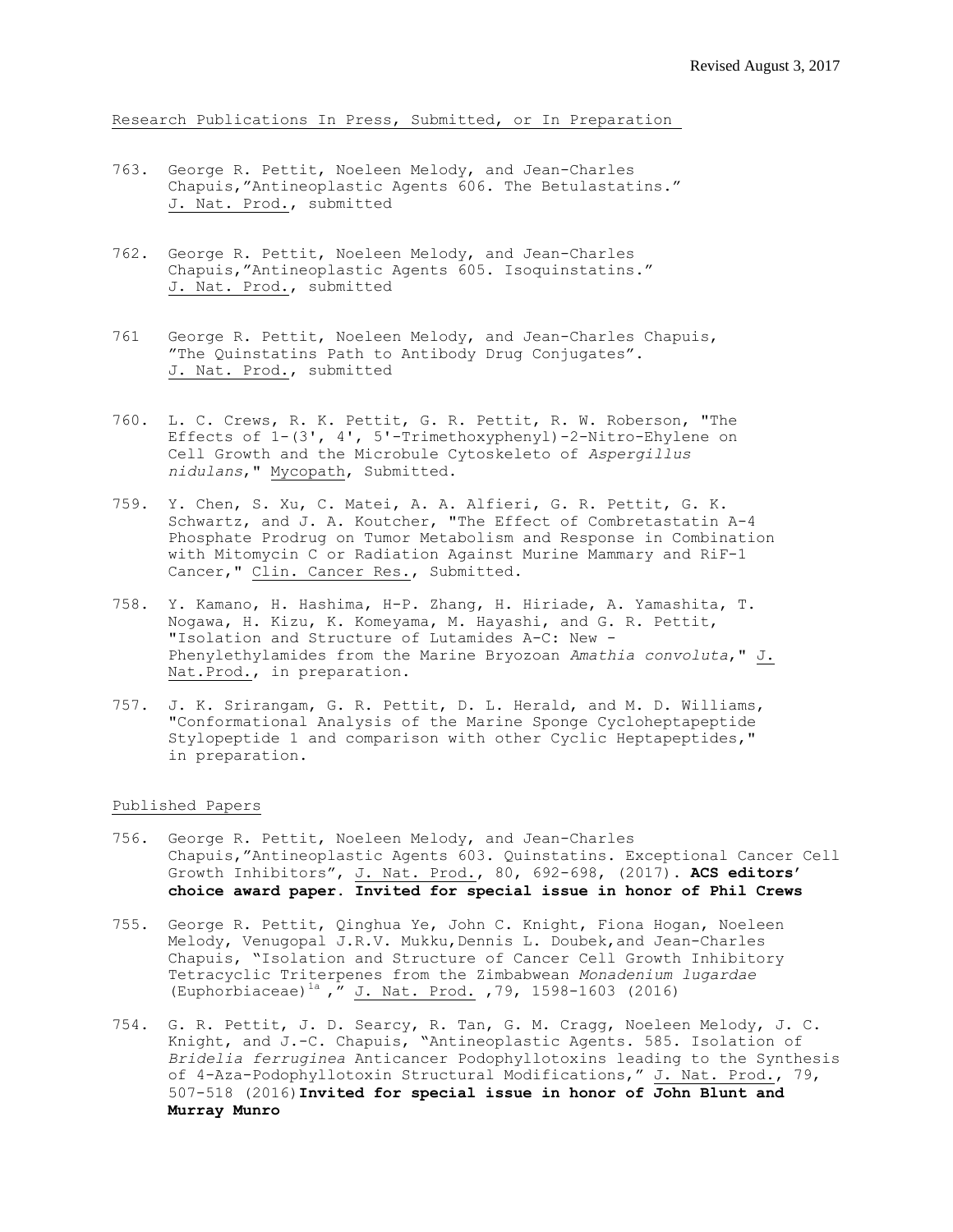- 753. Pettit, George; Xu, Jun-Ping; Chapuis, Jean-Charles and Melody, Noeleen "The Cephalostatins 24. Isolation, Structure and Cancer Cell Growth Inhibition of Cephalostatin 20", J. Nat. Prod., 78(6), 1446-1450 (2015)
- 752. G. R. Pettit, B. R. Moser, D. L. Herald, J. C. Knight, J-C Chapuis, X. Zheng "The Cephalostatins 23. Conversion of Hecogenin to a Steroidal 1,6-Dioxaspiro[5,5]-nonane Synthon for Combretastatin 1," J. Nat. Prod.,**78(5)**, 1067-1072 (2015)
- 751. Noemi Kedei, Matthew B. Kraft, Gary E. Keck, Cherry Herald, Noeleen Melody, George R. Pettit, Peter M. Blumberg; "Neristatin 1 Provides Critical Insight into Bryostatin 1 Structure-Function Relationships"; Journal of Natural Products ,**78(4),**896-900 (2015)
- 750. Pettit, George; Arce, Pablo; Chapuis, Jean-Charles; Macdonald, Christian "Antineoplastic Agents 600. From the South Pacific Ocean to the Silstatins", J. Nat. Prod.,**78(3),**510-523 (2015)
- 749. George R. Pettit,\* Thomas H. Smith, Pablo Arce, Erik J. Flahive, Collin R. Anderson, Jean-Charles Chapuis, Jun-Ping Xu, Thomas Groy, Paul E. Belcher, Christian Macdonald "Antineoplastic Agents 599. Total Synthesis of Dolastatin 16", J. Nat.Prod.,**78(3),**476-485 (2015)**Invited for March 2015 JNP special issue**
- 748. George R. Pettit,\*Rui Tan, Robin K. Pettit, Dennis L. Doubek, Jean-Charles Chapuis,Christine Weber, "Antineoplastic Agents 596. Isolation and Structure of Chromomycin A5 From a Beaufort Sea Microorganism<sup>1</sup>," RSC Advances, 5(12), 9116-9122 (2015)
- 747. Pettit, George; Melody, Noeleen; Hempenstall, Frank; Chapuis, Jean-Charles; Groy, Thomas; Williams, Lee "Antineoplastic Agents. 595. Structureal Modifications of Betulin and the X-ray Crystal Structure of an Unusual Betulin Amine Dimer.1a," J. Nat. Prod., 77(4), 863-872 (2014)
- 746. Hadimani, Mallinath; MacDonough, Matthew; Strecker, Tracy; Lopez, Ramona; Sriram, Madhavi; Nguyen, Benson; Kessler, Raymond; Ghatak, Anjan; Shirali, Anupama; Liu, Li; Garner, Charles; Pettit, George; Hamel, Ernest; Chaplin, David; Mason, Ralph; Trawick, Mary Lynn; Pinney, Kevin "Synthesis of a 2-Aryl-3-Aroyl-Indole Salt (OXi8007)Resembling Combretastatin A-4 with Application as a Vascular Disrupting Agent" J. Nat. Prod.,76(9),1668-1678 (2013)
- 745. G. R. Pettit, Y. Tang, Q. Zhang, G. T. Bourne, F. Hogan, C. Arm, J. C. Knight, R. K. Pettit, J-C. Chapuis, D. Doubek, F. Ward and J. N. A. Hooper, "Isolation and Structure of Axistatins 1-3 from the Republic of Palau Marine Sponge *Agelas axifera*," J. Nat. Prod., 76(3), 420-424, (2013)
- 744. G. R. Pettit, B. R. Moser, R. F. Mendonca, J. C. Knight, F. Hogan "The Cephalostatins 22. Synthesis of a Bis-steroidal Pyrazine Pyrones. J. Nat. Prod., 75(6) 1063-1069, (2012)
- 743. G. R. Pettit, H. J. Rosenberg, R. Dixon, J. C. Knight, E. Hamel, J-C. Chapuis, R. K. Pettit, F. Hogan, B. Sumner, K. B. Ain, and B. B. Trickey-Platt, "Antineoplastic Agents 548. Synthesis of Iodo- and Diiodocomstatin Phosphate Prodrugs," J. Nat. Prod., *75*, 385-393, (2012).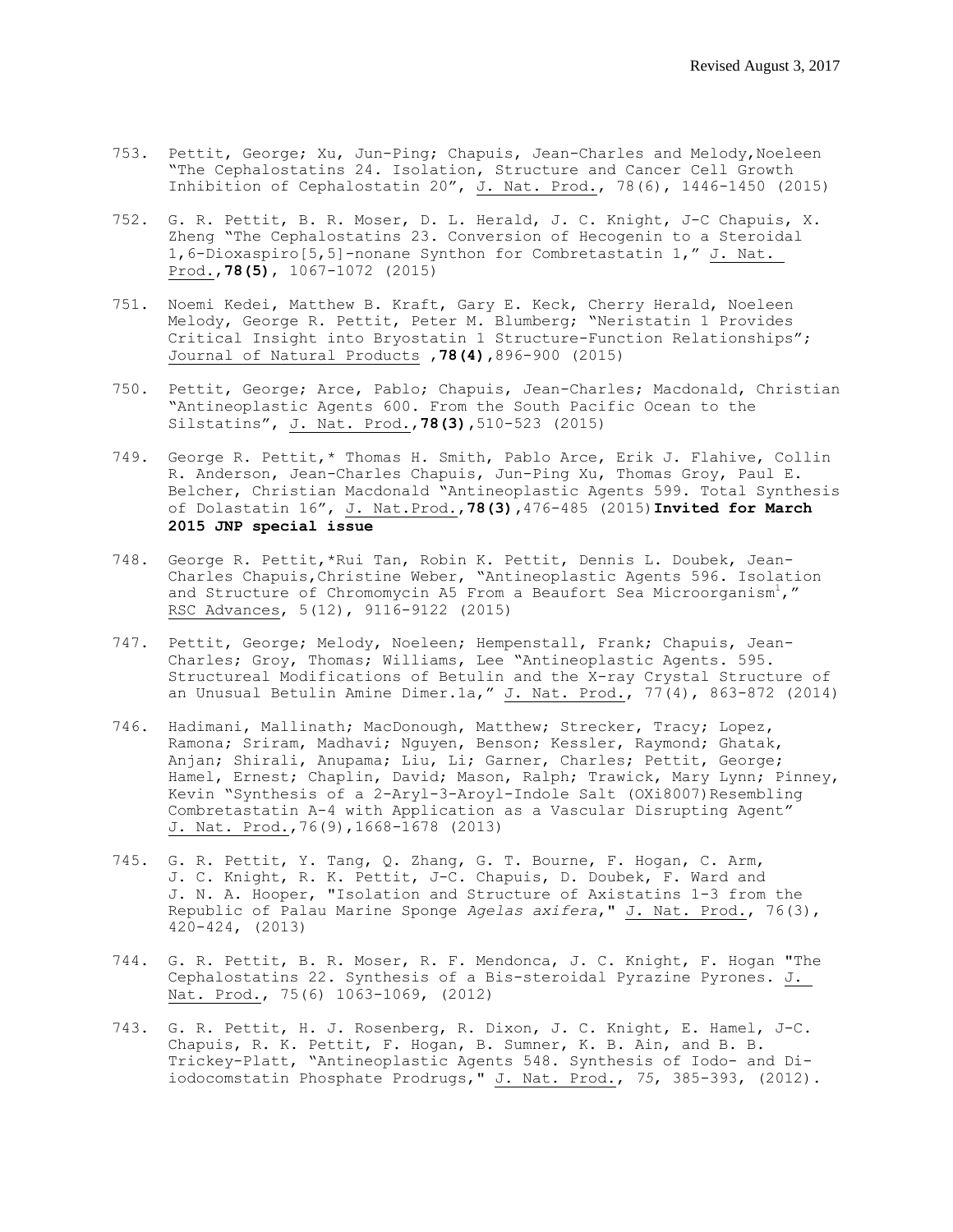- 742. G. R. Pettit, G.-H. Bao, N. Melody, R. Tan, D. L. Doubek, S. Gao, and L. Williams, "Antineoplastic Agents. 587. Isolation and Structure of 3- Epipancratistatin from *Narcissus v. Ice Follies*," *J. Nat. Prod.*, *75*, 771-773 (2012).
- 741. J. S. Park, M. M. Asuncion, J. R. Aspe, G. R. Pettit, N. R. Wall. "Auristatin Drugs Decrease Long-Term Survivin Levels and Induce Apoptosis in Human Pancreatic Cancer (Panc-1) Cells." *J. Invest. Med.* **60** 148-149 (2012).
- 740. Cheri Lubahn, Jill A. Schaller, Eric Shewmacker, Carlo Wood, Denise L. Bellinger, Donna Byron, Noeleen Melody, George R. Pettit, and Dianne Lorton, "Preclinical Efficacy of Sodium Narcistatin to Reduce Inflammation and Joint Destruction in Rats With Adjuvant-Induced Arthritis," Rheumataology International, 32(12), 3751-3760, (2012)
- 739. G. R. Pettit, R. F. Mendonca, J. C. Knight, and R. K. Pettit, "The Cephalostatins 21. Synthesis of Bis-steriodal Pyrazine Rhamnorides," *J. Nat. Prod.*, 74, 922-1930 (2011).
- 738. R. Tanpure, N. Rajendra, B. Nguyen, T. Trecker, S. Aguirre, S. Sharma, D. J. Chaplin, B. Siim, E. Hamel, J. Lippert, G. R. Pettit, M. L. Trawick, and K. G. Pinney, "Regioselective Synthesis of a Water Soluble Monophosphate Derivatives of Combretastatin A-1," *J. Nat. Prod.*, *74*, 1568-1574 (2011).
- 737. G. R. Pettit, T. H. Smith, J.-P. Xu, D. L. Herald, E. J. Flahive, C. R. Anderson, P. E. Belcher, J. C. Knight, "Antineoplastic Agents. 590. Xray Crystal Structure of Dolastatin 16 and Syntheses of the Dolamethylleuine and Dolaphenvaline Units," *J. Nat. Prod.* **74**, 1003-1008 (2011).
- 736. G. R. Pettit, F. Hogan, S. Toms, "Antineoplastic Agents. 592. Highly Effective Cancer Cell Growth Inhibitory Structural Modifications of Dolastatin 10. *J. Nat. Prod.* **74**, 962-968 (2011).
- 735. R. Bai, T. L. Nguyen, J. C. Burnett, O. Atasoylu, M. H. G. Munro, G. R. Pettit, A. B. Smith, R. Gussio, and E. Hamel, "Interactions of Halichondrin B and Eribulin with Tubulin," *J. Chem. Information and Modeling*, **51**, 1393-1404 (2011).
- 734. D. Abi-Ghanem, X. Lai, L. R. Bergman, D. Horvat, J. Li, D. Romo, M. N. Uddin, Y. Kamano, T. Nogawa, J-P. Xu, G. R. Pettit, and J. B. Puschett, "A chemifluoriscent immunoassay for the determination of marinobufagenin in body fluids. *J. Immunoassay & Immunochemistry 32*, 31-46 (2011).
- 733. G. R. Pettit, Y. Meng, R. K. Pettit, D. L. Herald, and Z. A. Cichacz, "Antineoplastic Agents 582. Isolation and Structure of a Cyclobutanetype Sesquiterpene Cancer Cell Growth Inhibitor from *Coprinus cinereus,"* Bioorg. Med. Chem., *18*, 4879-4883 (2010).
- 732. R. K. Pettit, G. R. Pettit, J.-P. Xu, C. A. Weber, and L. Richert, "Isolation of Human Cancer Cell Growth Inhibitory, Antimicrobial Lateritin from a Mixed Fungal Culture," Planta Medica, *76*, 500-501 (2010).
- 731. E. M. Prokopiou, P. A. Cooper, G. R. Pettit, M. C. Bibby, and S. D. Shnyder, "Potentiation of the Activity of Cisplatin in a Human Colon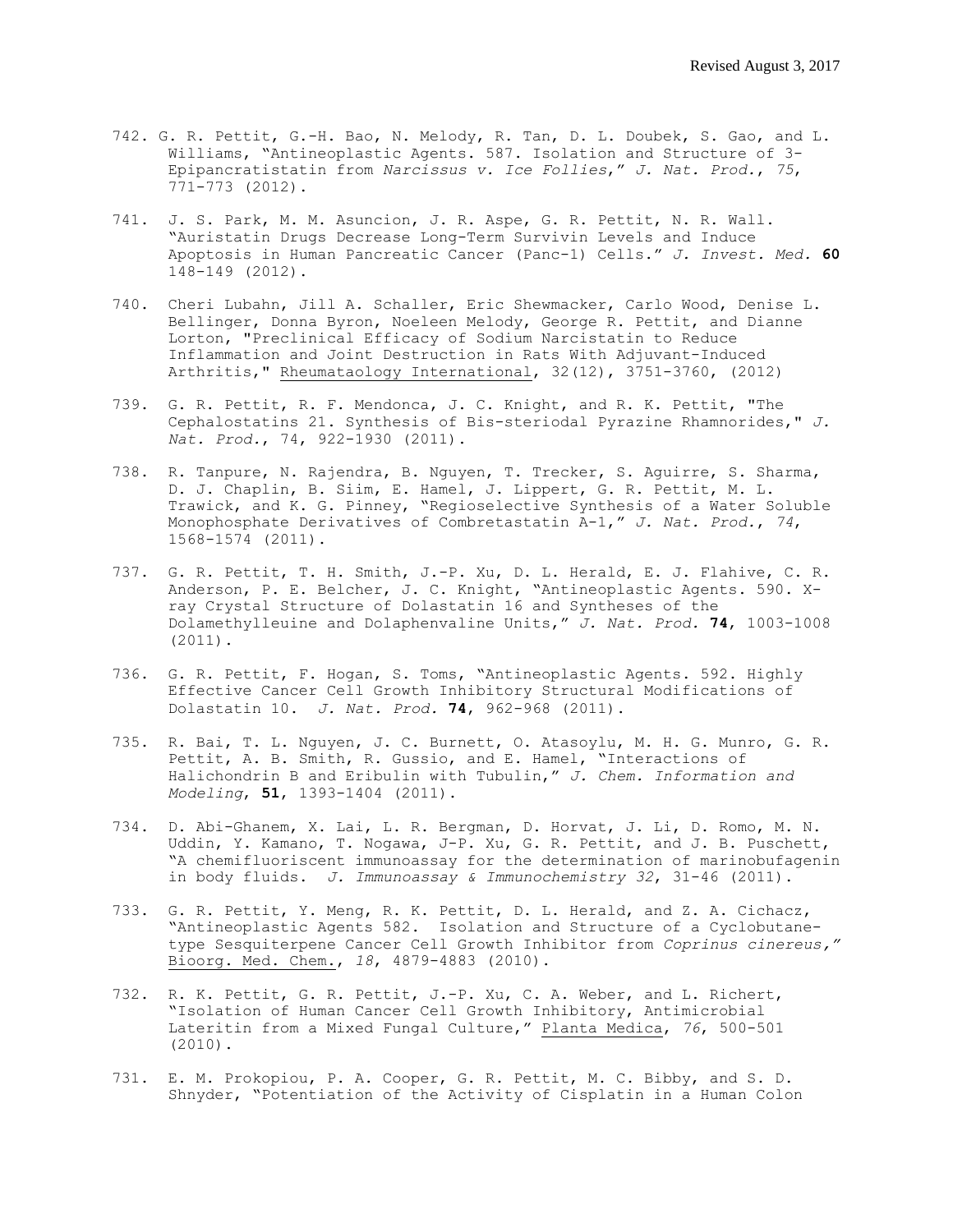Tumor Xenograft Model by Auristatin PYE, a Structural Modification of Dolastatin 10," Mol. Med. Rep., **3**, 309-313 (2010).

- 730. G. R. Pettit, Q. Ye, D. L. Herald, F. Hogan, and R. K. Pettit, "Antineoplastic Agents 573. Isolation and Structure of Papilistatin from the Papilionid Butterfly *Byasa polyseuctas* Termessa," J. Nat. Prod., *73*, 164-166 (2010).
- 729. G. R. Pettit, M. D. Minardi, F. Hogan, and P. M. Price, "An Efficient Synthetic Strategy for Obtaining 4.-Methoxy Carbon Isotope Labelled Combretastatin A-4 Phosphate and Other Z-Combretastatins," J. Nat. Prod., *73*, 399-403 (2010).
- 728. G. R. Pettit, Y. Meng, R. K. Pettit, D. L. Herald, Z. A. Cichacz, D. L. Doubek, and L. Richert, "Antineoplastic Agents. 556. Isolation and Structure of Coprinastatin 1 from *Coprinus cinereus*," J. Nat. Prod., *73*, 388-392 (2010).
- 727. X. Zheng, J. Du, Y. Xu, D. Liao, and G. R. Pettit, "Cytotoxic Lipid Esters from *Peucedanum ledebourilloides*," Med. Chem. Res., published online April 23,(2010).
- 726. R. K. Pettit, C. A. Weber, and G. R. Pettit, "Application of a High Throughput Alamar Blue Biofilm Susceptibility Assay to *Staphylococcus aureus* Biofilms. Ann. Clin. Microbiol. Antimicrob., **8**, no pps. (2009).
- 725. R. K. Pettit, C. A. Weber, S. B. Lawrence, G. R. Pettit, M. J. Kean, G. D. Cage, "In Vivo Activity of Anprocide Alone, and In Vitro Activity in Combination With Conventional antibiotics Against *Staphylococcus aureus* and S. *epidermidis* Biofilms," J. Med. Microb., **58**, 1203-1206 (2009).
- 724**.** G. R. Pettit, N. Melody, A. Thornhill, J. C. Knight, T. L. Groy, and C. L. Herald, "Antineoplastic Agents 579. Synthesis and Cancer cell Growth Evaluation of *E*-Stilstatin 3, a Resveratrol Structural Modification. J. Nat. Prod., **72**, 1637-1642 (2009).
- 723. R. K. Pettit, G. R. Pettit, E. Hamel, F. Hogan, B. R. Moser, S. Wolf, S. Pon, J.-C. Chapuis, and J. M. Schmidt, "*E*-Combretastatin and *E*-Resveratrol Structural Modifications: Antimicrobial and Cancer Cell Growth Inhibitory β-*E*-Nitrostyrenes, Bioorg. Med. Chem., **17**, 6606-6612 (2009).
- 722. G.R. Pettit, S. Ducki, S.A. Eastham, and N. Melody, **"**Antineoplastic Agents 454. Synthesis of the Strong Cancer Cell Growth Inhibitors *trans*-Dihydronarciclasine and 7-Deoxy-*trans*-dihydronarciclasine," J. Nat. Prod., **72**, 1279-1282 (2009).
- 721. L. Padmaja, C. Ravikumar, D. Sajan, I. Hubert Joe, V. S. Jayakumar, G. R. Pettit, and O. Faurskov Nielsen, "Density Functional Study on the Structural Conformations and Intramolecular Charge Transfer from the Vibrational Spectra of the Anticancer Drug Combretastatin-A2." *J. Raman Spectrosc.*, **40**, 419-428 (2009).
- 720. G. R. Pettit, J. Du, R. K. Pettit, J. C. Knight, and D. L. Doubek, "Antineoplastic Agents. 575. The Fungus *Aspergillus phoenicis*," Heterocycles, **79**, 909-916 (2009).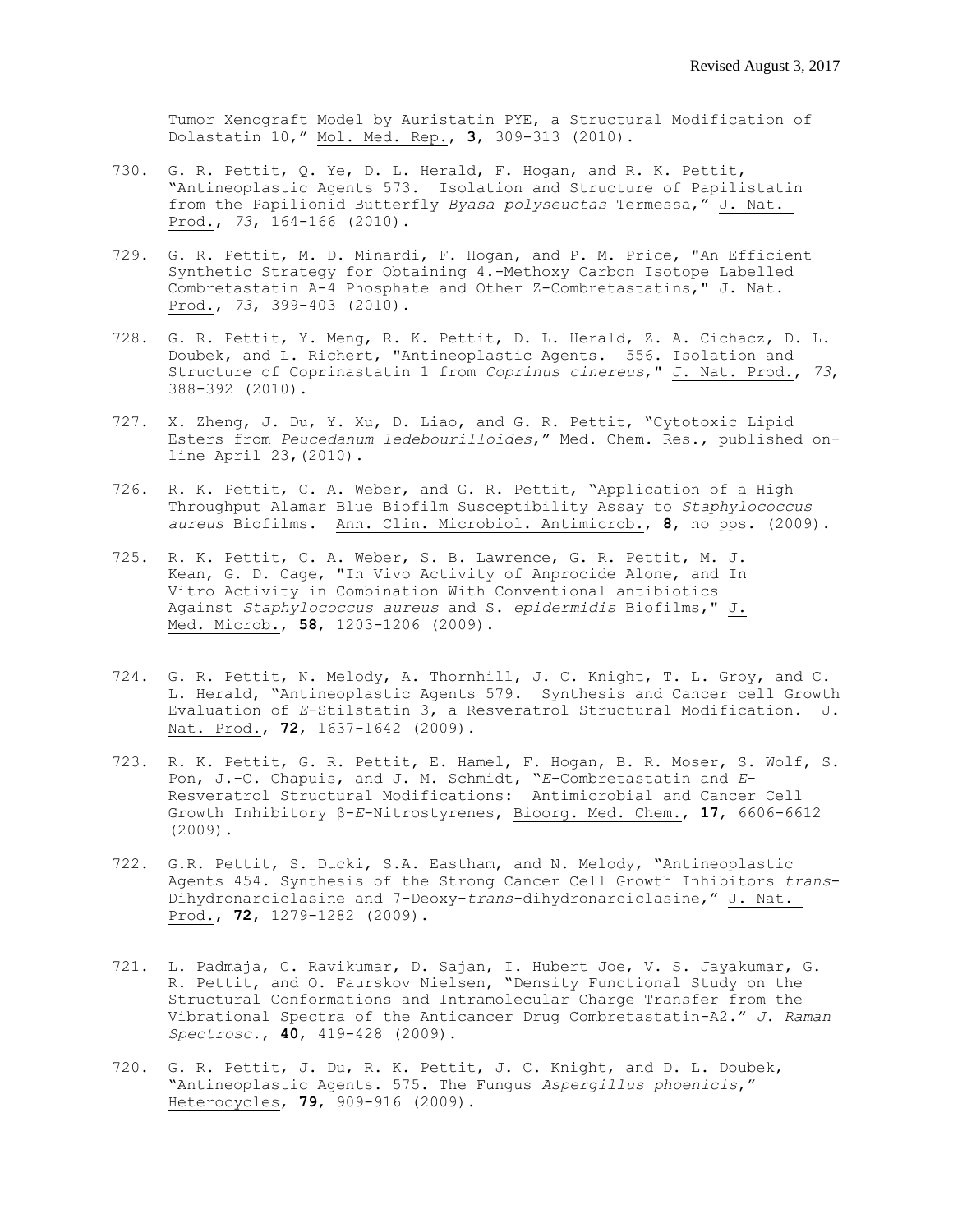- 719. G. R. Pettit, P. D. Quistorf, J. A. Fry, D. L. Herald, E. Hamel, and J-C. Chapuis, "Antineoplastic Agents 565. Synthesis of Combretastatin D-2 Phosphate and Dihydro-combretastatin D-2," J. Nat. Prod., **72**, 876-883 (2009).
- 718. G. R. Pettit, A. Thornhill, N. Melody, and J. C. Knight, "Antineoplastic Agents. 578. Synthesis of Stilstatins 1 and 2 and Their Water-soluble Prodrugs," *J. Nat. Prod.*, **72**, 380-388 (2009).
- 717. G. R. Pettit, J. C. Knight, D. L. Herald, R. K. Pettit, F. Hogan, Venugopal J. R. V. Mukku, J. S. Hamblin, M. J. Dodson II, and J-C. Chapuis, "Antineoplastic Agents 570. Isolation and Structure Elucidation of Bacillistatins 1 and 2 from a Marine *Bacillus sylvestris*," J. Nat. Prod., **72**, 366-371 (2009).
- 716. G. R. Pettit, S. Hu, J. C. Knight, and J-C. Chapuis, "Antineoplastic Agents 571. Total Synthesis of Bacillistatin 2," J. Nat. Prod., **72**, 373- 379 (2009).
- 715. R. Bai, M. C. Edler, P. L. Bonate, T. D. Copeland, G. R. Pettit, R. F. Ludueña, and E. Hamel, "Intracellular Activation and Deactivation of Tasidotin, an Analog of Dolastatin 15: Correlation with Cytotoxicity," Molecular Pharmacology, **75**, 218-226 (2009).
- 714. A. Rudy, N. Lopez-Anton, N. Barth, G. R. Pettit, V. M. Dirsch, K. Schulze-Osthoff, M. Rehm, J. H. Prehn, M. Vogler, S. Fulda, A. M. Vollmar, "Role of Smac in Cephalostatin-Induced Cell Death," Cell Death and Differentiation, **15**, 1930-1940 (2008).
- 713. L. Schyschka, A. Rudy, I. Jeremias, N. Barth, G. R. Pettit, A. M. Vollmar, "Spongistatin 1: A New Chemosensitizing Marine Compound that Degrades XIAP," Leukemia, **22**, 1737-1745 (2008).
- 712. G. R. Pettit, A. J. Thornhill, B. R. Moser, and F. Hogan, "Antineoplastic Agents 552. Oxidation of Combretastatin A-1 and Trapping the Ortho-Quinone Intermediate Considered A Key Metabolic Product of the Corresponding Phosphate Prodrug, J. Nat. Prod. , **71**, 1561-1563 (2008).
- 711. J. J. Hall, M. Sriram, T. E. Strecker, J. K. Tidmore, C. J. Jelinek, G. D. Kishore Kumar, M. B. Hadimani, G. R. Pettit, D. J. Chaplin, M. L. Trawick, and K. G. Pinney, "Design, Synthesis, Biochemical, and Biological Evaluation of Nitrogen-Containing Trifluoro Structural Modifications of Combretastatin A-4," Bioorg. Med. Chem. Lett., **18**, 5146-5149 (2008).
- 710. C. James, G. R. Pettit, O. F. Nielsen, V. S. Jayakumar, I. Hubert Joe, "Vibrational Spectra and ab initio Molecular Orbital Calculations of the Novel Anticancer Drug Combretastatin A-4 Prodrug." Spectrochimica Acta, Part A: Molecular and Biomolecular Spectroscopy, **70**, 1208-1216 (2008).
- 709. K. K. Repp, F. Hogan, G. R. Pettit, and R. K. Pettit, "In vitro Interactions of Approved and Experimental Drugs against *Candida albicans* and *Aspergillus* spp.," J. Chemotherapy **20**, 137-139 (2008).
- 708. G. R. Pettit, F. Hogan, J-P. Xu, R. Tan, T. Nogawa, Z. A. Cichacz, R. K. Pettit, J. Du, Q-H. Ye, G. M. Cragg, C. L. Herald, M. S. Hoard, A. Goswami, J. Searcy, L. Tackett, D. L. Doubek, L. Williams, J. N. A. Hooper, J. M. Schmidt, J-C. Chapuis, D. N. Tackett, F. Craciunescu,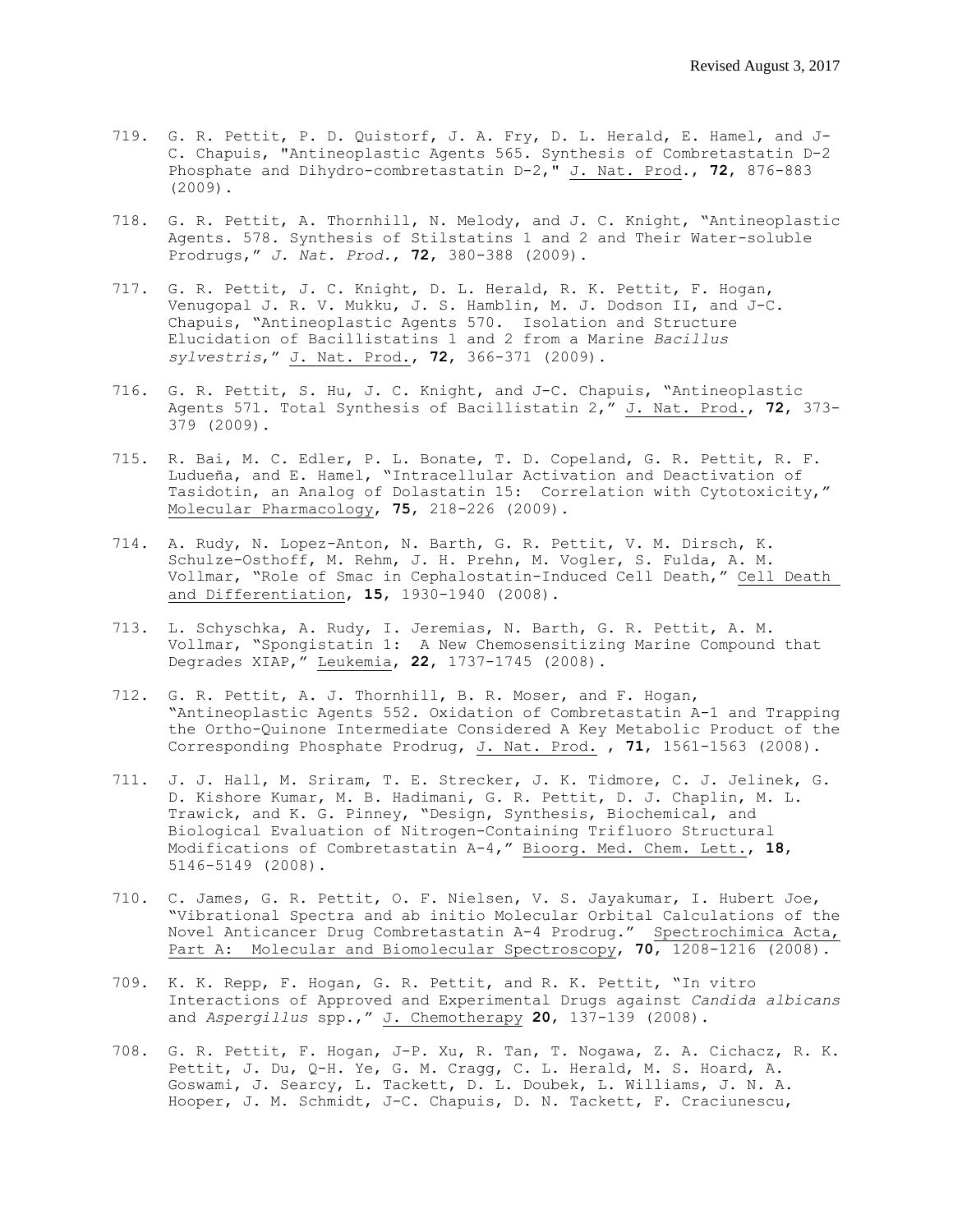"Antineoplastic Agents. 536. New Sources of Naturally Occurring Cancer Cell Growth Inhibitors from Marine Organisms, Terrestrial Plants, and Microorganisms", J. Nat. Prod., **71**, 438-444, (2008).

- 707. R. Siles, J. Freeland Ackley, M. B. Hadimani, J. J. Hall, B. E. Mugabe, R. Guddneppanavar, K. A. Monk, J-C. Chapuis, G. R. Pettit, D. J. Chaplin, K. Edvardsen, M. L. Trawick, C. M. Garner, K. G. Pinney, "Combretastatin Dinitrogen-Substituted Stilbene Analogues as Tubulin-Binding and Vascular-Disrupting Agents", J. Nat. Prod., **71**, 313-320, (2008).
- 706. A. B. Smith III, T. M. Razler, R. M. Meis, G. R. Pettit. "Synthesis and Biological Evaluation of Phorboxazole Congeners Leading to the Discovery and Preparative-Scale Synthesis of (+)-Chlorophorboxazole A Possessing Picomolar Human Solid Tumor Cell Growth Inhibitory Activity", J. Org. Chem., **73**, 1201-1208, (2008).
- 705. Mary R. Brennan, Catherine E. Costello, Simin D. Maleknia, G. R. Pettit, Karen L. Erickson. "Stylopeptide 2, a Proline-Rich Cyclodecapeptide from the Sponge Stylotella sp.", J. Nat. Prod., **71**, 453-456, (2008).
- 704. G. R. Pettit, V. J. Mukku, G. Cragg, D. L. Herald, J. C. Knight, C. L. Herald, J-C. Chapuis, "Antineoplastic Agents. 558. Ampelocissus sp. Cancer Cell Growth Inhibitory Constituents". J. of Nat. Prod., **71**, 130- 133 (2008)
- 703. G. R. Pettit, T. H. Smith, S. Feng, J. C. Knight, R. Tan, R. K. Pettit, and P. A. Hinrichs, "Antineoplastic Agents. 561. Total Synthesis of Respirantin", J. Nat. Prod., **70**, 1073-1083, (2007).
- 702. G. R. Pettit, R. Tan, R. K. Pettit, T. H. Smith, S. Feng, D. L. Doubek, L. Richert, J. Hamblin, C. Weber, J-C. Chapuis, "Antineoplastic Agents. 560. Isolation and structure of Kitastatin 1 from an Alaskan Kitasatospora sp.", J. Nat. Prod., **70**, 1069-1072, (2007).
- 701. G. R. Pettit, N. Melody, D. L. Herald, J. C. Knight, and J-C. Chapuis, "Antineoplasatic Agents. 550. Synthesis of 10b(S)-Epipancratistatin from (+)-Narciclasine", J. Nat. Prod., **70**, 417-411, (2007).
- 700. S. D. Shnyder, P.A. Cooper, N. J. Millington, G. R. Pettit, M. C. Bibby, "Auristatin PYE, a novel synthetic derivative of dolastatin 10, is highly effective in human colon tumor models. Intl. J. Oncology, **31**, 353-360 (2007)
- 699. H. L. LaMarca, C. A. Morris, G. R. Pettit, T. Nogawa, J. B. Puschett, "Marinobufagenin Impairs First Trimester Cytotrophoblast Differentiation, Placenta, **27**, 984-988, (2006).
- 698. G. R. Pettit, J. Du, R. K. Pettit, L. A. Richert, V. Mukku and M. S. Hoard, "Antineoplastic Agents 554. The Manitoba Bacterium *Streptomyces* sp.", J. Nat. Prod., **69**, 804-806 (2006).
- 697. N. Lopez-Anton, A. Rudy, N. Barth, I. M. Mueller, L. Schmitz, G.R. Pettit, V. M. Dirsch and A. M. Vollmar, "The Marine Invertebrate Constituent Cephalostatin 1 Activates an ER Stress-Specific and Apoptosome-Independent Apoptotic Signal Pathway," J. Biol. Chem., **281**, 33078-33086 (2006).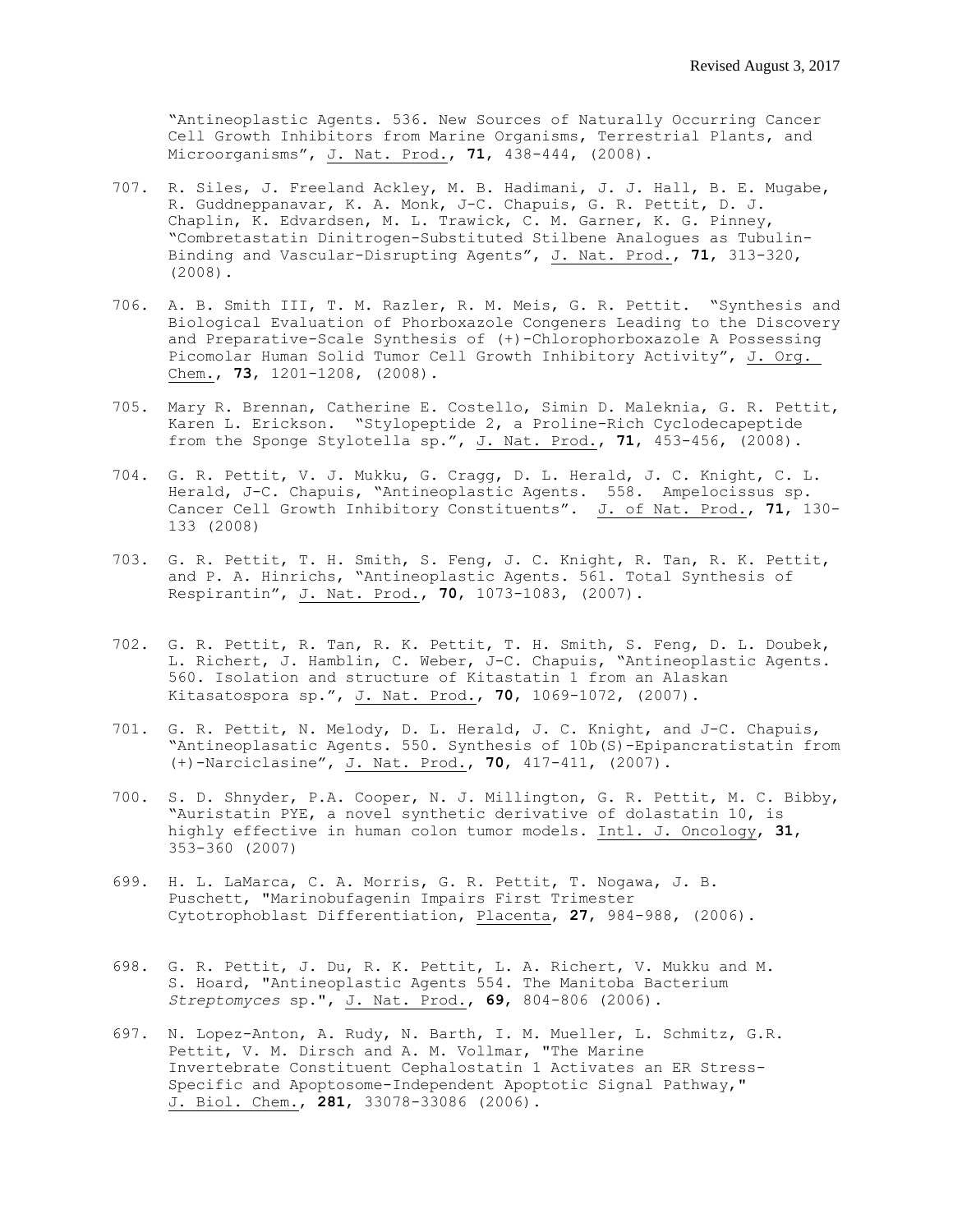- 696. T. Hudlicky, M. Moser, S. C. Banfield, U. Rinner, J-C. Chapuis, and G. R. Pettit, "Cyclotrimerization approach to unnatural structural modifications of pancratistatin and other amaryllidaceae constituents – Synthesis and biological evaluation<sup>1</sup>", Can. J. Chem., 84, 1313-1337 (2006)
- 695. D. A. Dabydeen, J. C. Burnett, R. B. Bai, P. Verdier-Pinard, M. J. Yu, B. A. Littlefield, S. J. H. Hickford, G. R. Pettit, J.W.Blunt, M. H. G. Munro, R. Gussio, and E.' Hamel, "Comparison of the Activities of the Truncated Halichondrin B Analog NSC 707389 (E7389) with Those of the Parent Compound and a Proposed Binding Site on Tubulin," Molecular Pharmacology, **70**, 1866 (2006).
- 694. H. Vu, M. Ianosi-Irimie, S. Danchuk, E. Rabon, T. Nogawa, Y. Kamano, G.R. Pettit, T. Wiese, and J. B. Puschett, Resibufogenin Corrects Hypertension in a Rat Model of Human Preeclampsia, " Exper. Biol. Med., **231**, 215-220 (2006).
- 693. G.R. Pettit S.A. Eastham, N. Melody, B. Orr, D.L. Herald, J. McGregor, J.C. Knight, D.L. Doubek, G.R. Pettit III, L.C. Garner, and J.A. Bell, "Isolation and Structural Modification of 7-Deoxynarciclasine and 7 deoxy-trans-dihydronarciclasine," J. Nat. Prod., **69**, 7-13 (2006).
- 692. A.B. Smith, T.M. Razler, R.M. Meis, and G.R. Pettit, "Design and Synthesis of a Potent Phorboxazole C (11-15)Acetal Analogue," Organic Letters, **8**, 797-799 (2006).
- 691. K.A. Monk, R. Siles, M. Hadimani, B.E. Mugabe, F. Ackley, K. Edvardsen, M.L. Trawick, C.M. Garner, M.R. Rhodes, G.R. Pettit, and K.G. Pinney, "Design, Synthesis, and Biological Evaluation of Combretastatin Nitrogen-Containing Derivatives as Inhibitors of Tubulin Assembly and Vascular Targeting Agents," BioOrg. Med. Chem.,**14**, 3231-3234 (2006).
- 690. G.R. Pettit, A. Numata, C. Iwamoto, Y. Usami, T. Yamada, H. Ohishi, and G.M. Cragg, "Antineoplastic Agents. 551. Isolation and Structures of Bauhiniastatins 1-4 from *Baihinia purpurea*, " J.Nat. Prod., **69**, 323-327 (2006).
- 689. M.C. Bibby, P.A. Cooper, N.J. Millington, G.R. Pettit, S.D. Shnyder, "Antitumor Studies of Auristatin PYE, a NovelSynthetic Derivative of Dolastatin 10. Clin. Cancer Res., **11**, 9089S-9089S (2005).
- 688. S.D. Shnyder, P.A. Cooper, N.J. Millington, J.H. Gill, G.R. Pettit, M.C. Bibby, "Investigation of the Efficacy and Mechanism of Action of Pancratistatin 3, 4-cyclic Phosphate, " Clin. Cancer Res., **11**, 8971S-8971S (2005).
- 687. G.R. Pettit, M.D. Minardi, H.J. Rosenberg, E. Hamel, M.C. Bibby, S.W. Martin, M.K. Jung, R.K. Pettit, T.J. Cuthbertson and J-C. Chapuis, "Antineoplastic Agents 509. Synthesis of Sodium Fluorcombstatin Phosphate and Related 3-Halo-Stilbenes," J.Nat. Prod., **68**, 1450-1458 (2005).
- 686. R.K. Pettit, C.A. Weber, M.J. Kean, H. Hoffman, G.R. Pettit, R.Tan, K.S. Franks, and M.L. Horton, "Microplate Alamar Blue Assay for *Staphylococcus epidermidis* Biofilm Susceptibility Testing, " Antimicrobial Agents and Chemotherapy, **49**, 2612-2617 (2005).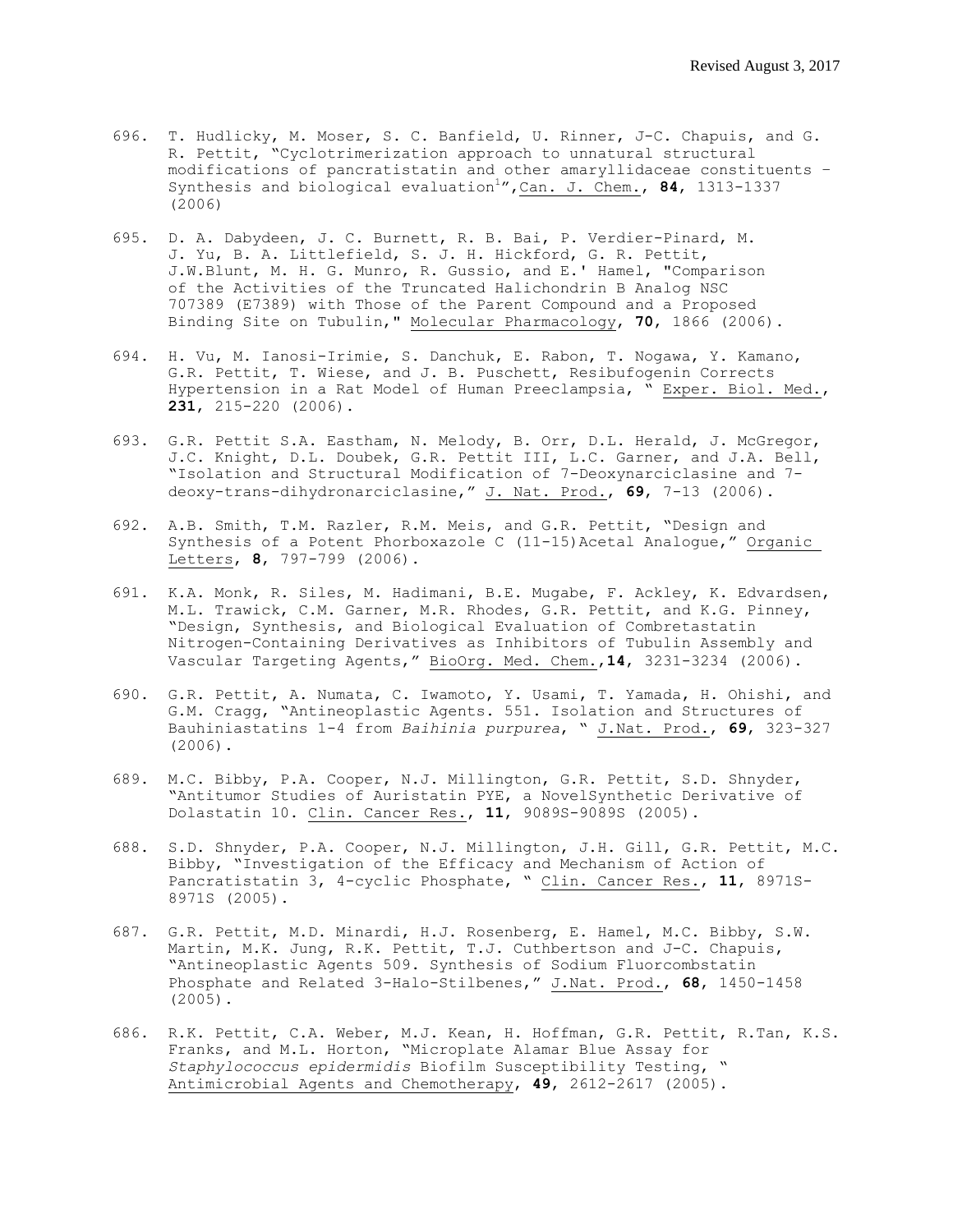- 685. R.K. Pettit, S. Pon, Z.A. Cichacz, C.L. Herald, G.R. Pettit and T. Woyke, "In *vitro* and In *vivo* Antifungal Activities of the Marine Sponge Constituent Spongistatin 1," Medical Mycology, **43**, 453-463 (2005).
- 684. G.R. Pettit, Y.Tang, and J.C. Knight, "Antineoplastic Agents 545. Isolation and Structure of Turbostatins 1-4 from the Asian Marine Mollusc *Turbo stenogyrus*, " J.Nat.Prod., **68**, 974-978 (2005).
- 683. G.R. Pettit, R.Tan, and Z.A. Cichacz, " "Antineoplastic Agents 542. Isolation and Structure of Sesterstatin 6 from the Indian Ocean Sponge *Hyrtios erecta*," J.Nat.Prod., **68**, 1253-1255 (2005).
- 682. G.R. Pettit, Y. Meng, D.L. Herald, J.C. Knight, and J.F. Day, "Antineoplastic Agents 553. The Texas Grasshopper *Brachystola magna*, " J.Nat.Prod., **68**, 1256-1258 (2005).
- 681. G.R.Pettit, C.R. Anderson, E.J. Gapud, M.K. Jung, J.C. Knight, E. Hamel, and R.K. Pettit, "Antineoplastic Agents 515. Synthesis of Human Cancer Cell growth Inhibitors derived from  $3,4$ -Methylenedioxy-5,4<sup>1</sup>-dimethoxy-3¹-amino-Z-stilbene," J.Nat.Prod., **68**, 1191-1197 (2005).
- 680. A.B. Smith III, T.M. Razler, G.R. Pettit, and J-C. Chapuis, " (+)- Phorboxazole A Synthetic Studies. Identification of a Series of Highly Cytotoxic C (45-46) Analogues," Org. Lett., **7**, 4403-4406 (2005).
- 679. M.A. Ali, R.B. Bates, Z.D. Crane, C.W. Dicus, M.R. Gramme, E. Hamel, J. Maricschak, D.S. Martinez, K.J. McClure, P. Nakkiew, G.R. Pettit, C.C. Stessman, B.A. Sufi, and G.V. Yarick, "Dolastatin 11 Conformations, Analogues and Pharmacophore," Bioorg. Med. Chem., **13**, 4138-4152 (2005).
- 678. I.M. Müller, V.M. Dirsch, A. Rudy, N.Lopez-Anton, G.R. Pettit, and A.M. Vollmar, "Cephalostatin 1 Inactivates Bcl-2 by Hyperphosphorylation Independent of M-phase Arrest and DNA Damage," Mol. Pharmacol., **67**, 1684-1689 (2005).
- 677. G.R. Pettit, Q.Zhang, V. Pinilla, H. Hoffmann, J.C. Knight, D.L. Doubek, J-C Chapuis, R.K. Pettit and J.M. Schmidt, "Antineoplastic Agents 534. Isolation and Structure of Sansevistatins 1 and 2 from the African *Sansevieria ehrenbergii*, " J.Nat. Prod., **68**, 729-733 (2005).
- 676. G.R. Pettit, M.R. Rhodes, D.L. Herald, E. Hamel, J.M. Schmidt and R.K. Pettit, "Antineoplastic Agents 445. Synthesis and Evaluation of Structural Modifications of  $(Z)$  – and  $(E)$  – Combrestatin A-4," J.Med. Chem., **48**, 4087-4099 (2005).
- 675. G.R. Pettit, Y. Meng, D.L. Herald, A.M. Stevens, R.K. Pettit and D.L. Doubek, "Antineoplastic Agents 540. The Indian *Gynandropsis gynandra*  (Capparidaceae)," Oncol. Res., **15**, 59-68 (2005).
- 674. G. R. Pettit, S. Ducki, D. L. Herald, D. L. Doubek, J. M. Schmidt, and J-C. Chapuis, "Antineoplastic Agents 470. Absolute Configuration of the Marine Sponge Bromopyrrole Agelastatin A," Oncol. Res., **15**, 11-20 (2005).
- 673. G. R. Pettit and N. Melody, "Antineoplastic Agents 527. Synthesis of 7- Deoxy-narcistatin, 7-deoxy-*trans*-dihydronarcistatin, and *Trans*-dihydronarcistatin 1," J. Nat.Prod., **68**, 207-211 (2005).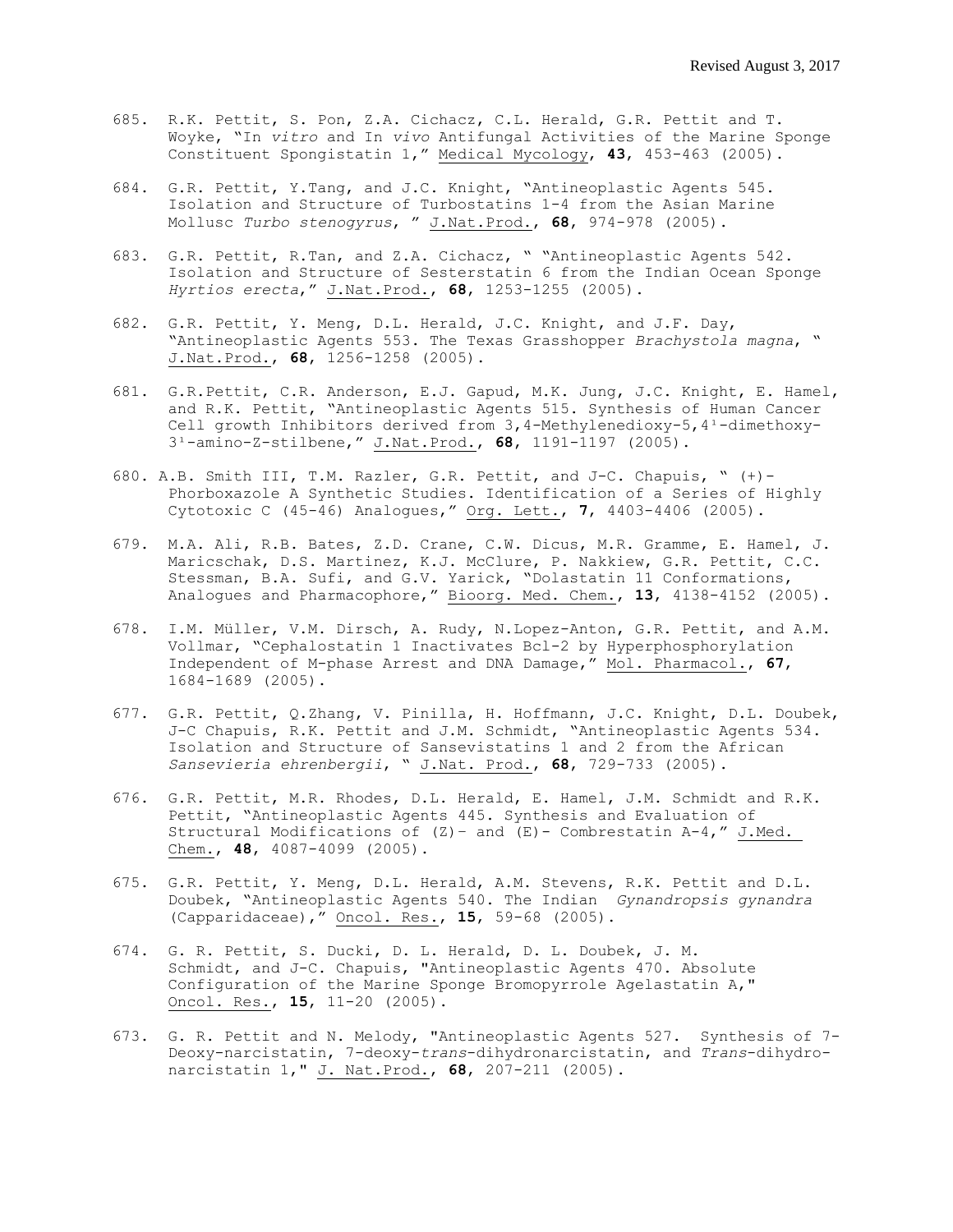- 672. G. R. Pettit and R. Tan, "Isolation and Structure of Phakellistatin 14 from the Western Pacific Marine Sponge *Phakellia* sp.", J. Nat. Prod., **68**, 60-63 (2005).
- 671. U. Rinner, T. Hudlicky, H. Gordon, and G. R. Pettit, "A -Carboline-1 One Mimic of the Anticancer *Amaryllidaceae* Constituent Pancratistatin. Synthesis and Biological Evaluation," Angew. Chem., **116**, 5456-5460 (2004).
- 670. J. Binoy, J. P. Abraham, I. H. Joe, V. S. Jayakumar, G. R. Pettit, and O. F. Neilson, "NIR-FT Raman and FT-IR Spectral Studies and *Ab Initio* Calculations of the Anti-cancer Drug Combretastatin A-4," J. Raman Spectroscopy, **35**, 939-946 (2004).
- 669. M. Suggitt, D. J. Swaine, G. R. Pettit, and M. C. Bibby, "Characterization of the Hollow Fibre Assay for the Determination of Microtubule Disruption *In Vivo*," Clin. Cancer Res., **10**, 6677.- 6685 (2004).
- 668. G. R. Pettit, T. Nogawa, J. C. Knight, D. L. Doubek, and J. N. A. Hooper, "Antineoplastic Agents 535. Isolation and Structure of Plakorstatins 1 and 2 from the Indo-Pacific Sponge *Plakortis nigra*," J. Nat. Prod., **67**, 1611-1613 (2004).
- 667. G. R. Pettit, R. Tan, J. S. Northen, D. L. Herald, J-C. Chapuis, R. K. Pettit, "Antineoplastic Agents 529. Isolation and Structure of Nootkastatins 1 and 2 from the Alaskan Yellow Cedar *Chamaecyparis nootkatensis*," J. Nat. Prod., **67**, 1476-1482 (2004).
- 666. G.R. Pettit, J-P. Xu, D.L. Doubek, J-C. Chapuis, and J.M. Schmidt, " Antineoplastic Agents 510. Isolation and Structure of Dolastatin 19 from the Gulf of California Sea Hare *Dolabella auricularia*, " J. Nat. Prod., **67**, 1252-1255 (2004).
- 665. K. Meilert, G.R. Pettit, and P. Vogel, "Non-iterative Asymmetric Synthesis of C<sup>15</sup> Polyketide Spiroketals," Helv. Chim. Acta, **87**, 1493-1507 (2004).
- 664. L.H. Dang, C. Bettegowda, N. Agrawal, I. Cheong, D. Huso, P. Frost, F. Loganzo, L. Greenberger, J. Brakoczy, G.R. Pettit, A.B. Smith, H. Gurulingappa, S. Khan, G. Parmigiani, K.W. Kinzler, S. Zhou, and B. Vogelstein, "Targeting Vascular and Avascular Compartments of Tumors with C. *novyi-NT* and Anti-Microtubule Agents," Cancer Biology & Therapy, **3**, 326-337 (2004).
- RKP. R.K. Pettit, "Soil DNA Libraries for Anticancer Drug Discovery," Cancer Chemother. Pharmacol., **54**, 1-6 (2004).
- 663. R. Bai, D.G. Covell, J.A. Kepler, T.D. Copeland, N.Y. Nguyen, G.R. Pettit, and E. Hamel, "Direct Photoaffinity Labeling by Dolastatin 10 of the Amino Terminal Peptide of –Tubulin Containing Cysteine-12," J. Biol. Chem., **279**, 30731-30740 (2004).
- 662. G. R. Pettit, Q. Zhang, V. Pinilla, D. L. Herald, D.L. Doubek, and J. A. Duke, "Isolation and Structure of Gustastatin from the Brazilian Nut Tree *Gustavia hexapetala*," J. Nat. Prod., **67**, 983-985 (2004).
- 661. G. R. Pettit, F. Hogan and D. L. Herald, "Synthesis and X-Ray Crystal Structure of the *Dolabella auricularia Peptide Dolastatin*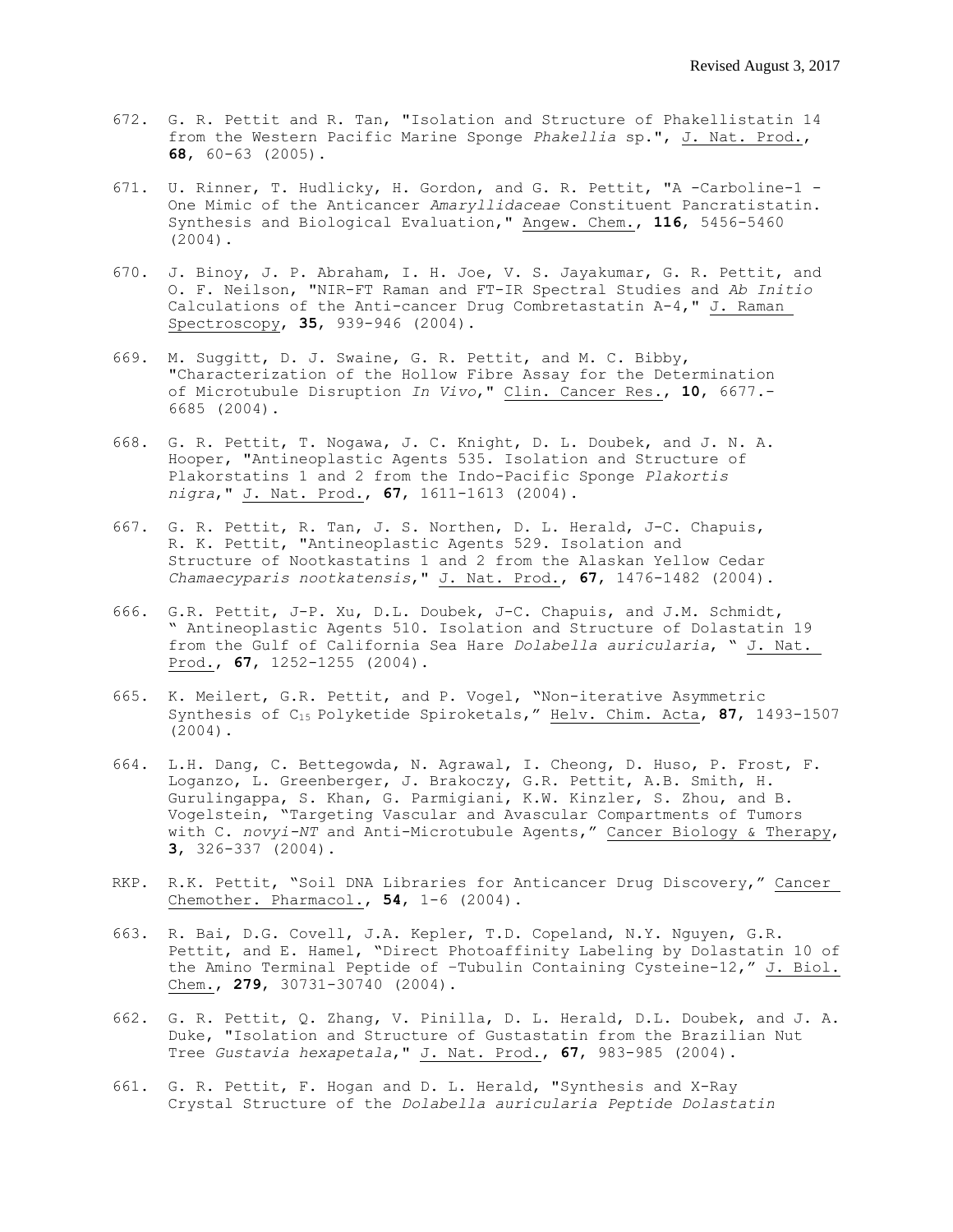18," J. Org. Chem., **69**,4019-4022 (2004).

- 660. U. Rinner, H. L. Hillebrenner, D. R. Adams, T. Hudlicky, and G. R. Pettit, "Synthesis and Biological Activity of Some Structural Modifications of Pancratistatin," Bioorg. Med. Chem. Lett., **14**, 2911-2915 (2004).
- 659. G. R. Pettit, N. Melody, and D. L. Herald, "Antineoplastic Agents 511. Direct Phosphorylation of Phenpanstatin and Pancratistatin," J. Nat. Prod., **67**, 322-327 (2004).
- 658. G. R. Pettit, H. Hoffmann, J. McNul.ty, K. C. Higgs, A. Murphy, D. J. Molloy, D. L. Herald, M. D. williams, R. K. Pettit, D. L. Doubek, J. N. A. Hooper, L. Albright, J. M. Schmidt, J-C. Chapuis, and L. P. Tackett, "Antineoplastic Agents 380. Isolation and X-Ray Crystal Structur~ Determination of Isoaaptamine from the Republic of Singapore *Hymeniacidon Sp*. And Conversion to the Phosphate Prodrug Hystatin 1," J. Nat. Prod., **67**, 506-509 (2004).
- 657. G. R. Pettit, H. Hoffmann, D. L. Herald, P. M. Blumberg, E. Hamel, J. M. Schmidt, Y. Chang, R. K. Pettit, N. E. Lewin, and L. V. Pearce, "Antineoplastic Agents 499. Synthesis of Hystatin 2 and Related 1*H*-benzo[de] [1,6]-Naphthyridinium Salts from Aaptamine," J. Med. Chem., **47**, 1775-1782 (2004).
- 656. G. R. Pettit, H. Hoffmann, D. L. Herald, J. McNulty, A. Murphy, K. C. Higgs, E. Hamel, N. E. Lewin, L. V. Pearce, P. M. Blumberg, R. K. Pettit and J. C. Knight, "Antineoplastic Agents 491. Synthetic Conversion .of Aaptamine to Isoaaptarnine, 9- Desmethylaaptamine, and 4-Methylaaptamine," J. Org. Chem., **69**, 2251-2256 (2004).
- 655. I. G. Kirwan, P. M. Loadman, D. J. Swaine, D. A. Anthoney, G. R. Pettit, J. W. Lippert III, S. D. Shnyder, P.' A. Cooper and M. C. Bibby, "Comparative Preclinical Pharmacokinetic and Metabolic Studies of the Cornbretastatin Prodrugs: Cornbretastatin A4 Phosphate and A1 Phosphate," Clin. Cancer Res., **10**, 1446-1453 (2004).
- 654. G. R. Pettit, Y. Meng, P. Gearing, D. L. Herald, R. K. Pettit, D. L. Doubek, J-C. Chapuis, and L. P. Tackett, "Antineoplastic Agents 522. *Hernandia peltata* (Malaysia) and *Hernandia nymphaeifolia* (Republic of Maldives)," J. Nat. Prod., **67**, 214-220 (2004).
- 653. G. R. Pettit, J-P. Xu, J-C. Chapuis, R. K. Pettit, L. P. Tackett, D. L. Doubek, J. N. A. Hooper, and J. M. Schmidt, "Antineoplastic Agents 520. Isolation and Structure of *Irciniastatins* A and B from the Indo-Pacific Marine Sponge *Ircinia ramosa*," J. Med. Chem., **47**, 1149-1152 (2004).
- 652. T. Woyke, M. E. Berens, D. B. Hoelzinger, G. R. Pettit, G. Winkelmann, and R. K. Pettit, "Differential Gene Expression in Auristatin PHE-Treated *Cryptococcus neoformans*" Antimicrobial Agents and Chemotherapy, **48**, 561-567 (2004).
- 651. V. M. Dirsch, I. M. Muller, S. T. Eichhorst, G. R. Pettit, Y. Kamano, M. Inoue, J-P. Xu, Y. Ichihara, G. Wanner, and A. M.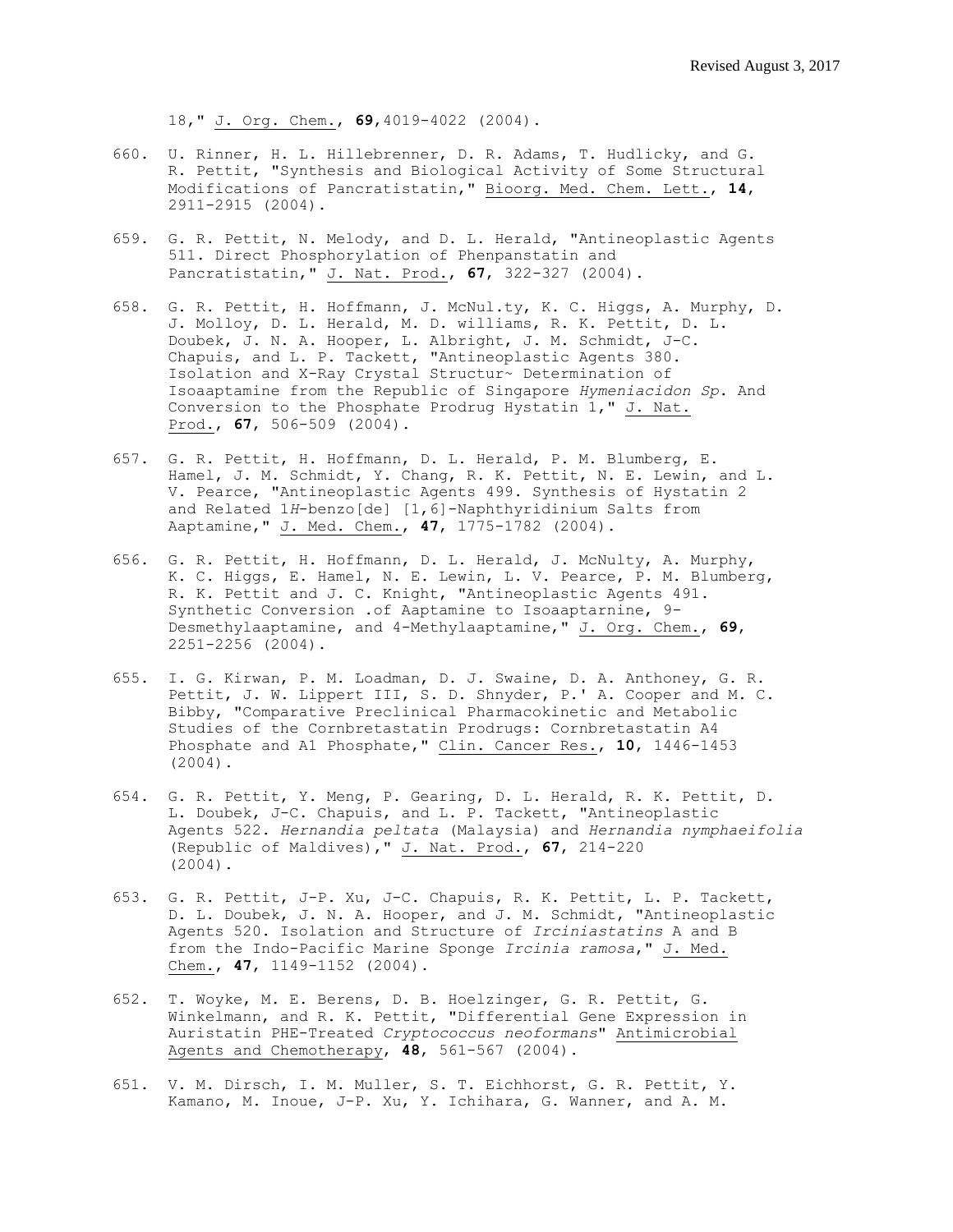Vollmar, "Cephalostatin 1 Selectivity Triggers the Release of Smac/DIABLO and Subsequent Apoptosis' that is Characterized by an Increased Density of the Mitochondrial Matrix," Cancer Research, **63**, 8869-8876 (2003).

- 650. R. K. Pettit, B. R. Fa koury, J. C. Knight, C. A. Weber, G. R. Pettit, G. C. Cage, and S. Pon, "Antibacterial Activity of the Marine Sponge Constituent Cribrostatin 6," Journal of Medical Microbiology, **53**, 61-65 (2004).
- 649. S. Ali, O. Aranha, Y. Li, G. R. Pettit, F. H. Sarkar, P. A. Philip, "Sensitization of Human Breast Cancer Cells to Gemcitabine by Protein Kinase C Modulator Bryostatin 1," Cancer Chemother. Pharmacol.,**52**, 235-246 (2003).
- 648. A. B. Smith III, Y. S. Cho, G. R. Pettit, and R. Hirschmann, "Design, Synthesis and Evaluation of Azepine-based Cryptophycin Mimetics," Tetrahedron, **59**, 6991-7009 (2003).
- 647. Z. Cruz-Monserate, J. T. Mullaney, P. G. Harran, G. R. Pettit, and E. Hamel, "Dolastatin 15 Binds in the Vinca Domain of Tubulin As Demonstrated by Hummel-Dreyer Chromatography," Eur. J. Biochem., **270**, 3822-3828 (2003).
- 646. G. R. Pettit, Y. Meng, D. L. Herald, K. A. N. Graham, R. K. Pettit, and D. L. Doubek, "Isolation and Structure of Reprechstyril from *Ruprechtia tangarana*," J. Nat. Prod., **66**, 1065-1069 (2003).
- 645. Z. Cruz-Monserrate, H. C. Vervoort, R. Bai, D. J. Newman, S. B. Howell, G. Los, J. T. Mullaney, M. D. Williams, G. R. Pettit, W. Fenlcal, and E. Hamel, "Diazonamide A and A Synthetic Structural Analog: Disruptive Effects on Mitosis and Cellular Microtubules and Analysis of their Interactions with Tubulin," Molecular Pharmacology, **63**, 1273-1280 (2003).
- 644. J. Hua, Y. Sheng, K. Pinney, C. M. Garner, R. R. Kane, J. A. Prezioso, G. R. Pettit, D. J. Chaplin, and K. Edvardsen, "Oxi4503 A Novel Vascular Targeting Agent: Effects on Bloodflow and Antitumor Activity in Comparison to Combretastatin A-4 Phosphate," Anticancer Research, **23**, 1433-1440 (2003).
- 643. S. D. Shnyder, P. A. Cooper, G. R. Pettit, J. W. Lippert III, and M. C. Bibby, "Combretastatin A-1 Phosphate Potentiates the Antitumour Activity of Cisp1atin in a Murine Adenocarcinoma Model," Anticancer Res. , **23**, 1619-1624 (2003).
- 642. G. R. Pettit, J. C. Collins, J. C. Knight, D. L. Herald, R. A. Nieman, M. D. Williams, and R. K. Pettit, "Antineoplastic Agents 485. The Isolation and Structure of Cribrostatin 6, a Dark Blue Cancer Cell Growth Inhibitor from the Marine Sponge *Cribrochalina sp.*," J. Nat. Prod., **66**, 544-547 (2003).
- 641. B. Fennell, S. Carolan, G. R. Pettit, and A. Bell, "Effects of the Antimitotic Natural Product Dolastatin 10, and Related Peptides, on the Human Malarial Parasite *Plasmodium falciparum*," J. Antimicrobial Chemother., **51**, 833-841 (2003).
- 640. G. R. Pettit, Y. Meng, C. A. Stevenson, D. L. Doubek, J. C.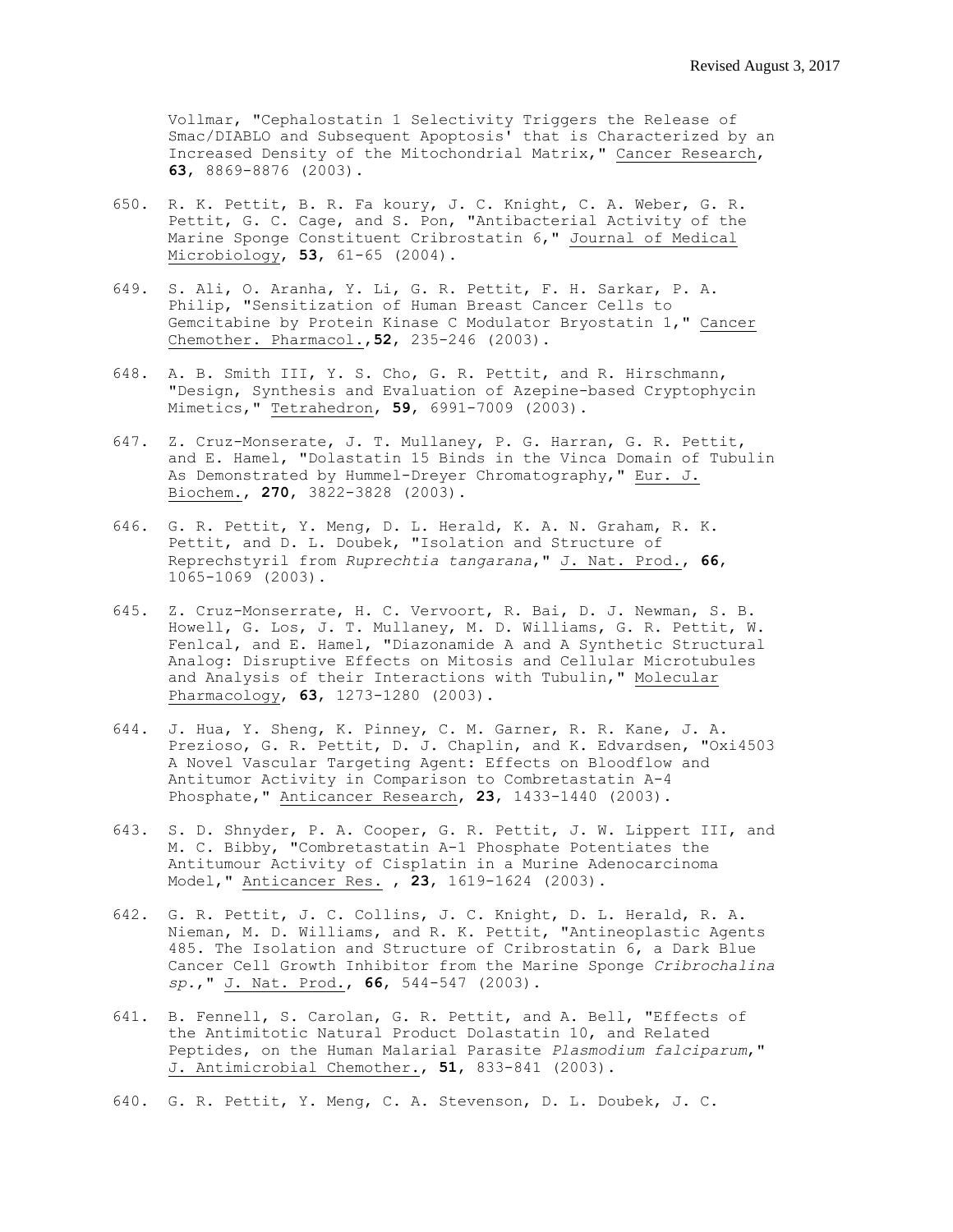Knight, Z. A. Cichacz, R. K. Pettit, J-C. Chapuis, and J. M. Schmidt, "Isolation and Structure of Palstatin from the Amazon Tree *Hymeneae palustris*," J. Nat. Prod., **66**, 259-262 (2003).

- 639. G. R. Pettit, R. Tan, D. L. Herald, J. Hamblin, and R. K. Pettit, "Antineoplastic Agents 488. Isolation and Structure of Yukonin from a Yukon Territories Fungus" J. Nat. Prod., **66**, 276-278 (2003).
- 638. G. R. Pettit and R. Tan, "Antineoplastic Agents 390. Isolation and Structure of Phakellistatin 12 from the Chuuk Archipelago Marine Sponge" Bioorg. Med. Chem. Lett., **13**, 685-688 (2003).
- 637. G. R. Pettit, C. R. Anderson, D. L. Herald, M. K. Jung, D. J. Lee, E. Hamel, and R. K. Pettit, "Antineoplastic Agents 487. Synthesis and Biological Evaluation of the Antineoplastic Agent 3,4-Methylenedioxy-5,4'-dimethoxy-3'-amino-Z-stilbene and Derived Amino Acid Amides," J. Med. Chem., **46**, 525-531 (2003).
- 636. G. R. Pettit, N. Melody, M. Simpson, M. Thompson, D. L. Herald, and J. C. Knight, "Antineoplastic Agents 500. Narcistatin," J. Nat. Prod., **66**, 92-96 (2003).
- 635. S. E. Holwell, P. A. Cooper, M. J. Thompson, G. R. Pettit, J. W. Lippert III, S. W. Martin and M. C. Bibby, ".Anti-tumor and Antivascular Effects of the Novel Tubulin-binding Agent Combretastatin A-1 Phosphate," Anticancer Research, **22**, 3933-3940 (2002).
- 634. R. Bai, R. B. Bates, E. Hamel, R. E. Moore, P. Nakkiew, G. R. I Pettit, and B. A. Sufi, "Lyngbyastatin 1 and Ibu-epilyngbyastatin I 1: Synthesis, Stereochemistry and NMR Line Broadening," J. Nat. Prod., **65**, 1824-1829 (2002).
- 633. G. R. Pettit, A. Numata, C. Iwamoto, H. Morito, T. Yamada, A. f Goswami, P. J. Clewlow, G. M. Cragg, and J. M. Schmidt, ! "Isolation and Structures of Meliastatins 1-5 and Related Euphane : Triterpenes from the Philippine Tree *Melia dubia*," J. Nat. Prod., **65**, 1886-1891 (2002).
- 632. G. R. Pettit, J. C. Knight, D. L. Herald, R. Davenport, R. K. Pettit, B. E. Tucker, and J. M. Schmidt, "Isolation of Labradorins 1 and 2 from *Pseudomonas syringae p.v. coronafaciens*," J. Nat. Prod., **65**, 1793-1797 (2002).
- 631. T. Hudlicky, U. Rinner, D. Gonzalez, H. Akgun, S. Schilling, P. Siengalewicz, T. A. Martinot, and G. R. Pettit, "Total Synthesis and Biological Evaluation of Amaryllidaceae Alkaloids: Narciclasine, ent-7-Deoxypancratistatin, Regioisomer of 7- Deoxypancratistatin, 10b-*epi*-Deoxypancratistatin, and Truncated Derivatives," J. Org. Chem. , **67**, 872,6-8743 (2002).
- 630. Y. Kamano, A. Yamashita, T. Nogawa, H. Morita, K. Takeya, H. Itokawa, T. Segawa, A. Yukita, K. Saito, M. Katsuyama, and G. R. Pettit, "QSAR Evaluation of the Ch'an Su and Related Bufadienolides Against the Colchicine Resistant Primary Liver Carcinoma Cell Line PLC/PRF/5," Journal of Medicinal Chemistry, 45, 5440-5447 (2002).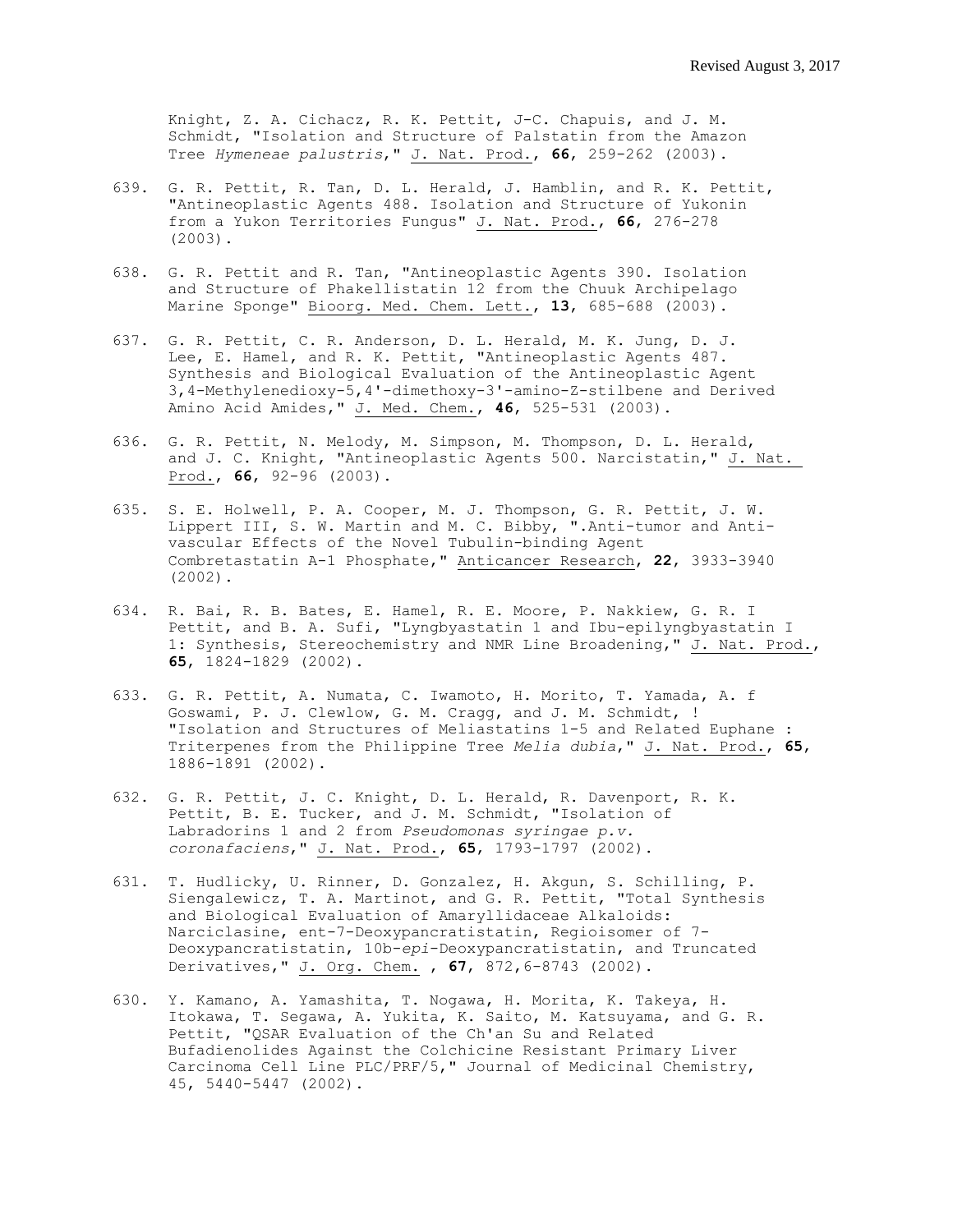- 629. T. Woyke, R. W. Roberson, G. R. Pettit, G. Winkelmann, and R. K. Pettit, "Effect of Auristatin PHE on Microtubule Integrity and Nuclear Localization in *Cryptococcus neoformans*," Antimicrobial Agents and Chemotherapy, **46**, 3802-3808 (2002).
- 628. G. R. Pettit, S. Ducki, R. Tan, R. S. Gardella, J. B. McMahon, M. R. Boyd, G. R. Pettit III, P. M. Blumberg, N. E. Lewin, D. L. Doubek, L. P. Tackett and M. D. Williams, "Isolation and Structure of Pedilstatin from a Republic of Maldives *Pedilanthus sp.*," J. Nat. Prod., **65**, 1262-1265 (2002).
- 627. S. M. Nabha, R. M. Mohammad, M. H. Dandashi, B. Coupaye-Gerard, A. Aboukameel, G. R. Pettit, and A. M. AI-Katib, "Combretastatin A-4 Prodrug Induces Mitotic Catastrophe in Chronic Lymphocytic Leukemia Cell Line Independent of Caspase Activation and Poly (ADP-ribose) Polymerase Cleavage," Clinical Cancer Research, **8**, 2735-2741 (2002).
- 626. S. A. Hill, G. M. Tozer, G. R. Pettit, and D. J. Chaplin, "Preclinical Evaluation of the Antitumour Activity of the Novel Vascular Targeting Agent Oxi 4503," Anticancer Research, **22**, 1453-1458 (2002).
- 625. Y. Kamano, T. Nogawa, A. Yamashita, M. Hayashi, M. Inoue, P. Drasar, and G. R. Pettit, "Isolation and Structure of a 20,21- Epoxybufenolide Series from Ch'an Su," J. Nat. Prod., **65**, 1001- 1005 (2002).
- 624. A. B. Smith III, R. M. Corbett, G. R. Pettit, J-C. Chapuis, J. M. Schmidt, E. Hamel, and M. K. Jung, "Synthesis and Biological Evaluation of a Spongistatin AB-Spiroketal Analog," Bioorg. Med. Chem. Lett., **12**, 2039-2042 (2002).
- 623. G. R. Pettit, M. P. Grealish, M. Katherine Jung, E. Hamel, R. K. IPettit, J-C. Chapuis, and J. M. Schmidt, "Antineoplastic Agents ! 465. Structural Modification of Resveratrol: Sodium 1 Resverastatin Phosphate," J. Med. Chem., **45**, 2534-2542 (2002).
- 622. G. R. Pettit, B. R. Moser, M. R. Boyd, J. M. Schmidt, R. K. Pettit, and J-C. Chapuis, "Antineoplastic Agents 460. Synthesis of Combretastatin A-2 Prodrugs," Anticancer Drug Design,**16**, 185- 194 (2001).
- 621. S. E. Holwell, P. A. Cooper, K. Grosios, J. W. Lippert III, G. R. Pettit, S. D. Shnyder and M. C. Bibby, "Combretastatin A-1 Phosphate a Novel Tubulin-Binding Agent with *In Vivo* Anti Vascular Effects in Experimental Tumours," Anticancer Research, **22**, 707-712 (2002).
- 620. R. K. Pettit, E. Hamel, P. Verdier-Pinard, R. W. Roberson, K. C. Hazen, G. R. Pettit, and L. C. Crews, "Antifungal and Cancer Cell Growth Inhibitory Activities of  $1 (.3', 4', 5-$ trimethoxyphenyl) -2nitro-ethylene," Mycoses, **45**, 65-74 (2002).
- 619. D. H. Thamm, E. G. MacEwen, B. S. Phillips, A. E. Hershey, K. M. Burgess, G. R. Pettit and D. M. Vail, "Preclinical Study of Dolastatin-10 in Dogs with Spontaneous Neoplasia," Cancer Chemother. Pharmacol., **49**, 251-255 (2002).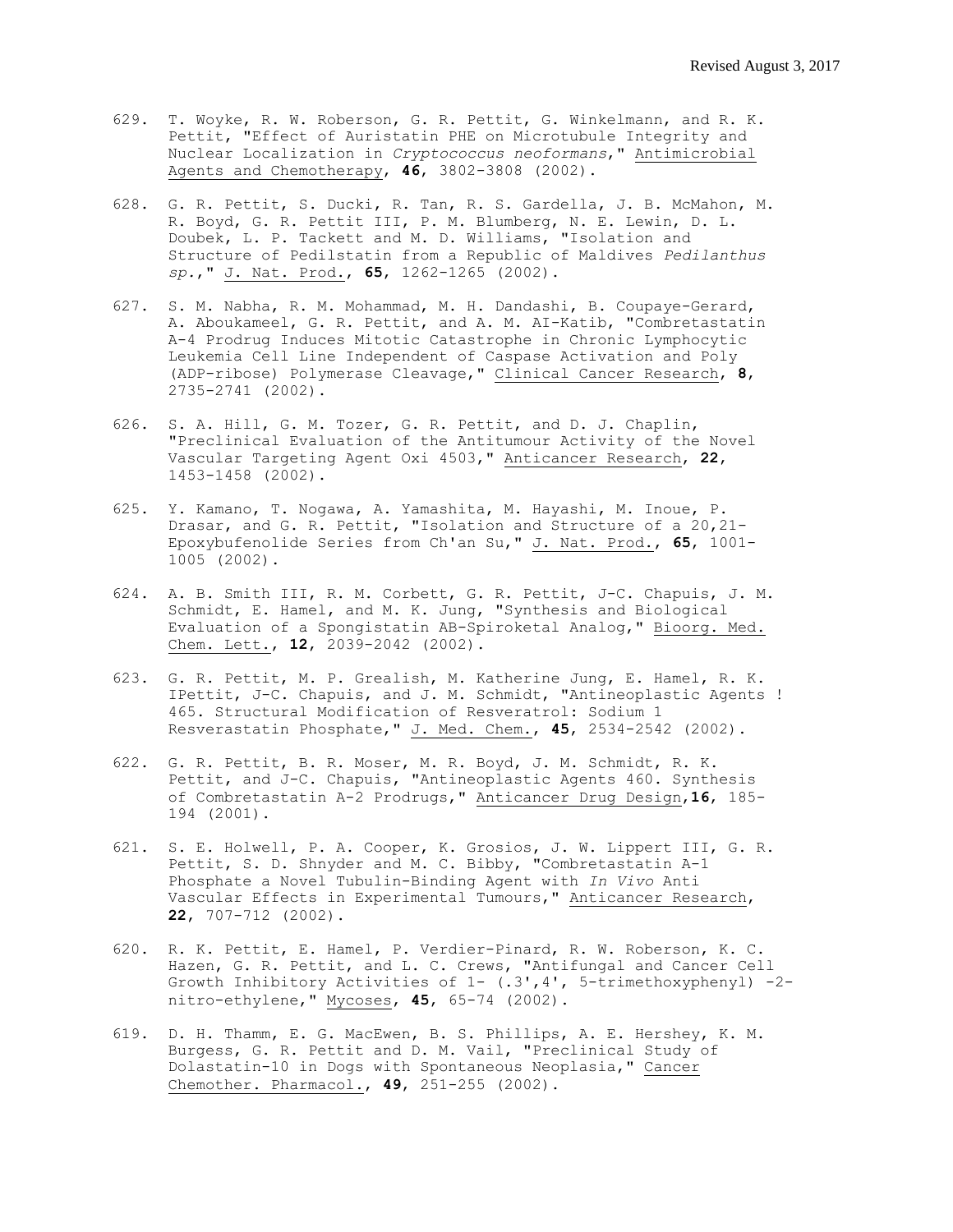- 618. Y. Kamano, A. Yamashita, H. Takeuchi, K. Kohyama, T. Nogawa, and G. R. Pettit, "Analysis of the Toad Poison Bufadienolides by Rod-Thin-Layer Chromatography with Flame Ionization Detector," Research Institute for Integrated Science, Kanaqawa University (Japan), 29-38 (2000).
- 617. Y. Kamano, T, Nogawa, A. Yamashita, and G. R. Pettit, "The  ${}^{1}$ H-and 13C-NMR Chemical Shift Assignments for Thirteen Bufadienolides Isolated from the Traditional Chinese Drug Ch'an Su," Coll. Czech. Chem. Commun., **66**, 1841-1848 (2001).
- 616. G. R. Pettit, N. Melody, D. L. Herald, J. M. Schmidt, R. K. Pettit, and J-C. Chapuis, "Synthesis of lOb(R)-Hydroxypancratistatin, lOb(S)-Hydroxy-1-Epipancratistatin, 10b(S)-Hydroxy-1,2-Diepipancratistatin and Related Isocarbostyrils," Heterocycles, **56**, 139-155 (2002).
- 615. A. B. Smith III, Y. S. Cho, L. E. Zawacki, R. Hirschmann, and G. R. Pettit, "First Generation Design, Synthesis, and Evaluation of Azepine-Based Cryptophycin Analogs," Organic Letters, **3**, 4063- 4066 (2001).
- 614. T, Woyke, G. R. Pettit, G. Winkelmann, and R. K. Pettit, "*In Vitro* Activities and Postantifungal Effects of the Potent Dolastatin 10 Derivative Auristatin PHE," Antimicrobial Agents and Chemotherapy, **45**, 3580-3584 (2001).
- 613. G. R. Pettit and M. P. Grealish, "Antineoplastic Agents 475. A I Cobalt-Phosphine Complex Directed Reformatsky Approach to a I Stereospecific Synthesis of the Dolastatin 10 Unit Dolaproine I (Dap)," J. Org. Chem., **66**, 8640-864.2 (2001).
- 612. M. Ouarzane-Amarai J-F. Franetich, D. Mazier, G. R. Pettit, L. Meijer, C. Doerig, and I. Desportes-Livage, " *In Vitro* Activities of Two Antimitotic Compounds, pancratistatin and 7-Deoxynarciclasine, against *encephalitozoon intestinalis,* a Microsporidium Causing Infections in Humans, " Antimicrobial Agents and Chemotherapy, **45,** 3409-3415 (2001).
- 611. R. M. Mohammad, N. V. Adsay, P. A. Philip, G. R. Pettit, V. K. Vaitkevicius, and F. H. Sarkar, "Bryostatin 1 Induces Differentiation and Potentiates the Antitumor Effect of Auristatin PE in a Human Pancreatic Tumor (PANC-1) Xenograft Model," Anti-Cancer Drugs, **12**, 735- 740 (2001).
- 610. T. Nogawa, Y. Kamano, A. Yamashita, and G. R. Pettit, "Isolation and Structure of Five New Cancer Cell Growth Inhibitory Bufadienolides from the Chinese Traditional Drug Ch'an Su," J. Nat. Prod., **64**, 1148-1152 (2001).
- 609. G. R. Pettit, M. D. Minardi, M. R. Boyd, and R. K. Pettit, "Antineoplastic Agents 463. Synthesis of Combretastatin A-3 Diphosphates," Anticancer Drug Design, **15**, 397-404 (2000).
- 608. G. R. Pettit, S. Ducki, and B. Orr, "Antineoplastic Agents 453. Synthesis of Pancratistatin Prodrugs," Anti-Cancer Drug Design, **15**, 389- 396 (2000).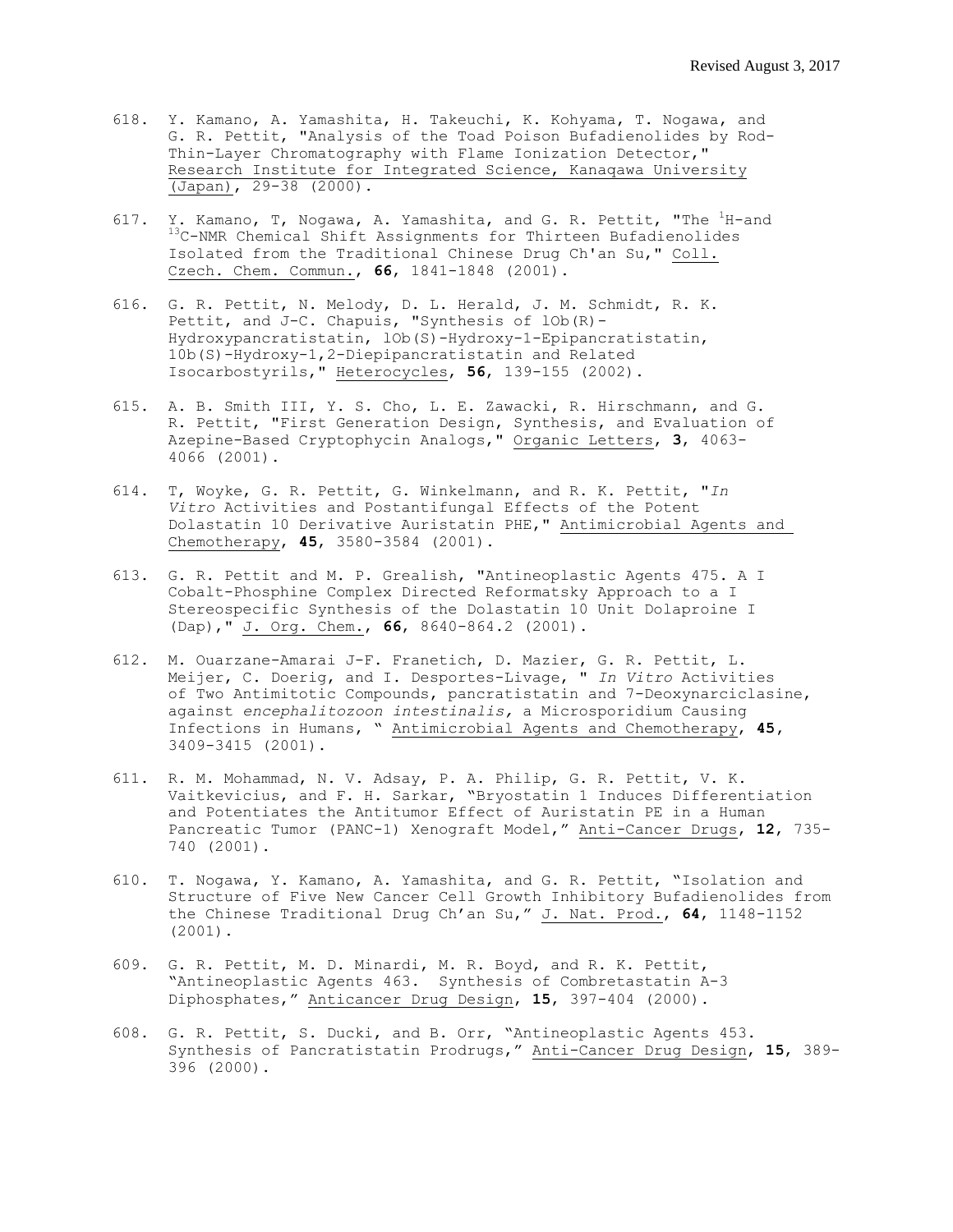- 607. G. R. Pettit, J. W. Lippert III, S. R. Taylor, R. Tan and M. D. Williams, "Synthesis of Phakellistatin 11: A Micronesia (Chuuk) Marine Sponge Cyclooctapeptide," J. Nat. Prod., **64**, 883-891 (2001).
- 606. G. R. Pettit, J. W. Lippert III, M. R. Boyd, P. Verdier-Pinard, and E. Hamel, "Antineoplastic Agents 442. Synthesis and Biological Activities of Dioxostatin," Anti-Cancer Drug Design, **15**, 361-371 (2000).
- 605. J. J. Duffield and G. R. Pettit, "Synthesis of (7*S*,15*S*)- and (7*R*,15*S*)- Dolatrienoic Acid," J. Nat. Prod., **64,** 472-479 (2001).
- 604. G. R. Pettit, N. Melody, and D. L. Herald, "Antineoplastic Agents 450. Synthesis of (+)-Pancratistatin from (+)-Narciclasine as Relay," J. Org. Chem., **66**, 2583-2587 (2001).
- 603. S. M. Nabha, R. M. Mohammad, N. R. Wall, J. A. Dutcher, B. M. Salkini, G. R. Pettit, and A. M. Al-Katib, "Evaluation of Combretastatin A-4 Prodrug in a Non-Hodgkin's Lymphoma Xenograft Model: Preclinical Efficacy," Anti-Cancer Drugs, **12**, 57-63 (2001).
- 602. R. Bai, P. Verdier-Pinard, S. Gangwar, C. C. Stressman, K. J. McClure, E. A. Sausville, G. R. Pettit, R. B. Bates, and E. Hamel, "Dolastatin 11, a Marine Depsipeptide, Arrests Cells at Cytokinesis and Induces Hyperpolymerization of Purified Actin," Mol. Pharmacol., **59**, 462-469 (2001).
- 601. J. McNulty, J. Mao, R. Gibe, R. Mo, S. Wolf, G. R. Pettit, D. L. Herald and M. R. Boyd, "Studies Directed Towards the Refinement of the Pancratistatin Pharmacophore," BioOrg. Med. Chem. Lett., **11**, 169-172 (2001).
- 600. H. Clarke, N. Ginanni, K. V. Laughlin, J. B. Smith, G. R. Pettit and J. M. Mullin, "The Transient Increase of Tight Junction Permeability Induced by Bryostatin 1 Correlates with Rapid Downregulation of Protein Kinase C- ," Exptl. Cell Res., **261**, 239-249 (2000).
- 599. Z. Chen, V. P. Mocharla, J. M. Farmer, G. R. Pettit, P. Verdier-Pinard, E. Hamel, and K. G. Pinney, "Preparation of New Anti-Tubulin Ligands Through a Dual-Mode, Addition-Elimination Reaction to a Bromo-Substituted , -Unsaturated Sulfoxide," J. Org. Chem., **65**, 8811-8815 (2000).
- 598. G. R. Pettit, J. W. Lippert III, and D. L. Herald, "A Pinacol Rearrangement/Oxidation Synthetic Route to Hydroxyphenstatin," J. Org. Chem., **65**, 7438-7444 (2000).
- 597. G. R. Pettit and J. W. Lippert III, "Antineoplastic Agents 429. Synthesis of Combretastatin A-1 and Combretastatin B-1 Prodrugs," Anti-Cancer Drug Design, **15**, 203-216 (2000).
- 596. K. G. Pinney, M. P. Mejia, V. M. Villobos, G. R. Pettit, P. Verdier-Pinard, and E. Hamel, "Synthesis and biological Evaluation of Aryl Azide Derivatives of Combretastatin A-4 as Molecular Probes for Tubulin," Bioorg. Med. Chem., **8**, 2417-2425 (2000).
- 595. C. Chen, C. Karanes, G. R. Pettit, and B. D-M. Chen, "Human THP-1 Monocytic Leukemic Cells Induced to Undergo Monocytic Differentiation by Bryostatin 1 are Refractory to Proteasome Inhibitors-Induced Cytochrome C-Dependent Apoptosis," Cancer Research, **60**, 4377-4385 (2000).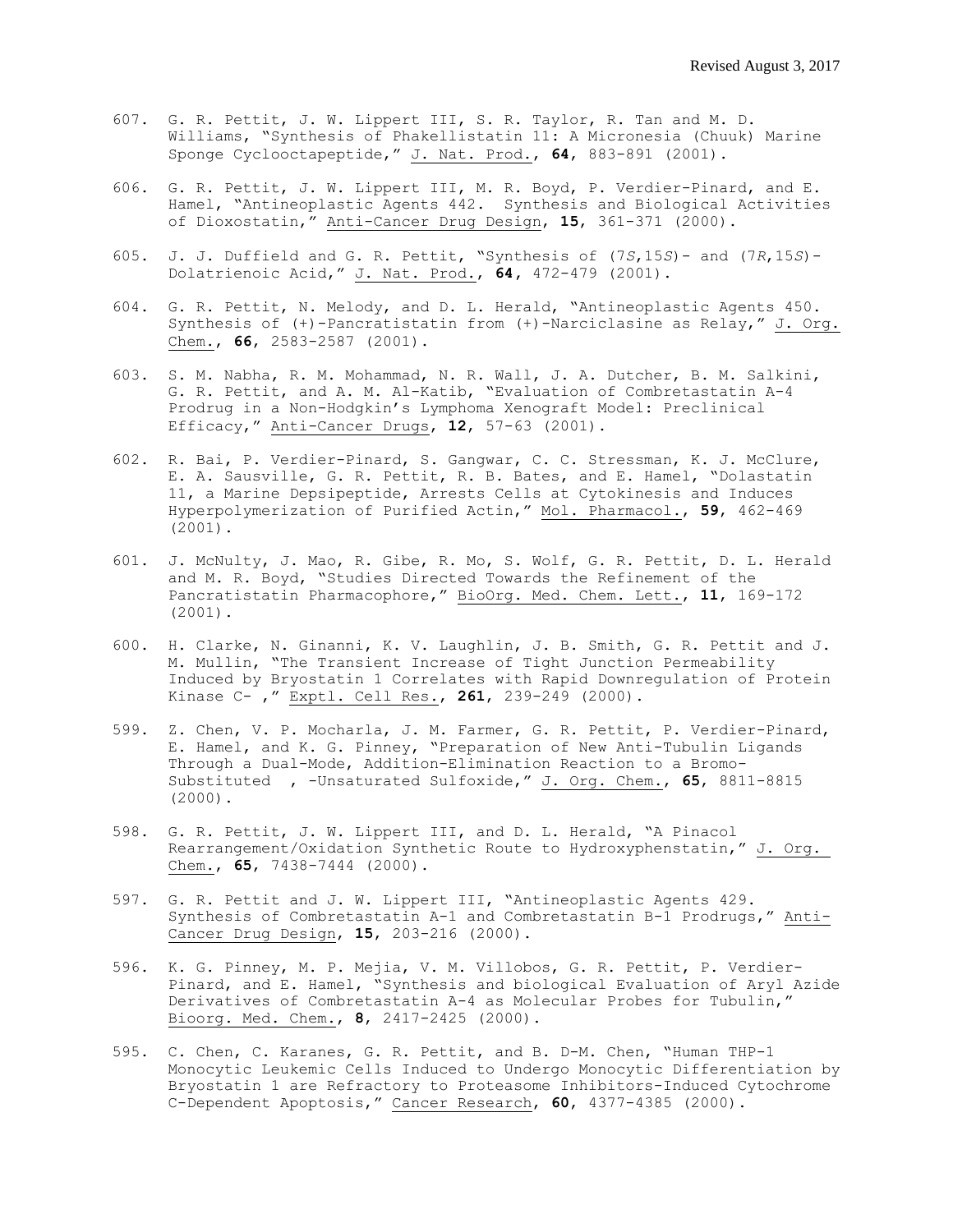- 594. S. M. Nabha, N. R. Wall, R. M. Mohammad, G. R. Pettit, and A. M. Al-Katib, "Effects of Combretastatin A-4 Prodrug Against a Panel of Malignant Human B-Lymphoid Cell Lines," Anticancer Drugs, **11**, 385-392 (2000).
- 593. R. K. Pettit, G. D. Cage, G. R. Pettit, and J. A. Liebman, "Antimicrobial and Cancer Cell Growth Inhibitory Activities of 3 acetoxy-17 -(L-propyl)amino-5 -androstane," Antimicrobial Agents and Chemotherapy, **15**, 299-304 (2000).
- 592. G. R. Pettit, M. P. Grealish, D. L. Herald, M. R. Boyd, E. Hamel, and R. K. Pettit, "Antineoplastic Agents 443. Synthesis of the Cancer Cell Growth Inhibitor Hydroxyphenstatin and Its Sodium Diphosphate Prodrug," J. Med. Chem., **43**, 2731-2373 (2000).
- 591. G. R. Pettit, J. W. Lippert, III, D. L. Herald, E. Hamel, and R. K. Pettit, "Antineoplastic Agents 440. Asymmetric Synthesis and Evaluation of the Combretastatin A-1 SAR Probes (1*S*,2*S*) and (1*R*,2*R*)-1-2-Dihydroxy- $1-(2',3'-dihydroxy-4'-methoxyphenyl)-2-(3'',4'',5''-trimethoxyphenyl)$ ethane," J. Nat. Prod., **63**, 969-974 (2000).
- 590. Z. He, J. L. Evelhoch, R. M. Mohammad, N. V. Adsay, G. R. Pettit, V. K. Vaitkevicius, and F. H. Sarkar, "Magnetic Resonance Imaging to Measure Therapeutic Response Using an Orthotopic Model of Human Pancreatic Cancer," Pancreas, **21**, 69-76 (2000).
- 589. S. B. Idso, B. A. Kimball, G. R. Pettit, III, L. C. Garner, G. R. Pettit, and R. A. Backhaus, "Effects of Atmospheric CO<sub>2</sub> Enrichment on the Growth and Development of *Hymenocallis littoralis* (Amaryllidaceae) and the Concentrations of Several Antineoplastic and Antiviral Constituents of its Bulbs," Amer. J. Botany., **87**, 769-773 (2000).
- 588. P. S. Lorenzo, M. Beheshti, G. R. Pettit, J. C. Stone, and P. M. Blumberg, "The Guanine Nucleotide Exchange Factor RasGRP is a Novel, High Affinity Target for Diacylglycerol and Phorbol Esters," Molecular Pharmacology, **57**, 840-846 (2000).
- 587. G. R. Pettit, J. C. Knight, J. C. Collins, D. L. Herald, R. K. Pettit, M. R. Boyd, and V. G. Young, "Antineoplastic Agents 430. Isolation and Structure of Cribrostatins 3, 4, and 5 from the Republic of Maldives *Cribrochalina sp.* (Porifera)," J. Nat. Prod., **63**, 793-798 (2000).
- 586. J. A. Beutler, K. L. McCall, K. Herbert, D. L. Herald, G. R. Pettit, T. Johnson, R. H. Shoemaker, and M. R. Boyd, "Novel Cytotoxic Diterpenes from *Casearia arborea* (Flacourtiaceae)," J. Nat. Prod., **63**, 657-661 (2000).
- 585. K. Grosios, P. M. Loadman, D. J. Swaine, G. R. Pettit, and M. C. Bibby, "Combination Chemotherapy with Combretastatin A-4 Phosphate and 5- Fluorouracil in an Experimental Murine Colon Adenocarcinoma," Anticancer Res., **20**, 229-234 (2000).
- 584. (a) Y. Kamano, A. Kotake, T. Nogawa, H. Hiraide, G. R. Pettit, and C. L. Herald, "Separation of the Bryostatin Derivatives by High Performance Liquid Chromatography," J. Liq. Chrom. And Rel. Technol., **23**, 399-409 (2000).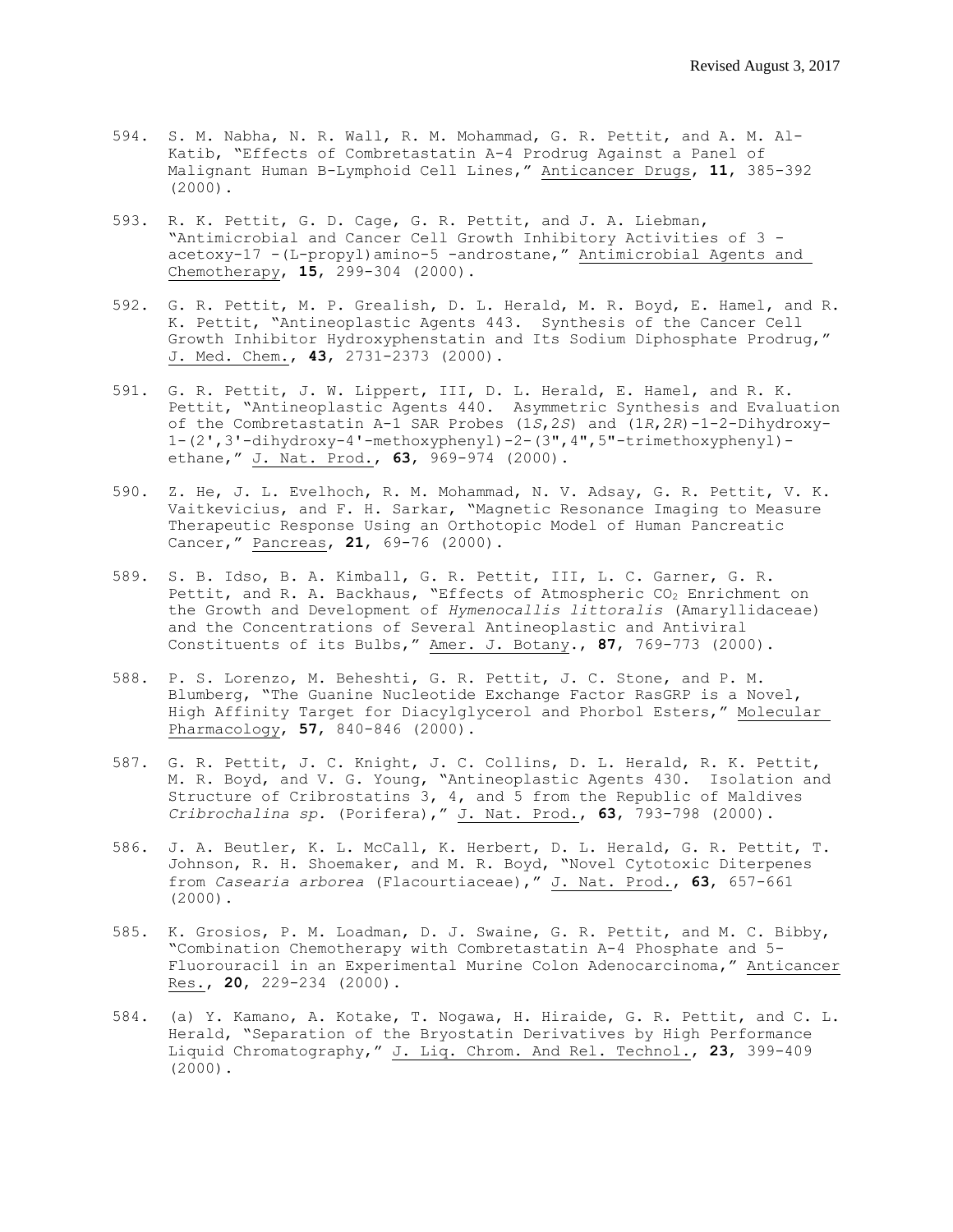(b) A. Yamashita, Y. Kamano, T. Nogawa, H. Hiraide, T. Kazama, M. Tozawa, C. L. Herald, and G. R. Pettit, "Thin-Layer Chromatography of Bryostatins," J. Planar Chromatog., **12**, 336-339 (1999).

- 583. Y. Kamano, A. Kotake, H. Hashima, I. Hayakawa, H. Hiraide, H-P. Zhang, H. Kizu, K. Komiyama, M. Hayashi, and G. R. Pettit, "Three New Alkaloids, Convolutamines F and G, and Convolutamydine E, from the Floridian Marine Bryozoan *Amathia convoluta*," Coll. Czech. Chem. Commun., **64**, 1147-1153 (1999).
- 582. N. R. Wall, R. M. Mohammad, S. M. Nabha, G. R. Pettit, and A. M. Al-Katib, "Modulation of cIAP-1 by Novel Antitubulin Agents when Combined with Bryostatin 1 Results in Increased Apoptosis in the Human Early Pre-B Acute Lymphoblastic Leukemia Cell Line Reh," Biochem. Biophys. Res. Commun., **266**, 76-80 (1999).
- 581. K. Grosios, S. E. Holwell, A. T. McGown, G. R. Pettit, and M. C. Bibby, "*In Vivo* and *In Vitro* Evaluation of Combretastatin A-4 and its Sodium Phosphate Prodrug," Brit. J. Cancer, **81**, 1318-1327 (1999).
- 580. G. R. Pettit, B. E. Toki, J-P. Xu, and D. C. Brune, "Synthesis of the Marine Sponge *Cyclo*-Heptapeptide Phakellistatin 5," J. Nat. Prod., **63**, 22-28 (2000).
- 579. G. R. Pettit, A. Numata, G. M. Cragg, D. L. Herald, T. Takada, C. Iwamoto, R. Riesen, J. M. Schmidt, D. L. Doubek, and A. Goswami, "Isolation and Structure of Schleicherastatins 1-7 and Schleicheols 1-2 from the Teak Forest Medicinal Tree *Schleichera oleosa*," J. Nat. Prod., **63**, 72-78 (2000).
- 578. L. Meijer, A. M. W. H. Thunissen, A. W. White, M. Garnier, M. Nikolic, L. H. Tsai, J. Walter, K. E. Cleverley, P. C. Salinas, Y. Z. Wu, J. Biernat, E. M. Mandelkow, S. H. Kim and G. R. Pettit, "Inhibition of ciclin-dependent kinases, GSK-3 and CK1 by Hymenialdisine, a Marine Sponge Constituent," Chemistry and Biology, **7**, 51-63 (2000).
- 577. Y. Kamano, T. Nogawa, A. Kotake, M. Tozawa, and G. R. Pettit, "Separation of Toad Poison Bufadienolides by Hydrophobic Gel," J. Liquid. Chromatog., **22**, 2455-2465 (1999).
- 576. S. Lorenzo, K. Bögi, K. M. Hughes, M. Beheshti, D. Bhattacharyya, S. H. Garfield, G. R. Pettit, and P. M. Blumberg, "Differential Roles of the Tandem C1 Domains of PKC in the Biphasic Down-Regulation Induced by Bryostatin 1," Cancer Research, **59**, 6137-6144 (1999).
- 575. R. M. Mohammad, Y. Li, A. N. Mohamed, G. R. Pettit, V. Adsay, V. K. Vaitkevicius, A. M. Al-Katib, and F. H. Sarkar, "Clonal Preservation of Human Pancreatic Cell Line Derived from Primary Pancreatic Adenocarcinoma," Pancreas, **19**, 353-361 (1999).
- 574. P. Verdier-Pinard, J. Kepler, G. R. Pettit, and E. Hamel, "Sustained Intracellular Retention of Dolastatin 10 Causes its Potent Antimitotic Activity," Molecular Pharmacology, **57**, 180-187 (2000).
- 573. Y. Kamano, A. Kotake, T. Nogawa, M. Tozawa, and G. R. Pettit, "Application of Displacement Thin-Layer Chromatography to Toad-Poison Bufadienolides," J. Planar Chromatography, **12**, 120-123 (1999).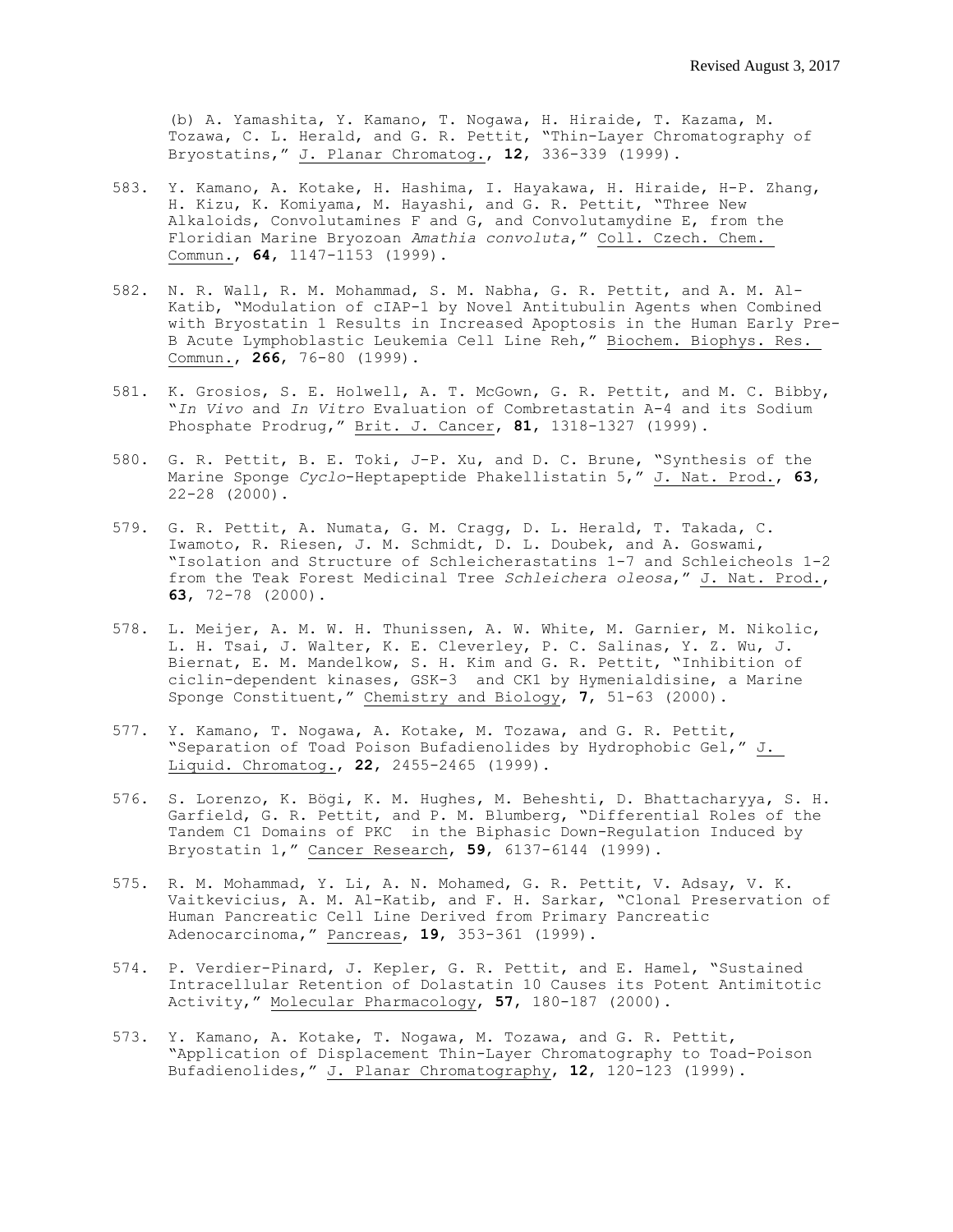- 572. R. M. Mohammad, C. Limvarapuss, N. R. Wall, N. Hamdy, F. W. J. Beck, G. R. Pettit, and A. Al-Katib, "A New Tubulin Polymerization Inhibitor, Auristatin PE, induces tumor regression in a human Waldenstrom's Macroglobulinemia Xenograft Model," Int. J. Oncology, **15**, 367-372 (1999).
- 571. Y. Y. Ovechkina, R. K. Pettit, Z. A. Cichacz, G. R. Pettit, and B. R. Oakley, "Unusual Antimicrotubule Activity of the Antifungal Agent Spongistatin 1," Antimicrobial Agents and Chemotherapy, **43**, 1993-1999 (1999).
- 570. L. Detivaud, G. R. Pettit, and L. Meijer, "Characterization of a Novel CDK1-Related Kinase," Eur. J. Biol. Chem., **264**, 55-66 (1999).
- 569. G. R. Pettit, R. Tan, N. Melody, J. Kielty, R. K. Pettit, D. L. Herald, B. E. Tucker, L. P. Mallavia, D. L. Doubek, and J. M. Schmidt, "Antineoplastic Agents 409. Isolation and Structure of Montanastatin from a Terrestrial Actinomycete," Bio. & Med. Chem., **7**, 895-899 (1999).
- 568. P. Khan, S. Abbas, G. R. Pettit, R. Caffrey, V. Megram, and A. McGown, "Development and Validation of a High-Performance Liquid Chromatographic Assay using Solid-Phase extraction for the Novel Antitumor Agent Pancratistatin in Human Plasma," J. Chromatography B., **726**, 249-254 (1999).
- 567. G. R. Pettit, J-P. Xu, D. E. Gingrich, M. D. Williams, D. L. Doubek, J-C. Chapuis, and J. M. Schmidt, "Antineoplastic Agents 395. Isolation and Structure of Agelagalastatin from the Papua New Guinea Marine Sponge *Agelos sp.* J. Chem. Soc., Chem. Commun., 915-916 (1999).
- 566. K. G. Pinney, A. D. Bounds, K. M. Dingeman, V. P. Mocharia, G. R. Pettit, R. Bai, and E. Hamel, "A New Anti-Tubulin Agent Containing the Benzo[b]thiophene Ring System," BioMed. Chem. Lett., **9**, 1081-1086 (1999).
- 565. G. R. Pettit, M. R. Rhodes, D. L. Herald, D. J. Chaplin, M. Stratford, E. Hamel, R. K. Pettit, J-C. Chapuis, and D. Oliva, "Antineoplastic Agents 393. Synthesis of the *trans*-isomer of Combretastatin A-4 Prodrug," Anti-Cancer Drug Design, **13**, 981-993 (1998, printed 1999).
- 564. S. Zhao, J. V. Moore, M. L. Waller, A. T. McGown, J. A. Hadfield, G. R. Pettit, and D. L. Hastings, "Positron Emission Tomography of Murine Liver Metastases and the Effects of Treatment by Combretastatin A-4," Eur. J. Nuclear Med., **26**, 231-238 (1999).
- 563. J. M. Bodily, D. J. Hoopes, B. L. Roeder, S. G. Gilbert, G. R. Pettit, C. L. Herald, D. N. Rollins, and R. A. Robison, "The Inhibitory Effects of Bryostatin 1 Administration on the Progression of Rabbit Papillomas," Cancer Letters, **136**, 67-74 (1999).
- 562. D. J. Chaplin, G. R. Pettit, and S. A. Hill, "Antivascular Approaches to Solid Tumor Therapy: Evaluation of Combretastatin A-4 Phosphate," Anticancer Research, **19**, 189-195 (1999).
- 561. G. P. Kalemkerian, X. L. Ou, M. R. Adil, R. Rosati, M. M. Khoulani, S. K. Madan, and G. R. Pettit, "Activity of Dolastatin 10 Against Small Cell Lung Cancer *in vitro* and *in vivo*: Induction of Apoptosis and Phosphorylation of BCL-2," Cancer Chemother. & Pharmacol., **43**, 507-515 (1999).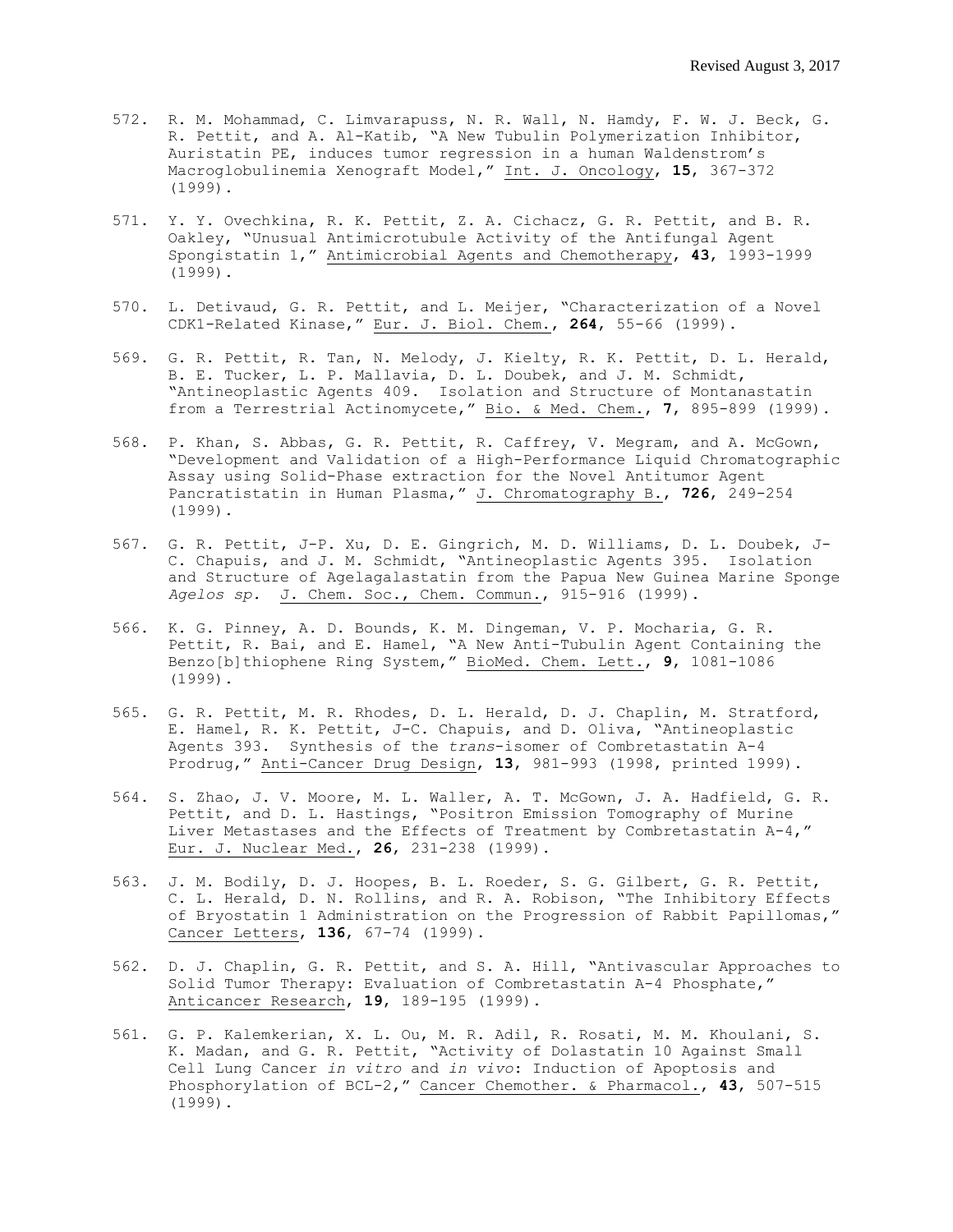- 560. G. R. Pettit, B. Toki, D. L. Herald, M. R. Boyd, E. Hamel, R. K. Pettit, and J. C. Chapuis, "Antineoplastic Agents 410. Asymmetric Hydroxylation of *trans*-Combretastatin A-4," J. Med. Chem., **42**, 1459-1465 (1999).
- 559. G. R. Pettit, M. R. Rhodes, and R. Tan, "Antineoplastic Agents 400. Synthesis of the Indian Ocean Marine Sponge Cyclic Heptapeptide Phakellistatin 2," J. Org. Chem., **62**, 409-414 (1999).
- 558. R. M. Mohammad, G. R. Pettit, V. P. Almatchy, N. Wall, M. Varterasian, A. Al-Katib, "Synergistic Interaction of Selected Marine Animal Anticancer Drugs Against Human Diffuse Large Cell Lymphoma," Anticancer Drugs, **9**, 149-156 (1998).
- 557. Y. Kamano, H. Morita, R. Takano, A. Kotake, T. Nogawa, H. Hashima, K. Takeya, H. Itokawa, and G. R. Pettit, "Bufobutanoic Acid and Bufopyramide, Two New Indole Alkaloids from the Chinese Traditional Drug Ch'An Su," Heterocycles, **50**, 499-503 (1999).
- 556. Y. Kamano, A. Kotake, T. Nogawa, H. Hashima, M. Tozawa, H. Morita, K. Takeya, H. Itokawa, I. Matsuo, Y. Ichihara, P. Drasar, and G. R. Pettit, "Conformational Preference of Two Toad Poison Bufadienolides, Cinobufagin and Bufotalin," Coll. Czech. Chem. Commun., **63**, 1663-1670 (1998).
- 555. G. R. Pettit, Z. A. Cichacz, R. Tan, D. L. Herald, N. Melody, M. S. Hoard, D. L. Doubek, and J. N. A. Hooper, "The Isolation and Structure of a Scalarane-type Sesterterpene from the Indian Ocean Porifera *Hyrtios erecta.*", Coll. Czech. Chem. Commun., **63**, 1671-1677 (1998).
- 554. R. K. Pettit, G. R. Pettit, and K. C. Hazen. "Specific Activities of Dolastatin 10 and Peptide Derivatives against *Cryptococcus neoformans*," Antimicrobial Agents and Chemotherapy, **42**, 2961-2965 (1998).
- 553. P. A. Wender, J. D. Brabander, P. G. Harran, K. W. Hinkle, B. Lippa, and G. R. Pettit, "Synthesis and Biological Evaluation of Fully Synthetic Bryostatin Analogues," Tetrahedron Lett., **39**, 8625 (1998).
- 552. Y. Kamano, A. Kotake, H. Hashima, M. Inoue, H. Morita, K. Takeya, H. I. Kamano, A. Kotake, H. Hashima, H. Induc, H. Holley, H. Innoya, H.<br>Itokawa, N. Nandachi, T. Segawa, A. Yukita, K. Saitou, M. Katsuyama, and G. R. Pettit, "Structure-Cytotoxic Activity Relationship for the Toad Poison Bufadienolides," BioMed. Chem. Lett., **6**, 1103-1115 (1998).
- 551. G. R. Pettit, R. Tan, N. Melody, Z. A. Cichacz, D. L. Herald, M. S. Hoard, R. K. Pettit, and J-C. Chapuis, "Antineoplastic Agents 397. Isolation and Structure of Sesterstatins 4 and 5 from the Republic of Maldives *Hyrtios erecta*, BioMed. Chem. Lett., **8**, 2093-2098 (1998).
- 550. P. Khan, A. T. McGown, M. J. Dawson, G. Jayson, J. A. Prendiville, G. R. Pettit, and D. Crowther, "High-Performance Liquid Chromatographic Assay for the Novel Antitumor Drug, Bryostatin-1, Incorporating a Serum Extraction Technique," J. Chromatography B, **709**, 113-117 (1998).
- 549. A. B. Smith, III, Q. Lin, G. R. Pettit, J-C. Chapuis, and J. M. Schmidt, "Synthesis and *In vitro* Cancer Cell Growth Inhibitory Activity of Monocyclic Model Compounds Containing Spongistatin Triene Side-Chains," BioMed. Chem. Lett., **8**, 567-568 (1998).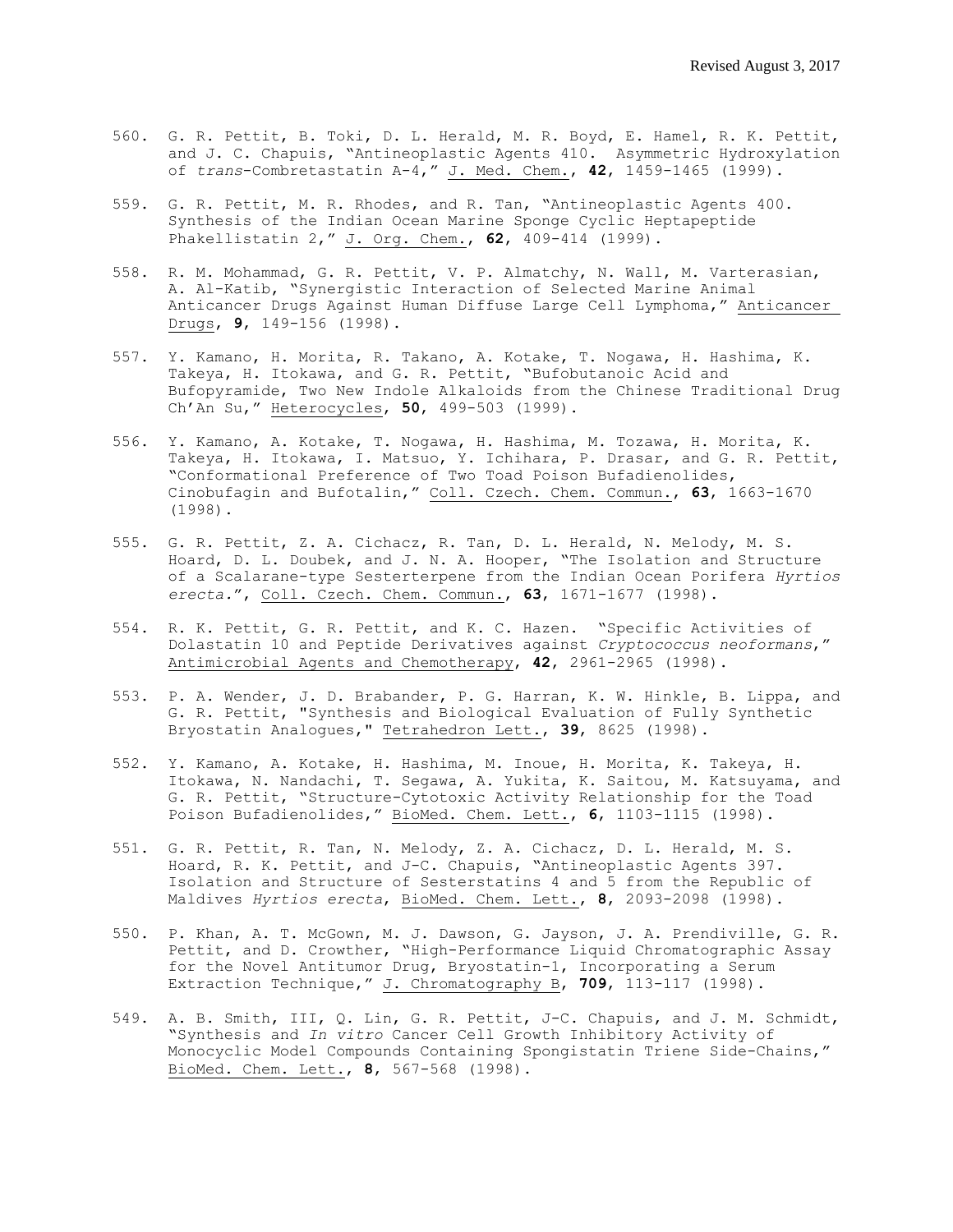- 548. G. R. Pettit, R. Tan, J-P. Xu, Y. Ichihara, M. D. Williams, and M. R. Boyd, "Antineoplastic Agents 398. Isolation and Structural Elucidation of Cephalostatins 18 and 19," J. Nat. Prod., **61**, 955-958 (1998).
- 547. Y. Kamano, M. Yoshida, H-P. Zhang, G. R. Pettit, N. Kosuge, and M. Kawamura, "Effect of Antineoplastic Macrolide Bryostatin 10 on Steroidogenesis in the Primary Cultured Bovine Adrenocortical Cells," Jikeikai Med. J., **45**, 1-9 (1998).
- 546. P. A. Wender, J. De Brabander, P. G. Harran, J-M. Jiminez, M. F. T. Koehler, B. Lippa, C-M. Park, C. Siedenbiedel, and G. R. Pettit, "The Design, Computer Modeling, Solution Structure, and Biological Evaluation of Synthetic Analogs of Bryostatin 1," Proc. Natl. Acad. Sci., **95**, 6624- 6629 (1998).
- 545. G. R. Pettit, J. K. Srirangam, J. Barkoczy, M. D. Williams, M. R. Boyd, E. Hamel, R. K. Pettit, F. Hogan, R. Bai, J.-C. Chapuis, S. McAllister, and J. M. Schmidt, "Antineoplastic Agents 365. Dolastatin 10 SAR Probes," Anti-Cancer Drug Design, **13**, 243-277 (1998).
- 544. M. A. Ali, R. Rosati, G. R. Pettit, and G. P. Kalemkerian, "Dolastatin 15 Induces Apoptosis and BCL-2 Phosphorylation in Small Cell Lung Cancer Cell Lines," Anticancer Research, **18**, 1021-1026 (1998).
- 543. G. R. Pettit, B. Toki, D. L. Herald, P. Verdier-Pinard, M. R. Boyd, E. Hamel, and R. K. Pettit, "Antineoplastic Agents 379. Synthesis of Phenstatin Phosphate," J. Med. Chem., **41**, 1688-1695 (1998).
- 542. A. M. Al-Katib, M. R. Smith, W. S. Kamanda, G. R. Pettit, M. Hamdan, A. N. Mohamed, B. Chelladurai, and R. M. Mohammad, "Bryostatin 1 Down-Regulates *mdr1* and Potentiates Vincristine Cytotoxicity in Diffuse Large Cell Lymphoma Xenografts," Clinical Cancer Research, **4**, 1305-1314 (1998).
- 541. R. M. Mohammad, M. L. Varterasian, V. P. Almatchy, G. R. Pettit, and A. Al-Katib, "Successful Treatment of Human Chronic Lymphocytic Leukemia Xenografts with Combination Biological Agents Auristatin PE and Bryostatin 1," Clinical Cancer Research, **4**, 1337-1343 (1998).
- 540. G. R. Pettit and M. R. Rhodes, "Antineoplastic Agents 389. New Syntheses of the Combretastatin A-4 Prodrug," Anti-cancer Drug Design, **13**, 183-191 (1998).
- 539. R. M. Mohammad, A. Al-Katib, G. R. Pettit, V. K. Vaitkevicius, U. Joshi, V. Adsay, A. P. N. Majundar, and F. H. Sarkar, "An Orthotopic Model of Human Pancreatic Cancer in Severe Combined Immunodeficient Mice: Potential Application for Preclinical Studies," Clinical Cancer Research, **4**, 887-894 (1998).
- 538. T. Turner, W. H. Jackson, G. R. Pettit, A. Wells, and A. S. Kraft, "Treatment of Human Prostate Cancer Cells with Dolastatin 10, a Peptide Isolated from a Marine Shell-Less Mollusc," Prostate, **34**, 175-181 (1998).
- 537. R. W. Roberson, B. Tucker, and G. R. Pettit, "Microtubule Depolymerization in *Uromyces appendiculatus* by Three New Antineoplastic Drugs: Combretastatin A-4, Dolastatin 10, and Halichondrin B," Mycological Research, **102**, 378-382 (1998).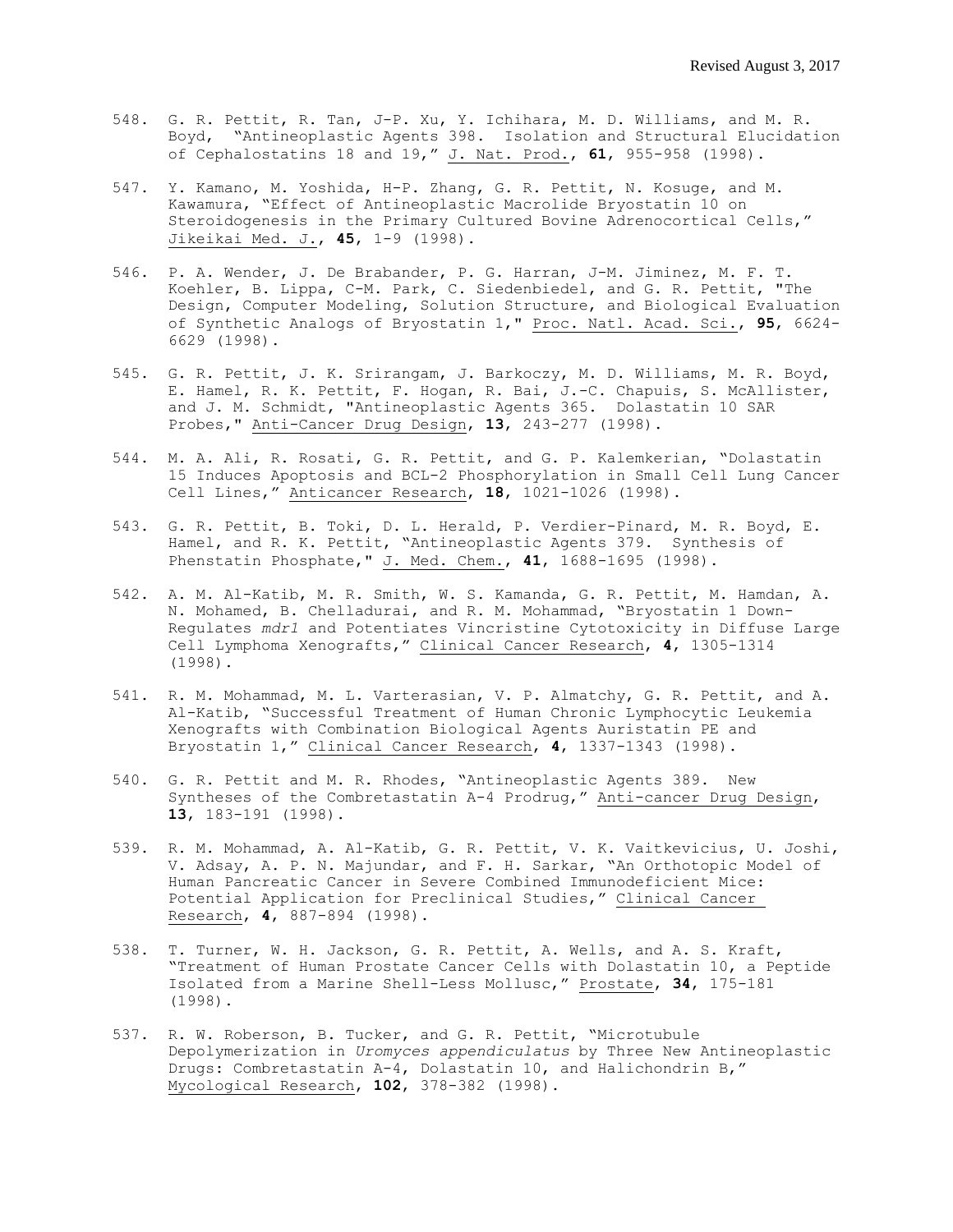- 536. M. L. Varterasian, R. M. Mohammad, D. S. Eilender, K. Hulburd, D. H. Rodriguez, P. A. Pemberton, J. M. Pluda, M. D. Dan, G. R. Pettit, Ben D. M. Chen, and A. M. Al-Katib," Phase I Study of Bryostatin 1 in Patients with Relapsed Non-Hodgkin's Lymphoma and Chronic Lymphocytic Leukemia," J. Clin. Oncology, **16**, 56-62 (1998).
- 535. R. K. Pettit, S. C. McAllister, G. R. Pettit, C. L. Herald, J. M. Johnson and Z. A. Cichacz, "A Broad-Spectrum Antifungal from the Marine Sponge *Hyrtios erecta*," Int. J. Antimicrob. Agents, **9**, 147-152 (1998).
- 534. G. R. Pettit, E. J. Flahive, M. R. Boyd, R. Bai, E. Hamel, R. K. Pettit, and J. M. Schmidt, "Antineoplastic Agents 360. Synthesis and Cancer Cell Growth Inhibitory Studies of Dolastatin 15 Structural Modifications." Anti-Cancer Drug Design, **13**, 47-66 (1998).
- 533. G. R. Pettit, Z. A. Cichacz, R. Tan, M. S. Hoard, N. Melody, and R. K. Pettit, "Antineoplastic Agents 386. Isolation of Sesterstatins 1-3 from the Marine Sponge *Hyrtios erecta.*", J. Nat. Prod., **61**, 13-16 (1998).
- 532. A. T. McGown, G. Jayson, G. R. Pettit, M. S. Haran, T. H. Ward, and D. Crowther, "Bryostatin 1-Tamoxifen Combinations Show Synergistic Effects on the Inhibition of Growth of P388 Cells *In Vitro*," Brit. J. Cancer, **77**, 216-220 (1998).
- 531. G. R. Pettit, J. P. Xu, F. Hogan, and R. L. Cerny, "Antineoplastic Agents 369. Isolation and Structure of Dolastatin 17." Heterocycles, **47**, 491-496 (1998).
- 530. P. S. Lorenzo, K. Bögi, P. Ács, G. R. Pettit, and P. M. Blumberg, "The Catalytic Domain of Protein Kinase C Confers Protection from Downregulation Induced by Bryostatin 1," J. Biol. Chem., **272**, 33338-33343 (1997).
- 529. G. R. Pettit, J. P. Xu, F. Hogan, M. D. Williams, D. L. Doubek, J. M. Schmidt, R. L. Cerny, and M. R. Boyd, "Isolation and Structure of the Human Cancer Cell Growth Inhibitory Cyclodepsipeptide Dolastatin 16," J. Nat. Prod., **60**, 752-754 (1997).
- 528. G. R. Pettit, T. J. Bond, D. L. Herald, M. Penny, D. L. Doubek, M. D. Williams, R. K. Pettit, and J. N. A. Hooper, "Isolation and Structure of Spongilipid from the Republic of Singapore Marine Poriferan *Spongia Cf. Hispida,*" Can. J. Chem., **75**, 920-925 (1997).
- 527. S. A. Matthews, G. R. Pettit, and E. Rozengurt, "Bryostatin 1 Induces Biphasic Activation of Protein Kinase D in Intact Cells," J. Biol. Chem., **272**, 20245-20250 (1997).
- 526. H-W. Lee, L. Smith, G. R. Pettit, and J. B. Smith, "Bryostatin 1 and Phorbol Ester Down-Modulate Protein Kinase C- and - *via* the Ubiquitin-Proteasome Pathway in Human Fibroblasts," Molecular Pharmacology, **51**, 439-447 (1997).
- 525. D. L. Herald, G. L. Cascarano, G. R. Pettit, and J. K. Srirangam, "Crystal Conformation of the Cyclic Decapeptide Phakellistatin 8: Comparison with Antamanide," J. Am. Chem. Soc., **119**, 6962-6973 (1997).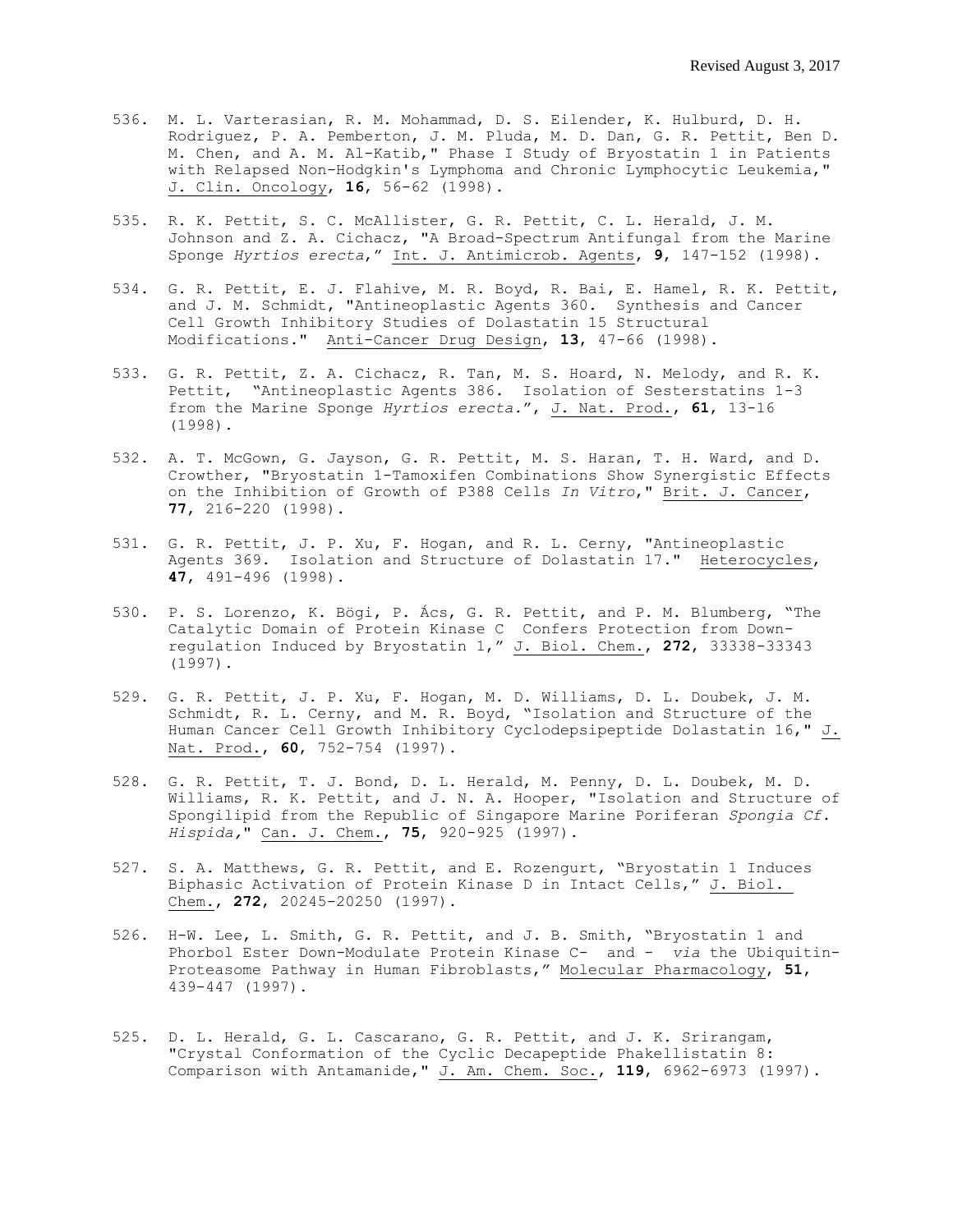- 524. G. R. Pettit, J-P. Xu, M. D. Williams, F. Hogan, J. M. Schmidt, and R. L. Cerny, "Antineoplastic Agents 370. Isolation and Structure of Dolastatin 18," BioMed. Chem. Lett., 7, 827-832 (1997).
- 523. G. G. Dark, S. A. Hill, V. E. Prise, G. M. Tozer, G. R. Pettit, and D. J. Chaplin, "Combretastatin A-4: An Agent that Displays Potent and Selective Toxicity Towards Tumour Vasculature," Cancer Research, **57**, 1829-1834 (1997).
- 522. R. Bates, K. G. Brusoe, J. J. Burns, S. Caldera, W. Cui, S. Gangwar, M. R. Gramme, K. J. McClure, G. P. Rouen, H. Schadow, C. C. Stessman, S. R. Taylor, V. H. Vu, G. V. Yarick, J. Zhang, G. R. Pettit, and R. Bontems, "Dolastatins 26. Synthesis and Stereochemistry of Dolastatin 11," J. Am. Chem. Soc., **119**, 2111-2113 (1997).
- 521. G. R. Pettit, J. McNulty, D. L. Herald, D. L. Doubek, J-C. Chapuis, J. M. Schmidt, L. P. Tackett, and M. R. Boyd, "Antineoplastic Agents 362. Isolation and X-Ray Crystal Structure of Dibromophakellistatin from the Indian Ocean Sponge *Phakellia mauritiana*." J. Nat. Prod., **60**, 180-183 (1997).
- 520. O. Fodstad, K. Breistal, G. R. Pettit, R. H. Shoemaker, and M. R. Boyd, "Comparative Antitumor Activities of Halichondrins and Vinblastine against Human Tumor Xenografts," J. Experimental Therapeutics and Oncology, **1**, 119-125 (1996).
- 519. J. A. McBain, A. Eastman, D. L. Simmons, G. R. Pettit, and G. C. Mueller, "Phorbol Ester Augments Butyrate-Induced Apoptosis of Colon Cancer Cells," Int. J. Cancer, **67**, 715-723 (1996).
- 518. R. M. Mohammad, A. Maki, G. R. Pettit, A. M. Al-Katib, "Bryostatin 1 Induces Ubiquitin COOH-Terminal Hydrolase in Acute Lymphoblastic Leukemia Cells," Enzyme Protein, **49**, 262-272 (1996).
- 517. H-W. Lee, L. Smith, G. R. Pettit, and J. B. Smith, "Dephosphorylation of Activated Protein Kinase C Contributes to Downregulation by Bryostatin," Am. J. Physiol., 271, C304-C311 (1996).
- 516. J. O. Carey, K. J. Posekany, J. E. de Vente, G. R. Pettit, and D. K. Ways, "Phorbol Ester-Stimulated Phosphorylation of PU1: Association with Leukemic Cell Growth Inhibition," Blood, **87**, 4316-4324 (1996).
- 515. R. T. Dorr, K. Dvorakova, K. Snead, D. S. Alberts, S. E. Salmon, and G. R. Pettit, "Antitumor Activity of Combretastatin A-4 Phosphate, a Natural Product Tubulin Inhibitor," Invest. New Drugs, **14**, 131-137 (1996).
- 514. A. Maki, R. Mohammad, S. Raza, M. Saleh, K. D. Govindaraju, G. R. Pettit, and A. Al-Katib, "Effect of Dolastatin 10 on Human Non-Hodgkin's Lymphoma Cell Lines," Anti-Cancer Drugs, **7**, 344-350 (1996).
- 513. G. R. Pettit, M. S. Butler, M. D. Williams, M. J. Filliatrault, and R. K. Pettit, "Antineoplastic Agents 331. Isolation and Structure of Hemibastastatins 1-3 from the Papua New Guinea Marine Sponge *Ianthella basta*," J. Nat. Prod., **59**, 927-934 (1996).
- 512. H-W. Lee, L. Smith, G. R. Pettit, A. Vinitsky, and J. B. Smith, "Ubiquitination of Protein Kinase C- and Degradation by the Proteasome," J. Biol. Chem., **271**, 20973-20976 (1996).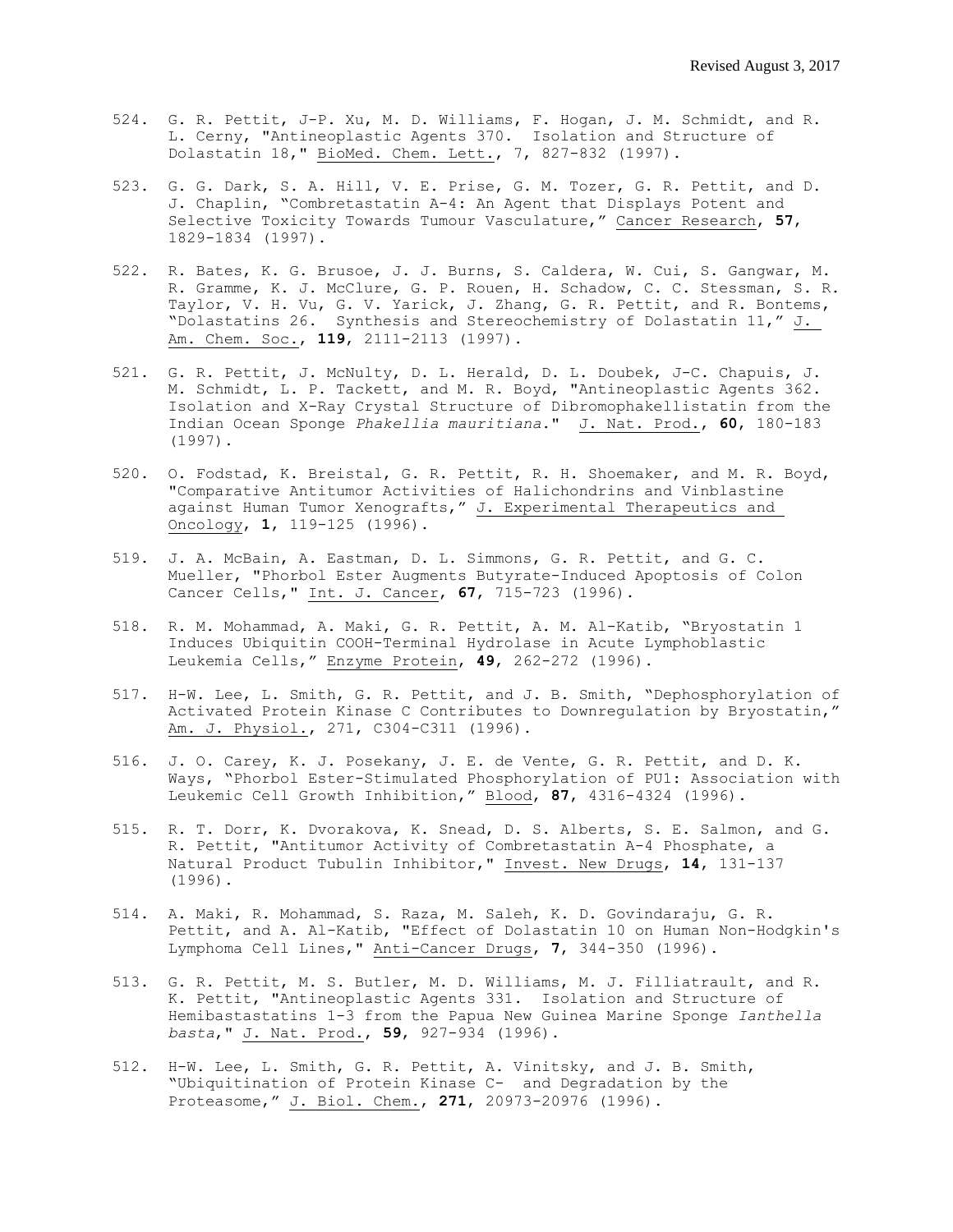- 511. G. R. Pettit, J. W. Holman, and G. M. Boland, "Synthesis of the Cyclic Heptapeptides Axinastatin 2 and Axinastatin 3," J. Chem. Soc., Perkin Trans. 1, 2411-2416 (1996).
- 510. R. Bai, R. E. Schwartz, J. A. Kepler, G. R. Pettit, and E. Hamel, "Characterization of the Interaction of Cryptophycin 1 with Tubulin: Binding in the Vinca Domain, Competitive Inhibition of Dolastatin 10 Binding, and an Unusual Aggregation Reaction," Cancer Research, **56**, 4398-4406 (1996).
- 509. G. R. Pettit, "Progress in the Discovery of Biosynthetic Anticancer Drugs," J. Nat. Prod., **59**, 812-821 (1996).
- 508. G. R. Pettit, M. S. Hoard, D. L. Doubek, J. M. Schmidt, R. K. Pettit, L. P. Tackett, and J-C. Chapuis, "Antineoplastic Agents 338. The Cancer Cell Growth Inhibitory Constituents of *Terminalia arjuna* (Combretaceae)." Ethnopharmacology, **53**, 57-63 (1996).
- 507. D. J. Chaplin, G. R. Pettit, C. S. Parkins, and S. A. Hill, "Antivascular Approaches to Solid Tumour Therapy: Evaluation of Tubulin Binding Agents." Br. J. Can., **74**, S86-S88 (1996).
- 506. G. R. Pettit, B. Orr, D. L. Herald, D. L. Doubek, L. Tackett, J. M. Schmidt, M. R. Boyd, R. K. Pettit, and J. N. A. Hooper, "Isolation and X-Ray Crystal Structure of Racemic Xestospongin D from the Singapore Marine Sponge *Niphates sp.*" BioMed. Chem. Lett., **6**, 1313-1318 (1996).
- 505. G. R. Pettit, J. Barkoczy, D. D. Burkett, G. L. Breneman, and W. E. Pettit, "The Dolastatins 18. Stereospecific Synthesis of Dolaproine," Synthesis, **6**, 719-725 (1996).
- 504. G. W. Aherne, A. Hardcastle, M. Valenti, A. Bryant, P. Rogers, G. R. Pettit, J. K. Srirangam, and L. R. Kelland, "Antitumor Evaluation of Dolastatins 10 and 15 and Their Measurement in Plasma by Radioimmunoassay," Cancer Chemother. Pharmacol., **38**, 225-232 (1996).
- 503. Z. Szallasi, L. Du, R. Levine, N. E. Lewin, P. N. Nguyen, M. D. Williams, G. R. Pettit, and P. M. Blumberg, "The Bryostatins Inhibit Growth of B16/F10 Melanoma Cells *In Vitro* Through a Protein Kinase C Independent Mechanism. Dissociation of Activities Using 26-Epi-Bryostatin 1," Cancer Research, **56**, 2105-2111 (1996).
- 502. G. R. Pettit, D. D. Burkett, and M. D. Williams, "The Dolastatins 23. Stereospecific Synthesis of Dolaisoleuine," J. Chem. Soc., Perkin Trans I., **8**, 853-858 (1996).
- 501. G. R. Pettit, J. K. Srirangam, S. B. Singh, M. D. Williams, D. L. Herald, J. Barkoczy, D. Kantoci, and F. Hogan, "The Dolastatins 24. Synthesis of (-)-Dolastatin 10," J. Chem. Soc., Perkin I, **8**, 859-863 (1996).
- 500. G. R. Pettit and S. R. Taylor, "Synthesis of the Marine Sponge Cycloheptapeptide Stylopeptide 1," J. Org. Chem., **61**, 2322-2325 (1996).
- 499. X. Zhang, R. Zhang, H. Zhao, H. Cai, K. A. Gush, R. G. Kerr, G. R. Pettit, and A. S. Kraft, "Preclinical Pharmacology of the Natural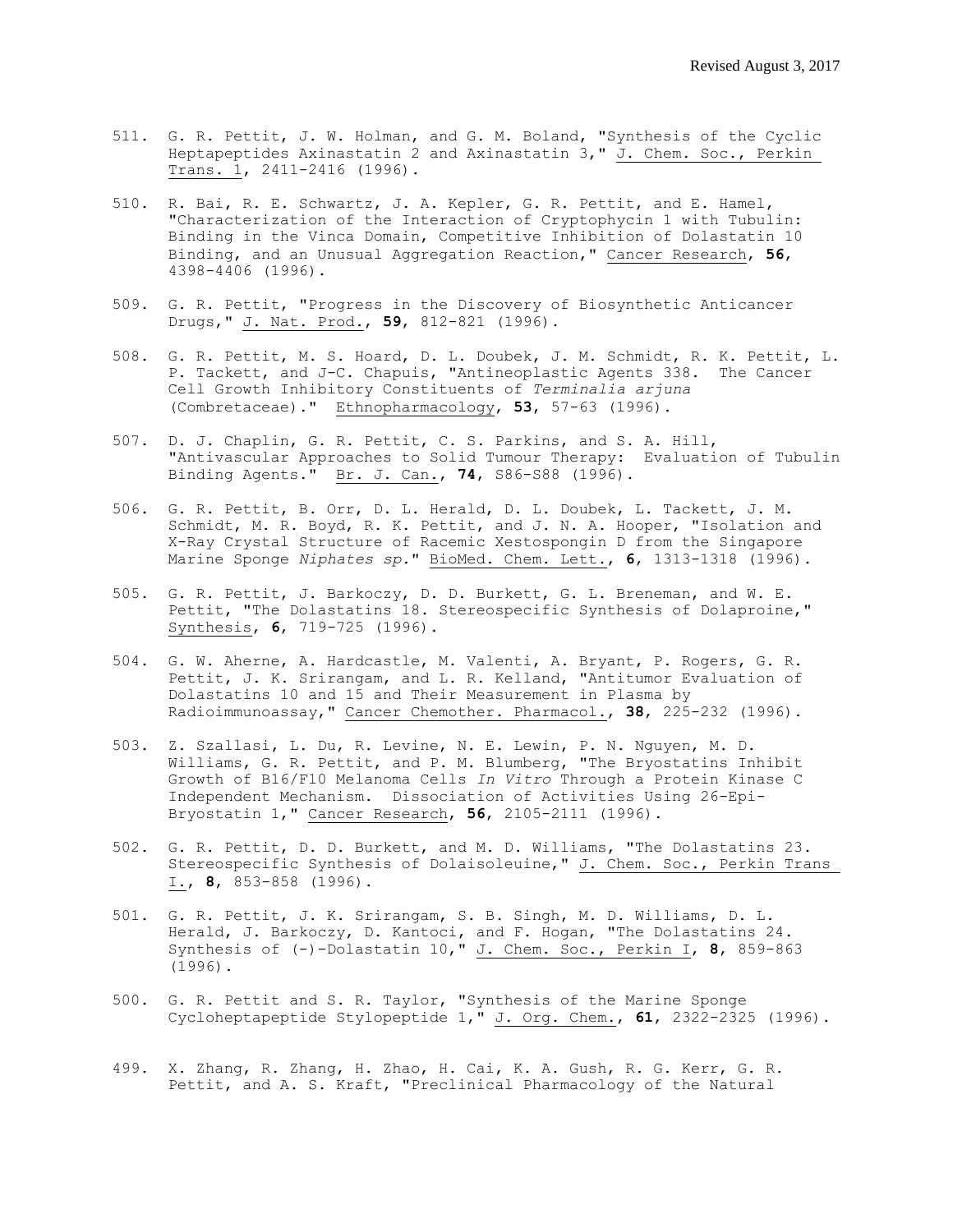Product Anticancer Agent Bryostatin 1, An Activator of Protein Kinase C," Cancer Research, **56**, 802-808 (1996).

- 498. A. S. Kraft, S. Woodley, G. R. Pettit, F. Gao, J. C. Coll, and F. Wagner, "Comparison of the Antitumor Activity of Bryostatins 1, 5, and 8," Cancer Chemother. Pharmacol., **37**, 271-278 (1996).
- 497. G. R. Pettit, F. Gao, P. M. Blumberg, C. L. Herald, J. C. Coll, Y. Kamano, N. E. Lewin, J. M. Schmidt, and J-C. Chapuis, "Antineoplastic Agents 340. Isolation and Structural Elucidation of Bryostatins 16-18." J. Nat. Prod., **59**, 286-289 (1996).
- 496. Y. Kamano, H-P. Zhang, H. Morita, H. Itokawa, O. Shirota, G. R. Pettit, D. L. Herald, and C. L. Herald, "Conformational Analysis of a Marine Antineoplastic Macrolide, Bryostatin 10<sup>1</sup>," Tetrahedron, 52, 2369-2376 (1996).
- 495. Y. Kamano, H.-P. Zhang, A. Hino, M. Yoshida, G. R. Pettit, C. L. Herald, and H. Itokawa, "An Improved Source of Bryostatin 10: *Bugula neritina* From The Gulf of Aomori, Japan," J. Nat. Prod., **58**, 1868-1875 (1995).
- 494. G. R. Pettit, J. K. Srirangam, J. Barkoczy, M. D. Williams, K. P. M. Durkin, M. R. Boyd, R. Bai, E. Hamel, J. M. Schmidt, and J-C. Chapuis, "Antineoplastic Agents 337. Synthesis of Dolastatin 10 Structural Modifications." Anticancer Drug Design, **10**, 529-544 (1995).
- 493. R. Bai, G. F. Taylor, Z. A. Cichacz, C. L. Herald, J. A. Kepler, G. R. Pettit, and E. Hamel, "The Spongistatins, Potent Cytotoxic Inhibitors of Tubulin polymerization, Bind in a Distinct Region of the Vinca Domain," Biochemistry, **34**, 9714-9721 (1995).
- 492. G. R. Pettit, J. K. Srirangam, D. L. Herald, J-P. Xu, M. R. Boyd, Z. A. Cichacz, Y. Kamano, J. M. Schmidt, and K. L. Erickson, "Antineoplastic Agents 306. Isolation and Crystal Structure of Stylopeptide 1, a New Marine Porifera Cycloheptapeptide," J. Org. Chem., **60**, 8257-8261 (1995).
- 491. R. Mohammad, H. Diwakaran, A. Maki, M. A. Emara, G. R. Pettit, B. Redman, and A. Al-Katib, "Bryostatin 1 Induces Apoptosis and Augments Inhibitory Effects of Vincristine in Human Diffuse Large Cell Lymphoma," Leukemia Research, **19**, 667-673 (1995).
- 490. J. E. de Vente, C. A. Kukoly, W. O. Bryant, K. J. Posekany, J. Chen, D. J. Fletcher, P. J. Parker, G. R. Pettit, G. Lozano, P. P. Cook, and D. Kirk Ways, "Phorbol Esters Induce Death i MCF-7 Breast Cancer Cells with Altered Expression of Protein Kinase C Isoforms," J. Clin. Invest., **96**, 1874-1886 (1995).
- 489. G. R. Pettit, J. Xu, J. M. Schmidt, and M. R. Boyd, "Isolation and Structure of the Exceptional Pterobranchia Human Cancer Inhibitors Cephalostatins 16 and 17," BioMed. Chem. Lett., **5**, 2027-2032 (1995).
- 488. G. R. Pettit, R. Tan, Y. Ichihara, M. D. Williams, D. L. Doubek, L. P. Tackett, J. M. Schmidt, R. L. Cerny, M. R. Boyd, and J. N. A. Hooper, "Antineoplastic Agents 325. Isolation and Structure of the Human Cancer Cell Growth Inhibitory Cyclic Octapeptides Phakellistatins 10 and 11 from *Phakellia sp.*," J. Nat. Prod.., **58**, 961-965 (1995).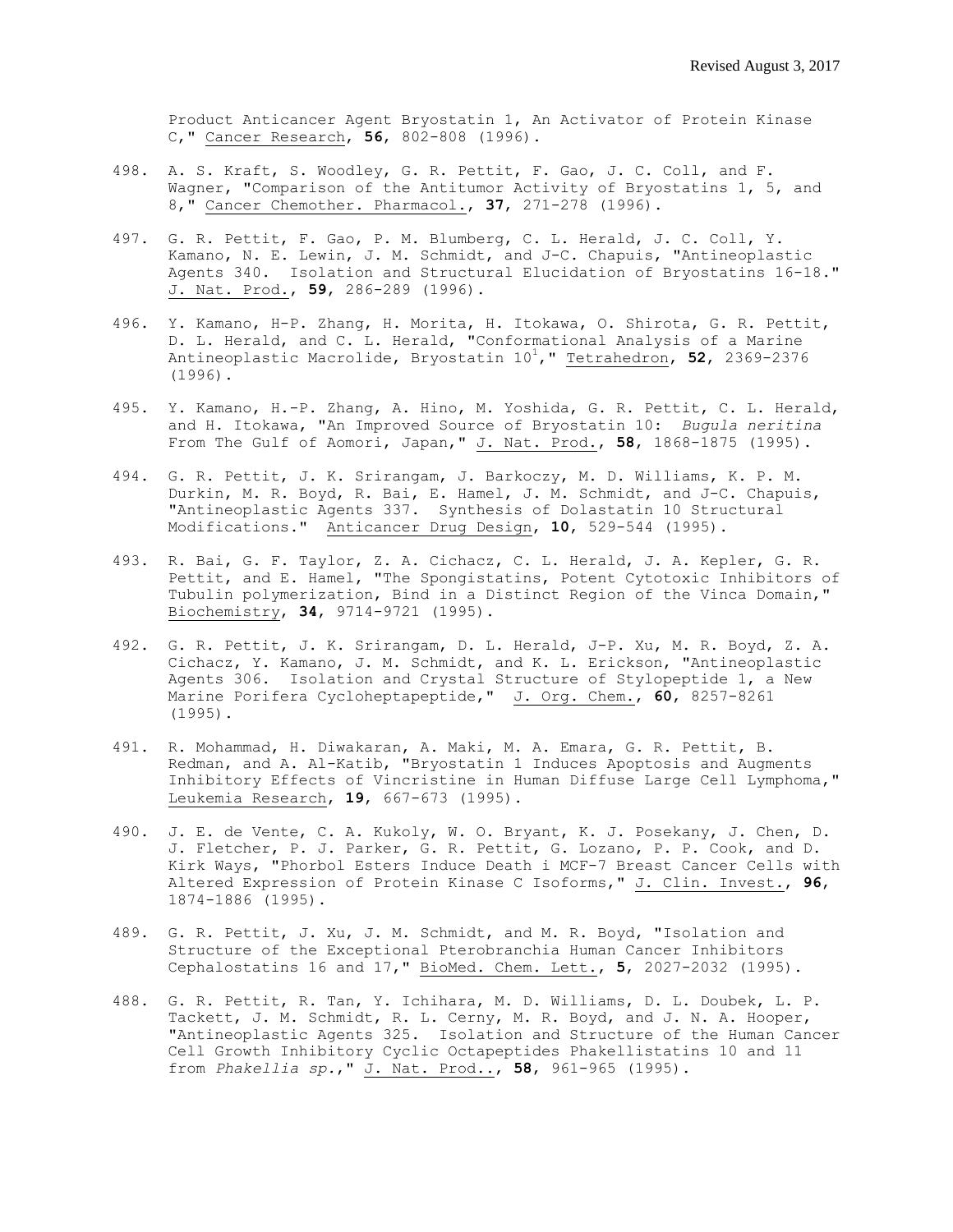- 487. G. C. Jayson, D. Crowther, J. Prendiville, A. McGown, C. Scheid, P. Stern, R. Young, P. Brenchley, J. Chang, S. Owens, and G. R. Pettit, "A Phase I Trial of Bryostatin 1 in Patients with Advanced Malignancy Using a 24-Hour Intravenous Infusion," British J. Cancer, **72**, 461-468 (1995).
- 486. A. Maki, H. Diwakaran, B. Redman, S. Al-Asfar, G. R. Pettit, R. M. Mohammad, and A. Al-Katib, "The BCL-2 and P53 Oncoproteins Can be Modulated by Bryostatin 1 and Dolastatins in Human Diffuse Large Cell Lymphoma," Anti-Cancer Drugs, **6**, 392-397 (1995).
- 485. R. F. Ludueña, M. C. Roach, V. Prasad, G. R. Pettit, Z. A. Cichacz, and C. L. Herald, "Interaction of Three Sponge-Derived Macrocyclic Lactone Polyethers (Spongistatin 3, Halistatins 1 and 2) With Tubulin," Drug Development Research, **35**, 40-48 (1995).
- 484. G. R. Pettit, J-P. Xu, A-C. Dorsaz, M. D. Williams, M. R. Boyd, and R. L. Cerny, "Isolation and Structure of the Human Cancer Cell Growth Inhibitory Cyclic Decapeptides Phakellistatins 7, 8, and 9," BioMed. Chem. Lett., **5**, 1339-1344 (1995).
- 483. H. P. Zhang, Y. Kamano, Y. Ichihara, H. Kizu, K. Komiyama, and G. R. Pettit, "Isolation and Structure of Convolutamydines B-D from Marine Bryozoan *Amathia convoluta*," Tetrahedron, **51**, 5523-5528 (1995).
- 482. J. A. Woods, J. A. Hadfield, G. R. Pettit, B. W. Fox, and A. T. McGown,"The Interaction with Tubulin of a Series of Stilbenes Based on Combretastatin A-4," British J. Cancer, **71**, 705-711 (1995).
- 481. K. Eisemann, A. Totola, K. Jurcic, G. R. Pettit, and H. Wagner, "Bryostatins 1, 2, and 5 Activate Human Granulocytes and Lumphocytes: *In Vitro* and *In Vivo* Studies," Pharm. Pharmacol. Lett., **1**, 45-48 (1995).
- 480. G. R. Pettit, M. S. Butler, C. G. Bass, D. L. Doubek, M. D. Williams, J. M. Schmidt, R. K. Pettit, J. N. A. Hooper, L. P. Tackett, and M. J. Filiatrault, "Antineoplastic Agents 326. The Stereochemistry of Bastadins 8, 10 and 12 from the Bismarck Archipelago Marine Sponge *Ianthella Basta*," J. Nat. Prod., **58**, 680-688 (1995).
- 479. G. R. Pettit, G. R. Pettit III, G. Groszek, R. A. Backhaus, D. L. Doubek, R. J. Barr, and A. W. Meerow, "Antineoplastic Agents 301. An Investigation of the Amaryllidaceae Genus *Hymenocallis*," J. Nat. Prod., **58**, 756-759 (1995).
- 478. R. Bai, G. F. Taylor, J. M. Schmidt, M. D. Williams, J. A. Kepler, G. R. Pettit, and E. Hamel, "Interaction of Dolastatin 10 with Tubulin: Induction of Aggregation and Binding and Dissociation Reactions," Mol. Pharmacol., **47**, 965-976 (1995).
- 477. Y. Kamano, H. Zhang, Y. Ichihara, H. Kizu, K. Komiyama, and G. R. Pettit, "Convolutamydine A, A Novel Bioactive Hydroxyoxindole Alkaloid from Marine Bryozoan *Amathia Convoluta*," Tetrahedron Lett., **36**, 2783 (1995).
- 476. G. R. Pettit, M. D. Williams, J. K. Srirangam, F. Hogan, and N. L. Benoiton, and D. Kantoci, "The Dolastatins 25. Conformational Isomerism of N-Carbobenzoxy-N-Methylisoleucinol and Related Substances," J. Chem. Soc. Perkin Trans. 2, 919-921 (1995).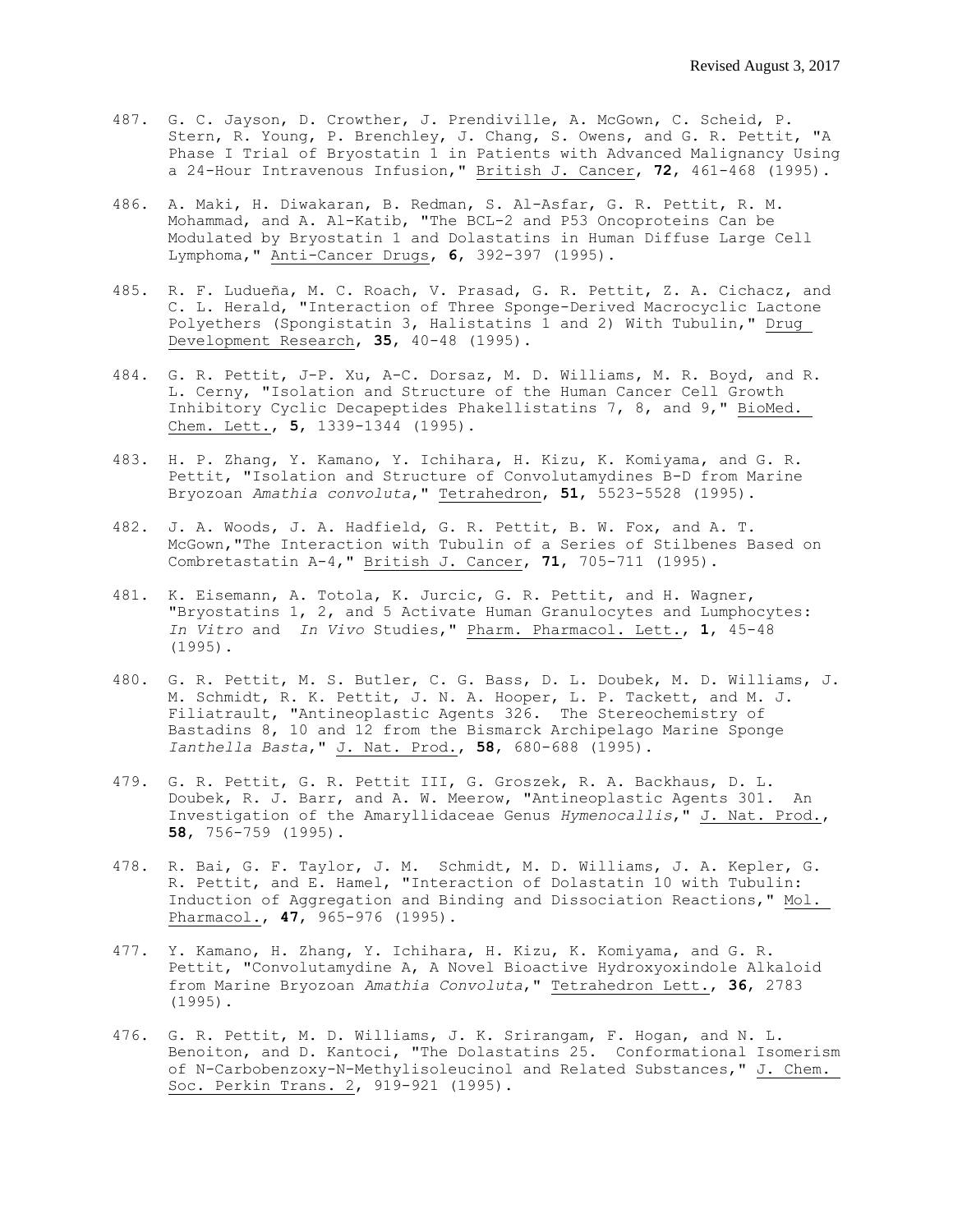- 475. G. R. Pettit, S. B. Singh, M. R. Boyd, E. Hamel, R. K. Pettit, J. M. Schmidt, and F. Hogan, "Antineoplastic Agents 291. Isolation and Synthesis of Combretastatins A-4, A-5, and A-6," J. Med. Chem., **38**, 1666-1672 (1995).
- 474. V. Patella, V. Casolaro, A. Ciccarelli, G. R. Pettit, M. Columbo, and G. Marone, "The Antineoplastic Bryostatins Affect Differently Human Basophils and Mast Cells," Blood, **85**, 1272-1281 (1995).
- 473. G. R. Pettit, "The Scientific Contributions of Jonathan L. Hartwell, Ph.D.," J. Nat. Prod., **58**, 359-364 (1995).
- 472. G. R. Pettit, J. P. Xu, Z. A. Cichacz, J. M. Schmidt, A-C. Dorsaz, M. R. Boyd, and R. L. Cerny, "Antineoplastic Agents 303. Isolation and Structure of the Human Cancer Cell Growth Inhibitory Phakellistatin 4 from the Western Pacific Sponge *Phakellia costata*," Heterocycles, **40**, 501-506 (1995).
- 471. G. R. Pettit, C. Temple, Jr., V. L. Narayanan, R. Varma, M. J. Simpson, M. R. Boyd, G. A. Rener, and N. Bansal, "Antineoplastic Agents 322. Synthesis of Combretastatin A-4 Prodrugs," Anticancer Drug Design, **10**, 299-309 (1995).
- 470. G. R. Pettit, S. Freeman, M. J. Simpson, M. A. Thompson, M. R. Boyd, M. D. Williams, G. R. Pettit III, and D. L. Doubek, "Antineoplastic Agents 320. Synthesis of a Practical Pancratistatin Prodrug," Anticancer Drug Design, **10**, 243-250 (1995).
- 469. R. T. Brown, B. W. Fox, J. A. Hadfield, A. T. McGown, S. P. Mayalarp, G. R. Pettit, and J. A. Woods, "Synthesis of Water-Soluble Combretastatin A-4," J. Chem. Soc., Perkin Trans 1, 577-581 (1995).
- 468. G. R. Pettit, Y. Ichihara, G. Wurzel, M. D. Williams, J. M. Schmidt, and J-C. Chapuis, "Antineoplastic Agents 330. Isolation and Structure of Halistatin 3 from the Western Pacific (Chuuk) Marine Sponge *Phakellia sp.*," J. Chem. Soc., Chem. Commun., 383-385 (1995).
- 467. G. R. Pettit, G. R. Pettit, III, R. A. Backhaus, and F. E. Boettner, "Antineoplastic Agents 294. Variations in the Formation of Pancratistatin and Related Isocarbostyrils in *Hymenocallis littoralis*," J. Nat. Prod., **58**, 37-43 (1995).
- 466. H-P. Zhang, Y. Kamano, H. Kizu, H. Itokawa, G. R. Pettit, and C. L. Herald, "Convolutamines A-E, Novel -Phenylethylamine Alkaloids from Marine Bryozoan *Amathia convoluta*," Chem. Lett., 2271-2274 (1994).
- 465. C. Scheid, J. Prendiville, G. C. Jayson, A. Crowther, B. Fox, G. R. Pettit, and P. H. Stern, "Immunomodulation in Patients Receiving Intravenous Bryostatin 1 in a Phase I Clinical Study Comparison with Effects of Bryostatin 1 on Lymphocytic Function In Vitro," Cancer Immunology and Immunotherapy, **39**, 223 (1994).
- 464. M. G. Kazanietz, X. R. Bustelo, M. Barbacid, W. Kolch, H. Mischak, G. Wong, G. R. Pettit, J. D. Bruns, and P. M. Blumberg, "Zinc finger domains and phorbol ester pharmacophore. Analysis of binding to mutated form of protein kinase C +zeta and the vav and c-raf proto-oncogene products," J. Biol. Chem., **269**, 11590-11594 (1994).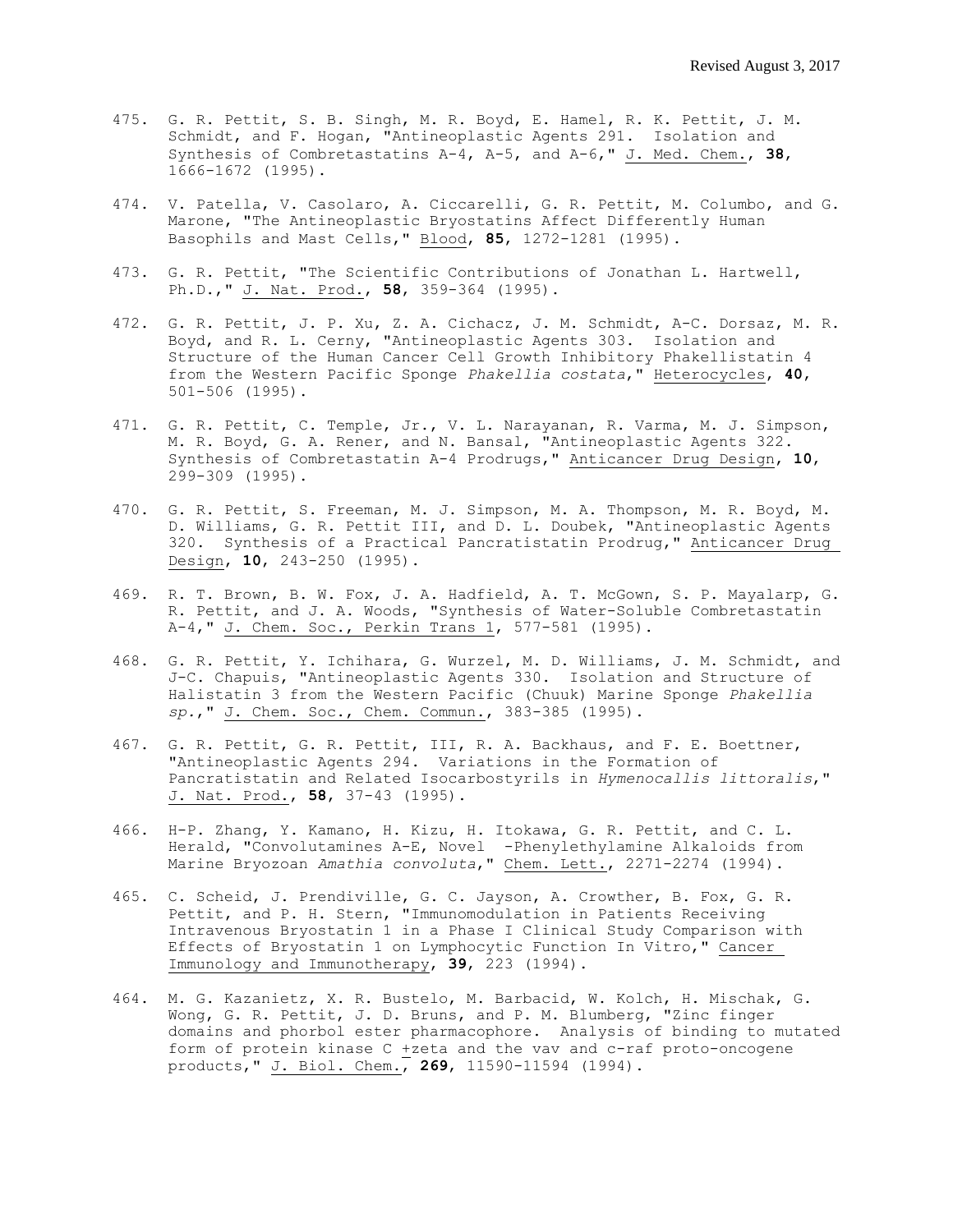- 463. M. G. Kazanietz, N. E. Lewin, F. Gao, G. R. Pettit, and P. M. Blumberg, "Binding of [26- <sup>3</sup>H]-Bryostatin 1 and Analogs to Calcium-Dependent and Calcium Independent PKC Isozymes," Mol. Pharmacol., **46**, 374-379 (1994).
- 462. W. D. Jarvis, L. F. Povirk, A. J. Turner, R. S. Traylor, D. A. Gewirtz, G. R. Pettit, and S. Grant, "Effect of Bryostatin 1 and Other Pharmacological Activators of Protein Kinase C on 1-[ -d-Arabinofuranosyl] Cytosine-Induced Apoptosis in HL-60 Human Promyelocytic Leukemia Cells," Biochem. Pharmacol., **47**, 839-852 (1994).
- 461. Z. Szallasi, C. B. Smith, G. R. Pettit, and P. M. Blumberg, "Differential Regulation of Protein Kinase C-Isozymes by Bryostatin 1 and Phorbol 12-Myristate 13-Acetate in NIH 3T3 Fibroblasts," J. Biol. Chem., **269**, 2118-2124 (1994).
- 460. G. R. Pettit, F. Hogan, D. D. Burkett, S. B. Singh, D. Kantoci, J. Srirangam, and M. D. Williams, "The Dolastatins 16. Synthesis of Dolaphenine," Heterocycles, **39**, 81-100 (1994).
- 459. Z. Szallasi, M. F. Denning, C. B. Smith, A. A. Dlugosz, S. H. Yuspa, G. R. Pettit and P. M. Blumberg, "Bryostatin 1 Protects Protein Kinase Cfrom Down-regulation in Mouse Keratinocytes in Parallel with Its Inhibition of Phorbol Ester-Induced Differentiation," Molecular Pharmacology, **46**, 840-850 (1994).
- 458. G. R. Pettit, F. Gao, J. M. Schmidt, J-C. Chapuis, and R. L. Cerny, "Isolation and Structure of Axinastatin 5 from a Republic of Comoros Marine Sponge," BioMed. Chem. Lett., **4**, 2935-2940 (1994).
- 457. G. R. Pettit, N. Melody, M. O'Sullivan, M. A. Thompson, D. L. Herald, and B. Coates, "Synthesis of 10b-*R*-Hydroxy-Pancratistatin via Narciclasine," J. Chem. Soc., Chem. Commun., 2725-2726 (1994).
- 456. G. R. Pettit, J. Xu, Y. Ichihara, M. D. Williams, and M. R. Boyd, "Antineoplastic Agents 285. Isolation and Structure of Cephalostatins 14 and 15," Can. J. Chem., **72**, 2260-2267 (1994).
- 455. G. R. Pettit, J-P. Xu, Z. A. Cichacz, M. D. Williams, J-C. Chapuis, and R. L. Cerny, "Antinoeplastic Agents 323. Isolation and Structure of Phakellistatin 6 from a Chuuk Archipelago Marine Sponge," BioMed. Chem. Lett., **4**, 2677-2682 (1994).
- 454. G. R. Pettit, S. B. Singh, D. Kantoci, D. L. Herald, P. Lloyd Williams, D. D. Burkett, J. Barkoczy, F. Hogan, and T. Wardlaw, "The Dolastatins 17. Synthesis of Dolaproine and Related Diastereoisomers," J. Org. Chem., **59**, 6287-6295 (1994).
- 453. G. R. Pettit, J. K. Srirangam, D. L. Herald, and E. Hamel, "The Dolastatins 21. Synthesis, X-Ray Crystal Structure and Molecular Modeling of (6R)-Isodolastatin 101a," J. Org. Chem., **59**, 6127-6130 (1994).
- 452. G. R. Pettit, T. J. Thornton, J. T. Mullaney, M. R. Boyd, D. L. Herald, S. B. Singh, and E. J. Flahive, "The Dolastatins 20. A Convenient Synthetic Route to Dolastatin 15," Tetrahedron, **50**, 12097-12108 (1994).
- 451. J. Prendiville, A. T. McGown, A. Gescher, A. J. Dickson, C. Courage, G. R. Pettit, D. Crowther, and B. W. Fox, "Establishment of a Murine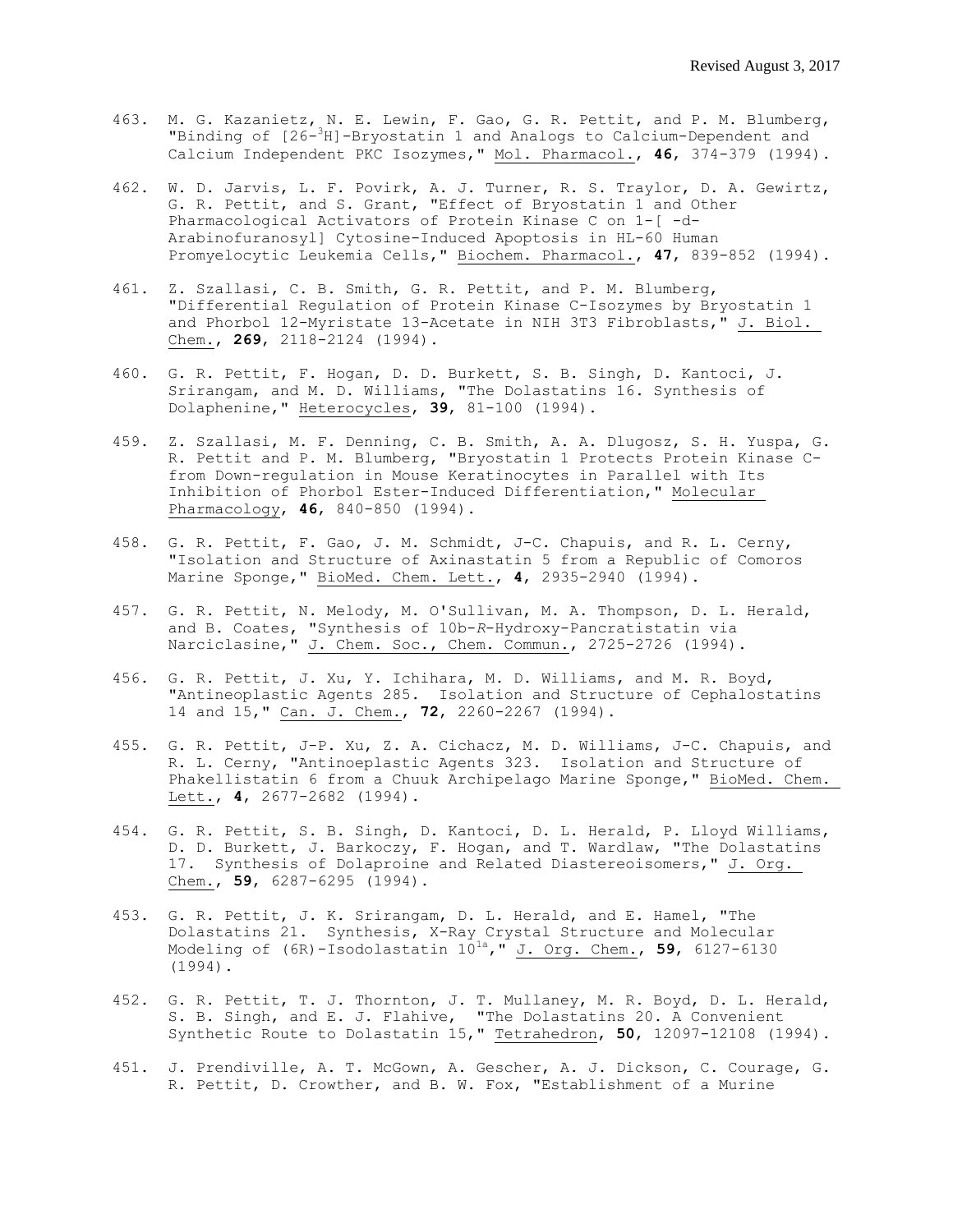Leukaemia Cell Line Resistant to the Growth-Inhibitory Effect of Bryostatin 1," Br. J. Cancer, **70**, 573-578 (1994).

- 450. H-P. Zhang, H. Shigemori, M. Ishibashi, T. Kosaka, G. R. Pettit, Y. Kamano, and J. Kobayashi, "Convolutamides A-F, Novel -Lactam Alkaloids from the Marine Bryozoan *Amathia convoluta*," Tetrahedron, **50**, 10201- 10206 (1994).
- 449. G. R. Pettit, "Marine Animal and Terrestrial Plant Anticancer Constituents," Pure and Applied Chemistry, **66**, 2271-2281 (1994).
- 448. G. R. Pettit, J-P. Xu, Z. A. Cichacz, M. D. Williams, A-C. Dorsaz, D. C. Brune, M. R. Boyd, and R. L. Cerny, "Antineoplastic Agents 315. Isolation and Structure of the Marine Sponge Cancer Cell Growth Inhibitor Phakellistatin 5," BioMed. Chem. Lett., **4**, 2091-2096 (1994).
- 447. G. R. Pettit, Y. Ichihara, J. Xu, M. R. Boyd, and M. D. Williams, "Isolation and Structure of the Symmetrical Disteroidal Alkaloid Cephalostatin 12 and Cephalostatin 13," BioMed. Chem. Lett., **4**, 1507- 1512 (1994).
- 446. G. R. Pettit, Z. A. Cichacz, C. L. Herald, F. Gao, M. R. Boyd, J. M. Schmidt, E. Hamel, and R. Bai, "Antineoplastic Agents 300. Isolation and Structure of the Rare Human Cancer Inhibitory Macrocyclic Lactones Spongistatins 8 and 9," J. Chem. Soc., Chem. Commun., 1605-1606 (1994).
- 445. G. R. Pettit, Z. A. Cichacz, F. Gao, M. R. Boyd, and J. M. Schmidt, "Isolation and Structure of the Powerful Human Cancer Cell Growth Inhibitor Dictyostatin 1," J. Chem. Soc., Chem. Commun., 1111-1112 (1994).
- 444. G. R. Pettit, J. Barkoczy, J. K. Srirangam, S. B. Singh, D. L. Herald, M. D. Williams, D. Kantoci, F. Hogan, and T. L. Groy, "The Dolastatins 22. Synthesis of Boc-Dolaproinyl-Dolaphenine and Four Related Chiral Isomers," J. Org. Chem., **59**, 2935-2938 (1994).
- 443. G. R. Pettit, F. Gao, R. L. Cerny, D. L. Doubek, L. P. Tackett, J. M. Schmidt, J-C. Chapuis, "Antineoplastic Agents 278. Isolation and Structures of Axinastatins 2 and 3 from a Western Caroline Island Marine Sponge," J. Med. Chem., **37**, 1165-1168 (1994).
- 442. G. R. Pettit, R. Tan, D. L. Herald, R. L. Cerny, and M. D. Williams, "Antineoplastic Agents 277. Isolation and Structures of Phakellistatin 3 and Isophakellistatin 3 from a Republic of Comoros Marine Sponge," J. Org. Chem., **59**, 1593-1595 (1994).
- 441. G. R. Pettit, S. B. Singh, J. K. Srirangam, F. Hogan-Pierson, and M. D. Williams, "The Dolastatins 19. Synthesis of Dolaisoleuine," J. Org. Chem., **59**, 1796-1800 (1994).
- 440. C. Stanwell, A. Gescher, T. Bradshaw, and G. R. Pettit, "The Role of Protein Kinase C Isoenzymes in the Growth Inhibition Caused by Bryostatin 1 in Human A549 Lung and MCF-7 Breast Carcinoma Cells," Int. J. Cancer, **56**, 585-592 (1994).
- 439. G. R. Pettit, J. Xu, M. D. Williams, N. D. Christie, D. L. Doubek, J. M. Schmidt, and M. R. Boyd, "Isolation and Structure of Cephalostatins 10 and 11", J. Nat. Prod., **57**, 52-63 (1994).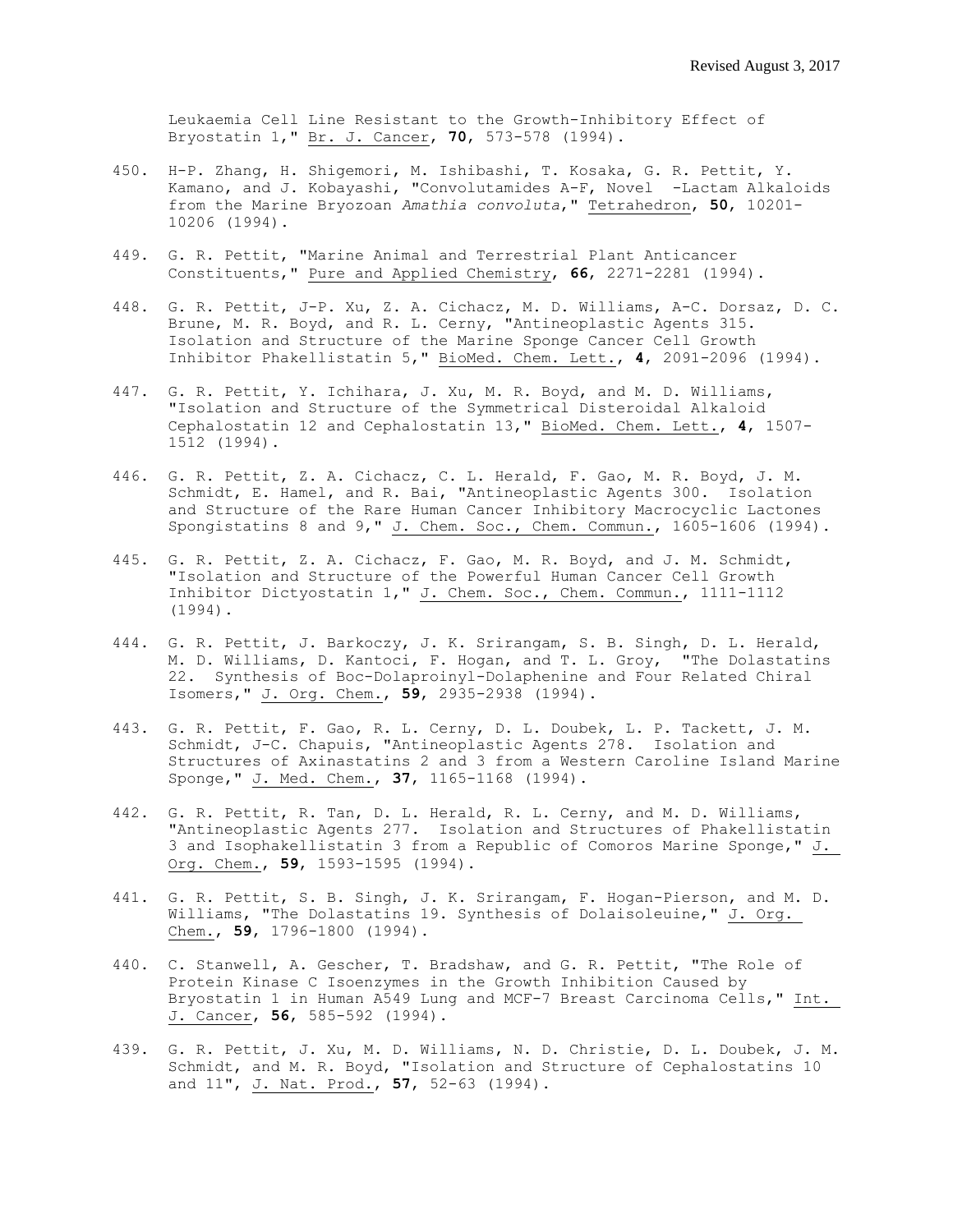- 438. G. R. Pettit, D. Kantoci, D. L. Herald, J. Barkoczy, and J. A. Slack, "Procedures for the Analysis of Dolastatin 10 and 15 by High Performance Liquid Chromatography," J. Liq. Chromatog., **17**, 191-202 (1994).
- 437. R. M. Mohammad, A. Al-Katib, G. R. Pettit, and L. Sensenbrenner, "Successful Treatment of Human Waldenstrom's Macroglobulinemia with Combination Biological and Chemotherapy Agents," Cancer Research, **54**, 165-168 (1994).
- 436. S. Grant, R. Traylor, G. R. Pettit, and Peck-Sun Lin, "The Macrocyclic Lactone PK-C Activator, Bryostatin 1, Either Alone, or in Conjunction With rmGM-CSF, Protects Balb/c and C3H/HeN Mice from the Lethal *In Vivo* Effects of Ionizing Radiation," Blood, **83**, 663-667 (1994).
- 435. G. R. Pettit, C. L. Herald, Z. A. Cichacz, F. Gao, M. R. Boyd, N. D. Christie, and J. M. Schmidt, "Antineoplastic Agents 293. The Exceptional Human Cancer Cell Growth Inhibitors Spongistatins 6 and 7," Natural Product Letters, **3**, 239-244 (1993).
- 434. G. R. Pettit, R. Tan, M. D. Williams, L. Tackett, J. M. Schmidt, R. L. Cerny, and J. N. A. Hooper, "Isolation and Structure of Phakellistatin 2 from the Eastern Indian Ocean Marine Sponge *Phakellia carteri*," BioMed. Chem. Lett., **3**, 2869-2874 (1993).
- 433. R. Bai, Z. A. Cichacz, C. L. Herald, G. R. Pettit, and E. Hamel, "Spongistatin 1, A Highly Cytotoxic Sponge-Derived Marine Natural Product That Inhibits Mitosis, Microtubule Assembly, and the Binding of Vinblastine to Tubulin," Molecular Pharmacology, **44**, 757-766 (1993).
- 432. V. Gebbia, A. Testa, G. R. Pettit, L. L. Sensenbrenner, and W. S. May, "Antineoplastic Agent Bryostatin 1 Promotes Growth of Normal Murine Hematopoietic Progenitors *In Vivo*," Cell. Pharmacol., **1**, 31-35 (1993).
- 431. G. R. Pettit, C. L. Herald, Z. A. Cichacz, F. Gao, J. M. Schmidt, M. R. Boyd, N. D. Christie, and F. E. Boettner, "Isolation and Structure of the Powerful Human Cancer Cell Growth Inhibitors Spongistatins 4 and 5 from an African *Spirastrella spinispirulifera (porifera)*," J. Chem. Soc., Chem. Commun., 1805-1807 (1993).
- 430. S. Grant, R. Traylor, G. R. Pettit, P. S. Lin, "Modulation by Bryostatin 1 of the Vitro Radioprotective Effects of the GM-CSF/IL-3 Fusion Protein, PIXY 321, on Normal Human Myeloid Progenitors," Cytokine, **5**, 490-497 (1993).
- 429. P. A. Philip, D. Rea, P. Thavasu, J. Carmichael, N. Stuart, H. Rockett, T. Ganesan, G. R. Pettit, F. Balkwill, and A. L. Harris, "A Phase 1 Study of Bryostatin 1: Assessment of Interleukin-6 and Tumor Necrosis Factor- Indiction In Vivo," J. Nat. Cancer Inst., **85**, 1812-1818 (1993).
- 428. G. R. Pettit, D. Kantoci, D. L. Doubek, B. E. Tucker, W. E. Pettit, and R. M. Schroll, "Isolation of the Nickel-Chlorin Chelate Tunichlorin from the South Pacific Ocean Sea Hare *Dolabella auricularia*," J. Nat. Prod., **56**, 1981-1984 (1993).
- 427. J. P. Stewart, A. T. McGown, J. Prendiville, G. R. Pettit, B. W. Fox, and J. R. Arrand, "Bryostatin 1 Induces Productive Epstein-Barr Virus Replication in Latently Infected Cells: Implications for Use in Immunocompromised Patients," Cancer Chemo. Pharmacol., **33**, 89-91 (1993).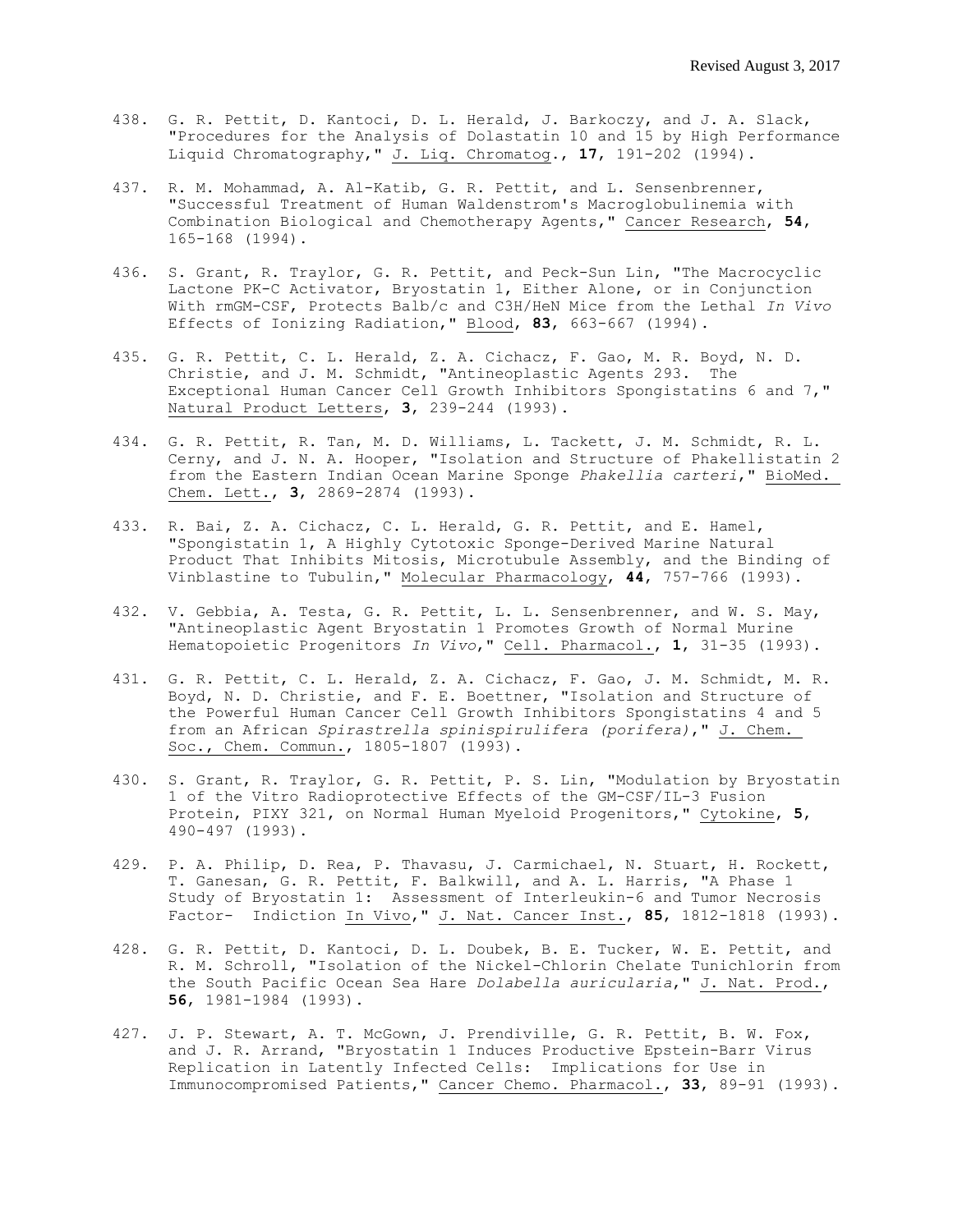- 426. G. R. Pettit, G. R. Pettit, III, R. A. Backhaus, M. R. Boyd, and A. W. Meerow, "Antineoplastic Agents 256. Cell Growth Inhibitory Isocarbostyrils from Hymenocallis," J. Nat. Prod., **56**, 1682-1687 (1993).
- 425. G. R. Pettit, Y. Kamano, C. L. Herald, Y. Fujii, H. Kizu, M. R. Boyd, F. E. Boettner, D. L. Doubek, J. M. Schmidt, J-C. Chapuis, and C. Michel, "The Isolation of Dolastatins 10-15 from the Marine Mollusc *Dolabella auricularia*," Tetrahedron, **49**, 9151-9170 (1993).
- 424. R. L. Berkow, L. Schlabach, R. Dodson, W. H. Benjamin, Jr., G. R. Pettit, P. Rustage, and A. S. Kraft, "In Vivo Administration of the Anticancer Agent Bryostatin 1 Activates Platelets and Neutrophils and Modulates PKC Activity," Cancer Research, **53**, 2810-2815 (1993).
- 423. J. Prendiville, D. Crowther, N. Thatcher, P. J. Woll, B. W. Fox, A. McGown, N. Testa, P. Stern, R. McDermott, M. Potter, and G. R. Pettit, "A Phase 1 Study of Intravenous Bryostatin 1 in Patients with Advanced Cancer," Br. J. Cancer, **68**, 418-424 (1993).
- 422. A. Al-Katib, R. M. Mohammad, K. Khan, M. E. Dan, G. R. Pettit, and L. L Sensenbrenner, "Bryostatin 1 - Induced Modulation of the Acute Lymphoblastic Leukemia Cell Line REH," J. Immunology, **14**, 33-42 (1993).
- 421. G. R. Pettit, Z. A. Cichacz, F. Gao, C. L. Herald, and M. R. Boyd, "Isolation and Structure of the Remarkable Human Cancer Cell Growth Inhibitors Spongistatins 2 and 3 from an Eastern Indian Ocean Spongia sp.," J. Chem. Soc., Chem. Commun., **14**, 1166-1168 (1993).
- 420. G. R. Pettit, F. Gao, D. L. Doubek, M. R. Boyd, E. Hamel, R. Bai, J. M. Schmidt, L. P. Tackett, and K. Rützler, "Antineoplastic Agents 252. Isolation and Structure of Halistatin 2 from the Comoros Marine Sponge *Axinella carteri*," Gazz. Chim. Ital., **123**, 371-377 (1993).
- 419. C. W. McCrady, F. Li, G. R. Pettit, and S. Grant, "Modulation of the Activity of a Human Granulocyte-Macrophage Colony Stimulating Factor/Interleukin 3 Fusion Protein (pIXY 321) by the Macrocyclic Lactone PK-C Activator, Bryostatin 1," Exptl. Hematol., **21**, 893-900 (1993).
- 418. G. R. Pettit, F. Gao, and R. L. Cerny, "Isolation and Structure of Axinastatin 4 from the Western Indian Ocean Marine Sponge *Axinella* cf. *carteri*," Heterocycles, **35**, 711-718 (1993).
- 417. R. F. Luduena, M. C. Roach, V. Prasad, and G. R. Pettit, "Interaction of Halichondrin B and Homohalichondrin B with Bovine Brain Tubulin," Biochemical Pharmacology, **45**, 421-427 (1993).
- 416.  $\overline{z}$ . Hu, S. M. Gignac, H. Quentmeier, G. R. Pettit, and H. G. Drexler, "Effects of Dolastatins on Human B-Lymphocytic Leukemia Cell Lines," Leukemia Research, **17**, 333-339 (1993).
- 415. R. Bai, M. C. Roach, J. K. Srirangam, J. Barkoczy, G. R. Pettit, R. F. Luduena, and E. Hamel, "Differential Effects of Active Isomers, Segments, and Analogs of Dolastatin 10 on Ligand Interactions with Tubulin: Correlation with Cytotoxicity," Biochemical Pharmacology, **45**, 1503-1515 (1993).
- 414. N. Isakov, D. Galron, T. Mustelin, G. R. Pettit, and A. Altman, "Inhibition of Phorbol Ester-Induced T-Cell Proliferation by Bryostatin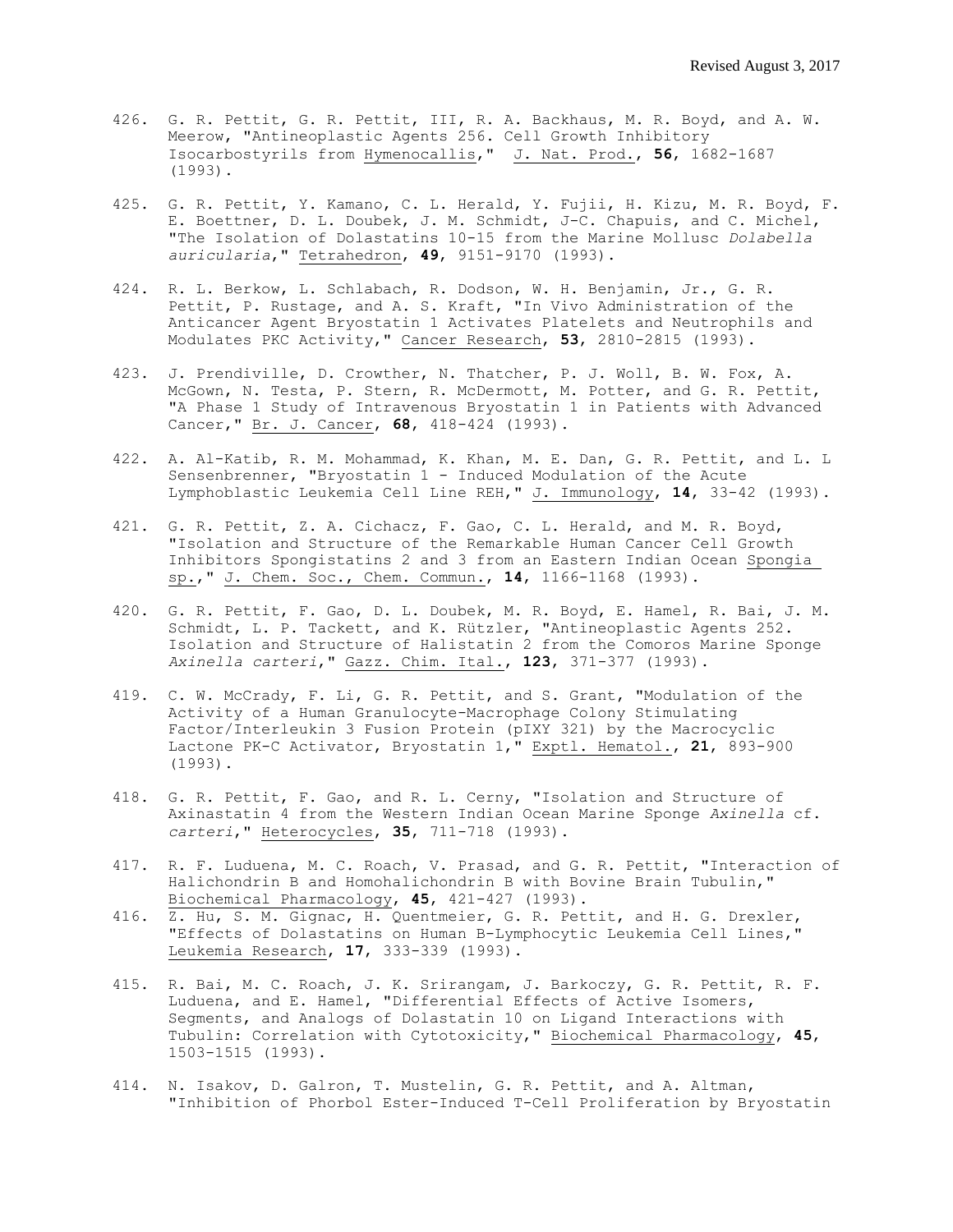is Associated with Rapid Degradation of Protein Kinase  $C^1$ ," J. Immunology, **150**, 1195-1204 (1993).

- 413. G. R. Pettit, Z. Cichacz, J. Barkoczy, A-C. Dorsaz, D. L. Herald, M. D. Williams, D. L. Doubek, J. M. Schmidt, L. P. Tackett, D. C. Brune, R. L. Cerny, J. N. A. Hooper, and G. J. Bakus, "Isolation and Structure of the Marine Sponge Cell Growth Inhibitory Cyclic Peptide Phakellistatin 1," J. Nat. Prod., **56**, 260-267 (1993).
- 412. A. Al-Katib, R. M. Mohammad, M. Dan, M. E. Hussain, A. Akhtar, G. R. Pettit, and L. L. Sensenbrenner, "Bryostatin 1 - Induced Hairy Cell Features on Chronic Lymphocyctic Leukemia Cells In vitro," Exptl. Hematol., **21**, 61-65 (1993).
- 411. G. R. Pettit, Z. A. Cichacz, F. Gao, C. L. Herald, M. R. Boyd, J. M. Schmidt, and J. N. A. Hooper, "Isolation and Structure of Spongistatin 1," J. Org. Chem., **58**, 1302-1304 (1993).
- 410. G. R. Pettit, R. Tan, F. Gao, M. D. Williams, D. L. Doubek, M. R. Boyd, J. M. Schmidt, J-C. Chapuis, E. Hamel, R. Bai, J. N. A. Hooper, and L. P. Tackett, "Isolation and Structure of Halistatin 1 from the Eastern Indian Ocean Marine Sponge *Phakellia carteri*," J. Org. Chem., **58**, 2538- 2543 (1993).
- 409. R. M. Mohammad, A. Al-Katib, G. R. Pettit, and L. L. Sensenbrenner, "Differential Effects of Bryostatin 1 on Human Non-Hodgkin's B-Lymphoma Cell Lines", Leukemia Res., **17**, 1-8 (1993).
- 408. A. Atef Ebrahim El-Zayat, D. Degen, S. Drabek, G. M. Clark, G. R. Pettit, and D. D. Von Hoff, "In Vitro Evaluation of the Antineoplastic Activity of Combretastatin A-4, a Natural Product from *Combretastatin caffrum* (Arid Tree)," Anticancer Drugs, **4**, 19-25 (1993).
- 407. F. Li, S. Grant, G. R. Pettit, and C. W. McCrady, "Bryostatin 1 Modulates the Proliferation and Lineage Commitment of Human Myeloid Progenitor Cells Exposed to Recombinant Interleukin-3 and Recombinant Granulocyte-Macrophage Colony-Stimulating Factor," Blood, **80**, 2495-2502 (1992).
- 406. K. Steube, H. Quentmeier, G. R. Pettit, T. Pietsch, S. Brauer, D. Grunicke, S. Gignac, and H. Drexler, "Inhibition of Cellular Proliferation by the Natural Peptides Dolastatin 10 and Dolastatin 15," Molecular Biology of Haematopoiesis, **2**, 567-573 (1992).
- 405. V. Gebbia, P. Citarrella, V. Miserendino, R. Valenza, N. Borsellino, A. Pesta, G. R. Pettit, and S. May, "The Effects of the Macrocyclic Lactone Bryostatin-1 on Leukemic Cells in Vitro," Tumori, **78**, 167-171 (1992).
- 404. D. J. Watters, J. Michael, J. E. Hemphill, S. E. Hamilton, M. F. Lavin, and G. R. Pettit, "Bistratene A: A Novel Compound Causing Changes in Protein Phosphorylation Patterns in Human Leukemia Cells," J. Cellular Biochem., **49**, 417-424 (1992).
- 403. T. M. Tuttle, K. P. Bethke, T. H. Inge, C. W. McCrady, G. R. Pettit, and H. D. Bear, "Bryostatin 1-Activated T Cells Can Traffic and Mediate Tumor Regression," J. Surg. Res., **52**. 543-548 (1992).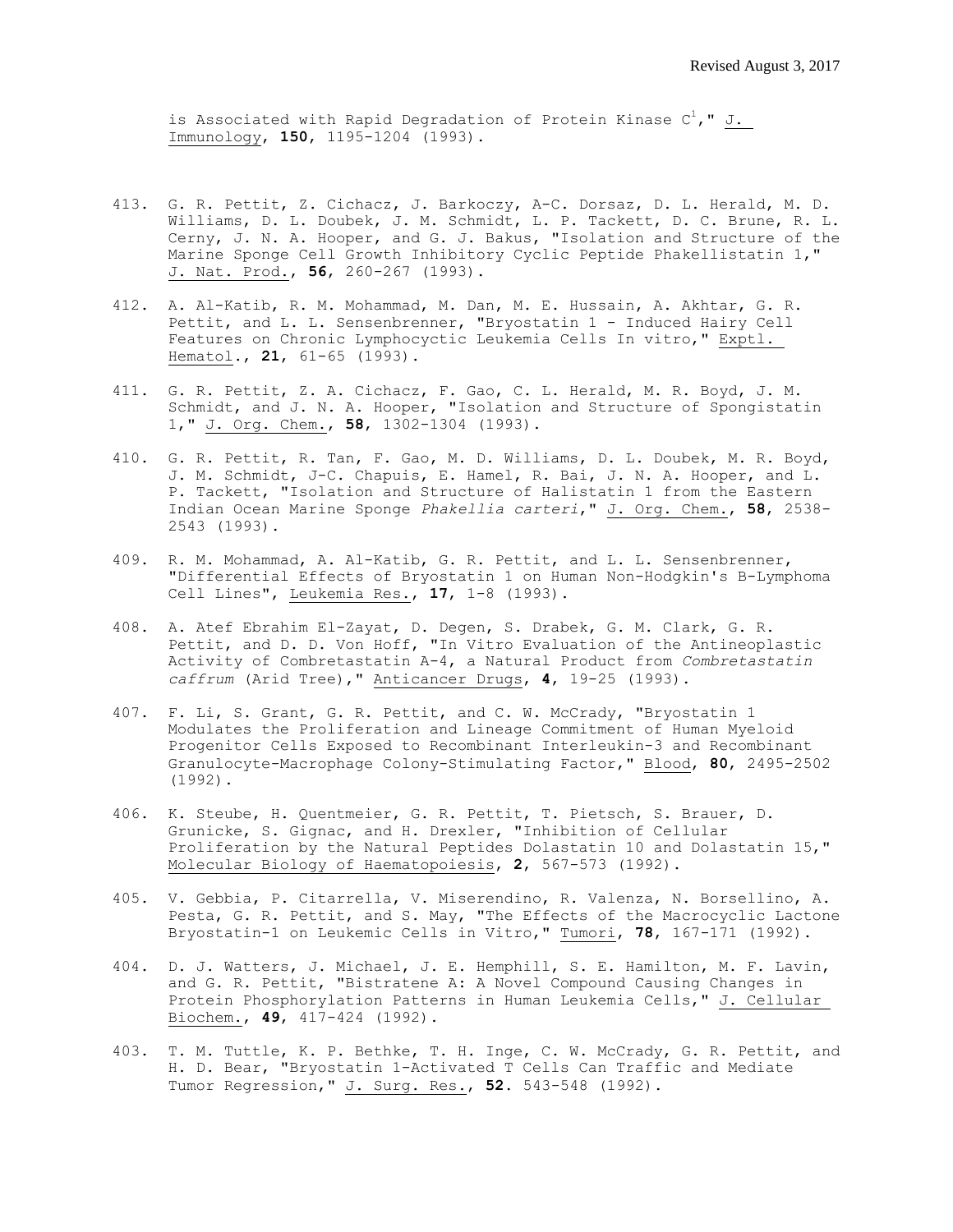- 402. S. Grant, G. R. Pettit, and C. McCrady, "Effect of Bryostatin 1 on the in vitro Radioprotective Activity of Recombinant Granulocyte-Macrophage Colony Stimulating Factor (rGM-CSF) Toward Committed Human Myeloid Progenitor Cells (CFU-GM)," Exptl. Hematol., **20**, 34-42 (1992).
- 401. S. Grant, W. D. Jarvis, P. S. Swerdlow, A. J. Turner, R. S. Traylor, H. J. Wallace, P.-S. Lin, G. R. Pettit, and D. A. Gewirtz, "Potentiation of the Activity of 1- -D-Arabinofuranosylcytosine by the Protein Kinase C Activator Bryostatin 1 in HL-60 Cells: Association with Enhanced Fragmentation of Mature DNA," Cancer Research, **52**, 6270-6278 (1992).
- 400. S. Grant, W. D. Jarvis, A. J. Turner, H. J. Wallace, and G. R. Pettit, "Effects of Bryostatin 1 and rGM-CSF on the Metabolism of 1- -D-Arabinofuranosylcytosine in Human Leukemic Myeloblasts," British J. Hematology, **82**, 522-528 (1992).
- 399. G. R. Pettit, J. K. Srirangam, D. L. Herald, K. L. Erickson, D. L. Doubek, J. M. Schmidt, L. P. Tackett, and G. J. Bakus, "Isolation and Structure of Stylostatin 1 from the Papua New Guinea Marine Sponge *Stylotella aurantium*.," J. Org. Chem., **57**, 7217-7220 (1992).
- 398. S. Grant, R. Traylor, K. Bhalla, C. McCrady, and G. R. Pettit, "Effect of a Combined Exposure to Cytosine Arabinoside, Bryostatin 1, and Recombinant Granulocyte-Macrophage Colony-Stimulating Factor on the Clonogenic Growth in Vitro of Normal and Leukemic Human Hemotopoietic Progenitor Cells," Leukemia, **6**, 432-439 (1992).
- 397. C. J. Kane, R. Long, W. E. Pettit, G. L. Breneman, and G. R. Pettit, "Structure of Bis(2-chloroethyl) ammonium Hexachlorostannate," Acta Cryst., **C48**, 1490-1491 (1992).
- 396. P. M. Blumberg and G. R. Pettit, "The Bryostatins, a Family of Protein Kinase C Activators with Therapeutic Potential," New Leads and Targets in Drug Research, Alfred Benzon Symposium 33, Eds. P. Krogsgaard-Larsen, S. B. Christensen, H. Kofod, Munksgaard, Copenhagen, 273-285 (1992).
- 395. R. A. Backhaus, G. R. Pettit, III, D.-S. Huang, G. R. Pettit, G. Groszek, J. C. Odgers, J. Ho, and A. Meerow, "Biosynthesis of the Antineoplastic Pancratistatin by Tissue Culture of *Hymenocallis littoralis* (Amaryllidaceae)," Acta Horticulture, 364-366 (1992).
- 394. A. S. Kraft, V. Adler, P. Hall, G. R. Pettit, W. H. Benjamin, Jr., and D. E. Briles, "In Vivo Administration of Bryostatin 1, a Protein Kinase C Activator, Decreases Murine Resistance to *Salmonella typhimurium*," Cancer Res., **52**, 2143-2147 (1992).
- 393. T. D. Bradshaw, A. Gescher, and G. R. Pettit, "Modulation by Staurosporine of Phorbol Ester-Induced Effects on Growth and Protein Kinase C Localization in A549 Human Lung-Carcinoma Cells," Int. J. Cancer, **51**, 144-148 (1992).
- 392. R. Bai, S. J. Friedman, G. R. Pettit, and E. Hamel, "Dolastatin 15, a Potent Antimitotic Depsipeptide Derived from *Dolabella auricularia*: Interaction with Tubulin and Effects on Cellular Microtubules," Biochem. Pharmacol., **43**, 2637-2645 (1992).
- 391. K. G. Steube, D. Grunicke, T. Pietsch, S. M. Gignac, G. R. Pettit, and H. G. Drexler, "Dolastatin 10 and Dolastatin 15: Effects of Two Natural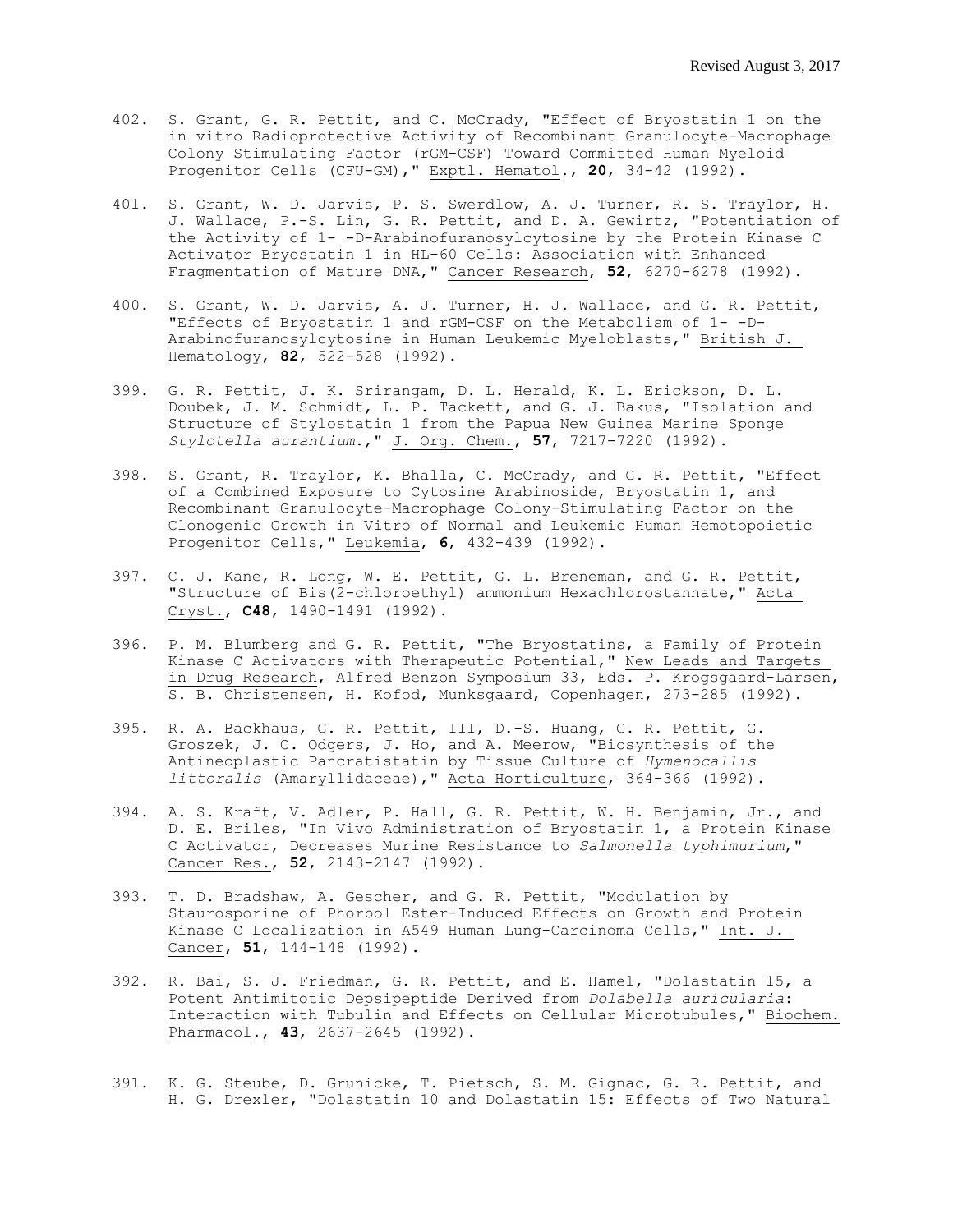Peptides on Growth and Differentiation of Leukemia Cells," Leukemia, **6** 1048-1053 (1992).

- 390. B. Gabrielsen, T. P. Monath, J. W. Huggins, D. F. Kefauver, G. R. Pettit, G. Groszek, M. Hollingshead, J. J. Kirsi, W. M. Shannon, E. M. Schubert, J. Dare, B. Ugarkar, M. A. Ussery, and M. J. Phelan, "Antiviral (RNA) Activity of Selected Amaryllidaceae Isoquinoline Constituents and Synthesis of Related Substances," J. Nat. Prod., **55**, 1569-1581 (1992).
- 389. G. R. Pettit, J. C. Collins, D. L. Herald, D. L. Doubek, M. R. Boyd, J. M. Schmidt, J. N. A. Hooper, and L. P. Tackett, "Isolation and Structure of Cribrostatins 1 and 2 from the Blue Marine Sponge *Cribrochalina* sp.," Can. J. Chem., **70**, 1170-1175 (1992).
- 388. G. R. Pettit, D. Sengupta, P. M. Blumberg, N. E. Lewin, J. M. Schmidt, and A. S. Kraft, "Antineoplastic Agents 230. Structural Modifications of Bryostatin 2," Anti-cancer Drug Design, **7**, 101-113 (1992).
- 387. T. M. Tuttle, T. H. Inge, K. P. Bethke, C. W. McCrady, G. R. Pettit, and H. D. Bear, "Activation and Growth of Murine Tumor-Specific T-Cells Which Have in vivo Activity with Bryostatin 1," Cancer Res., **52**, 548-553 (1992).
- 386. N. E. Lewin, M. L. Dell'Aquila, G. R. Pettit, P. M. Blumberg, and B. S. Warren, "Binding of  $[3H]$ Bryostatin 4 to Protein Kinase C," Biochem. Pharmacol., **43**, 2007-2014 (1992).
- 385. H. Quentmeier, S. Brauer, G. R. Pettit, and H. G. Drexler, "Cytostatic Effects of Dolastatin 10 and Dolastatin 15 on Human Leukemia Cell Lines," Leukemia and Lymphoma, **6**, 245-250 (1992).
- 384. R. F. Ludue a, M. C. Roach, V. Prasad, and G. R. Pettit, "The Interaction of Dolastatin 10 with Bovine Brain Tubulin," Biochem. Pharmacol., **43**, 539-543 (1992).
- 383. G. R. Pettit, Y. Kamano, M. Inoue, C. Dufresne, M. R. Boyd, C. L. Herald, J. M. Schmidt, D. L. Doubek, and N. D. Christie, "Antineoplastic Agents 214. Isolation and Structure of Cephalostatins 7-9," J. Org. Chem.., **57**, 429-431 (1992).
- 382. S. Grant, G. R. Pettit, C. Howe, and C. McCrady, "Effect of the Protein Kinase C Activating Agent Bryostatin 1 on the Clonogenic Response of Leukemic Blast Progenitors to Recombinant Granulocyte-Macrophage Colony-Stimulating Factor," Leukemia, **5**, 392-398 (1991).
- 381. L. A. Zwelling, D. Chan, E. Altschuler, J. Mayes, M. Hinds, and G. R. Pettit, "Effect of Bryostatin 1 on Drug-Induced, Topoisomerase II-Mediated DNA Cleavage and Topoisomerase II Gene Expression in Human Leukemia Cells," Biochem. Pharmacol., **41**, 829-832 (1991).
- 380. S. Grant, L. Boise, E. Westin, C. Howe, G. R. Pettit, A. Turner, and C. McCrady, "In Vitro Effects of Bryostatin 1 on the Metabolism and Cytotoxicity of 1- -D-Arabinofuranosylcytosine in Human Leukemia Cells," Biochem. Pharmacol., **42**, 853-867 (1991).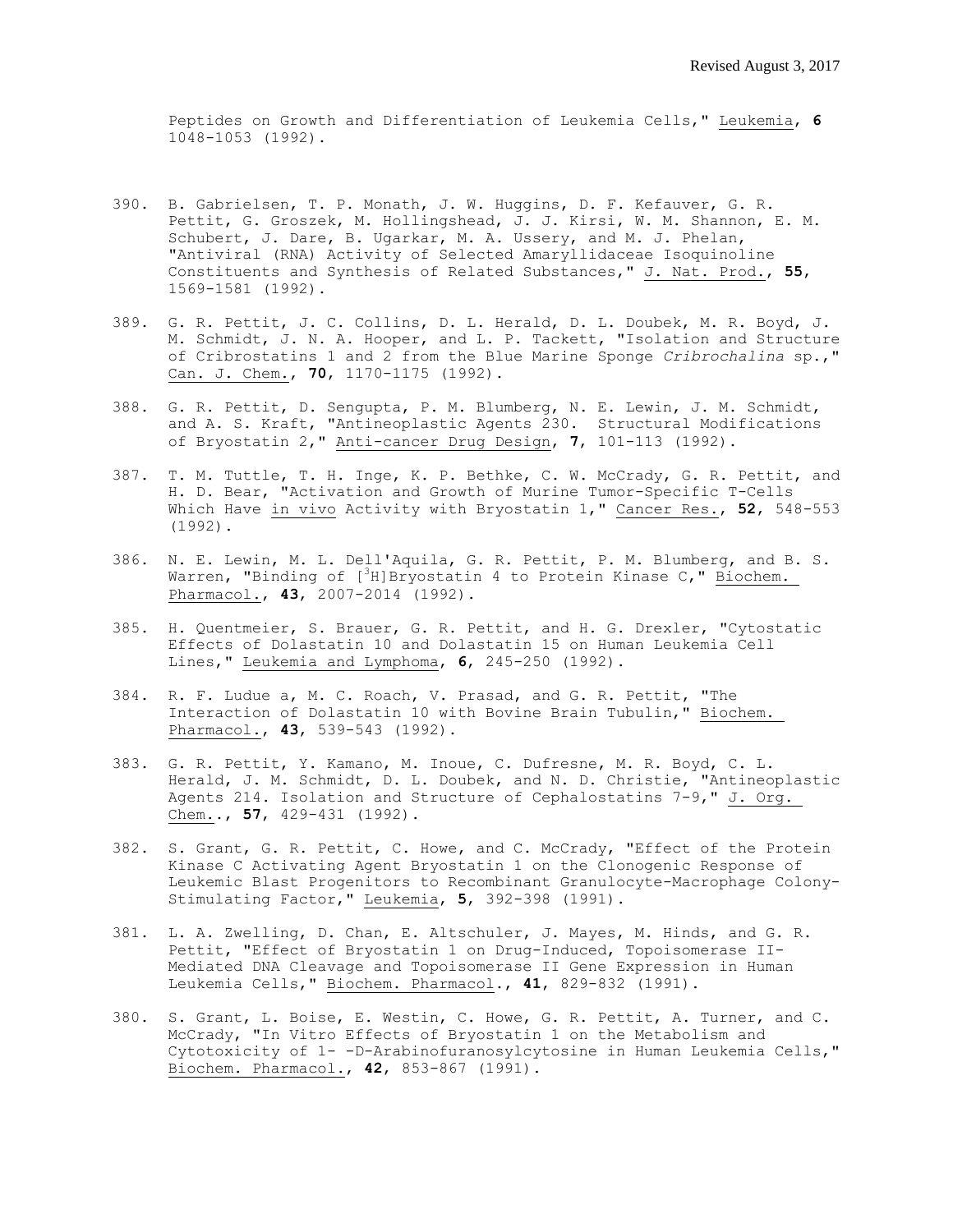- 379. G. R. Pettit, D. L. Doubek, D. L. Herald, A. Numata, C. Takahashi, R. Fujiki, and T. Miyamoto, "Isolation and Structure of Cytostatic Steroidal Saponins from the African Medicinal Plant *Balanities aegyptica*," J. Nat. Prod., **54**, 1491-1502 (1991).
- 378. G. R. Pettit, C. L. Herald, M. R. Boyd, J. E. Leet, C. Dufresne, D. L. Doubek, J. M. Schmidt, R. L. Cerny, J. N. A. Hooper, and K. C. Rutzler, "Isolation and Structure of the Cell Growth Inhibitory Constituents from the Western Pacific Marine Sponge *Axinella* sp.," J. Med. Chem., **34**, 3339-3340 (1991).
- 377. C. Djerassi, G. R. Pettit, D. L. Herald, and D. R. Sanson, "Arylmagnesium Bromide Additions to 1-Tetralone-2-Acetic Acid Followed by Catalytic Hydrogenolysis: Stereochemical Consequences," J. Org. Chem., **56**, 5360-5368 (1991).
- 376. E. A. Mackanos, G. R. Pettit, and J. S. Ramsdell, "Bryostatins Selectively Regulate Protein Kinase C-Mediated Effects on GH4 Cell Proliferation," J. Biol. Chem., **266**, 11205-11212 (1991).
- 375. R. Bai, K. D. Paull, C. L. Herald, L. Malspeis, G. R. Pettit, and E. Hamel, "Halichondrin B and Homohalichondrin B, Marine Natural Products Binding in the Vinca Domain of Tubulin," J. Biol. Chem., **266**, 15882- 15889 (1991).
- 374. M. Lilly, C. Brown, G. Pettit, and A. Kraft, "Bryostatin 1: A Potential Anti-Leukemic Agent for Chronic Myelomonocytic Leukemia", Leukemia, **5**, 283-287 (1991).
- 373. G. R. Pettit, F. Gao, D. L. Herald, P. M. Blumberg, N. E. Lewin, and R. A. Nieman, "Antineoplastic Agents 224. Isolation and Structure of Neristatin 1," J. Am. Chem. Soc., **113**, 6693-6695 (1991).
- 372. G. R. Pettit, D. L. Herald, S. B. Singh, T. J. Thornton, and J. T. Mullaney, "Antineoplastic Agents 220. Synthesis of Natural (-)-Dolastatin 15," J. Am. Chem. Soc., **113**, 6692-6693 (1991).
- 371. D. Kantoci, G. R. Pettit, and Z. Cichacz, "Optimization of Solvent Mixture Compositions for High Speed Countercurrent Distribution," J. Liquid Chromatog., **14**, 1149-1160 (1991).
- 370. Z. Kiss, U. R. Rapp, G. R. Pettit, and W. B. Anderson, "Phorbol Ester and Bryostatin Differentially Regulate the Hydrolysis of Phosphatidylethanolamine in Ha-*ras-* and *raf*-Oncogene-Transformed NIH 3T3 Cells," Biochem. J., **276**, 505-509 (1991).
- 369. C. W. McCrady, J. Staniswalis, G. R. Pettit, C. Howe, and S. Grant, "Effect of Pharmacologic Manipulation of Protein Kinase C by Phorbol Dibutyrate and Bryostatin 1 on the Clonogenic Response of Human Granulocyte-Macrophage Progenitors to Recombinant GM-CSF," Brit. J. Haematol., **77**, 5-15 (1991).
- 368. G. R. Pettit, D. Sengupta, C. L. Herald, N. A. Sharkey, and P. M. Blumberg, "Synthetic Conversion of Bryostatin 2 to Bryostatin 1 and Related Bryopyrans," Can. J. Chem., **69**, 856-860 (1991).
- 367. Z. Kiss, J. Chattopadhyay, and G. R. Pettit, "Stimulation of Phosphatidylcholine Synthesis by Activators of Protein Kinase C is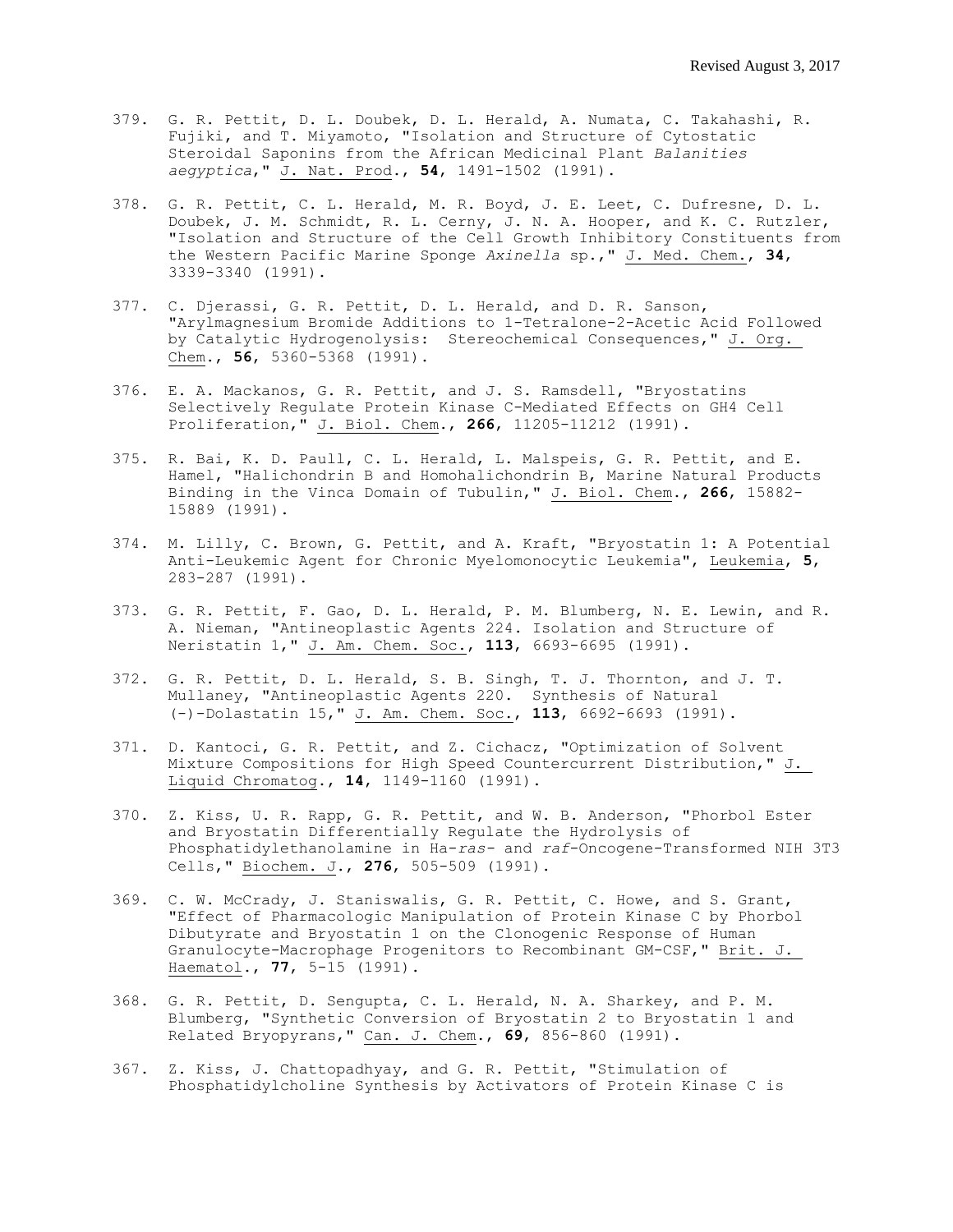Dissociable from Increased Phospholipid Hydrolysis," Biochem. J., **273**, 189-194 (1991).

- 366. G. R. Pettit, F. Gao, D. Sengupta, J. C. Coll, C. L. Herald, D. L. Doubek, J. M. Schmidt, J. R. Van Camp, J. J. Rudloe, and R. A. Nieman, "Isolation and Structure of Bryostatins 14 and 15," Tetrahedron, **47**, 3601-3610 (1991).
- 365. N. E. Lewin, G. R. Pettit, Y. Kamano, and P. M. Blumberg, "Binding of [26- <sup>3</sup>H]-Epi-Bryostatin 4 to Protein Kinase C," Cancer Commun., **3**, 67-70 (1991).
- 364. L. M. Schuchter, A. H. Esa, W. S. May, M. K. Laulis, G. R. Pettit, and A. D. Hess, "Successful Treatment of Murine Melanoma with Bryostatin 1," Cancer Res., **51**, 682-687 (1991).
- 363. T. D. Bradshaw, A. Gescher, and G. R. Pettit, "The Effect of Fetal Calf Serum on Growth Arrest Caused by Activators of Protein Kinase C," Int. J. Cancer., **47**, 929-932 (1991).
- 362. R. G. Kerr, S. L. Kerr, G. R. Pettit, D. L. Herald, T. L. Groy, and C. Djerassi, "Sterols of Marine Invertebrates 63. Isolation and Structure Elucidation of Sutinasterol, the Major Sterol of the Marine Sponge *Xestospongia* sp.," J. Org. Chem., **56**, 58-62 (1991).
- 361. G. R. Pettit, D. L. Herald, F. Gao, D. Sengupta, and C. L. Herald, "Antineoplastic Agents 200. Absolute Configuration of the Bryostatins," J. Org. Chem., **56**, 1337-1340 (1991).
- 360. S. M. Gignac, M. Buschle, G. R. Pettit, A. V. Hoffbrand, and H. G. Drexler, "Expression of Proto-Oncogene c-jun During Differentiation of B-Chronic Lymphocytic Leukemia," Leukemia, **4**, 441-444 (1990).
- 359. R. Bai, G. R. Pettit, and E. Hamel, "Binding of Dolastatin 10 to Tubulin at a Distinct Site for Peptide Antimitotic Agents Near the Exchangeable Nucleotide and Vinca Alkaloid Sites," J. Biol. Chem., **265**, 17141-17149 (1990).
- 358. A. Al-Katib, R. M. Mohammad, A. N. Mohamed, G. R. Pettit, and L. L. Sensenbrenner, "Conversion of a High Grade Lymphoma Tumor Cell Line to Intermediate Grade with TPA and Bryostatin 1 as Determined by Polypeptide Analysis on 2D Gel Electrophoresis," Hematological Oncology, **8**, 81-89 (1990).
- 357. H. Hennings, V. A. Robinson, D. M. Michael, G. R. Pettit, R. Jung, and S. H. Yuspa, "Development of an in vitro Analogue of Initiated Mouse Epidermis to Study Tumor Promoters and Antipromoters," Cancer Res., **50**, 4794-4800 (1990).
- 356. M. Lilly, C. Tompkins, C. Brown, G. Pettit, and A. Kraft, "Differentiation and Growth Modulation of Chronic Myelogenous Leukemia Cells by Bryostatin," Cancer Res., **50**, 5520-5525 (1990).
- 355. D. Kantoci, G. R. Pettit, and T. R. Wardlaw, "Efficient Separation of Dolaproine Stereoisomers by Optimization of a Three Component Chromatographic Solvent System," J. Liquid Chromatog., **13**, 3915-3923 (1990).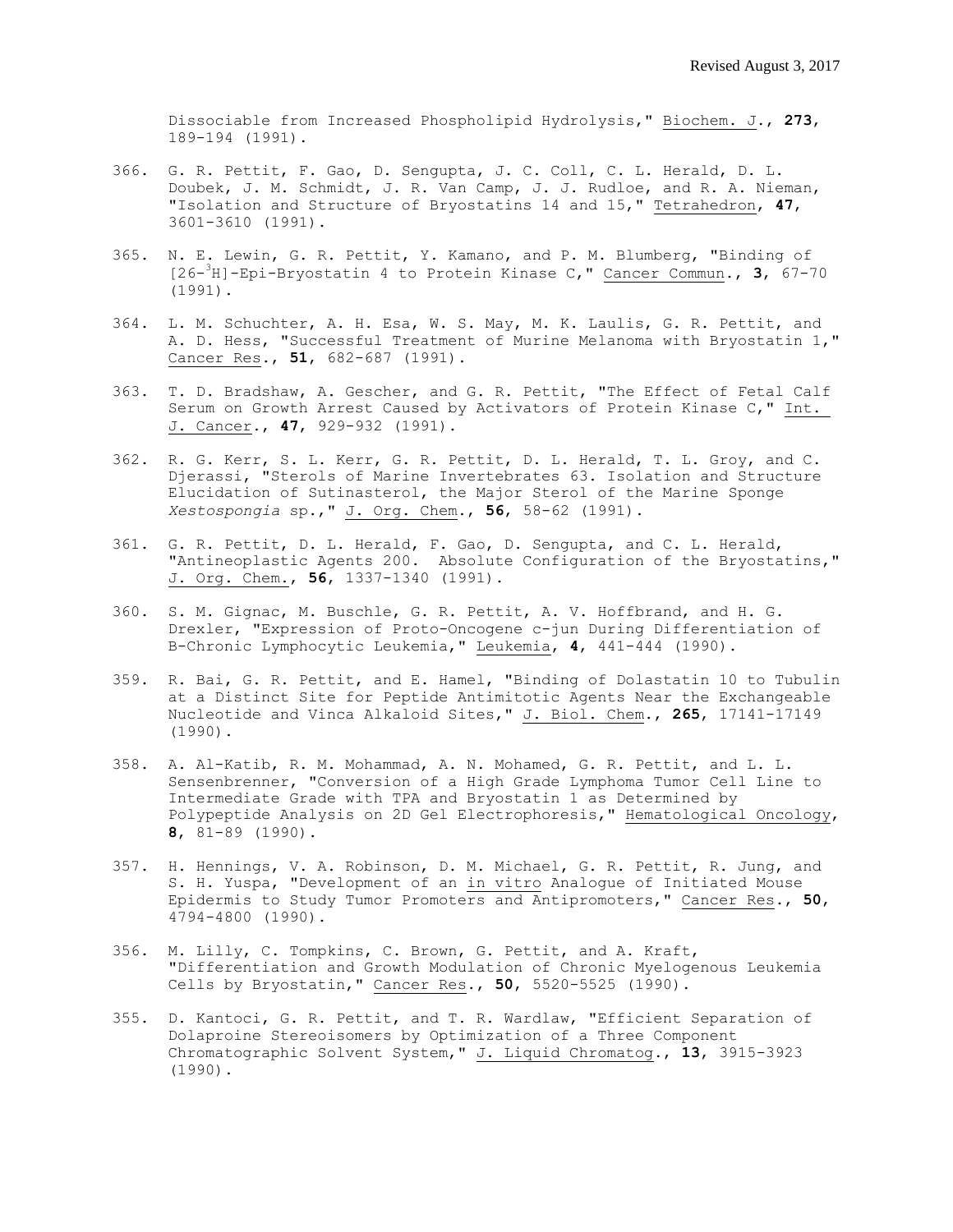- 354. G. R. Pettit, S. B. Singh, F. Hogan, and D. D. Burkett, "Chiral Modifications of Dolastatin 10: The Potent Cytostatic Peptide (19aR)-Isodolastatin 10," J. Med. Chem., **33**, 3132-3133 (1990).
- 353. R. Bai, G. R. Pettit, and E. Hamel, "Structure-Activity Studies with Chiral Isomers and With Segments of the Antimitotic Marine Peptide Dolastatin 10," Biochem. Pharmacol., **40**, 1859-1864 (1990).
- 352. G. R. Pettit, C. L. Herald, J. E. Leet, R. Gupta, D. E. Schaufelberger, R. B. Bates, P. J. Clewlow, D. L. Doubek, K. P. Manfredi, K. Rutzler, J. M. Schmidt, L. P. Tackett, F. B. Ward, M. Bruck, and F. Camou, "Antineoplastic Agents 168. Isolation and Structure of Axinohydantoin," Can. J. Chem., **68**, 1621-1624 (1990).
- 351. G. R. Pettit, D. E. Schaufelberger, R. A. Nieman, C. Dufresne, and J. A. Saenz-Renauld, "Antineoplastic Agents 177. Isolation and Structure of Phyllanthostatin 6," J. Nat. Prod., **53**, 1406-1413 (1990).
- 350. A. A. Tuinman and G. R. Pettit, "Analysis of the Amino Acid Sequence of Peptides by Mass Spectrometry - An Ion Notation Proposal," Int. J. Peptide Protein Res., **36**, 331-334 (1990).
- 349. G. R. Pettit, J. A. Rideout, and J. A. Hasler, "Isolation of Geodiatoxins 2-4 from the Marine Sponge *Geodia mesotriaena*, Comp. Biochem. Physiol., **96C**, 305-306 (1990).
- 348. S. B. Singh and G. R. Pettit, "Antineoplastic Agents 195. Isolation and Structure of Aceratioside from *Aceratium megalospermum*," J. Nat. Prod., **53**, 1187-1192 (1990).
- 347. S. M. Gignac, M. Buschle, R. M. Roberts, G. R. Pettit, A. V. Hoffbrand, and H. G. Drexler, "Differential Expression of Trap Isoenzyme in B-CLL Cells Treated With Different Inducers," Leukemia & Lymphoma, **3**, 19-29 (1990).
- 346. G. R. Pettit, P. J. Clewlow, C. Dufresne, D. L. Doubek, R. L. Cerny, and K. Rutzler, "Antineoplastic Agents 193. Isolation and Structure of the Cyclic Peptide Hymenistatin 1," Can. J. Chem., **68**, 708-711 (1990).
- 345. J. A. McBain, G. R. Pettit, and G. C. Mueller, "Phorbol Esters Activate Proteoglycan Metabolism in Human Colon Cancer Cells en route to Terminal Differentiation," Cell Growth & Differentiation, **1**, 281-291 (1990).
- 344. A. M. Jalava, J. Heikkila, G. Akerlind, G. R. Pettit, and K. E. O. Akerman, "Effects of Bryostatins 1 and 2 on Morphological and Functional Differentiation of SH-SY5Y Human Neuroblastoma Cells," Cancer Res., **50**, 3422-3428 (1990).
- 343. G. R. Pettit, D. L. Herald, G. M. Cragg, J. A. Rideout, and P. Brown, "Antineoplastic Agents 178. Isolation and Structure of Lychnostatins 1 and 2 from the South American *Lychnophora antillana*," J. Nat. Prod., **53**, 382-390 (1990).
- 342. G. R. Pettit, Y. Kamano, C. L. Herald, C. Dufresne, R. B. Bates, J. M. Schmidt, R. L. Cerny, and H. Kizu, "Antineoplastic Agents 190. Isolation and Structure of the Cyclodepsipeptide Dolastatin 14," J. Org. Chem., **55**, 2989-2990 (1990).
- 341. G. R. Pettit, A. Numata, T. Takemura, R. H. Ode, A. S. Narula, J. M. Schmidt, G. M. Cragg, and C. P. Pase, "Antineoplastic Agents 107.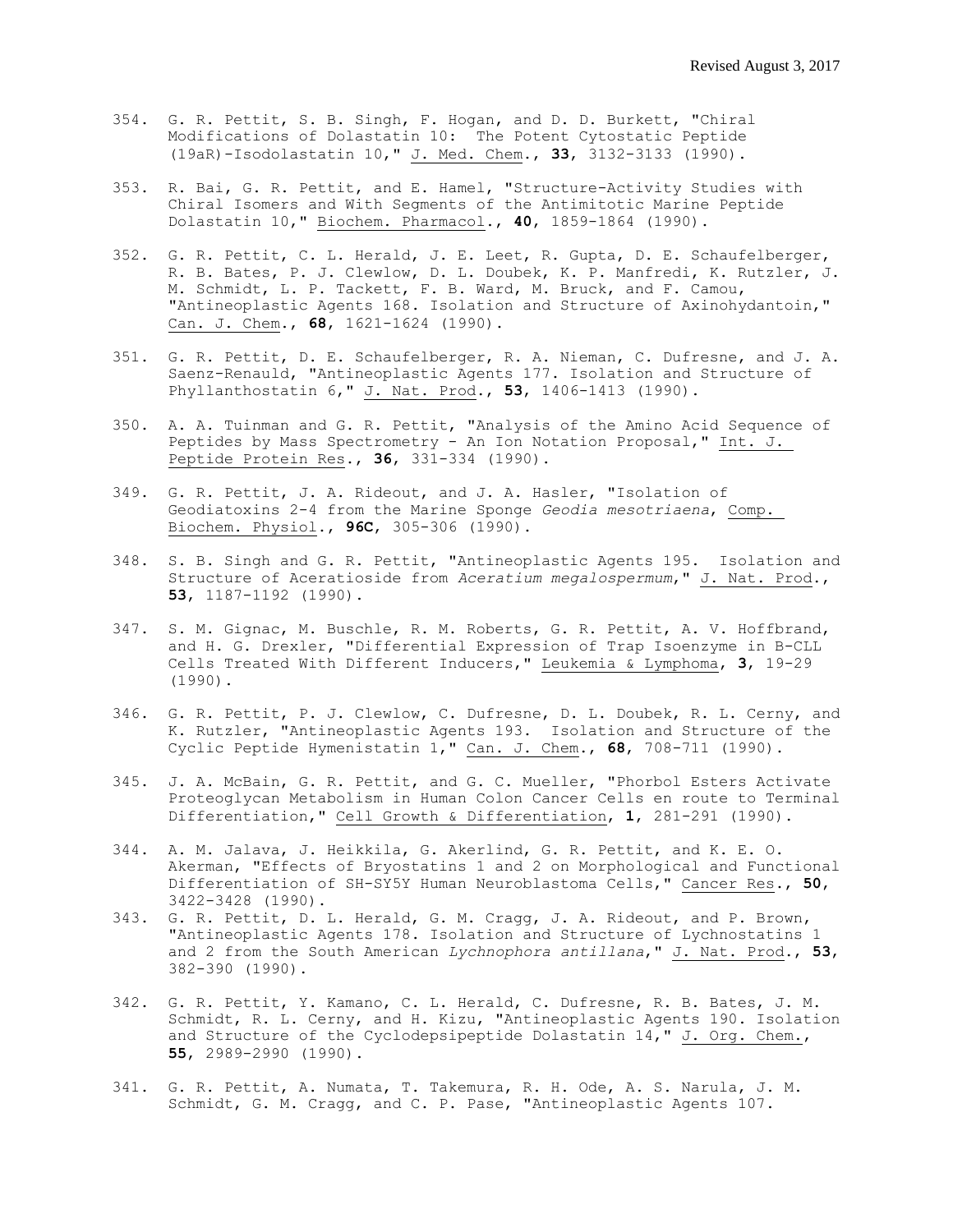Isolation of Acteoside and Isoacteoside from *Castilleja linariaefolia*," J. Nat. Prod, **53**, 456-458 (1990).

- 340. R. Cirillo, M. Triggiani, L. Siri, A. Ciccarelli, G. R. Pettit, M. Condorelli, and G. Marone, "Cyclosporin A Rapidly Inhibits Mediator Release from Human Basophils Presumably by Interacting With Cyclophilin," J. Immunol., **144**, 3891-3897 (1990).
- 339. R. Bai, G. R. Pettit, and E. Hamel, "Dolastatin 10, A Powerful Cytostatic Peptide Derived from a Marine Animal: Inhibition of Tubulin Polymerization Mediated Through the Vinca Alkaloid Binding Domain," Biochem. Pharmacol., **39**, 1941-1949 (1990).
- 338. M. Columbo, D. Galeone, G. Guidi, A. Kagey-Sobotka, L. M. Lichtenstein, G. R. Pettit, and G. Marone, "Modulation of Mediator Release from Human Basophils and Pulmonary Mast Cells and Macrophages by Auranofin," Biochem. Pharmacol., **39**, 285-291 (1990).
- 337. S. B. Singh and G. R. Pettit, "Antineoplastic Agents 206. Structure of the Cytostatic Macrocyclic Lactone Combretastatin D-2," J. Org. Chem., **55**, 2797-2800 (1990).
- 336. G. R. Pettit, G. M. Cragg, S. B. Singh, J. A. Duke, and D. L. Doubek, "Antineoplastic Agents. 162. *Zephyranthes candida*," J. Nat. Prod., **53**, 176-178 (1990).
- 335. H. G. Drexler, S. M. Gignac, G. R. Pettit, and A. V. Hoffbrand, "Synergistic Action of Calcium Ionophore A23187 and Protein Kinase C Activator Bryostatin 1 on Human B Cell Activation and Proliferation," Eur. J. Immunol., **20**, 119-127 (1990).
- 334. P. Drasar, V. Pouzar, I. Cerny, G. R. Pettit, and M. Havel, "Synthesis and in vitro Antimetabolic Evaluation of Some Steroidal Thiazoles," Collect. Czech. Chem. Commun., **54**, 3339-3347 (1989).
- 333. H. G. Drexler, S. M. Gignac, R. A. Jones, C. S. Scott, G. R. Pettit, and A. V. Hoffbrand, "Bryostatin 1 Induces Differentiation of B-Chronic Lymphocytic Leukemia Cells," Blood, **74**, 1747-1757 (1989).
- 332. G. R. Pettit, Y. Kamano, C. Dufresne, R. L. Cerny, C. L. Herald, and J. M. Schmidt, "Isolation and Structure of the Cytostatic Linear Depsipeptide Dolastatin 15," J. Org. Chem., **54**, 6005-6006 (1989).
- 331. G. R. Pettit, Y. Kamano, C. Dufresne, M. Inoue, N. Christie, J.M. Schmidt, and D. L. Doubek, "Isolation and Structure of the Unusual Indian Ocean *Cephalodiscus gilchristi* Components, Cephalostatins 5 and 6," Can. J. Chem., **67**, 1509-1513 (1989).
- 330. C. M. Lin, H. H. Ho, G. R. Pettit, and E. Hamel, "The Antimitotic Natural Products Combretastatin A-4 and Combretastatin A-2: Studies on the Mechanism of Their Inhibition of the Binding of Colchicine to Tubulin," Biochemistry, **28**, 6984-6991 (1989).
- 329. A. M. Jetten, M. A. George, G. R. Pettit, C. L. Herald, and J. I. Rearick, "Action of Phorbol Esters, Bryostatins and Retinoic Acid on Cholesterol Sulfate Synthesis: Relation to the Multistep Process of Differentiation in Human Epidermal Keratinocytes," J. Invest. Dermatol., **93**, 108-115 (1989).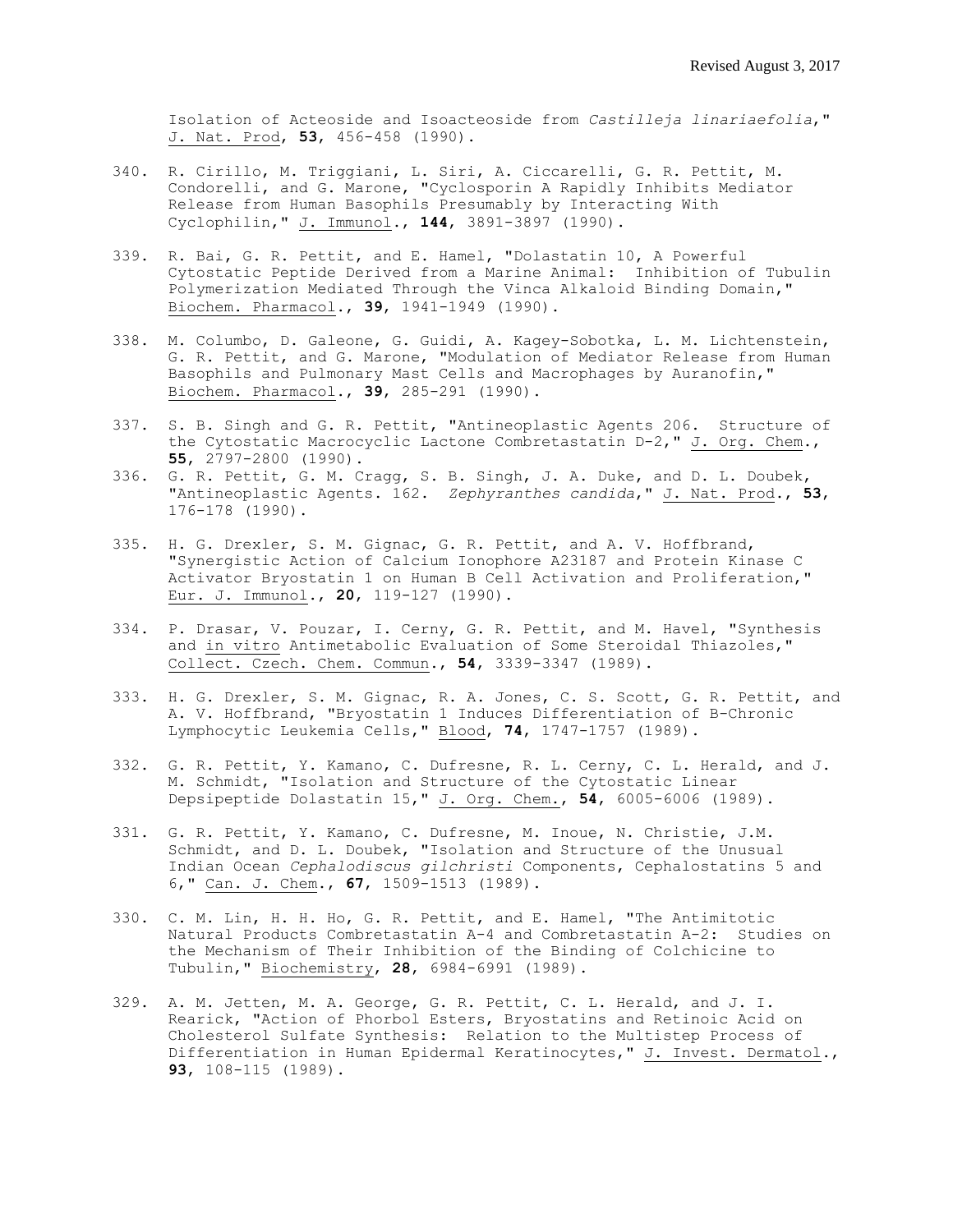- 328. A. M. Jetten, M. A. George, G. R. Pettit, and J. I. Rearick, "Effects of Bryostatins and Retinoic Acid on Phorbol Ester- and Diacylglycerol-Induced Squamous Differentiation in Human Tracheobronchial Epithelial Cells," Cancer Res., **49**, 3990-3995 (1989).
- 327. D. E. Schaufelberger and G. R. Pettit, "Separation of Pyrroloimidazoles from Indo-Pacific Marine Sponges by High-Speed Countercurrent Distribution," J. Liquid Chromatog., **12**, 1909-1917 (1989).
- 326. G. R. Pettit, "Discovery of the Bryostatins," The Chemist, September 1989, pages 11-14 and 21.
- 325. P. M. Blumberg, G. R. Pettit, B. S. Warren, A. Szallasi, L. D. Schuman, N. A. Sharkey, H. Nakakuma, M. L. Dell'Aquila, and D. J. de Vries, "The Protein Kinase C Pathway in Tumor Promotion," Skin Carcinogenesis: Mechanisms and Human Relevance, A. R. Liss, Inc., N.Y., 201-212, (1989).
- 324. G. R. Pettit, Y. Kamano, D. Schaufelberger, C. L. Herald, P. M. Blumberg, and S. W. May, "High Performance Liquid Chromatographic Separation of Bryostatins 1-12," J. Liquid Chromatog., **12**, 553-561 (1989).
- 323. G. R. Pettit, Y. Kamano, C. L. Herald, C. Dufresne, R. L. Cerny, D. L. Herald, J. M. Schmidt, and H. Kizu, "Isolation and Structure of the Cytostatic Depsipeptide Dolastatin 13 from the Sea Hare *Dolabella auricularia*," J. Amer. Chem. Soc., **111**, 5015-5017 (1989).
- 322. G. R. Pettit, S. B. Singh, F. Hogan, P. Lloyd-Williams, D. L. Herald, D. D. Burkett, and P. J. Clewlow, "The Absolute Configuration and Synthesis of Natural (-)-Dolastatin 10," J. Amer. Chem. Soc., **111**, 5463-5465 (1989).
- 321. G. R. Pettit, Y. Kamano, H. Kizu, C. Dufresne, C. L. Herald, R. J. Bontems, J. M. Schmidt, F. E. Boettner, and R. A. Nieman, "Isolation and Structure of the Cell Growth Inhibitory Depsipeptides Dolastatins 11 and 12," Heterocycles, **28**, 553-558 (1989).
- 320. J. C. Baer, J. A. Slack, and G. R. Pettit, "Stability-Indicating High-Performance Liquid Chromatography Assay for the Anticancer Drug Bryostatin 1," J. Chromatog., **467**, 332-335 (1989).
- 319. I. L. Dale, T. D. Bradshaw, A. Gescher, and G. R. Pettit, "Comparison of Effects of Bryostatins 1 and 2 and 12-O-Tetradecanoyloxy-13-acetate on Protein Kinase C Activity in A549 Human Lung Carcinoma Cells," Cancer Res., **49**, 3242-3245 (1989).
- 318. S. B. Singh and G. R. Pettit, "Isolation, Structure and Synthesis of Combretastatin C-1," J. Org. Chem., **54**, 4105-4114 (1989).
- 317. G. R. Pettit, S. B. Singh, E. Hamel, C. M. Lin, D. S. Alberts, and D. Garcia-Kendall, "Isolation and Structure of the Strong Cell Growth and Tubulin Inhibitor Combretastatin A-4," Experientia, **45**, 209-211 (1989).
- 316. G. R. Pettit, R. Riesen, J. E. Leet, J. Polonsky, C. R. Smith, J. M. Schmidt, C. Dufresne, D. Schaufelberger, and C. Moretti, "Isolation and Structure of Rolliniastatin 2: A New Cell Growth Inhibitory Acetogenin from *Rollinia mucosa*," Heterocycles, **28**, 213-217 (1989).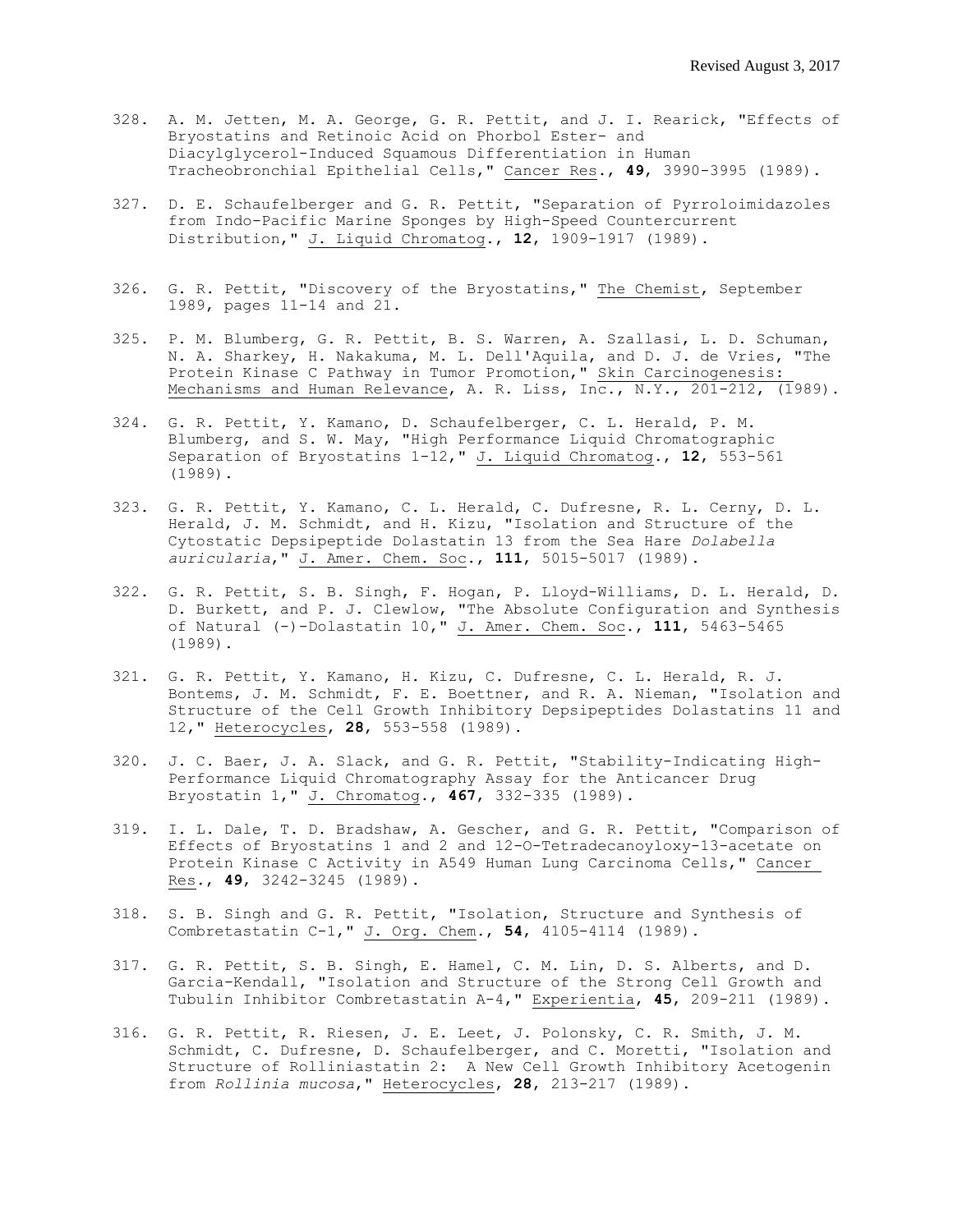- 315. A. S. Kraft, F. William, G. R. Pettit, and M. B. Lilly, "Varied Differentiation Responses of Human Leukemias to Bryostatin 1," Cancer Research, **49**, 1287-1293 (1989).
- 314. B. S. Warren, Y. Kamano, G. R. Pettit, and P. M. Blumberg, "Mimicry of Bryostatin 1 Induced Phosphorylation Patterns in HL-60 Cells by High Phorbol Ester Concentrations," Cancer Res., **48**, 5984-5988 (1988).
- 313. G. R. Pettit and D. E. Schaufelberger, "Isolation and Structure of the Cytostatic Lignan Glycoside Phyllanthostatin A," J. Nat. Prod., **51**, 1104-1112 (1988).
- 312. G. R. Pettit, S. B. Singh, and M. L. Niven, "Isolation and Structure of Combretastatin D-1: A Cell Growth Inhibitory Macrocyclic Lactone from *Combretum caffrum*," J. Amer. Chem. Soc., **110**, 8539-8540 (1988).
- 311. D. J. deVries, C. L. Herald, G. R. Pettit, and P. M. Blumberg, "Demonstration of Sub-Nanomolar Affinity of Bryostatin 1 for the Phorbol Ester Receptor in Rat Brain," Biochem. Pharmacol., **37**, 4069-4073 (1988).
- 310. G. R. Pettit, M. Inoue, Y. Kamano, C. Dufresne, N. Christie, M. L. Niven, and D. L. Herald, "Isolation and Structure of the Hemichordate Cell Growth Inhibitors Cephalostatins 2, 3, and 4," J.C.S. Chem. Commun., 865-867 (1988).
- 309. A. P. Fields, G. R. Pettit, and W. S. May, "Phosphorylation of Lamin B at the Nuclear Membrane by Activated Protein Kinase C," J. Biol. Chem., **263**, 8253- 8260 (1988).
- 308. J. P. Leonard, W. S. May, J. N. Ihle, G. R. Pettit, and S. J. Sharkis, "Regulation of Hematopoiesis IV: The Role of Interleukin-3 and Bryostatin 1 in the Growth of Erythropoietic Progenitors from Normal and Anemic W/W Mice," Blood, **72**, 1492-1496 (1988).
- 307. A. D. Hess, M. L. Silanskis, A. H. Esa, G. R. Pettit, and W. S. May, "Activation of Human T Lymphocytes by Bryostatin ," J. Immunology, **141**, 3263-3269 (1988).
- 306. P. A. Wender, C. M. Cribbs, K. F. Koehler, N. A. Sharkey, C. L. Herald, Y. Kamano, G. R. Pettit, and P. M. Blumberg, "Modeling of the Bryostatins to the Phorbol Ester Pharmacophore on Protein Kinase C," Proc. Nat'l. Acad. Sci. USA, **85**, 7197-7201 (1988).
- 305. J. Parker, M. Waite, G. R. Pettit, and L. W. Daniel, "Stimulation of Arachidonic Acid Release and Prostaglandin Synthesis by Bryostatin 1," Carcinogenesis, **9**, 1471-1474 (1988).
- 304. C. M. Lin, S. B. Singh, P. S. Chu, R. O. Dempcy, J. M. Schmidt, G. R. Pettit, and E. Hamel, "Interactions of Tubulin with Potent Natural and Synthetic Analogs of the Antimitotic Agent Combretastatin, A Structure-Activity Study," Mol. Pharmacol., **34**, 200-208 (1988).
- 303. G. R. Pettit, S. B. Singh, A. Goswami, and R. A. Nieman, "Antineoplastic Agents. 157. *Quassia kerstingii*," Tetrahedron, **44**, 3349-3354 (1988).
- 302. J. A. McBain, G. R. Pettit, and G. C. Mueller, "Bryostatin 1 Antagonizes the Terminal Differentiating Action of 12-O-Tetradecanoylphorbol-13-Acetate in a Human Colon Cancer Cell," Carcinogenesis, **9**, 123-129 (1988).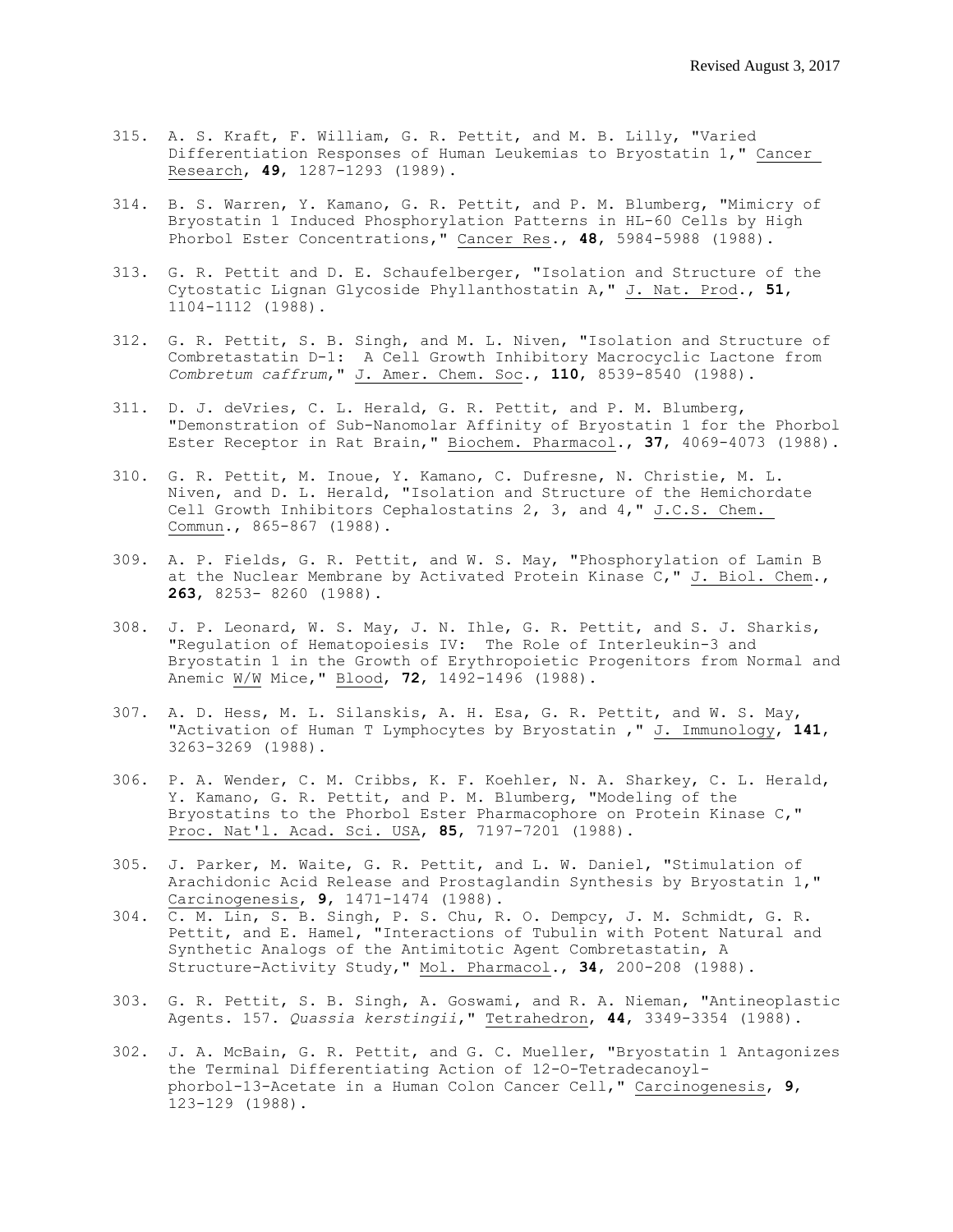- 301. M. L. Dell'Aquila, C. L. Herald, Y. Kamano, G. R. Pettit, and P. M. Blumberg, "Differential Effects of Bryostatins and Phorbol Esters on Arachidonic Acid Metabolite Release and Epidermal Growth Factor Binding in C3H/10T1/2 Cells," Cancer Res., **48**, 3702-3708 (1988).
- 300. M. Gschwendt, G. Furstenberger, S. Rose-John, M. Rogers, W. Kittstein, G. R. Pettit, C. L. Herald, and F. Marks, "Bryostatin 1, An Activator of Protein Kinase C, Mimics as well as Inhibits Biological Effects of the Phorbol Ester TPA in vivo and in vitro," Carcinogenesis, **9**, 555-562 (1988).
- 299. G. Pasti, E. Rivedal, S. H. Yuspa, C. L. Herald, G. R. Pettit, and P. M. Blumberg, "Contrasting Duration of Inhibition of Cell-Cell Communication in Primary Mouse Epidermal Cells by Phorbol 12,13-Dibutyrate and by Bryostatin 1," Cancer Res., **48**, 447-451 (1988).
- 298. Y. Kamano, G. R. Pettit, M. Inoue, M. Tozawa, C. R. Smith, and D. Weisleder, "Synthesis of the 14 - and 16 -Epimers of Bufotalin Acetate and 16- Desacetylcinobufagin," J.C.S. Perkin I, 2037-2041 (1988).
- 297. G. R. Pettit, S. B. Singh, J. M. Schmidt, M. L. Niven, E. Hamel, and C. M. Lin, "Isolation, Structure, Synthesis and Antimitotic Properties of Combretastatins B3 and B4 from *Combretum caffrum*," J. Nat. Prod., **51**, 517-527 (1988).
- 296. G. R. Pettit, S. B. Singh, M. L. Niven, and J. M. Schmidt, "Cell Growth Inhibitory Dihydrophenanthrene and Phenanthrene Constituents of the African Tree *Combretum caffrum*," Can. J. Chem., **66**, 406-413 (1988).
- 295. G. Trenn, G. R. Pettit, H. Takayama, J. Hu-Li, and M. V. Sitkovsky, "Immuno- modulating Properties of a Novel Series of Protein Kinase C Activators: The Bryostatins," J. Immunology, **140**, 433-439 (1988).
- 294. G. R. Pettit, M. Inoue, Y. Kamano, D. L. Herald, C. Arm, C. Dufresne, N. D. Christie, J. M. Schmidt, D. L. Doubek, and T. S. Krupa, "Isolation and Structure of the Powerful Cell Growth Inhibitor Cephalostatin 1," J. Amer. Chem. Soc., **110**, 2006-2007 (1988).
- 293. Y. Kamano, N. Satoh, H. Nakayoshi, G. R. Pettit, and C. R. Smith, "Rhinovirus Inhibition by Bufadienolides," Chem. Pharm. Bull., **36**, 326-332 (1988).
- 292. R. M. Stone, E. Sariban, G. R. Pettit, and D. W. Kufe, "Bryostatin 1 Activates Protein Kinase C and Induces Monocytic Differentiation of HL-60 Cells," Blood, **72**, 208-213 (1988).
- 291. S. H. Yuspa, H. Hennings, T. Sako, G. R. Pettit, J. Hartley, and P. Blumberg, "Tumor Promotion: A Problem of Differential Responses of Normal and Neoplastic Cells to Trophic Stimuli," Meeting Proceedings: The Second International Conference on Anticarcinogenesis and Radiation Protectors," 169-174 (1987).
- 290. T. Sako, S. H. Yuspa, C. L. Herald, G. R. Pettit, and P. M. Blumberg, "Partial Parallelism and Partial Blockade by Bryostatin 1 of Effects of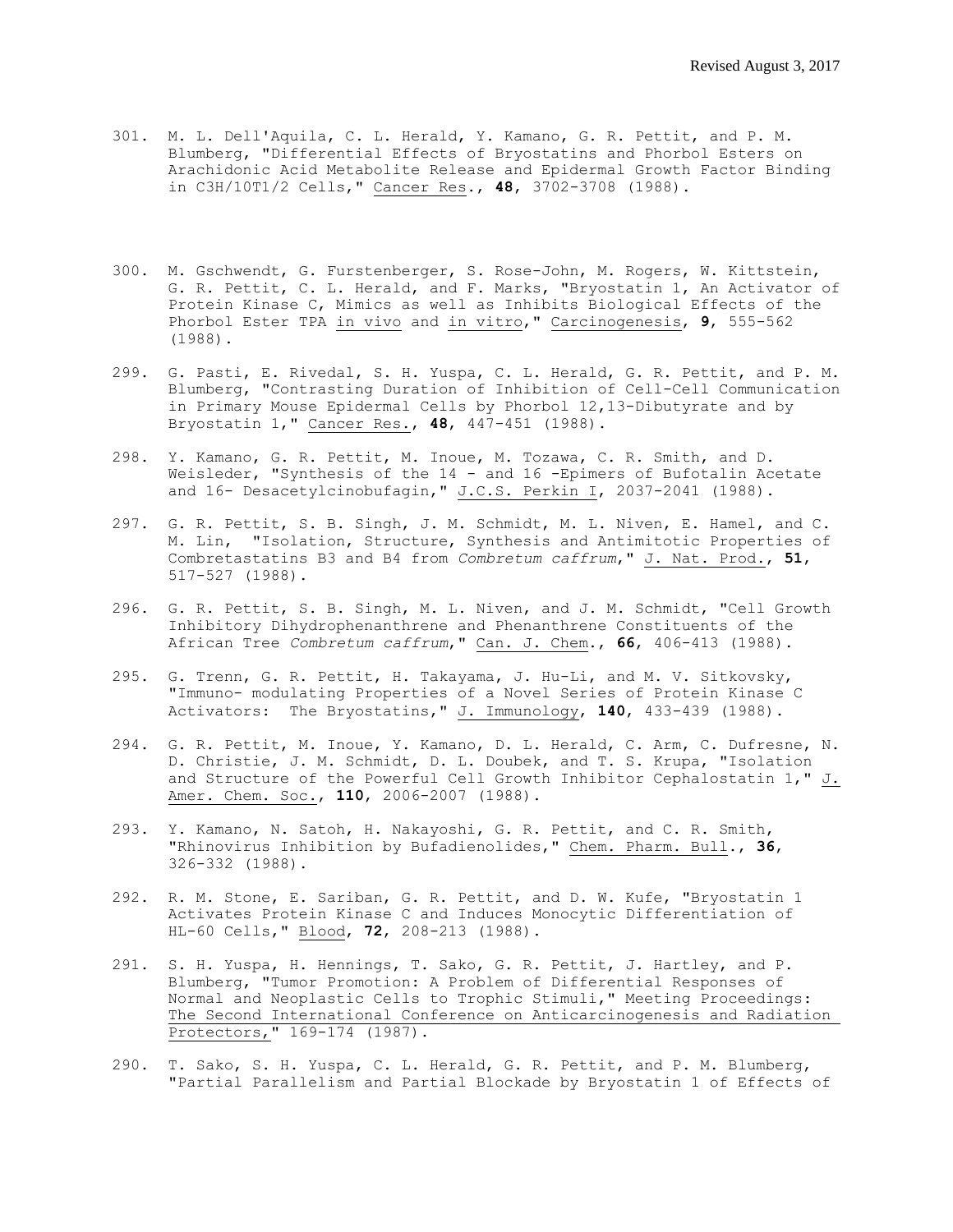Phorbol Ester Tumor Promoters on Primary Mouse Epidermal Cells," Cancer Res., **47**, 5445-5450 (1987).

- 289. H. Hennings, P. M. Blumberg, G. R. Pettit, C. L. Herald, R. Shores, and S. H. Yuspa, "Bryostatin 1 An Activator of Protein Kinase C, Inhibits Tumor Promotion by Phorbol Esters in SENCAR Mouse Skin," Carcinogenesis, **8**, 1343-1346 (1987).
- 288. M. L. Dell'Aquila, H. T. Nguyen, C. L. Herald, G. R. Pettit, and P. M. Blumberg, "Inhibition by Bryostatin 1 of the Phorbol Ester-Induced Blockage of Differentiation in Hexamethylene Bisacetamide-treated Friend Erythroleukemia Cells," Cancer Res., **47**, 6006-6009 (1987).
- 287. G. R. Pettit, Y. Kamano, C. L. Herald, A. A. Tuinman, F. E. Boettner, H. Kizu, J. M. Schmidt, L. Baczynskyj, K. B. Tomer, and R. J. Bontems, "The Isolation and Structure of a Remarkable Marine Animal Antineoplastic Constituent: Dolastatin 10," J. Amer. Chem. Soc., **109**, 6883-6885 (1987).
- 286. G. R. Pettit and S. B. Singh, "Isolation, Structure and Synthesis of Combretastatins A-2, A-3, and B-2," Can. J. Chem., **65**, 2390-2396 (1987).
- 285. W. S. May, S. J. Sharkis, A. H. Esa, V. Gebbia, A. S. Kraft, G. R. Pettit, and L. L. Sensenbrenner, "Antineoplastic Bryostatins are Multipotential Stimulators of Human Hemotopoietic Progenitor Cells," Proc. Natl. Acad. Sci. USA, **84**, 8483-8487 (1987).
- 284. G. R. Pettit, C. R. Smith, and S. B. Singh, "Recent Advances in the Chemistry of Plant Antineoplastic Constituents," Annual Proc. Phytochem. Soc. Europe, K. Hostettmann and P. J. Lea, Eds., Clarendon Press, Oxford, **7**, 105-116 (1987).
- 283. H. Mohr, G. R. Pettit, and A. Plessing-Menze, "Co-Induction of Lymphokine Synthesis by the Antineoplastic Bryostatins," Immunobiol., **175**, 420-430 (1987).
- 282. M. Inoue, Y. Kamano, G. R. Pettit, and C. R. Smith, "Separation of Bufotalin and Cinobufotalin by Preparative Liquid Chromatography," J. Liquid Chromatog., **10**, 2453-2460 (1987).
- 281. G. R. Pettit, Y. Kamano, C. W. Holzapfel, W. J. van Zyl, A. A. Tuinman, C. L. Herald, L. Baczynskyj, and J. M. Schmidt, "The Structure and Synthesis of Dolastatin 3," J. Amer. Chem. Soc., **109**, 7581-7582 (1987).
- 280. J. C. Garrison, G. R. Pettit, and E. M. Uyeki, "Effect of Phorbol and Bryostatin 1 on Chondrogenic Expression of Chick Limb Bud, in vitro," Life Sciences, **41**, 2055-2061 (1987).
- 279. G. R. Pettit, G. M. Cragg, and S. B. Singh, "Antineoplastic Agents 122. Constituents of *Combretum caffrum*," J. Nat. Prod., **50**, 386-391 (1987).
- 278. G. R. Pettit, G. M. Cragg, J. Polonsky, D. L. Herald, A. Goswami, C. R. Smith, C. Moretti, J. M. Schmidt, and D. Weisleder, "Isolation and Structure of Rolliniastatin 1 from the South American Tree *Rollinia mucosa*," Can. J. Chem., **65**, 1433-1435 (1987).
- 277. Y. Kamano, P. Drasar, G. R. Pettit, and M. Tozawa, "Synthesis of 5 Cinobufagin," Collection Czechoslovak. Chem. Commun., **52**, 1325-1330 (1987).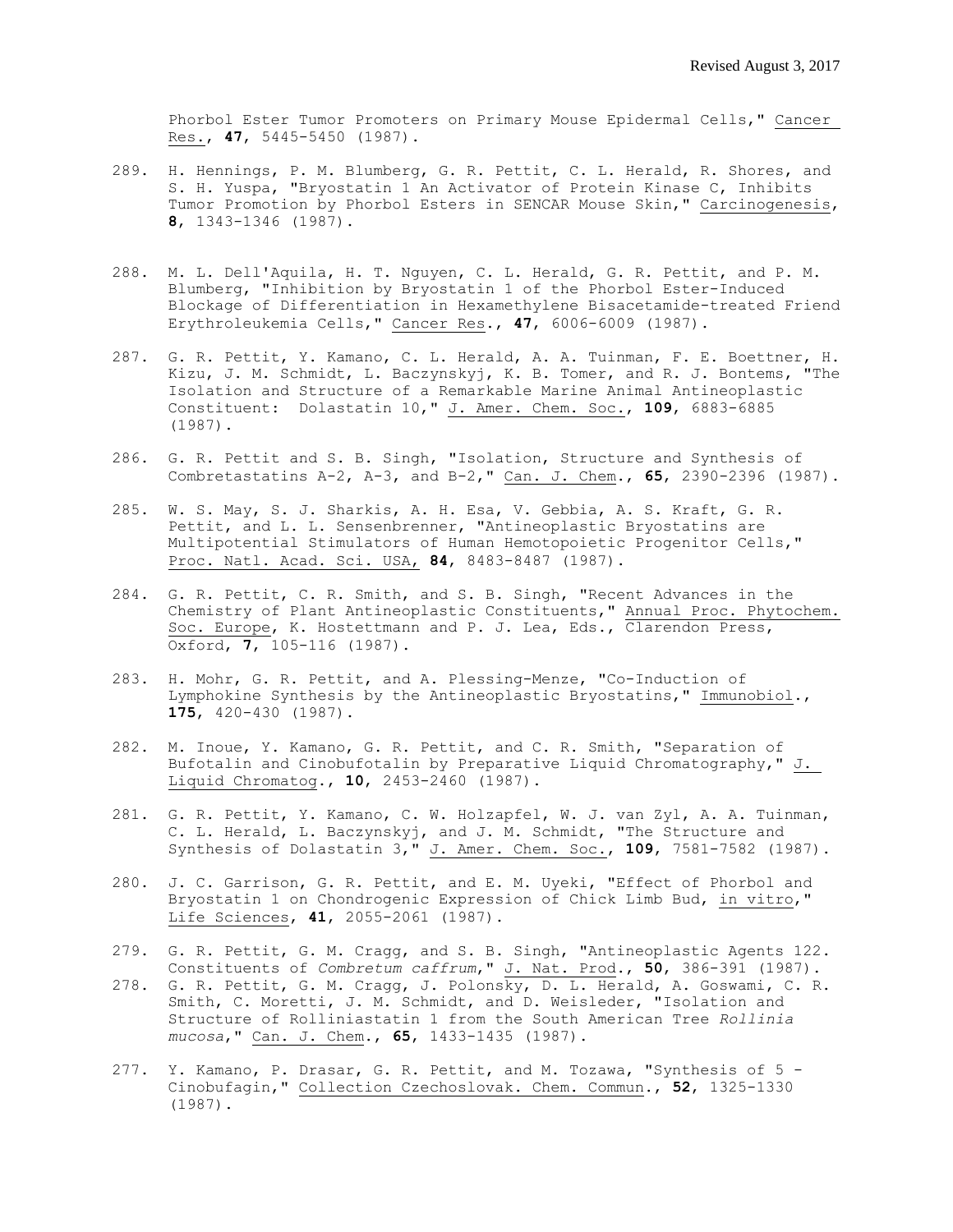- 276. Z. Kiss, E. Deli, P. R. Girard, G. R. Pettit and J. F. Kuo, "Comparative Effects of Polymyxin B, Phorbol Ester and Bryostatin on Protein Phosphorylation, Protein Kinase C Translocation, Phospholipid Metabolism and Differentiation of HL60 Cells," Biochem. Biophys. Res. Commun., **146**, 208-215 (1987).
- 275. G. R. Pettit, Y. Kamano, P. Drasar, M. Inoue, and J. C. Knight, "Synthesis of Bufalitoxin and Bufotoxin," J. Org. Chem., **52**, 3573-3578 (1987).
- 274. G. R. Pettit, J. E. Leet, C. L. Herald, Y. Kamano, F. E. Boettner, L. Baczynskyj, and R. A. Nieman, "Isolation and Structure of Bryostatins 12 and 13," J. Org. Chem., **52**, 2854-2860 (1987).
- 273. G. R. Pettit, Y. Kamano, and C. L. Herald, "Isolation and Structure of Bryostatins 10 and 11," J. Org. Chem., **52**, 2848-2854 (1987).
- 272. A. Numata, G. R. Pettit, M. Nabae, K. Yamamoto, E. Yamamoto, E. Matsumura, and T. Kawano, "Assignment of Quaternary Carbons in Aromatic Compounds by Long Range Heteronuclear Shift Correlated 2D-NMR Spectroscopy and Its Application to Acteoside," Agric. Biol. Chem., **51**, 1199-1201 (1987).
- 271. S. B. Singh and G. R. Pettit, "Synthesis of (+)-Isocombretastatins A-C," Synth. Commun., **17**, 877-892 (1987).
- 270. G. R. Pettit, S. B. Singh, M. L. Niven, E. Hamel, and J. M. Schmidt, "Isolation, Structure and Synthesis of Combretastatins A-1 and B-1, Potent New Inhibitors of Microtubule Assembly, Derived from *Combretum caffrum*," J. Nat. Prod., **50**, 119-131 (1987).
- 269. G. R. Pettit, G. M. Cragg, C. W. Holzapfel, A. A. Tuinman, and D. P. Gieschen, "Solution-Phase Secondary-Ion Mass Spectrometry of Protonated Amino Acids," Anal. Biochem., **162**, 236-241 (1987).
- 268. Z. Kiss, E. Deli, M. Shoji, H. P. Koeffler, G. R. Pettit, W. R. Vogler, and J. F. Kuo, "Differential Effects of Various Protein Kinase C Activators on Protein Phosphorylation in Human Acute Myeloblastic Leukemia Cell Line KG-1 and Its Phorbol Ester-Resistant Subline KG-1a," Cancer Research, **47**, 1302-1307 (1987).
- 267. G. R. Pettit, V. Gaddamidi, D. L. Herald, S. B. Singh, G. M. Cragg, J. M. Schmidt, F. E. Boettner, M. Williams, and Y. Sagawa, "Antineoplastic Agents 120. *Pancratium littorale*," J. Nat. Prod., **49**, 995-1002 (1986).
- 266. G. R. Pettit, D. L. Herald, C. L. Herald, W. C. M. C. Kokke, and C. Djerassi, "The Crystal Structure of 3 -Hydroxy-4, 23R, 24R-Trimethyl-5 -Cholestane- (23R,24R-5 -Dinostanol) from Dinoflagellates," Steroids, **47**, 321-326 (1986).
- 265. J. S. Ramsdell, G. R. Pettit and A. H. Tashjian, Jr., "Three Activators of Protein Kinase C, Bryostatins Dioleins and Phorbol Esters, Show Differing Specificities of Action on GH<sup>4</sup> Pituitary Cells," J. Biol. Chem., **261**, 17073- 17080 (1986).
- 264. G. R. Pettit and P. S. Nelson, "Synthesis of Amino Acid Diazoketones," Can. J. Chem., **64**, 2097-2102 (1986).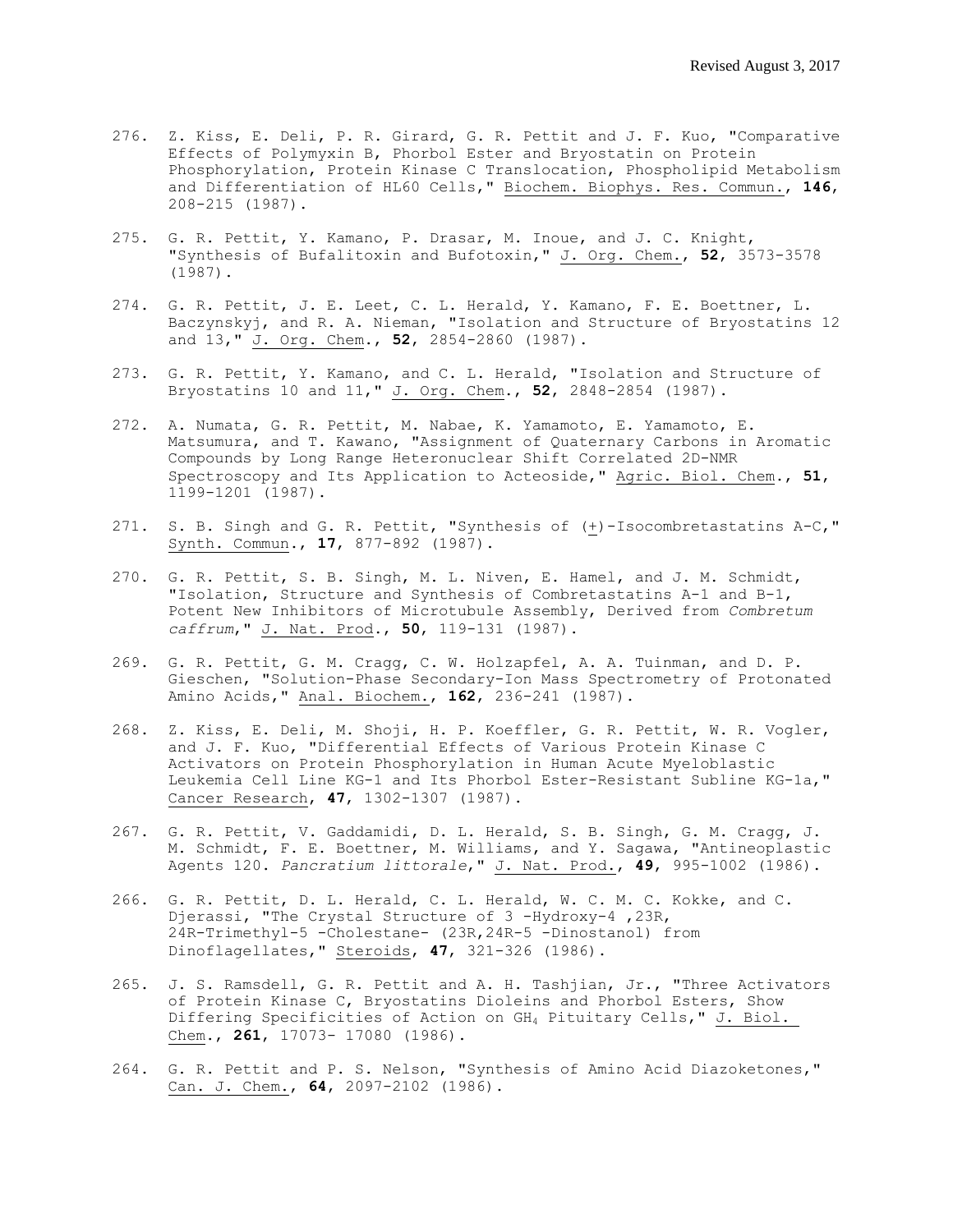- 263. G. R. Pettit and C. W. Holzapfel, "Synthesis of the Modified Dolastatin 3 Sequence cyclo[L-Val-L-Leu-L-Pro-(R,S)-(gln)Thz-(gly)Thz]," J. Org. Chem., **51**, 4586-4590 (1986).
- 262. G. R. Pettit and C. W. Holzapfel, "Synthesis of the Dolastatin 3 Isomer cyclo[L-Pro-L-Leu-L-Val-(R,S)-(gln)Thz-(gly)Thz]," J. Org. Chem., **51**, 4580- 4585 (1986).
- 261. G. R. Pettit, Y. Kamano, and C. L. Herald, "Antineoplastic Agents 118. Isolation and Structure of Bryostatin 9," J. Nat. Prod., **49**, 661-664 (1986).
- 260. G. R. Pettit, J. E. Leet, C. L. Herald, Y. Kamano, and D. L. Doubek, "Antineoplastic Agents 116. An Evaluation of the Marine Ascidian *Aplidium californicum*," J. Nat. Prod., **49**, 23l-235 (1986).
- 259. G. R. Pettit and P. S. Nelson, "Synthesis of Azotomycin," J. Org. Chem., **51**, 1282-1286 (1986).
- 258. G. R. Pettit, Y. Kamano, C. L. Herald, J. M. Schmidt, and C. G. Zubrod, "Relationship of *Bugula neritina* (Bryozoa) Antineoplastic Constituents to the Yellow Sponge *Lissodendoryx isodictyalis*," Pure and Applied Chemistry, **58**, 415-421 (1986)
- 257. B. Green, F. Snatzke, G. Snatzke, G. R. Pettit, Y. Kamano, and M. L. Niven, "Circular Dichroism of Bufadienolides," Croat. Chem. Acta, **58**, 371-387 (1985).
- 256. D. M. Piatak, J. Patel, C. E. Totten, R. P. Swenson, P. Brown, and G. R. Pettit, "Cell Growth Inhibitory Glycosides from *Asclepias amplexicaulis*," J. Nat. Prod., **48**, 470-471 (1985).
- 255. C. W. Holzapfel, G. R. Pettit, and G. M. Cragg, "Biosynthetic Product Molecular Weight Determinations by Solution Phase Secondary Ion Mass Spectrometry Employing Group 1A Metal Salts," J. Nat. Prod., **48**, 513-522 (1985).
- 254. G. R. Pettit, G. M. Cragg, and M. Suffness, "Phyllanthostatin 1-Phyllanthoside Orthoacid Rearrangement," J. Org. Chem., **50**, 5060-5063 (1985).
- 253. J. B. Smith, L. Smith, and G. R. Pettit, "Bryostatins: Potent, New Mitogens that Mimic Phorbol Ester Tumor Promoters," Biochem. and Biophys. Res. Commun., **132**, 939-945 (1985).
- 252. G. R. Pettit, S. B. Singh, and G. M. Cragg, "Synthesis of Natural (-)-Combretastatin," J. Org. Chem., **50**, 3404-3406 (1985).
- 251. C. W. Holzapfel and G. R. Pettit, "Synthesis of the Dolastatin Thiazole Amino Acid Component (gln)Thz," J. Org. Chem., **50**, 2323-2327 (1985).
- 250. G. R. Pettit, P. S. Nelson, and C. W. Holzapfel, "Synthesis of the cyclo-  $[(gly)Thz-(R)$ - and cyclo- $[(gly)Thz-(S)-(gln)Thz-L-$ Val-L-Leu-L-Pro] Isomers of Dolastatin 3," J. Org. Chem., **50**, 2654-2659 (1985).
- 249. L. R. Nassimbeni, M. L. Niven, G. M. Cragg, and G. R. Pettit, "The Structure of Phyllanthose Hexaacetate, C<sub>24</sub>H<sub>34</sub>O<sub>15</sub>," Acta Cryst., C41, 728-731 (1985).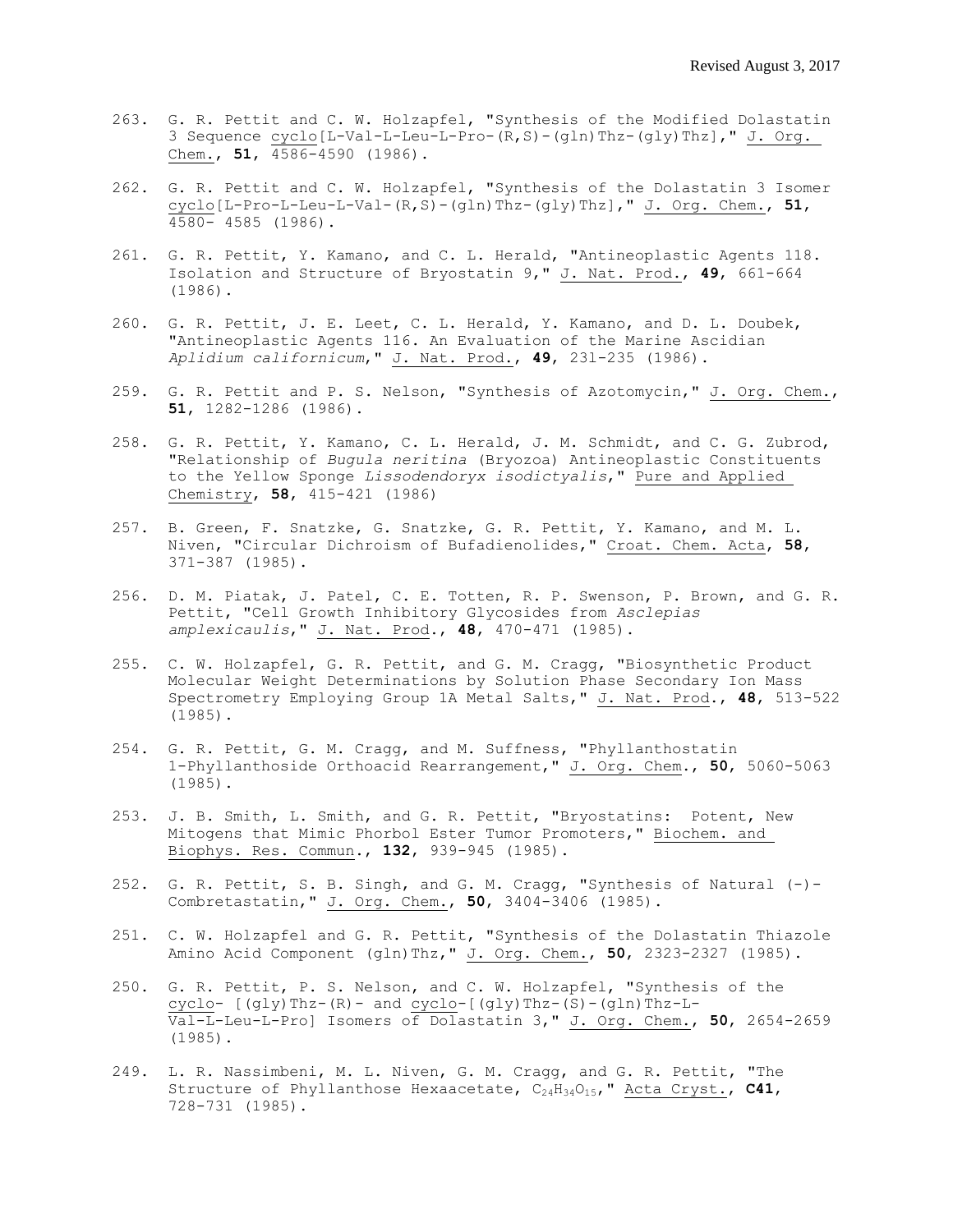- 248. G. R. Pettit, Y. Kamano, C. L. Herald, and M. Tozawa, "Isolation and Structure of Bryostatins 5-7," Can. J. Chem., **63**, 1204-1208 (1985).
- 247. G. R. Pettit, Y. Kamano, R. Aoyagi, C. L. Herald, D. L. Doubek, J. M. Schmidt, and J. J. Rudloe, "Antineoplastic Agents 100. The Marine Bryozoan *Amathia convoluta*," Tetrahedron, **41**, 985-994 (1985).
- 246. G. R. Pettit, V. Gaddamidi, G. M. Cragg, D. L. Herald, and Y. Sagawa, "Isolation and Structure of Pancratistatin," J.C.S. Chem. Commun., 1693-1694 (1984).
- 245. G. R. Pettit, V. Gaddamidi, and G. M. Cragg, "Antineoplastic Agents 105. *Zephyranthes grandiflora*," J. Nat. Prod., **47**, 1018-1020 (1984).
- 244. G. R. Pettit, C. W. Holzapfel, and G. M. Cragg, "Mass Measurements of Natural Products by Solution Phase Secondary Ion Mass Spectrometry Employing Silver(I) and Thallium(I) Derivatives," J. Nat. Prod., **47**, 941-946 (1984).
- 243. G. R. Pettit, A. Goswami, G. M. Cragg, J. M. Schmidt, and J-C. Zou, "Antineoplastic Agents 103. The Isolation and Structure of Hypoestestatins 1 and 2 from the East African *Hypoestes verticillaris*," J. Nat. Prod., **47**, 913-919 (1984).
- 242. G. R. Pettit, V. Gaddamidi, A. Goswami, and G. M. Cragg, "Antineoplastic Agents 99. *Amaryllis belladonna*," J. Nat. Prod., **47**, 796-801 (1984).
- 241. G. R. Pettit, Y. Kamano, C. L. Herald, and M. Tozawa, "Structure of Bryostatin 4. An Important Antineoplastic Constituent of Geographically Diverse *Bugula neritina* (Bryozoa)," J. Amer. Chem. Soc., **106**, 6768-6771 (1984).
- 240. G. R. Pettit, G. M. Cragg, M. I. Suffness, D. Gust, F. E. Boettner, M. Williams, J. A. Saenz-Renauld, P. Brown, J. M. Schmidt, and P. D. Ellis, "Antineoplastic Agents 104. Isolation and Structure of the *Phyllanthus acuminatus* Vahl (Euphorbiaceae) Glycosides," J. Org. Chem., **49**, 4258-4266 (1984).
- 239. L. R. Nassimbeni, M. L. Niven, G. M. Cragg, and G. R. Pettit, "The Structure of Phyllanthocindiol Methyl Ester, C25H32O8," Acta Cryst., **C40**, 146-149 (1984).
- 238. G. R. Pettit, C. W. Holzapfel, G. M. Cragg, C. L. Herald, and P. Williams, "Broad Scope Secondary Ion Mass Spectrometry," J. Nat. Prod., **46**, 917-922 (1983).
- 237. G. R. Pettit, C. L. Herald, and Y. Kamano, "Structure of the *Bugula neritina* (Marine Bryozoa) Antineoplastic Component Bryostatin 3," J. Org. Chem., **48**, 5354-5356 (1983).
- 236. G. R. Pettit, G. M. Cragg, M. L. Niven, and L. R. Nassimbeni, "Structure of the Principal Antineoplastic Glycosides of *Phyllanthus acuminatus* Vahl," Can. J. Chem., **61**, 2630-2632 (1983).
- 235. G. R. Pettit, J-C. Zou, A. Goswami, G. M. Cragg, and J. M. Schmidt, "Antineoplastic Agents 88. *Pimelea prostrata*," J. Nat. Prod., **46**, 563-568 (1983).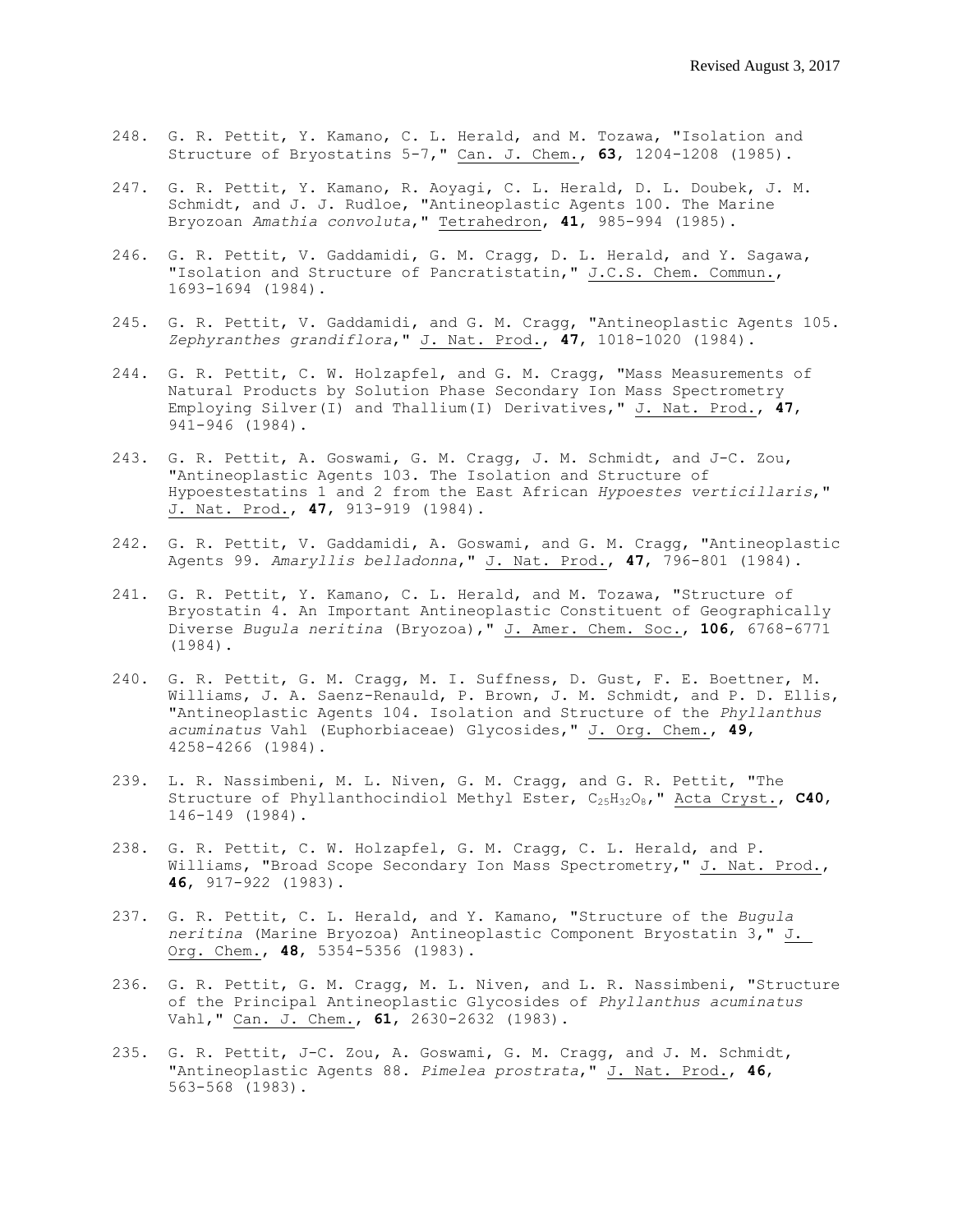- 234. G. R. Pettit, C. L. Herald, Y. Kamano, D. Gust, and R. Aoyagi, "The Structure of Bryostatin 2 from the Marine Bryozoan *Bugula neritina*," J. Nat. Prod., **46**, 528-531 (1983).
- 233. G. R. Pettit, K. D. Paull, C. L. Herald, D. L. Herald, and J. R. Riden, "The Structure of the Benzene-Maleimide Photosynthetic Product Mitindomide," Can. J. Chem., **61**, 2291-2294 (1983).
- 232. G. R. Pettit, D. H. R. Barton, C. L. Herald, J. Polonsky, J. M. Schmidt, and J. D. Connolly, "Evaluation of Limonoids Against the Murine P388 Lymphocytic Leukemia Cell Line," J. Nat. Prod., **46**, 379-390 (1983).
- 231. L. R. Nassimbeni, M. L. Niven, G. M. Sheldrick, G. R. Pettit, M. Inoue, and Y. Kamano, "Structures of 3 -Hydroxy-5 -bufa-14,20,22-trienolide,  $C_{24}H_{32}O_3$ , and 3 -Acetoxy-15 - (o-nitrobenzoyloxy)-7-oxo-5, 14 -bufa-8, 20, 22-trienolide, C33H35NO9," Acta Cryst., **C39**, 801-806 (1983).
- 230. G. R. Pettit and P. S. Nelson, "Synthesis of the *Streptomyces ambofaciens* Antineoplastic Constituent 6-Diazo-5-oxo-L-norleucine," J. Org. Chem., **48**, 741-744 (1983).
- 229. G. R. Pettit, C. L. Herald, D. L. Doubek, D. L. Herald, E. Arnold and J. Clardy, "Isolation and Structure of Bryostatin 1," J. Amer. Chem. Soc., **104**, 6846-6848 (1982).
- 228. G. R. Pettit and Y. Fujii, "Antineoplastic Agents 81. The Glycerol Ethers of *Palythoa liscia*," J. Nat. Prod., **45**, 640-643 (1982).
- 227. G. R. Pettit, G. M. Cragg, D. L. Herald, J. M. Schmidt, and P. Lohavanijaya, "Isolation and Structure of Combretastatin," Can. J. Chem., **60**, 1374-1376 (1982).
- 226. L. R. Nassimbeni, M. L. Niven, G. R. Pettit, Y. Kamano, M. Inoue, and J. J. Einck, "The Structure of 3 -Acetoxy-15 -(o-nitrobenzoyl)oxy-5 , 14 -bufa- 8,20,22-trienolide," Acta Cryst., **B38**, 2163-2166 (1982).
- 225. G. R. Pettit, Y. Fujii, J. A. Hasler, and J. M. Schmidt, "Isolation and Characterization of Palystatins A-D," J. Nat. Prod., **45**, 272-276 (1982).
- 224. G. R. Pettit, Y. Fujii, J. A. Hasler, J. M. Schmidt, and C. Michel, "Antineoplastic Agents 78. Isolation of Palystatins 1-3 from the Indian Ocean *Palythoa liscia*," J. Nat. Prod., **45**, 263-269 (1982).
- 223. V. Lukacova, J. Polonsky, C. Moretti, G. R. Pettit, and J. M. Schmidt, "Isolation and Structure of 14,15 -Epoxyprieurianin from the South American Tree *Guarea guidona*," J. Nat. Prod., **45**, 288-294 (1982).
- 222. G. R. Pettit, G. M. Cragg, D. Gust, P. Brown, and J. M. Schmidt, "The Structures of Phyllanthostatin 1 and Phyllanthoside from the Central American Tree *Phyllanthus acuminatus* Vahl," Can. J. Chem., **60**, 939-941 (1982).
- 221. G. R. Pettit, Y. Kamano, M. Inoue, Y. Komeichi, L. R. Nassimbeni, and M. L. Niven, "Bufadienolides 32. Selenium dioxide dehydrogenation of 14 dehydrobufalin," J. Org. Chem., **47**, 1503-1506 (1982).
- 220. G. R. Pettit and E. G. Thomas, "Structure of the Cornubert Ketone," Can. J. Chem., **60**, 629-633 (1982).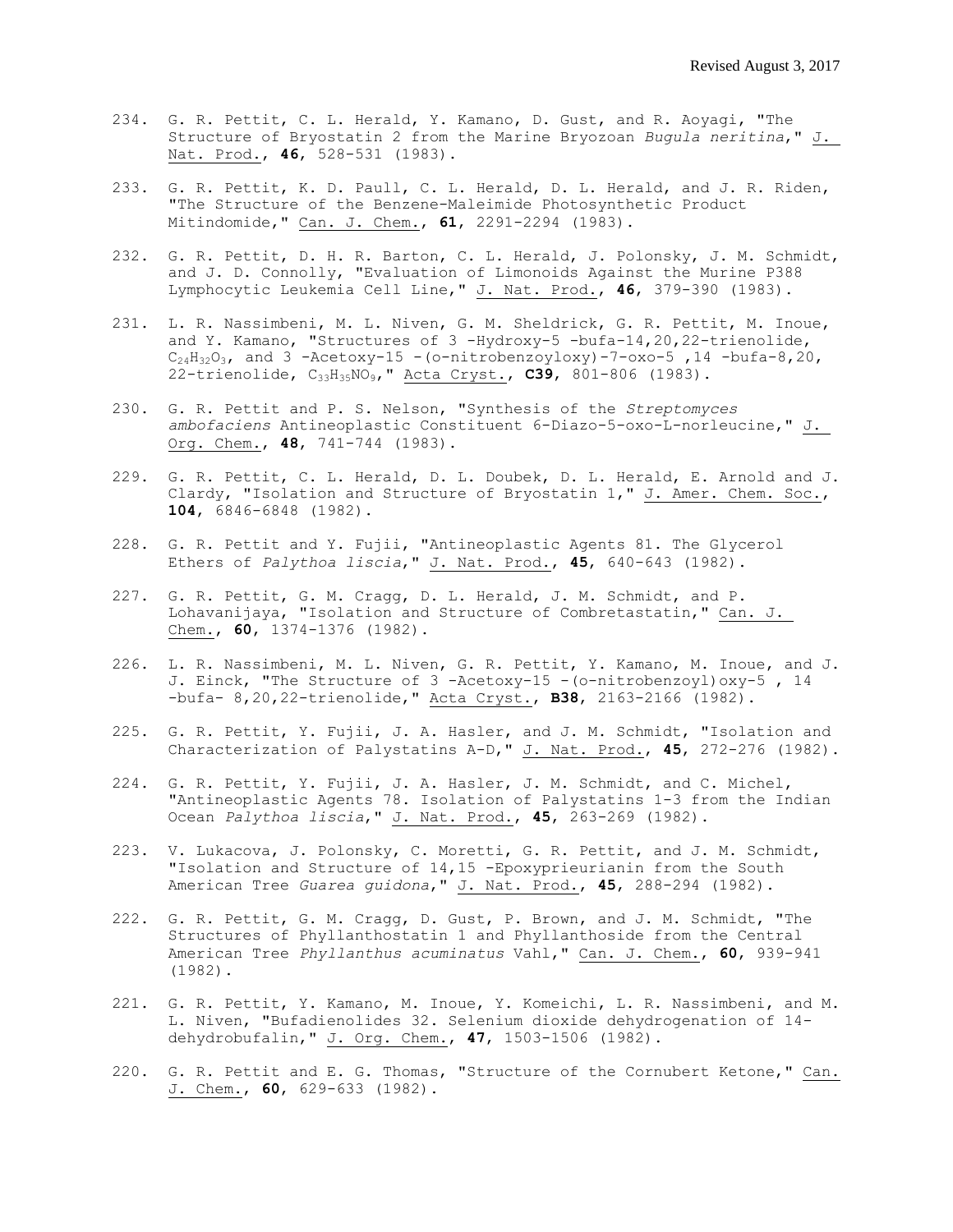- 219. G. R. Pettit, G. M. Cragg, D. Gust, and P. Brown, "The Isolation and Structure of Phyllanthostatins 2 and 3," Can. J. Chem., **60**, 544-546 (1982).
- 218. G. R. Pettit, Y. Kamano, P. Brown, D. Gust, M. Inoue, and C. L. Herald, "Structure of the Cyclic Peptide Dolastatin 3 from *Dolabella auricularia*," J. Amer. Chem. Soc., **104**, 905-907 (1982).
- 217. G. R. Pettit, J. A. Rideout, J. A. Hasler, D. L. Doubek, and P. R. Reucroft, "Isolation and Characterization of Lytechinastatin," J. Nat. Prod., **44**, 713- 716 (1981).
- 216. G. R. Pettit, J. A. Rideout, and J. A. Hasler, "Isolation of Geodiastatins 1 and 2 from the Marine Sponge *Geodia mesotriaena*," J. Nat. Prod., **44**, 588-592 (1981).
- 215. G. R. Pettit, J. A. Hasler, K. D. Paull, and C. L. Herald, "Antineoplastic Agents 76. The Sea Urchin *Strongylocentrotus droebachiensis*," J. Nat. Prod., **44**, 701-704 (1981).
- 214. G. R. Pettit, E. G. Thomas, and C. L. Herald, "Conversion of Cyclohexanone to Spiro[3,4-Cyclohexano-4-hydroxybicyclo[3.3.1] nonan-9-one-2,1'-cyclohexane]," J. Org. Chem., **46**, 4167-4171 (1981).
- 213. G. R. Pettit, Y. Kamano, Y. Fujii, C. L. Herald, M. Inoue, P. Brown, D. Gust, K. Kitahara, J. M. Schmidt, D. L. Doubek, and C. Michel, "Marine Animal Biosynthetic Constituents for Cancer Chemotherapy," J. Nat. Prod., **44**, 482-485 (1981).
- 212. G. R. Pettit and D. P. Gieschen, "Antineoplastic Agents 71. Synthesis of 1,4- Bis(2'-Chloroethyl)-1,4-Diazabicyclo[2.2.1]heptane Diphosphonoformate," J. Carbohydrates, Nucleosides, Nucleotides, **8**, 67-79 (1981).
- 211. G. R. Pettit, D. P. Gieschen, W. E. Pettit, and T. E. Rawson, "Stability of the 1,4-Bis(2'-Haloethyl),1,4-Diazabicyclo[2.2.1]heptane Dication," Can. J. Chem., **59**, 217-221 (1981).
- 210. G. R. Pettit and T. E. Rawson, "Synthesis of N-Methylene-N,N-Bis(2- Chloroethyl)-Ammonium Hexachlorostannate," Synthetic Commun., **11**, 179-184 (1981).
- 209. G. R. Pettit and T. B. Harvey, III, "Synthesis of a Spirovativane Synthon," Synthetic Commun., **11**, 167-177 (1981).
- 208. G. R. Pettit, C. L. Herald, R. H. Ode, P. Brown, D. Gust, and C. Michel, "The Isolation of Loliolide from an Indian Ocean Opisthobranch Mollusc," J. Nat. Prod., **43**, 752-755 (1980).
- 207. G. R. Pettit, J. J. Einck, P. Brown, T. B. Harvey, III, R. H. Ode, and C. P. Pase, "Antineoplastic Agents 67. *Senecio fendleri* Gray," J. Nat. Prod., **43**, 609-616 (1980).
- 206. G. R. Pettit, R. M. Blazer, J. J. Einck, and K. Yamauchi, "Structural Biochemistry 20. Methylation of Purine Nucleosides," J. Org. Chem., **45**, 4073- 4076 (1980).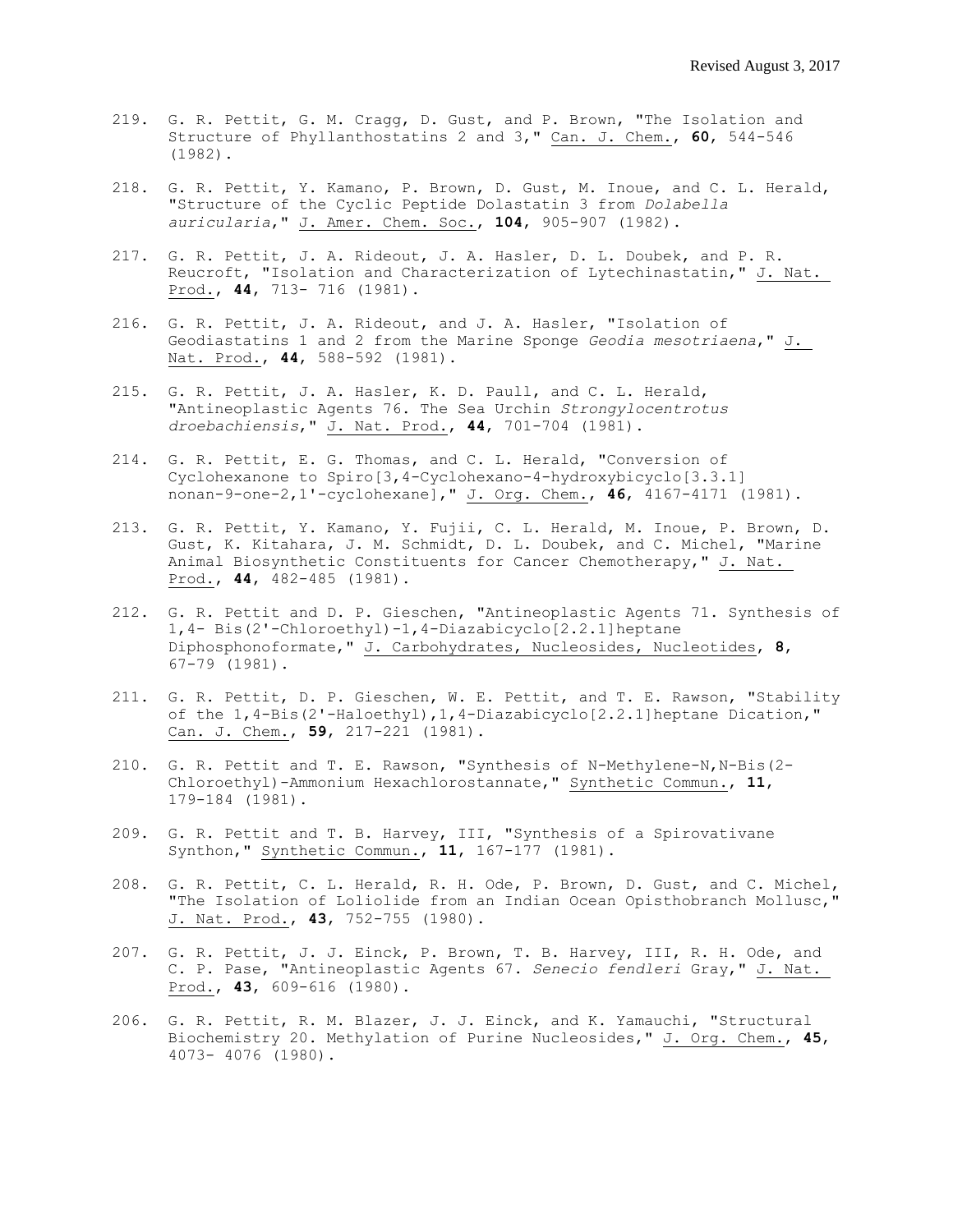- 205. G. R. Pettit, R. M. Blazer, and J. J. Einck, "Methylation of Isoxanthopterin," J. Carbohydrates, Nucleosides, Nucleotides, **7**, 315-332 (1980).
- 204. J. Polonsky, Z. Varon, C. Moretti, G. R. Pettit, C. L. Herald, J. A. Rideout, S. B. Saha, and H. N. Khastgir, "The Antineoplastic Quassinoids of *Simaba cuspidata* Spruce and *Ailanthus grandis* Prain," J. Nat. Prod., **43**, 503-509 (1980).
- 203. J. J. Einck and G. R. Pettit, "Steroids and Related Natural Products 97. The Structure of 3 ,16 ,23(R),26-Tetrahydroxy-5 -cholestane," Acta Cryst., **B36**, 1398-1402 (1980).
- 202. J. J. Einck, G. R. Pettit, P. Brown, and K. Yamauchi, "Methylation of Pyrimidine Nucleosides," J. Carbohydrates, Nucleosides, Nucleotides, **7**, 1-20 (1980).
- 201. G. R. Pettit, "Preparation of Elastothiomers with a Phase Transfer Catalyst," J. Polymer Sci., **18**, 345-347 (1980).
- 200. G. R. Pettit, K. Yamauchi, and J. J. Einck, "Selective Methylation of Nucleosides," Syn. Commun., **10**, 25-35 (1980).
- 199. G. R. Pettit, D. P. Gieschen, and W. E. Pettit, "Antineoplastic Agents LXIV: 1,4-Bis(2'-Chloroethyl)-1,4-Diazabicyclo[2.2.1]heptane Dihydrogen Dimaleate," J. Pharm. Sci., **68**, 1539-1542 (1979).
- 198. G. R. Pettit, T. S. Krupa, and R. M. Reynolds, "Structural Biochemistry 17. Synthesis of Tryptophan Dipeptides," Int. J. Peptide Protein Res., **14**, 193-198 (1979).
- 197. G. R. Pettit, C. L. Herald, and L. D. Vanell, "Isolation and Characterization of Strongylostatin 1," J. Nat. Prod., **42**, 407-409 (1979).
- 196. G. R. Pettit and T. H. Smith, "Structural Biochemistry XIII: Synthesis of Luteinizing Hormone-Releasing Hormone Modification  $[TP^8]$ -LH-RH," J. Pharm. Sci., **68**, 1013-1015 (1979).
- 195. J. Polonsky, Z. Varon, Ch. Marazano, B. Arnoux, G. R. Pettit, J. M. Schmid, M. Ochi, and H. Kotsuki, "The Structure of Amoorastatone and the Cytotoxic Limonoid 12-Hydroxyamoorastatin," Experientia, **35**, 987-989 (1979).
- 194. M. T. Edgar, G. R. Pettit, and T. S. Krupa, "Synthesis of L-(5-Chloro-2 pyridyl)glycine," J. Org. Chem., **44**, 396-400 (1979).
- 193. D. Gust, G. Dirks, and G. R. Pettit, "Structure of Nitroarginine. A Nitrogen- 15 Nuclear Magnetic Resonance Study," J. Org. Chem., **44**, 314-316 (1979).
- 192. J. Polonsky, Z. Varon, H. Jacquemin, and G. R. Pettit, "The Isolation and Structure of 13,18-Dehydroglaucarubinone, a New Antineoplastic Quassinoid from *Simarouba amara*," Experientia, **34**, 1122-1123 (1978).
- 191. J. Polonsky, Z. Varon, B. Arnoux, C. Pascard, G. R. Pettit, and J. M. Schmidt, "Isolation and Structure of Amoorastatin," J. Amer. Chem. Soc., **100**, 7731-7733 (1978).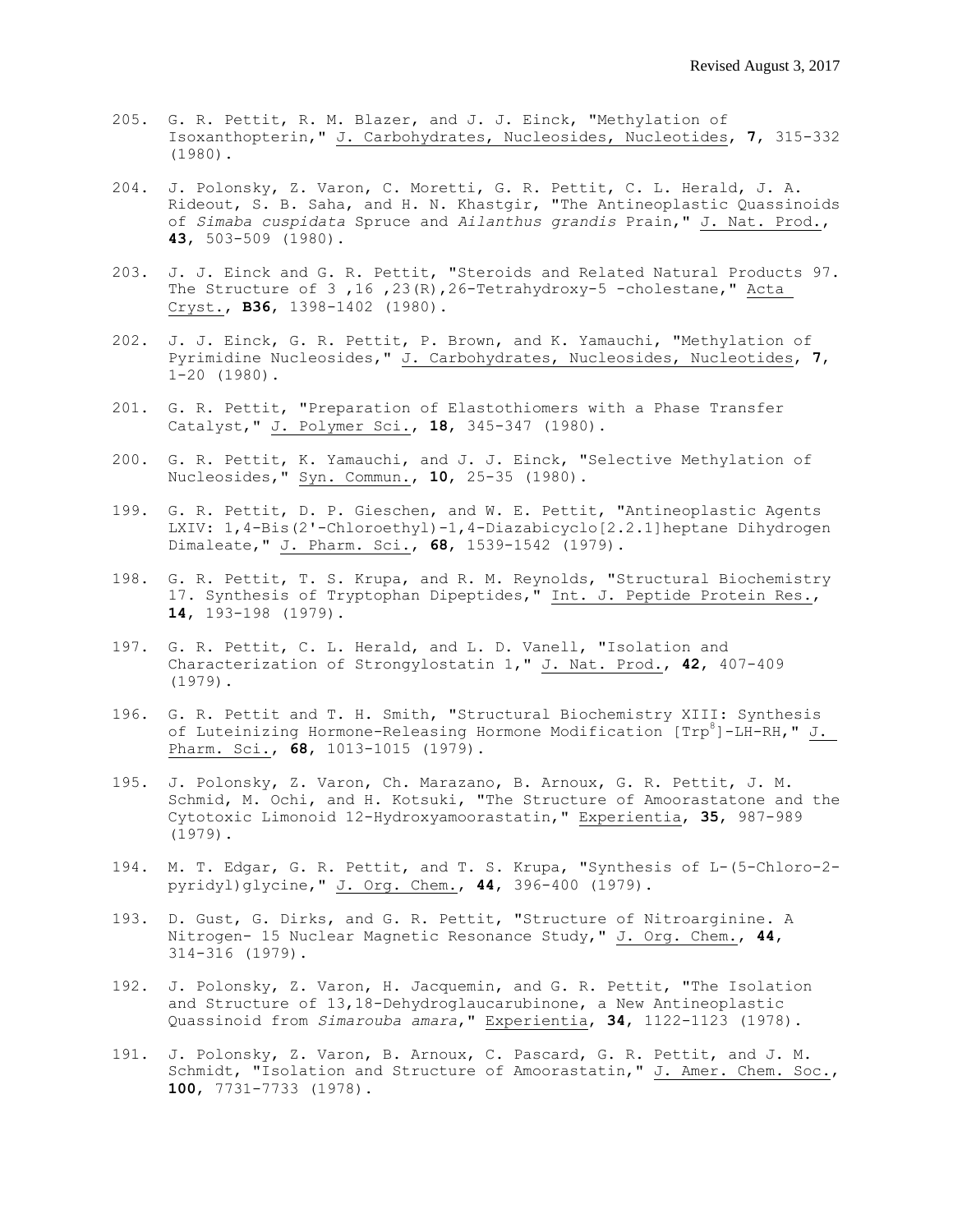- 190. G. R. Pettit, J. J. Einck, and J. C. Knight, "Synthesis of 3 ,16 ,23(R),26- Tetrahydroxy-5 -cholestane," J. Amer. Chem. Soc., **100**, 7781-7782 (1978).
- 189. G. R. Pettit, C. L. Herald, J. J. Einck, L. D. Vanell, P. Brown, and D. Gust, "Isolation and Structure of Angasiol," J. Org. Chem., **43**, 4685-4686 (1978).
- 188. M. T. Edgar, G. R. Pettit, and T. H. Smith, "Synthesis of 3-Aryl-5-Bromo- 2(5H)-Furanones," J. Org. Chem., **43**, 4115-4120 (1978).
- 187. G. R. Pettit and G. R. Pettit, III, "Preparation of a Polysulfide Rubber," J. Chem. Educ., **55**, 472 (1978).
- 186. J. M. Schmidt and G. R. Pettit, "Presence of Oncornavirus-like Particles in the P388 Murine Leukemic Cell Line," Experientia, **34**, 659-660 (1978).
- 185. J. J. Einck, C. L. Herald, G. R. Pettit, and R. B. Von Dreele, "Antineoplastic Agents 53. The Crystal Structure of Radiatin," J. Amer. Chem. Soc., **100**, 3544-3548 (1978).
- 184. E. O. Arene, G. R. Pettit, and R. H. Ode, "The Isolation of Isosakuranetin Methyl Ether from *Eupatorium odoratum*," Lloydia, **41**, 186-189 (1978).
- 183. J. Polonsky, Z. Varon, B. Arnoux, C. Pascard, G. R. Pettit, J. H. Schmidt, and L. M. Lange, "Isolation and Structure of Aphanastatin," J. Amer. Chem. Soc., **100**, 2575 (1978).
- 182. G. R. Pettit, C. L. Herald, G. F. Judd, G. Bolliger, L. D. Vanell, E. Lehto, and C. P. Pase, "Antineoplastic Agents 52. *Baileya multiradiata*," Lloydia, **41**, 29-36 (1978).
- 181. G. R. Pettit, C. L. Herald, D. Gust, D. L. Herald, and L. D. Vanell, "Antineoplastic Agents 55. Isolation and Structure of Multigilin and Multistatin," J. Org. Chem., **43**, 1092-1095 (1978).
- 180. G. R. Pettit, J. J. Einck, and P. Brown, "Structural Biochemistry 15. Mass Spectrometry of Permethylated Nucleotides," Biomed. Mass Spec., **5**, 153-160 (1978).
- 179. G. R. Pettit, P. Brown, J. J. Einck, K. Yamauchi, and R. M. Blazer, "Structural Biochemistry 14. Permethylation of Nucleosides," Syn. Commun., **7**, 449-456 (1977).
- 178. G. R. Pettit, R. M. Blazer, and D. A. Reierson, "Antineoplastic Agents 51. The Yellow Jacket *Vespula pensylvanica,*" Lloydia, **40**, 247-252 (1977).
- 177. G. R. Pettit and R. H. Ode, "Antineoplastic Agents L: Isolation and Characterization of Sphyrnastatins 1 and 2 from the Hammerhead Shark *Sphyrna lewini*," J. Pharm. Sci., **66**, 757 (1977).
- 176. Y. Kamano, G. R. Pettit, M. Inoue, M. Tozawa, and Y. Komeichi, "Bufadienolides XXXI. Resibufogenin Stereoisomers," J. Chem. Res., 837-856 (1977).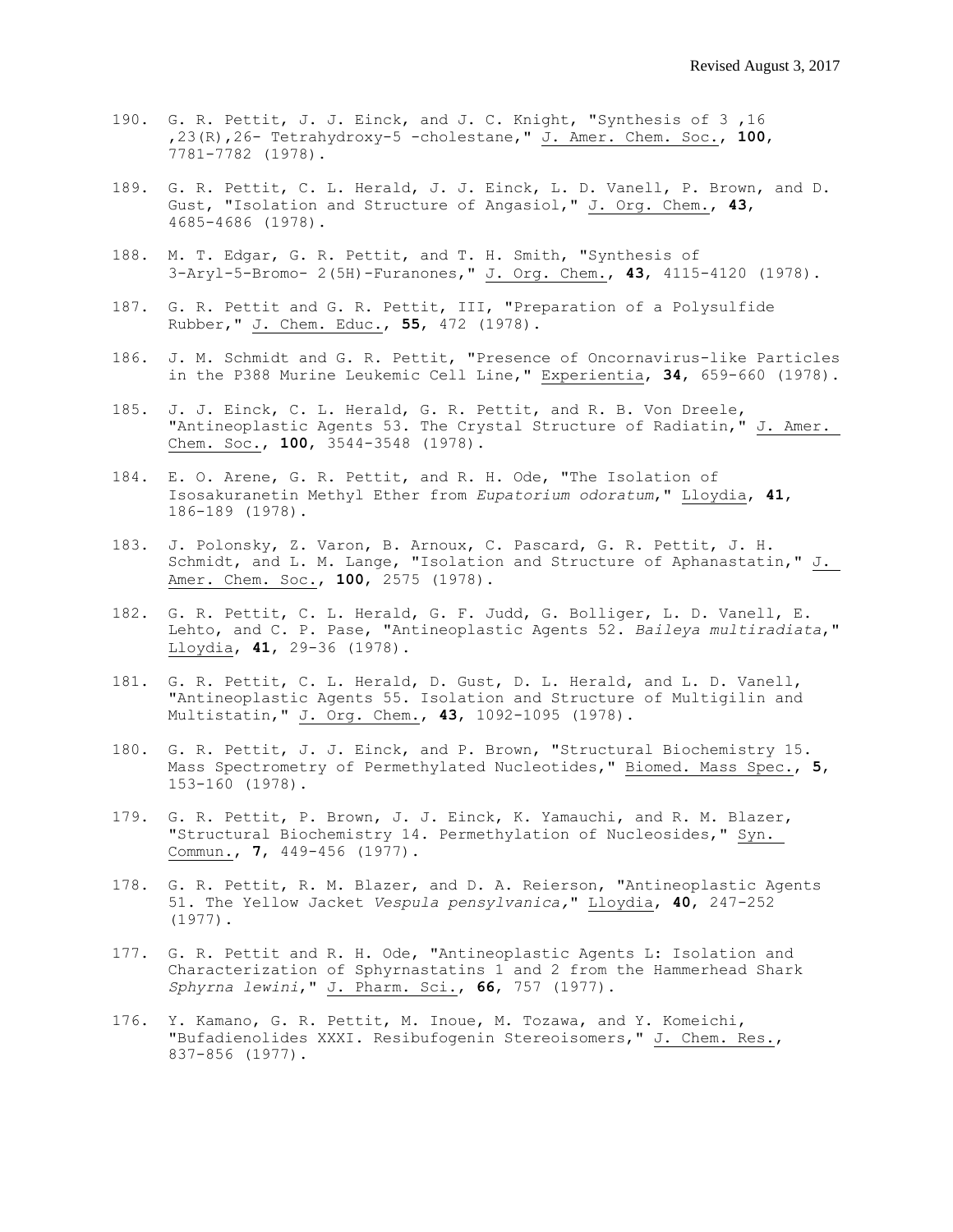- 175. Y. Kamano, G. R. Pettit, M. Tozawa, and S. Yoshida, "Steroids and Related Natural Products 94. Synthesis of Toad Venom Cardenolides," J. Org. Chem., **42**, 906-908 (1977).
- 174. G. R. Pettit, C. L. Herald, M. S. Allen, R. B. Von Dreele, L. D. Vanell, J. P. Y. Kao, and W. Blake, "The Isolation and Structure of Aplysistatin," J. Amer. Chem. Soc., **99**, 262-263 (1977).
- 173. G. R. Pettit, "A View of Cancer Treatment in the People's Republic of China," The China Quarterly, 789-796 (1976).
- 172. G. R. Pettit, R. H. Ode, R. M. Coomes, and S. L. Ode, "Antineoplastic Agents 42. The Butterfly, *Prioneris thestylis*," Lloydia, **39**, 363-367 (1976).
- 171. G. R. Pettit, C. L. Herald, and D. L. Herald, "Antineoplastic Agents XLV: Sea Cucumber Cytotoxic Saponins," J. Pharm. Sci., **65**, 1558-1559 (1976).
- 170. G. R. Pettit, R. B. Von Dreele, D. L. Herald, M. T. Edgar, and H. B. Wood, Jr., "Structure of an Antineoplastic Agent from *Streptomyces griseoluteus*," J. Amer. Chem. Soc., **98**, 6742-6743 (1976).
- 169. G. R. Pettit and R. H. Ode, "Antineoplastic Agents 41. The Beetle *Allomyrina dichotomus*," Lloydia, **39**, 129-133 (1976).
- 168. G. R. Pettit, R. H. Ode, C. L. Herald, R. B. Von Dreele, and C. Michel, "The Isolation and Structure of Dolatriol," J. Amer. Chem. Soc., **98**, 4677-4678 (1976).
- 167. D. L. Herald, R. H. Ode, and G. R. Pettit, "An Improved Procedure for Liquid Solid Chromatography," J. Chromatog. Sci., **14**, 356 (1976).
- 166. G. R. Pettit, C. L. Herald, G. F. Judd, G. Bolliger, and P. S. Thayer, "Antineoplastic and Cytotoxic Components of Desert *Baileya,*" J. Pharm. Sci., **64**, 2023-2024 (1975).
- 165. G. R. Pettit, J. J. Einck, C. L. Herald, R. H. Ode, R. B. Von Dreele, P. Brown, M. G. Brazhnikova, and G. F. Gause, "The Structure of Carminomycin I," J. Amer. Chem. Soc., **97**, 7387-7388 (1975).
- 164. Y. Kamano, G. R. Pettit, and M. Tozawa, "Steroids and Related Natural Products Part XCII. Conversion of Canarigenone [14-Hydroxy-3-oxo-14 carda- 4,20,(22)-dienolide] into Periplogenin [3 ,5,14-Trihydroxy-5 , 14 -card-20(22)- enolide]," J.C.S. Perkin I, 1976-1978 (1975).
- 163. Y. Kamano, G. R. Pettit, and M. Tozawa, "Steroids and Related Natural Products Part XCI. Synthesis of the Cardenolides Canarigenin and Uzarigenin," J.C.S. Perkin I, 1972-1976 (1975).
- 162. R. B. Von Dreele, G. R. Pettit, R. H. Ode, R. E. Perdue, Jr., J. D. White, and P. S. Manchand, "The Crystal and Molecular Structure of the Unusual Spiro Dihydrofuran Diterpene Nepetaefolin," J. Amer. Chem. Soc., **97**, 6236-6240 (1975).
- 161. Y. Kamano, G. R. Pettit, P. Brown, and M. Inoue, "Bufadienolides 19. 3 Acetoxy-15-oxo-5 ,14 -bufa-8,20,22-trienolide," Tetrahedron, **31**, 2359-2361 (1975).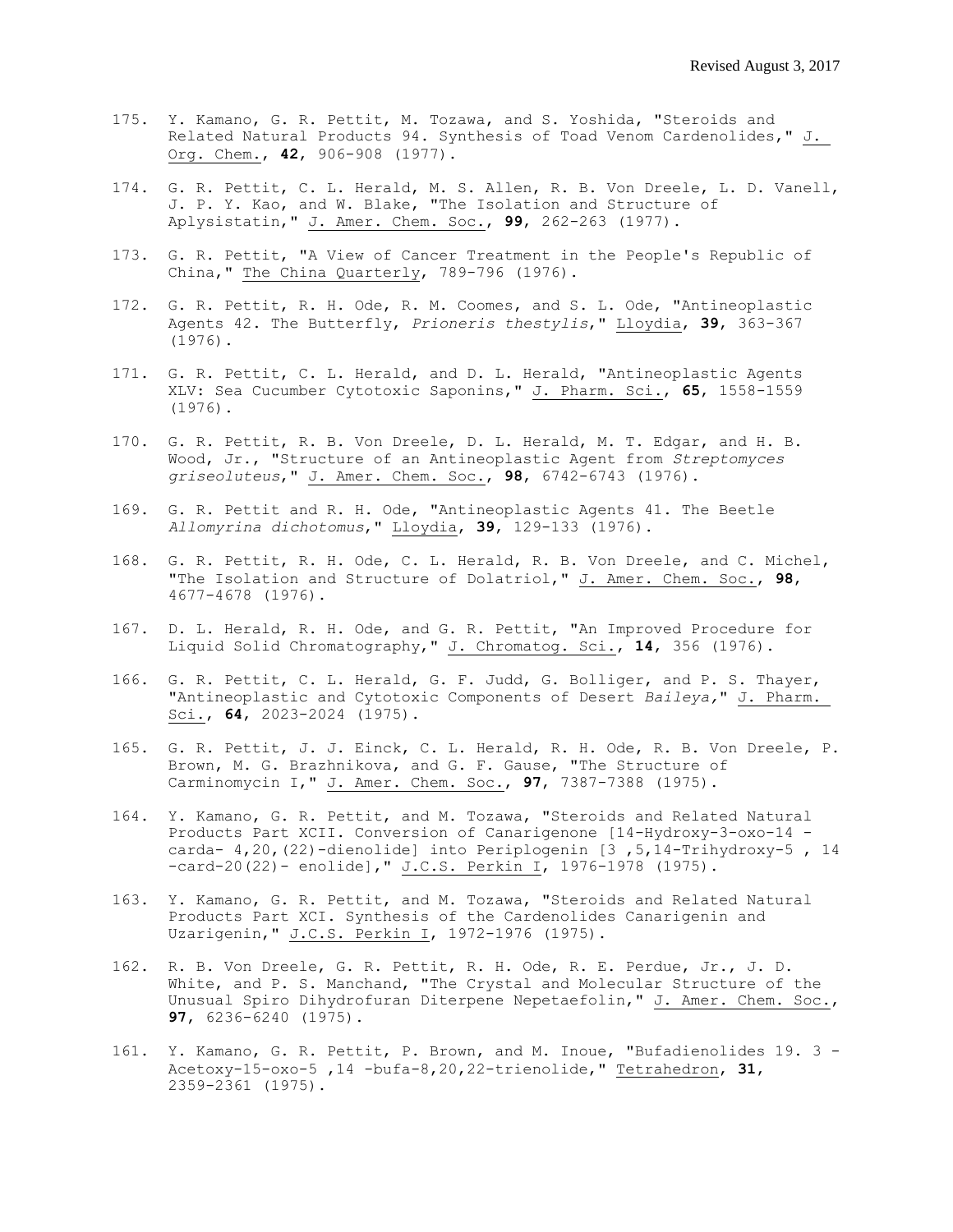- 160. R. B. Von Dreele, G. R. Pettit, G. M. Cragg, and R. H. Ode, "The Crystal and Molecular Structure of the Pseudoguaianolide Autumnolide," J. Amer. Chem. Soc., **97**, 5256-5259 (1975).
- 159. Y. Kamano, G. R. Pettit, M. Tozawa, Y. Komeichi, and M. Inoue, "Bufadienolides 30. Synthesis of the Ch'an Su Component 15 -Hydroxybufalin," J. Org. Chem., **40**, 2136-2138 (1975).
- 158. Y. Kamano, M. Tozawa, and G. R. Pettit, "Steroids and Related Natural Products 90. 15 -Hydroxydigitoxigenin," J. Org. Chem., **40**, 793-796 (1975).
- 157. G. R. Pettit, E. I. Saldana, and E. Lehto, "Antineoplastic Agents 35. *Rhus trilobata*," Lloydia, **37**, 539-540 (1974).
- 156. Y. Kamano, G. R. Pettit, and M. Inoue, "Bufadienolides 29. Synthetic Routes to Bufotalin," J. Org. Chem., **39**, 3007-3010 (1974).
- 155. G. R. Pettit and Y. Kamano, "Bufadienolides 28. Marinobufotoxin," J. Org. Chem., **39**, 3003-3006 (1974).
- 154. G. R. Pettit and Y. Kamano, "Bufadienolides 27. Synthesis of Telocinobufagin," J. Org. Chem., **39**, 2632-2634 (1974).
- 153. G. R. Pettit, "Chemical Synthesis," 1975 Yearbook of Science and the Future, D. Calhoun, Ed., Encyclopaedia Britannica, Inc., Chicago, IL,  $\overline{206}$  (1974).
- 152. Y. Kamano and G. R. Pettit, "Bufadienolides 26. Synthesis of Scillarenin," J. Org. Chem., **39**, 2629-2631 (1974).
- 151. G. R. Pettit, J. C. Budzinski, G. M. Cragg, P. Brown, and LaRea D. Johnston, "Antineoplastic Agents 34. *Helenium autumnale* L.," J. Med. Chem., **17**, 1013- 1016 (1974).
- 150. Y. Kamano, G. R. Pettit, and M. Tozawa, "Steroids and Related Natural Products 88. Synthesis of Periplogenin," J. Org. Chem., **39**, 2319-2320 (1974).
- 149. G. R. Pettit and E. I. Saldana, "Antineoplastic Agents 36. Acetylenic Carrier Groups," J. Med. Chem., **17**, 896-898 (1974).
- 148. G. R. Pettit and G. M. Cragg, "Antineoplastic Agents 32. The Pseudoguaianolide Helenalin," Experientia, **29** 781 (1973).
- 147. G. R. Pettit, R. B. Von Dreele, G. Bolliger, P. M. Traxler, and P. Brown, "Isolation and Structural Elucidation of 3,6-Dioxo-Hexahydro-Pyrrolo[1,2-a]- Pyrazine from the Echinoderm *Luidia clathrata*," Experientia, **29**, 521-522 (1973).
- 146. G. R. Pettit, P. M. Traxler, and C. P. Pase, "Antineoplastic Agents 31. *Oenothera caespitosa*," Lloydia, **36**, 202-203 (1973).
- 145. G. R. Pettit, R. H. Ode, and T. B. Harvey, III, "Isolation of Taurine from the Molluscs *Macrocallista nimbosa* and *Turbo stenogyrus*," Lloydia, **36**, 204-206 (1973).
- 144. Y. Kamano and G. R. Pettit, "Bufadienolides 17. Synthesis of 14 and 14 - Artebufogenin," Can. J. Chem., **51**, 1973-1976 (1973).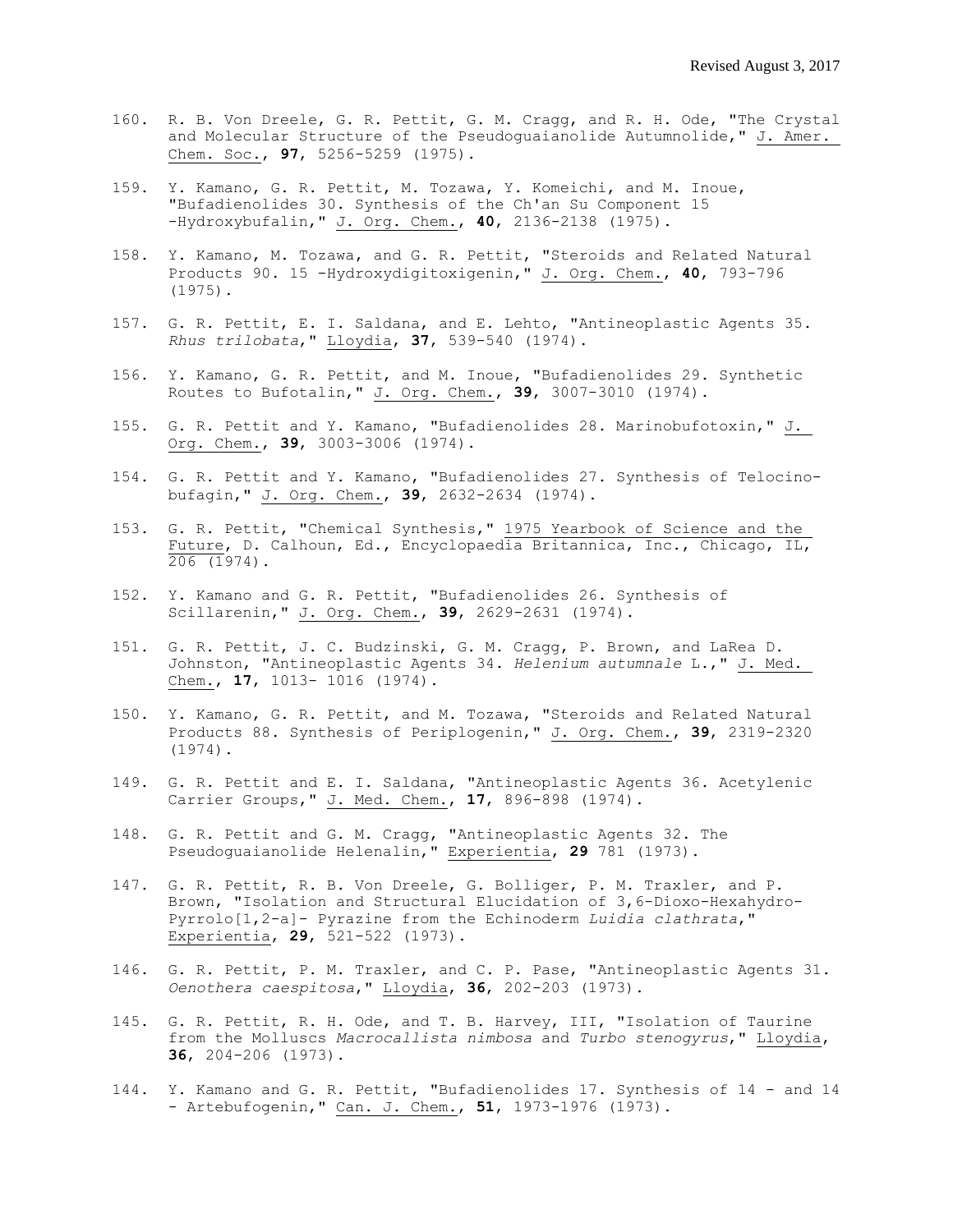- 143. A. H. Albert, G. R. Pettit, and P. Brown, "Reduction of the Steroidal Sapogenin Spiro Ketal System," J. Org. Chem., **38**, 2197-2201 (1973).
- 142. Y. Kamano and G. R. Pettit, "Bufadienolides 25. Direct Conversion of 14- Dehydrobufalin to Bufalin," J. Org. Chem., **38**, 2202-2204 (1973).
- 141. G. R. Pettit, S. K. Gupta, and R. H. Ode, "Structural Biochemistry Part XII. Synthesis of Tobacco Mosaic Virus Protein Unit 150-158," J.C.S. Perkin I, 950-954 (1973).
- 140. G. R. Pettit and Y. Kamano, "Bufadienolides Part XXIII. 14,15 -Epoxy-3 ,11 - dihydroxy-5 -bufa-20,22-dienolide (11 -Hydroxyresibufogenin)," J.C.S. Perkin I, 725-727 (1973).
- 139. Y. Kamano and G. R. Pettit, "Bufadienolides XX. 14 -Chlorobufadienolides," Chem. Pharm. Bull., **21**, 895-898 (1973).
- 138. G. R. Pettit and Y. Kamano, "Bufadienolides 21. Synthesis of Cinobufagin from Bufotalin," J. Org. Chem., **37**, 4040-4044 (1972).
- 137. Y. Kamano and G. R. Pettit, "Transformation of Digitoxigenin to Scillarenin," J. Amer. Chem. Soc., **94**, 8592 (1972).
- 136. Y. Kamano and G. R. Pettit, "Synthesis of Marinobufagin and Marinobufotoxin from Telecinobufagin," Experientia, **28**, 768 (1972).
- 135. G. R. Pettit, A. H. Albert, and P. Brown, "Spiroketal Reductive Ring Opening," J. Amer. Chem. Soc., **94**, 8095-8099 (1972).
- 134. G. R. Pettit, R. J. Quinn, T. H. Smith, P. Brown, C. C. Cheng, D. E. O'Brien, W. J. Haggerty, and O. L. Salerni, "The Camptothecin -Lactone," J. Org. Chem., **37**, 2789-2791 (1972).
- 133. G. R. Pettit and W. R. Jones, "Reaction of 3 -Acetoxy-8 ,9 -oxido-5 lanostane with Grignard Reagents," J. Org. Chem., **37**, 2788-2789 (1972).
- 132. G. R. Pettit, L. E. Houghton, N. H. Rogers, R. M. Coomes, D. F. Berger, P. R. Reucroft, J. F. Day, J. L. Hartwell, and H. B. Wood, Jr., "Butterfly Wing Antineoplastic Agents," Experientia, **28**, 382 (1972).
- 131. P. Brown, Y. Kamano, and G. R. Pettit, "High Resolution Mass Spectrometry. Bufadienolides--II," Organic Mass Spectrometry, **6**, 613-646 (1972).
- 130. F. W. Villaescusa and G. R. Pettit, "Steroids and Related Natural Products 70. Conversion of Cardenolides to Isocardanolides," J. Med. Chem., **15**, 781-783 (1972).
- 129. P. Brown, F. Bruschweiler, and G. R. Pettit, "Massenspektrometrische Untersuchungen von Naturprodukten, Cardenolide," Helv. Chim. Acta, **55**, 531-544 (1972).
- 128. G. R. Pettit and J. R. Dias, "Steroids and Related Natural Products 66. Structural Modification of the Triterpene A Ring," J. Org. Chem., **37**, 973-976 (1972).
- 127. G. R. Pettit and Y. Kamano, "The Structure of the Steroid Toad Venom Constituent Bufotoxin," J.C.S. Chem. Commun., 45 (1972).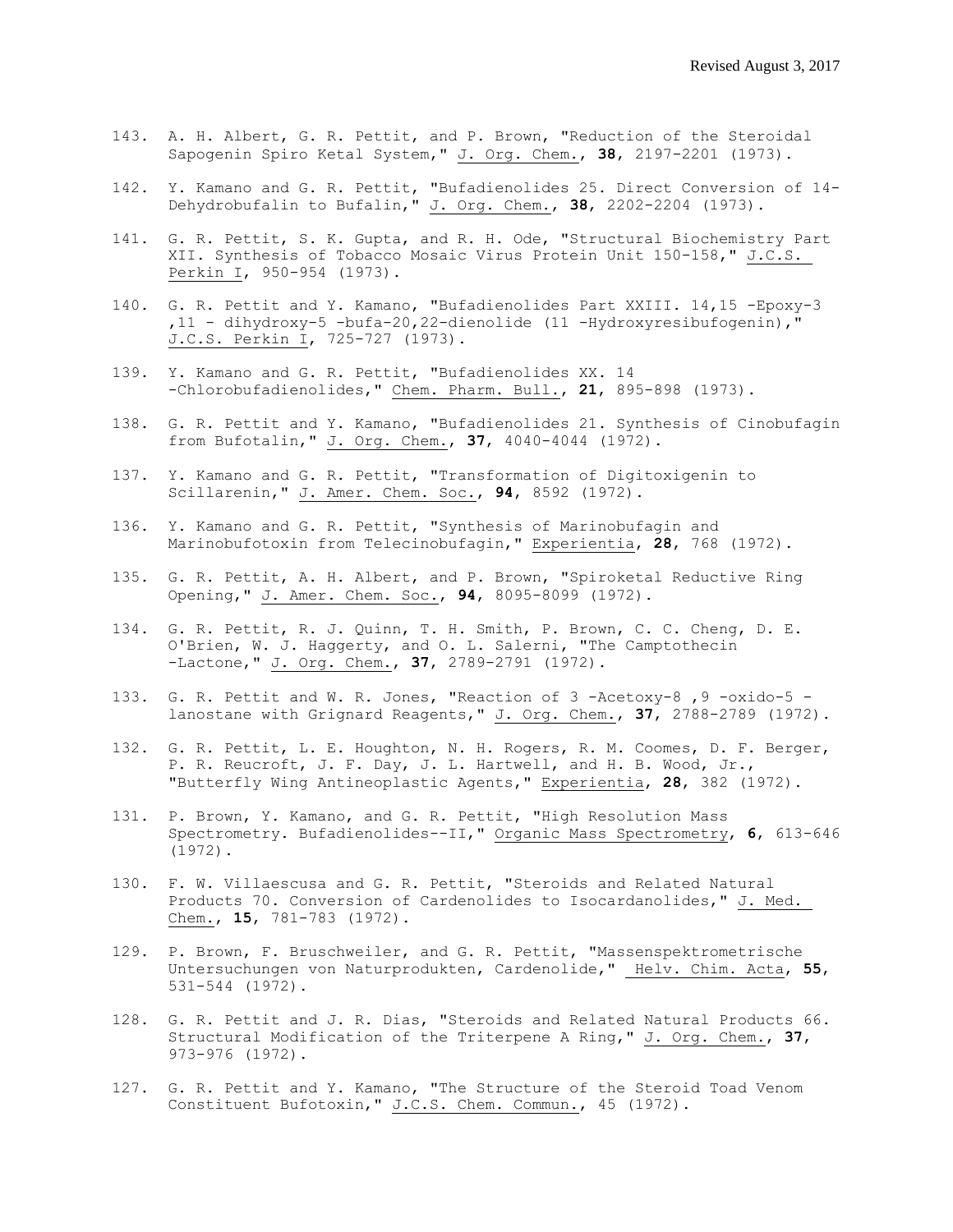- 126. F. W. Villaescusa and G. R. Pettit, "Steroids and Related Natural Products 69. Synthesis of 20(22)-Dihydro-23-deoxodigitoxigenin," J. Org. Chem., **37**, 569-572 (1972).
- 125. P. Brown, Y. Kamano, and G. R. Pettit, "High Resolution Mass Spectrometry. Bufadienolides I," Organic Mass Spectrometry, **6**, 47-74 (1972).
- 124. D. J. Abraham, R. D. Rosenstein, and G. R. Pettit, "Single Crystal X-Ray Structures of Chemotherapeutic Agents 3. Structure of 1,4-Diazabicyclo- [2.2.1]heptanes, a New Heterocyclic Ring System," J. Med. Chem., **14**, 1141-1142 (1971).
- 123. G. R. Pettit, Y. Kamano, F. Bruschweiler, and P. Brown, "Bufadienolides 14. Synthesis of Bufotalien, 15 -Hydroxybufalin, and Resibufogenin," J. Org. Chem., **36**, 3736-3739 (1971).
- 122. G. R. Pettit and J. R. Dias, "Bufadienolides 13. Conversion of 3 -Hydroxy-17- oxoandrost-5-ene to 3 -Acetoxy-5, 14 -bufa-20,22-dienolide," J. Org. Chem., **36**, 3207-3211 (1971).
- 121. J. R. Dias and G. R. Pettit, "Reduction of -Lactones and Hindered Esters with Diborane," J. Org. Chem., **36**, 3485-3489 (1971).
- 120. W. C. Fleming and G. R. Pettit, "Synthesis of 2-Dialkylamino-6- and 7 hydroxy-5,8-dioxoquinolines," J. Org. Chem., **36**, 3490-3493 (1971).
- 119. G. R. Pettit, B. Stevenson, and G. Gever, "6,7-Dimethoxycarbostyril," Organic Preparations and Procedures Int., **3**, 93-95 (1971).
- 118. P. Brown, F. Bruschweiler, G. R. Pettit, and T. Reichstein, "Field Ionization Mass Spectrometry--III: Cardenolides," Organic Mass Spectrometry, **5**, 573-597 (1971).
- 117. G. R. Pettit and W. R. Jones, "Synthesis of Tobacco Mosaic Virus Protein Sequence 81-85," J. Org. Chem., **36**, 870-873 (1971).
- 116. G. R. Pettit and L. E. Houghton, "Synthesis of Hydroxyhydrolapachol and Lapachol," J. Chem. Soc.(C), 509-511 (1971).
- 115. G. R. Pettit, P. Brown, F. Bruschweiler, and L. E. Houghton, "Structure of the Bufadienolide Bufotalin," Chem. Commun., 1566-1567 (1970).
- 114. G. R. Pettit, J. F. Day, J. L. Hartwell, and H. B. Wood, "Antineoplastic Components of Marine Animals," Nature, **227**, 962-963 (1970).
- 113. G. R. Pettit and T. R. Kasturi, "Steroids and Related Natural Products 63. 17 -Acetoxy-4-oxa-2-androstane," J. Med. Chem., **13**, 1244-1245 (1970).
- 112. G. R. Pettit and J. R., Dias, "Conversion of Steroidal -Lactones into Dihydropyrans or Tetrahydropyrans," Chem. Commun., 901-902 (1970).
- 111. G. R. Pettit, L. E. Houghton, J. C. Knight, and F. Bruschweiler, "Bufadienolides 11. Bufalin and Resibufogenin," J. Org. Chem., **35**, 2895-2898 (1970).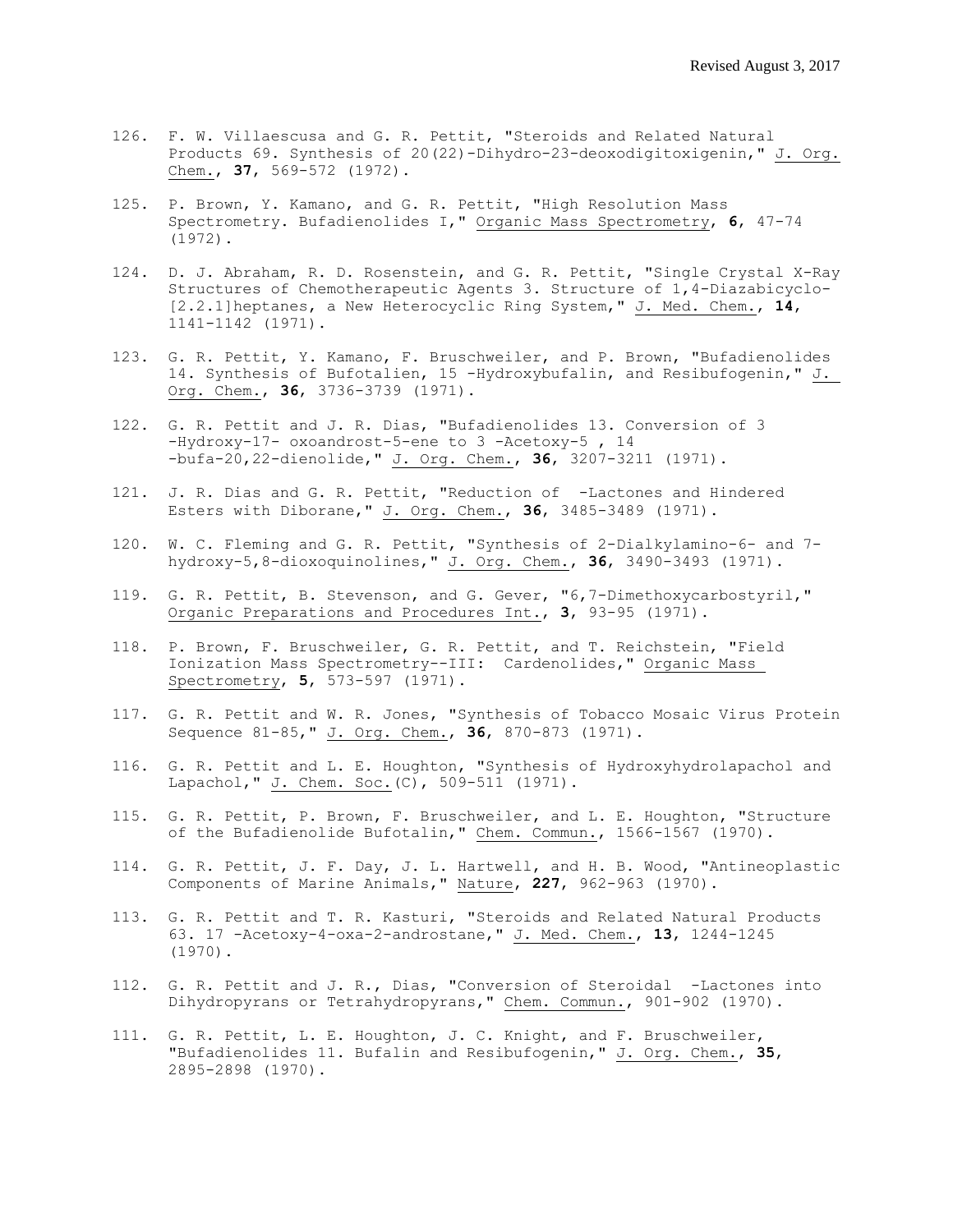- 110. G. R. Pettit and F. Bruschweiler, "Solvent Distillation," Chem. and Ind., 1018 (1970).
- 109. G. R. Pettit and B. Green, "Hydrogenolysis of Steroid 3 -Acetoxy-5-ene Systems," Can. J. Chem., **48**, 2635-2636 (1970).
- 108. T. R. Kasturi, K. M. Damodaran, G. Subrahmanyam, P. Brown, and G. R. Pettit, "Structure of Abnormal Products Isolated from the Isomerization of 7- Methoxychromano[3,4-d]isoxazole--A Novel Synthesis of One of the Products, " Chem. Commun., 48 (1970).
- 107. P. Brown, F. R. Bruschweiler, G. R. Pettit, and T. Reichstein, "Character- ization of Cardenolides by Field Ionization Mass Spectrometry," J. Amer. Chem. Soc., **92**, 4470 (1970).
- 106. J. C. Knight, G. R. Pettit, and P. Brown, "Bufadienolides 10. 3 -Acetoxy- 14 ,21-epoxy-5 -bufanolide and Related Lactones," J. Org. Chem., **35**, 1415-1419 (1970).
- 105. G. R. Pettit, T. R. Kasturi, J. C. Knight, and K. A. Jaeggi, "Bufadienolides 9. Isobufalin," J. Org. Chem., **35**, 1410-1414 (1970).
- 104. G. R. Pettit, T. R. Kasturi, J. C. Knight, and J. Occolowitz, "Bufadienolides 8. 12(13 14)abeo Skeletal Rearrangements," J. Org. Chem., **35**, 1404-1410 (1970).
- 103. G. R. Pettit, D. C. Fessler, K. D. Paull, P. Hofer, and J. C. Knight, "Bufadienolides 7. Synthesis of 3 -Acetoxy-5 ,14 -bufa-20,22-dienolide," J. Org. Chem., **35**, 1398-1404 (1970).
- 102. G. R. Pettit, J. C. Knight, and C. L. Herald, "Bufadienolides 6. Synthesis of 17 -(6'- -Pyronyl)androstanes," J. Org. Chem., **35**, 1393-1398 (1970).
- 101. G. R. Pettit, C. L. Herald, and J. P. Yardley, "Bufadienolides 5. Synthesis of Cardenolides," J. Org. Chem., **35**, 1389-1392 (1970).
- 100. G. R. Pettit, B. Green, G. L. Dunn, and P. Sunder-Plassmann, "Bufadienolides 4. Reaction of 20-Oxo Steroids with Methoxymethylenetriphenylphosphorane," J. Org. Chem., **35**, 1385-1389 (1970).
- 99. G. R. Pettit, B. Green, A. K. Das Gupta, P. A. Whitehouse, and J. P. Yardley, "Bufadienolides 3. A Synthetic Route to Isocardenolides," J. Org. Chem., **35**, 1381-1384 (1970).
- 98. G. R. Pettit, B. Green, and G. L. Dunn, "Bufadienolides 2. 20-Hydroxy-21-nor- 5 -cholanic Acid -Lactones (24 20)," J. Org. Chem., **35**, 1377-1380 (1970).
- 97. G. R. Pettit, B. Green, and G. L. Dunn, "Bufadienolides 1. Introduction and Base-Catalyzed Condensation of Methyl Ketones with Glyoxylic Acid," J. Org. Chem., **35**, 1367-1376 (1970).
- 96. P. Brown, A. H. Albert and G. R. Pettit, "Structural Effects in Mass Spectrometry. Mechanistic Implications in the Dehydration of 26-Hydroxy-5 - furostan by Six- and Seven-Membered Cyclic Transition States," J. Amer. Chem. Soc., **92**, 3212-3214 (1970).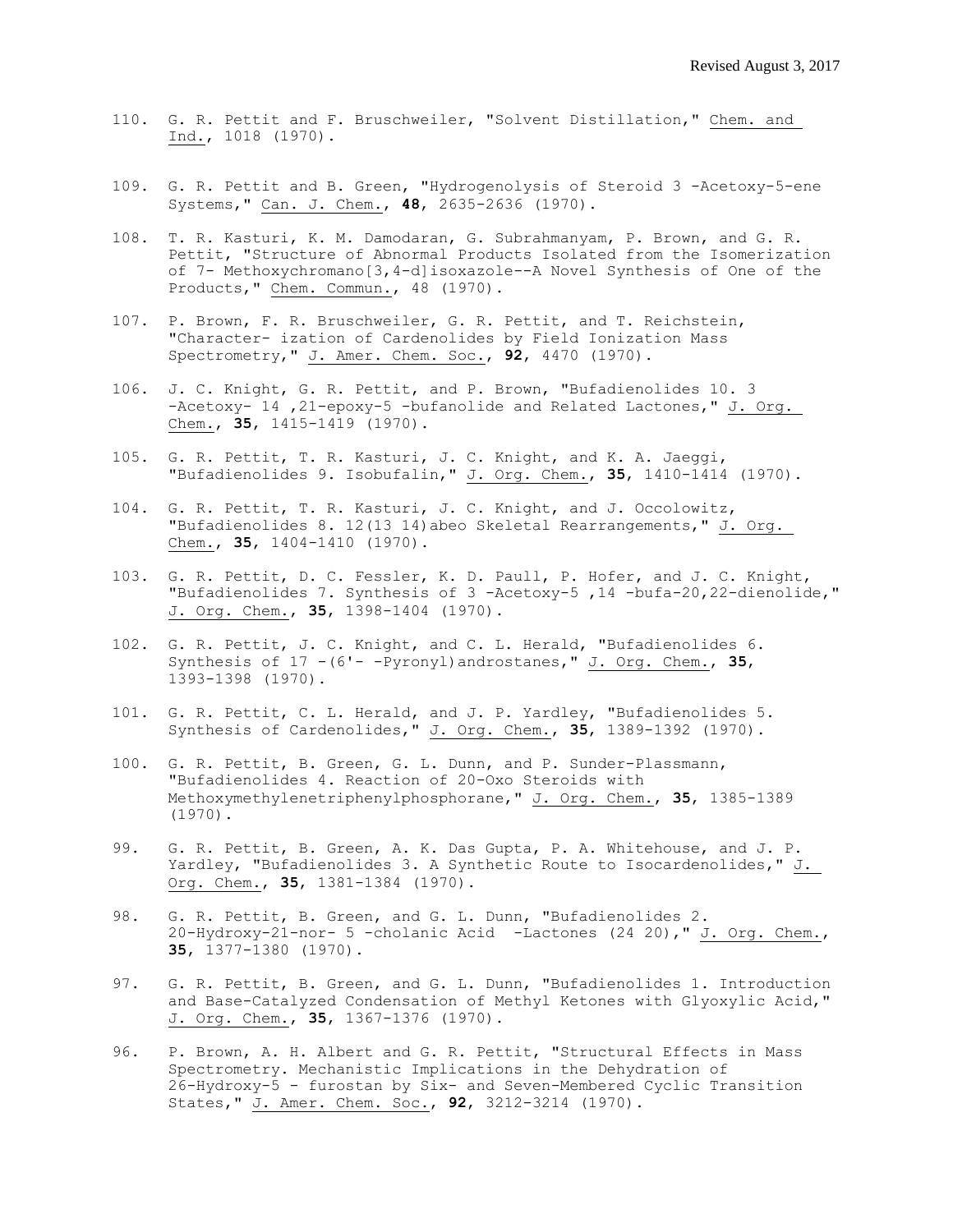- 95. J. A. Settepani and G. R. Pettit, "Intramolecular Condensation Reactions of 1,1,3,3-Tetrakis(2-chloroethyl)urea," J. Org. Chem., **35**, 843-844 (1970).
- 94. G. R. Pettit, L. E. Houghton, J. C. Knight, and F. Bruschweiler, "Synthesis of Bufalin," Chem. Commun., 93-94 (1970).
- 93. P. Brown and G. R. Pettit, "Field Ionization Mass Spectrometry--II: Benzyloxycarbonyl and t-Butyloxycarbonyl Derivatives of Some Simple Peptides," Org. Mass Spec., **3**, 67-83 (1970).
- 92. G. R. Pettit, D. C. Fessler, and J. A. Settepani, "1,4-Bis(2-Chloroethyl)- 1,4-Diazabicyclo[2.2.1]heptane Diperchlorate," J. Org. Chem., **34**, 2978-2981 (1969).
- 91. G. R. Pettit, D. C. Fessler, K. D. Paull, P. Hofer, and J. C. Knight, "Synthesis of Buf-20(21)-enolides and Bufa-20,22-dienolides," Can. J. Chem., **47**, 2511 (1969).
- 90. P. Brown, G. R. Pettit, and R. K. Robins, "Field Ionization Mass Spectrometry--I. Nucleosides," Organic Mass Spectrometry, **2**, 521-531 (1969).
- 89. D. C. Fessler, G. R. Pettit, and J. A. Settepani, "Antineoplastic Agents. XXV. 1,4-Diazabicyclo[2.2.1]Heptanes," J. Med. Chem., **12**, 542-543 (1969).
- 88. G. R. Pettit and J. R. Dias, "Conversion of Tetracyclic Triterpenes to Steroids," Can. J. Chem., **47**, 109l-1092 (1969).
- 87. J. C. Knight and G. R. Pettit, "Arizona Flora: The Sterols of *Peniocereus greggii*," Phytochemistry, **8**, 477-482 (1969).
- 86. G. R. Pettit, J. L. Hartwell, and H. B. Wood, "Arthropod Antineoplastic Agents," Cancer Research, **28**, 2168-2169 (1968).
- 85. G. R. Pettit and L. E. Houghton, "Synthesis of 6-Hydroxy-5,8-dioxo-7-(9 hydroxy-9'-n-pentyltetradecyl)carbostyril," J. Med. Chem., **11**, 1080-1082 (1968).
- 84. G. R. Pettit and L. E. Houghton, "Lapachol," Can. J. Chem., **46**, 2471-2472 (1968).
- 83. T. R. Kasturi, K. M. Damodaran, G. Subrahmanyam, P. Brown, and G. R. Pettit, "Structure of Abnormal Products Isolated from the Isomerization of 7- Methoxychromano[3,4-d]isoxazole," Chem. Commun., 794 (1968).
- 82. G. R. Pettit and S. K. Gupta, "Structural Biochemistry Part VIII. 9-Amino-(9- Deoxy)-Cinchona Alkaloids," J. Chem. Soc. (C), 1208-1213 (1968).
- 81. J. C. Knight and G. R. Pettit, "Oxidation of 3 -Acetoxy-14 -Methyl-5 -Cholest-7-ene," J. Org. Chem., **33**, 1684-1686 (1968).
- 80. G. R. Pettit, W. C. Fleming, and K. D. Paull, "Synthesis of the 6- and 7- Hydroxy-5,8-Dioxocarbostyrils," J. Org. Chem., **33**, 1089-1092 (1968).
- 79. G. R. Pettit and B. J. Danley, "N-Alkyne-N-Bis(2-Chloroethyl)-Amines," Can. J. Chem., **46**, 792-795 (1968).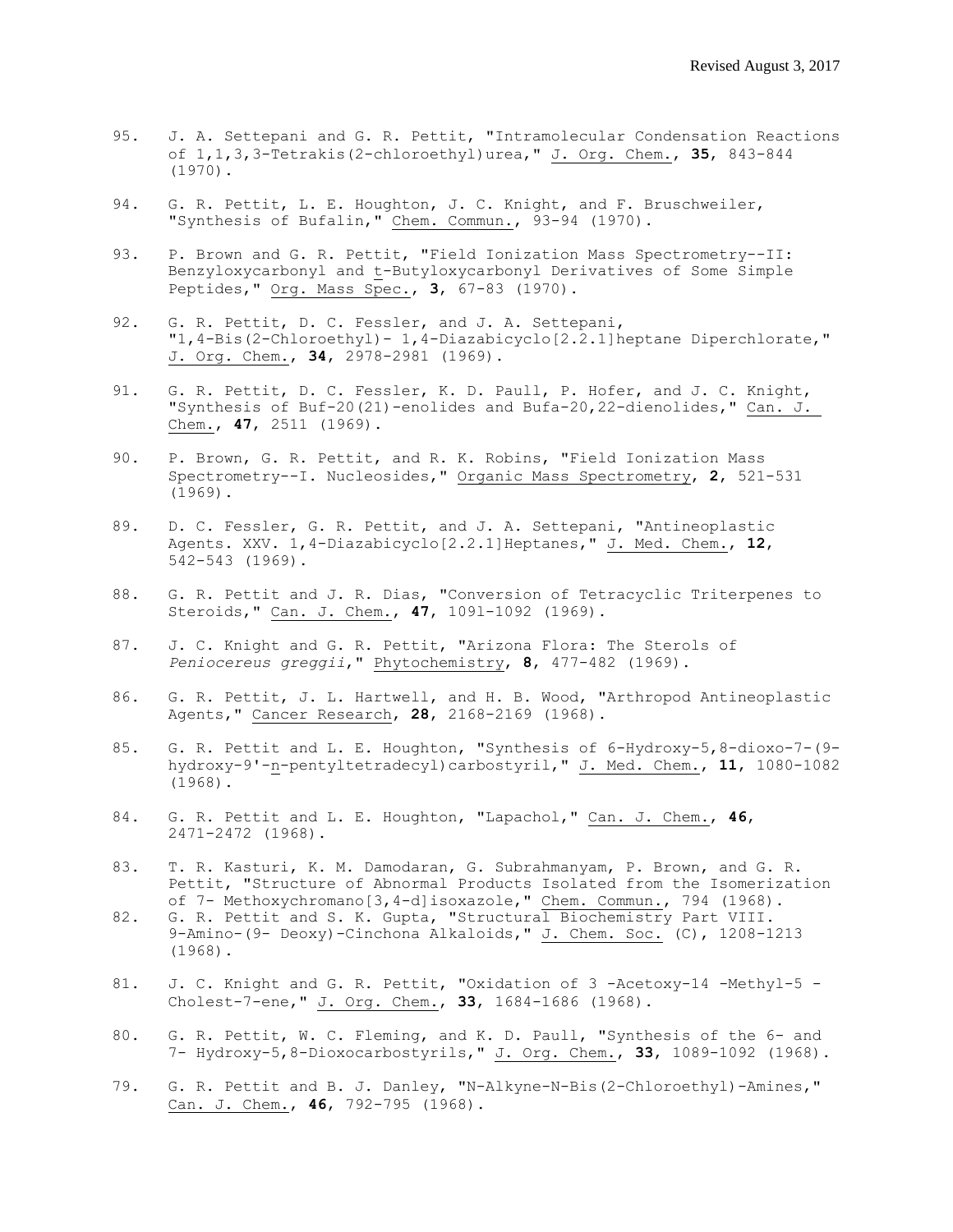- 78. J. C. Knight, G. R. Pettit, and J. L. Belletire, "Steroids and Related Natural Products Part XLII. l4 -Methyl Cholestanes," J. Chem. Soc. (C), 2427-2432 (1967).
- 77. G. R. Pettit and T. H. Brown, "Steroids and Related Natural Products Part XLI. 14 -Methyl Oestranes," J. Chem. Soc. (C), 2024-2026 (1967).
- 76. G. R. Pettit, J. C. Knight, and T. R. Kasturi, "Rearrangements of Isodigitoxigenin," Chem. Commun., 688-689 (1967).
- 75. T. R. Kasturi, G. R. Pettit, and K. A. Jaeggi, "Synthesis of Isobufalin Methyl Ester," Chem. Commun., 644-646 (1967).
- 74. G. R. Pettit, S. K. Gupta, and P. A. Whitehouse, "Antineoplastic Agents XVIII. N-(2-Haloethyl)benzylamines," J. Med. Chem., **10**, 692-696 (1967).
- 73. G. R. Pettit and S. K. Gupta, "Synthesis of 2'-(N'-Bis(2-chloroethyl)glycyl- tryptophyl)emetine and Related Peptides," Can. J. Chem., **45**, 156l-1566 (1967).
- 72. G. R. Pettit, M. R. Chamberland, and B. Green, "Antineoplastic Agents XIX. N- Bis(2-haloethyl)glycine Amides," Can. J. Chem., **45**, 1555-1560 (1967).
- 71. J. C. Knight, G. R. Pettit, and C. L. Herald, "Isobufadienolides," Chem. Commun., 445-446 (1967).
- 70. G. R. Pettit and S. K. Gupta, "Structural Biochemistry VI. Synthesis of 2'- (L-prolyl-L-prolyl)emetine," Can. J. Chem., **45**, 1600-1604 (1967).
- 69. G. R. Pettit and T. H. Brown, "Reaction of Phenols with Acetic Anhydride- dimethyl Sulfoxide," Can. J. Chem., **45**, 1306-1308 (1967).
- 68. T. R. Kasturi, G. R. Pettit, and J. Occolowitz, "C-Nor-cardenolides," Chem. Commun., 334-335 (1967).
- 67. G. R. Pettit, R. L. Smith, and H. Klinger, "Synthesis of 3 -Acetoxy-17 -(L- arginyl-L-arginyl-L-prolyl)amino-5 -androstane," J. Med. Chem., **10**, 145-148 (1967).
- 66. G. R. Pettit and A. K. Das Gupta, "Structural Biochemistry V. Diarginyl Steroidal Peptides," Can. J. Chem., **45**, 567-570 (1967).
- 65. G. R. Pettit, R. L. Smith, A. K. Das Gupta, and J. L. Occolowitz, "Structural Biochemistry IV. 3 -Hydroxy-17 -(L-prolyl)amino-androst-5-ene," Can. J. Chem., **45**, 501-507 (1967).
- 64. J. C. Knight and G. R. Pettit, "Cholestanes Containing an Oxygenated 14 -Methyl Group," Chem. Commun., 735 (1966).
- 63. G. R. Pettit, H. Klinger, N-O. N. Jorgensen, and J. Occolowitz, "Steroids and Related Natural Products--XXVII *Salvia apiana*," Phytochemistry, **5**, 301-309 (1966).
- 62. G. R. Pettit, A. K. Das Gupta, and R. L. Smith, "Structural Biochemistry II. Synthesis of 3 -Hydroxy-17 -(L-prolyl-L-prolyl)amino-5 -androstane," Can. J. Chem., **44**, 2023-2029 (1966).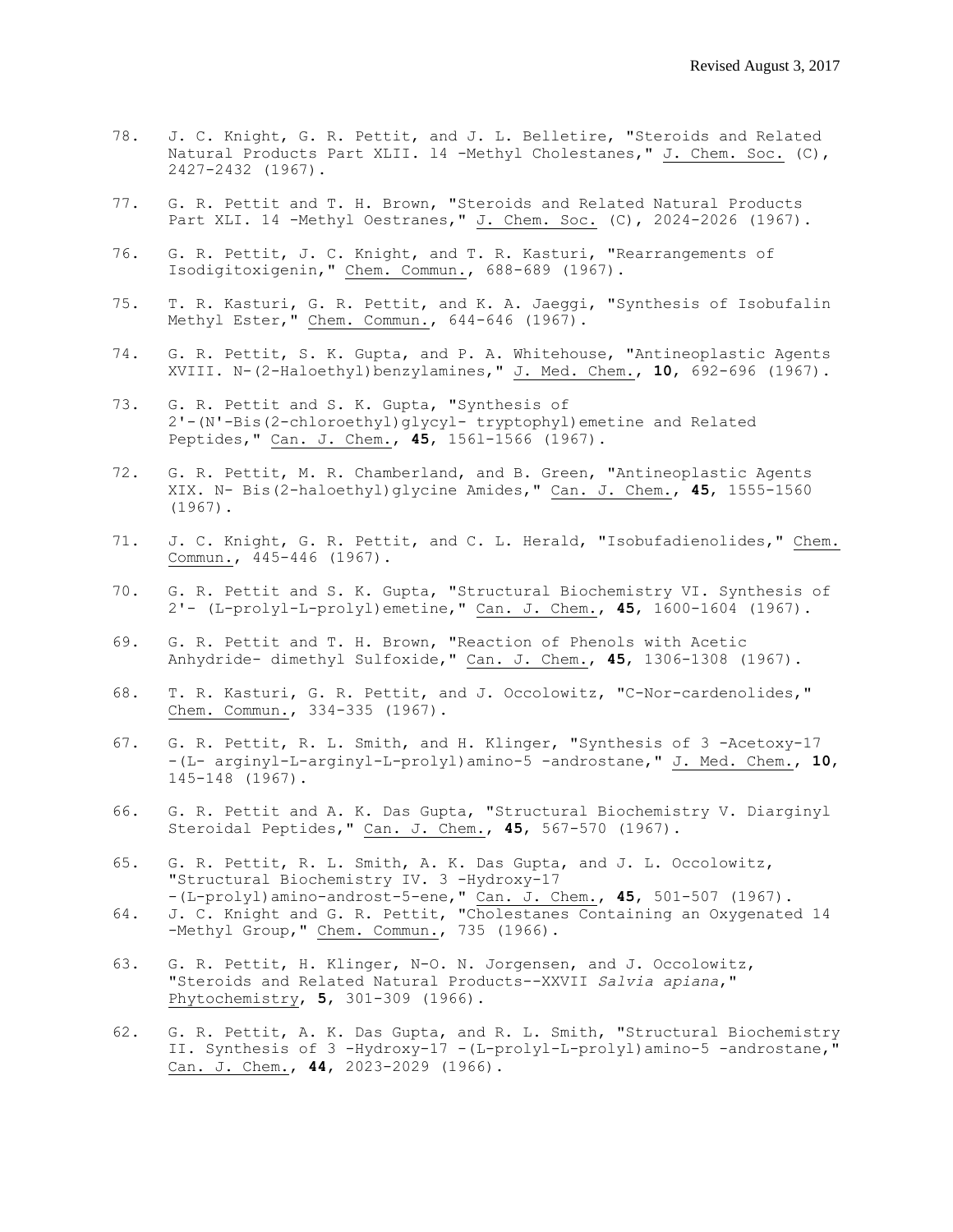- 61. G. R. Pettit and W. J. Evers, "Steroids and Related Natural Products XXXI. Selective Reduction of Esters. Part B. Carbonates," Can. J. Chem., **44**, 1293- 1298 (1966).
- 60. G. R. Pettit, B. Green, G. L. Dunn, P. Hofer, and W. J. Evers, "Steroids and Related Natural Products XXX. Selective Reduction of Esters. Part A. Benzoates," Can. J. Chem., **44**, 1283-1291 (1966).
- 59. G. R. Pettit and J. P. Yardley, "Cardenolides," Chem. Ind., 553 (1966).
- 58. G. R. Pettit and W. J. Evers, "Steroids and Related Natural Products XXIX. Sodium Borohydride-Boron Trihalide Reduction of 3-Oxo-4-oxa-5 -cholestane," Can. J. Chem., **44**, 1097-1099 (1966).
- 57. G. R. Pettit and D. M. Piatak, "Steroids and Related Natural Products XXVI. Synthesis of 3 -Acetoxy-20-oxo-5 -pregna-14,16-diene," Can. J. Chem., **44**, 844-846 (1966).
- 56. F. Hemmert, B. Lacoume, J. Levisalles, and G. R. Pettit, "Les Groupes Methyles du Lanostane," Bull. Soc. Chim. France, 976-982 (1966).
- 55. G. R. Pettit and M. R. Chamberland, "Antineoplastic Agents XVII. N-(2- Bromoethyl)-N-(2-Chloroethyl)amines," Can. J. Chem., **44**, 813-818 (1966).
- 54. G. R. Pettit, J. C. Knight, and W. J. Evers, "Steroids and Related Natural Products XXVIII. Stereochemistry of 3-Hydroxy-4-oxa-5 -cholestane and Related Hemiacetals," Can. J. Chem., **44**, 807-812 (1966).
- 53. G. R. Pettit, R. E. Kadunce, P. Sunder-Plassmann, and J. Occolowitz, "Steroids and Related Natural Products XXV. Photochemical Transformation of 3 -Nitrito-5 -Lanostane," Can. J. Chem., **43**, 2872-2878 (1965).
- 52. G. R. Pettit and L. R. Garson, "Reaction of Amines with Dimethylthioforma- mide," Can. J. Chem., **43**, 2640-2644 (1965).
- 51. G. R. Pettit, D. S. Blonda, and R. A. Upham, "Antineoplastic Agents XV. Intramolecular Reactions of N-Phenyl-N'-Bis(2-chloroethyl)Urea," Can. J. Chem., **43**, 1798-1802 (1965).
- 50. G. R. Pettit, J. A. Settepani, and R. A. Hill, "A Proton Magnetic Resonance Study of N-Bis(2-haloethyl)amines," Can. J. Chem., **43**, 1792-1797 (1965).
- 49. G. R. Pettit and J. A. Settepani, "Condensation of Formaldehyde with N-Bis(2- haloethyl)amines: Structure of the Products," Chem. Ind. (London), 1805 (1964).
- 48. G. R. Pettit, A. K. Das Gupta, H. Klinger, and J. Occolowitz, "Steroidal Peptides," Experientia, **20**, 545 (1964).
- 47. J. P. Kutney, W. Cretney, G. R. Pettit, and J. C. Knight, "Structure and Stereochemistry of the Monobromotigogenins," Tetrahedron, **20**, 1999-2006 (1964).
- 46. G. R. Pettit, I. B. Douglass, and R. A. Hill, "Proton Magnetic Resonance Chemical Shifts of the S-Methyl Group," Can. J. Chem., **42**, 2357-2362 (1964).
- 45. G. R. Pettit and A. B. Neill, "Methoxycarbostyrils," Can. J. Chem., **42**, 1764-1768 (1964).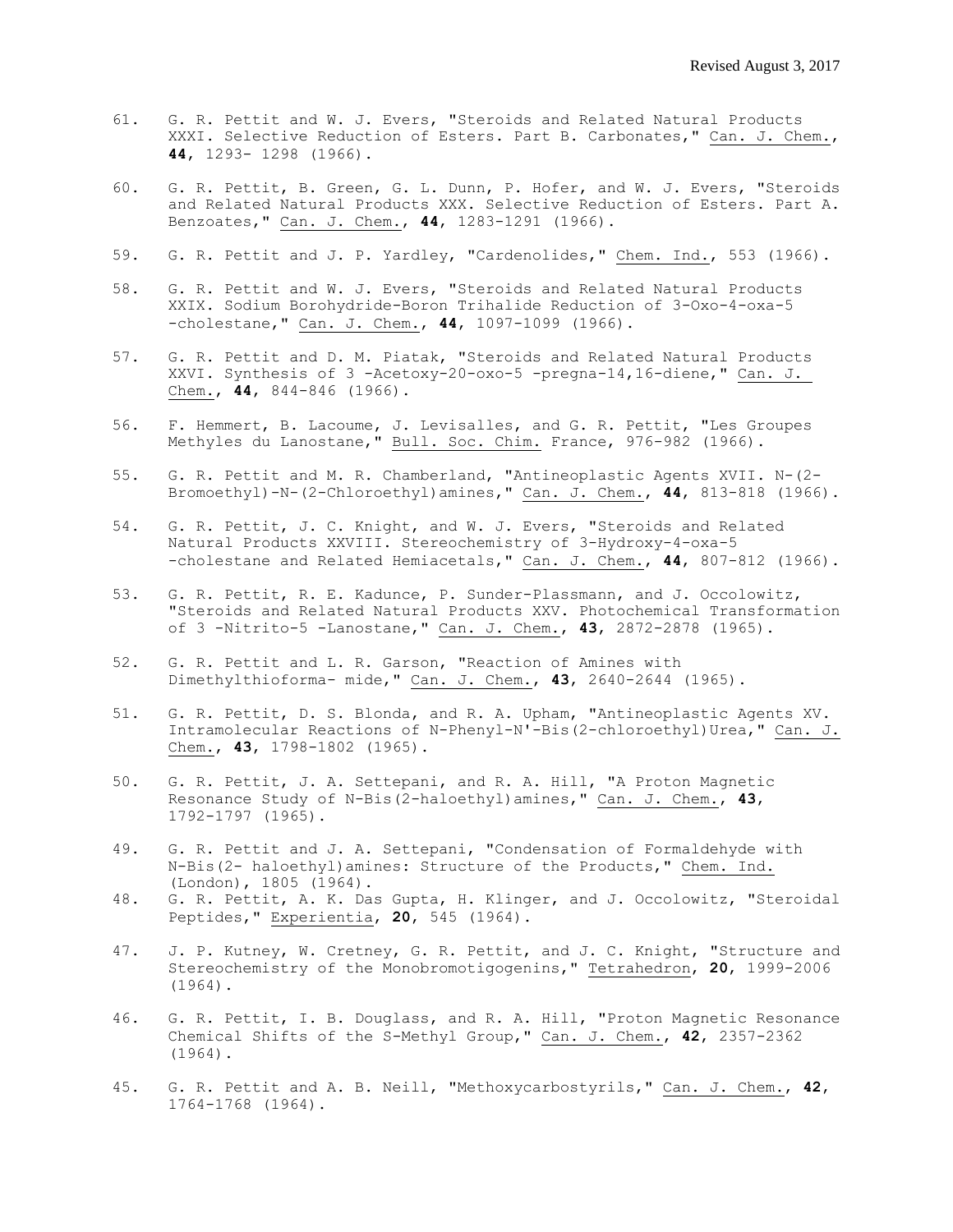- 44. G. R. Pettit, M. R. Chamberland, D. S. Blonda, and M. A. Vickers, "Antineoplastic Agents XI. N-Bis(2-bromoethyl)amines," Can. J. Chem., **42**, 1699-1706 (1964).
- 43. G. R. Pettit, G. L. Dunn, and B. Green, "Isocardanolides," Chem. Ind. (London), 1265-1266 (1964).
- 42. G. R. Pettit, B. Green, A. K. Das Gupta, and G. L. Dunn, "Isocardenolides," Experientia, **20**, 248 (1964).
- 41. G. R. Pettit, D. S. Alkalay, P. Hofer, and P. A. Whitehouse, "Steroids and Related Natural Products XXII. Oxidation of 3 -Acetoxy-5 -Lanostane," Tetrahedron, **20**, 1755-1762 (1964).
- 40. G. R. Pettit and R. L. Smith, "Antineoplastic Agents X. N-Bis(2-fluoroethyl)- amines," Can. J. Chem., **42**, 572-578 (1964).
- 39. G. R. Pettit and P. Hofer, "Darstellung von 14 -Methyl-testosteron aus 3 - Hydroxy-4,4,14 -trimethyl-17 -acetoxy-5 -androstan," Helv. Chim. Acta, **46**, 2142-2146 (1963).
- 38. G. R. Pettit and E. Thomas, "Cyclohexanone Self-Condensation Reactions," Chem. Ind., 1758-1759 (1963).
- 37. G. R. Pettit and P. Hofer, "Steroids and Related Natural Products XVIII. Synthesis of 14 -Methylprogesterone," J. Chem. Soc., 4439-4442 (1963).
- 36. G. R. Pettit, D. S. Blonda, and E. Harrington, "Antineoplastic Agents IX. N- Benzyl-N-Bis(2-haloethyl)amines," Can. J. Chem., **41**, 2962-2968 (1963).
- 35. G. R. Pettit and R. E. Kadunce, "Desulfurization with Raney Nickel III. Benzyl N-Alkyl-N-Benzenesulfonylcarbamates," Can. J. Chem., **41**, 2695-2698 (1963).
- 34. G. R. Pettit, P. Hofer, W. J. Bowyer, T. R. Kasturi, R. C. Bansal, R. E. Kadunce, and B. Green, "Steroids and Related Natural Products XVII. Conversion of Lanosterol to 14 -Methyl Steroids," Tetrahedron, **19**, 1143-1152 (1963).
- 33. G. R. Pettit, A. K. Das Gupta, and U. R. Ghatak, "Steroids and Related Natural Products XVI. Synthesis of Oxaestranes," Steroids, **1**, 137-143 (1963).
- 32. G. R. Pettit, "Steroid Stereochemistry," Experientia, **19**, 124 (1963).
- 31. G. R. Pettit and P. Hofer, "Steroids and Related Natural Products 14 -Methyl Testosterone," Experientia, **19**, 67 (1963).
- 30. G. R. Pettit and R. E. Kadunce, "Desulfurization with Raney Nickel II. Sulfonamides," J. Org. Chem., **27**, 4566-4570 (1962).
- 29. G. R. Pettit, B. Green, P. Hofer, D. C. Ayres, and P. J. S. Pauwels, "Hydrogenolysis of the Benzyl-Oxygen Bond by Boron Trifluoride-Sodium Borohydride," Proc. Chem. Soc., 357 (1962).
- 28. G. P. Mueller and G. R. Pettit, "Nomenclature of Steroidal Sapogenins," Experientia, **18**, 404 (1962).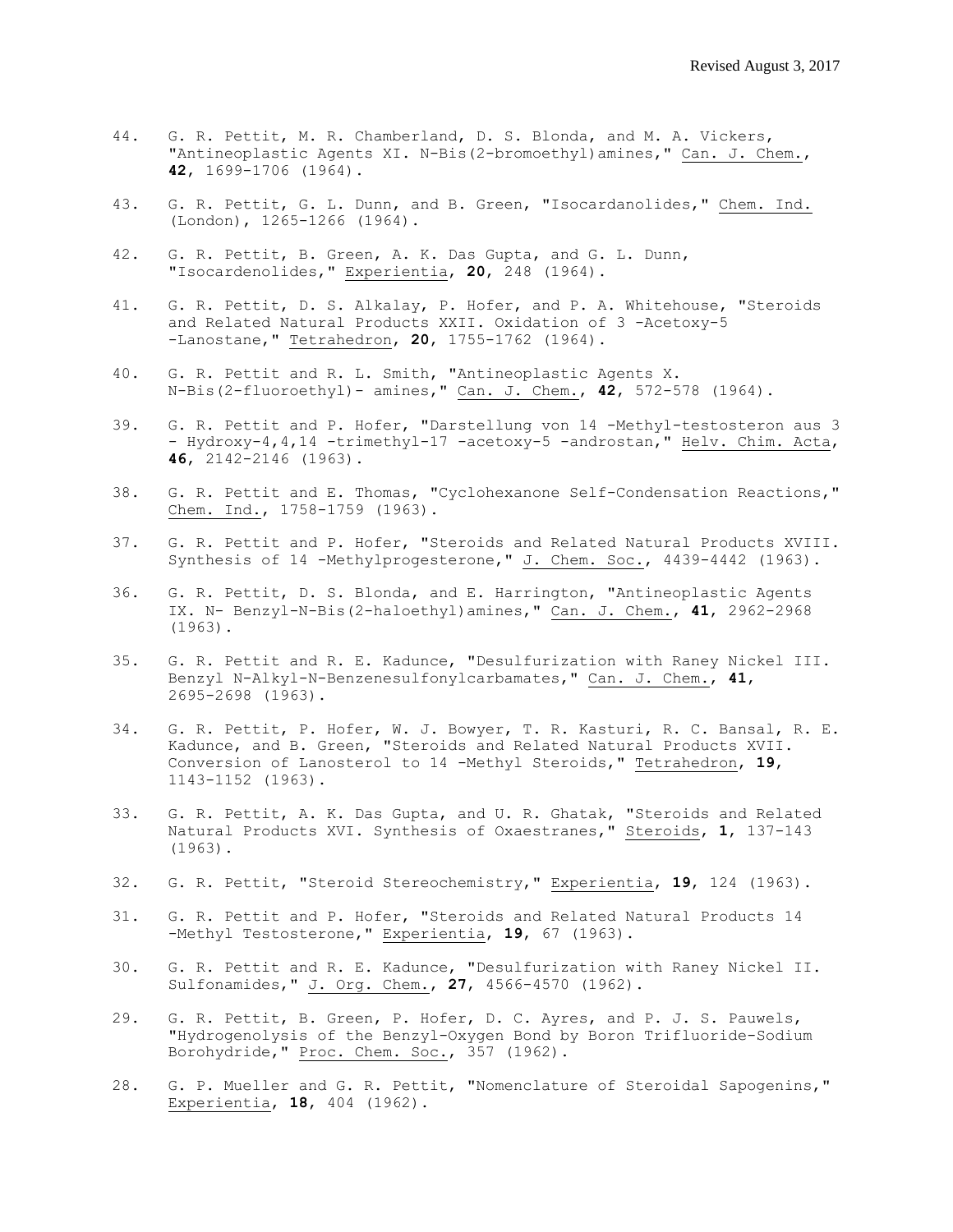- 27. G. R. Pettit and J. A. Settepani, "Antineoplastic Agents VIII. Bis(2 chloroethyl)amine Condensation Reactions. Part A," J. Org. Chem., **27**, 2962- 2963 (1962).
- 26. G. R. Pettit and A. K. Das Gupta, "Actidione Acetate Nitrogen Mustards," Chem. Ind. (London), 1016 (1962).
- 25. G. R. Pettit and J. A. Settepani, "Antineoplastic Agents VI. Mannich Base Nitrogen Mustards. (Part B)," J. Org. Chem., **27**, 1714-1717 (1962).
- 24. G. R. Pettit and J. C. Knight, "Steroids and Related Natural Products XII. *Fomes applanatus*," J. Org. Chem., **27**, 2696-2698 (1962).
- 23. G. R. Pettit and D. M. Piatak, "Steroids and Related Natural Products XI. Reduction of Esters to Ethers," J. Org. Chem., **27**, 2127-2130 (1962).
- 22. G. R. Pettit, B. Green, T. R. Kasturi, and U. R. Ghatak, "Steroids and Related Natural Products X. Reduction of Lactones," Tetrahedron, **18**, 953-958 (1962).
- 21. G. R. Pettit, M. F. Baumann, and K. N. Rangammal, "Antineoplastic Agents V. The Aromatic System of Podophyllotoxin (Part B)," J. Med. Pharm. Chem., **5**, 800-808 (1962).
- 20. G. R. Pettit and J. A. Settepani, "Antineoplastic Agents IV. Mannich Base Nitrogen Mustards. (Part A)," J. Med. Pharm. Chem., **5**, 296-302 (1962).
- 19. G. R. Pettit, T. R. Kasturi, B. Green, and J. C. Knight, "Steroids and Related Natural Products VI. Diborane Reduction of Lactones to Cyclic Hemiacetals," J. Org. Chem., **26**, 4773-4774 (1961).
- 18. G. R. Pettit and B. Green, "Steroids and Related Natural Products IX. Selective Osmium Tetroxide Oxidation of Olefins," J. Org. Chem., **26**, 4673-4674 (1961).
- 17. G. R. Pettit and T. R. Kasturi, "Steroids and Related Natural Products VIII. Synthesis of Oxasteroids," J. Org. Chem., **26**, 4557-4563 (1961).
- 16. G. R. Pettit and T. R. Kasturi, "Steroids and Related Natural Products VII. Boron Trifluoride Etherate-Lithium Aluminum Hydride Reduction of Smilagenin Acetate," J. Org. Chem., **26**, 4553-4556 (1961).
- 15. G. R. Pettit, B. Green, and W. J. Bowyer, "Steroids and Related Natural Products V. The Structure of -Apoallobetulin," J. Org. Chem., **26**, 2879-2883 (1961).
- 14. G. R. Pettit, M. V. Kalnins, T. M. H. Liu, E. G. Thomas, and K. Parent, "Potential Cancerocidal Agents III. Formanilides," J. Org. Chem., **26**, 2563- 2566 (1961).
- 13. G. R. Pettit, U. R. Ghatak, B. Green, T. R. Kasturi, and D. M. Piatak, "Steroids and Related Natural Products IV. Reduction of Lactones to Cyclic Ethers," J. Org. Chem., **26**, 1685-1686 (1961).
- 12. G. R. Pettit and T. R. Kasturi, "Steroids and Related Natural Products III. 4-Oxasteroids," J. Org. Chem., **26**, 986 (1961).